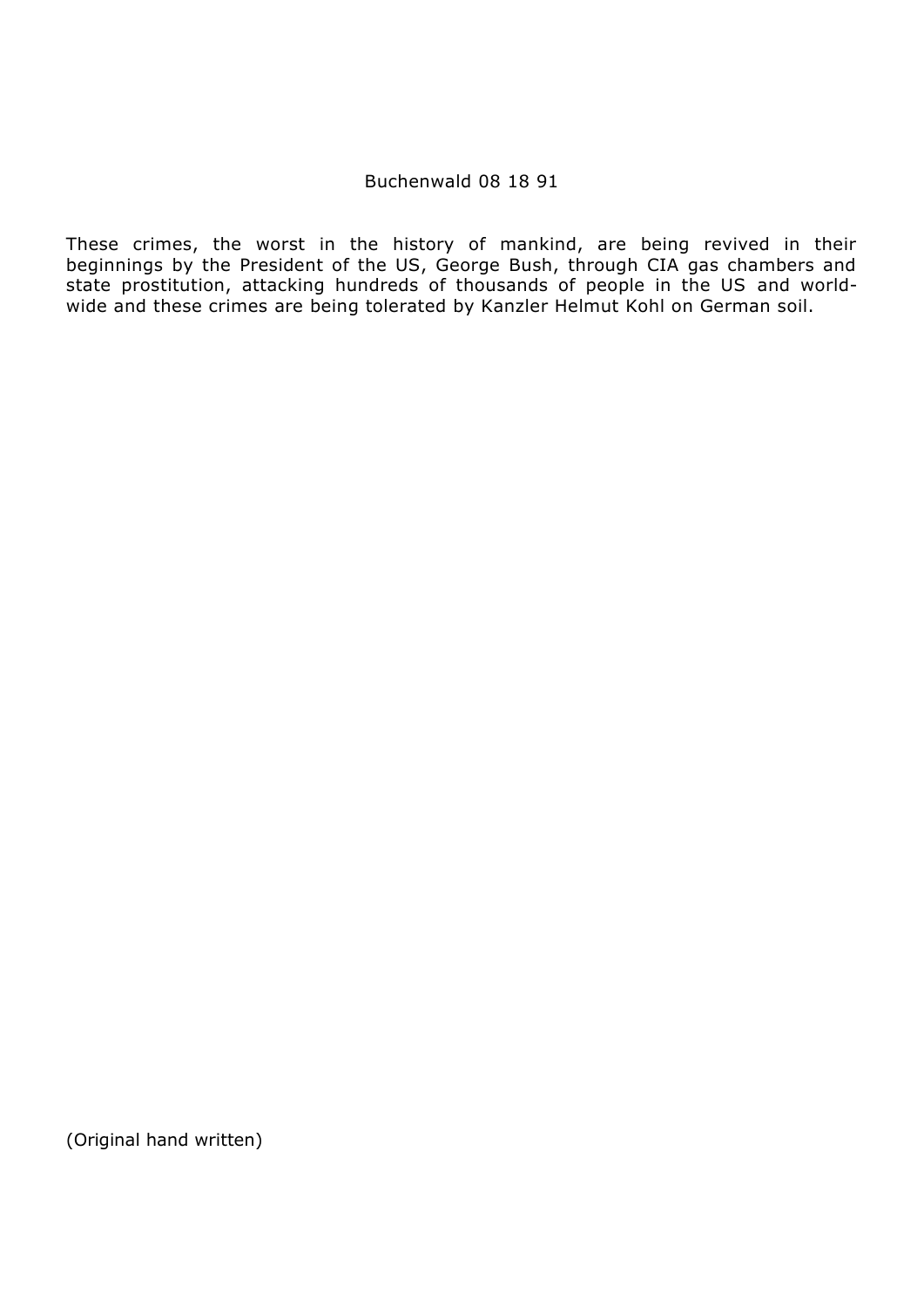# Auschwitz 09 21 91

May man keep a watchful eye that these crimes against humanity will never reoccur again.

These crimes, the worst in the history of mankind, are being revived in their beginnings by the President of the US, George Bush, through CIA gas chambers and state prostitution, attacking tens of thousands of people a year in the US and worldwide and these crimes are being tolerated by Kanzler Helmut Kohl on German soil.

These crimes are violations against the dignity of life and God's given order for man, the integrity of the individual, community and the succession of generations to stifle man's given guidance in the Spirit of the Lord.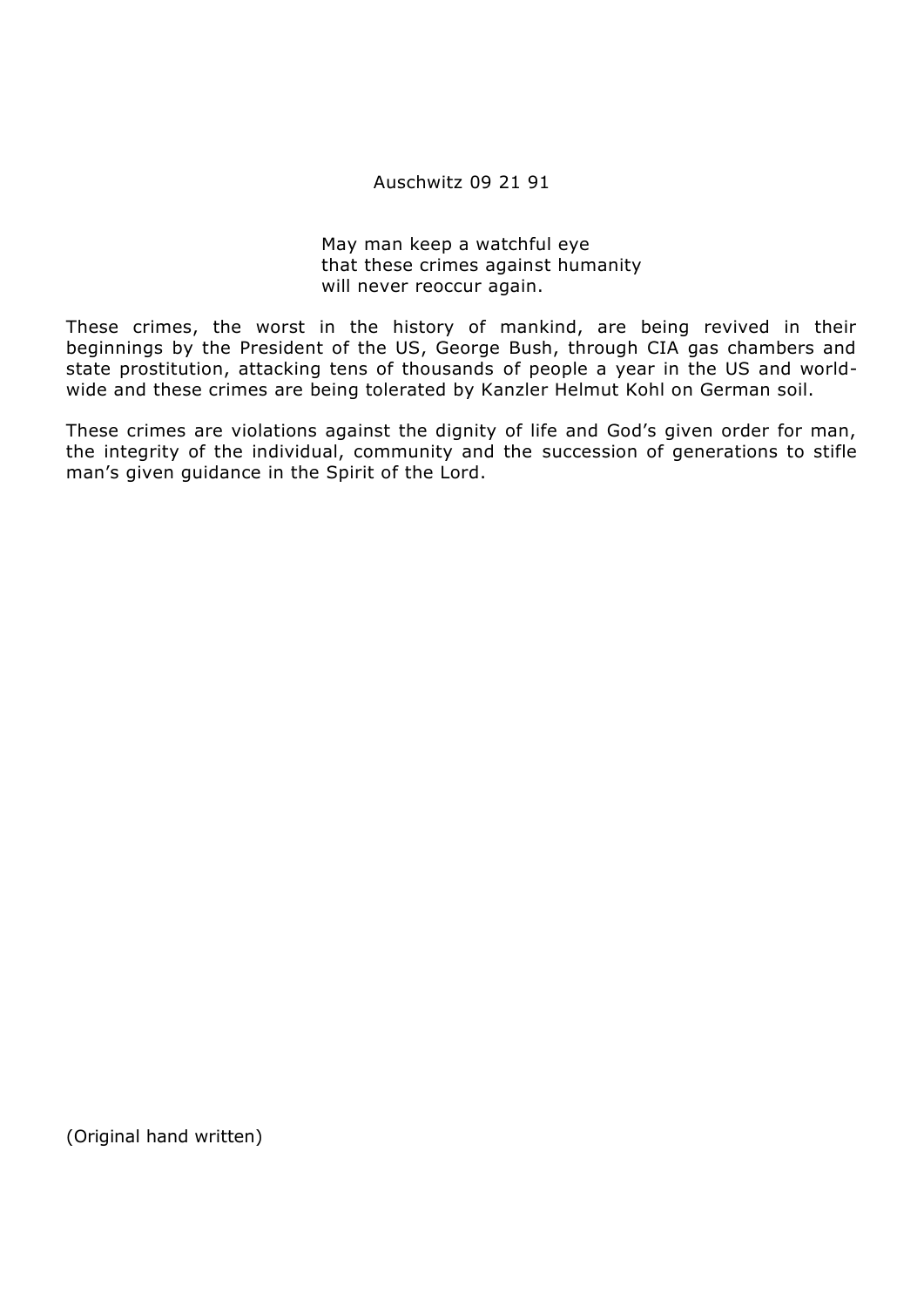# Treblinka 11 10 91

May man keep a watchful eye that these crimes against humanity will never reoccur again.

These crimes, the worst in the history of mankind, are being revived in their beginnings.

The CIA is operating labor camps of sadism and sodomy, mass drugging tens of thousands of its citizens a year and wherever it can worldwide.

The CIA is operating gas chambers, spraying thousands of its citizens a year with concentrated nerve gas and wherever it can worldwide.

The laboratories of the CIA are developing new drugs in the intent of specific dysfunction of individual systems of the human body, applying advanced bio-technologies to create new, devastating dangers to human health.

These crimes of the CIA, the destruction of all human standards, the integrity of truth and the integrity of life, aim to exceed in depravity the worst examples of history, apply to crime the most advanced technology, extend their operations to global subversion. Their evil extend is without end.

The CIA is threatening hundreds of people and institutions worldwide to suppress the spreading awareness of its crimes, applying any means.

The elimination of these crimes requires publication, prosecution and reliable safeguards. They demand to be fought with the Holy Spirit.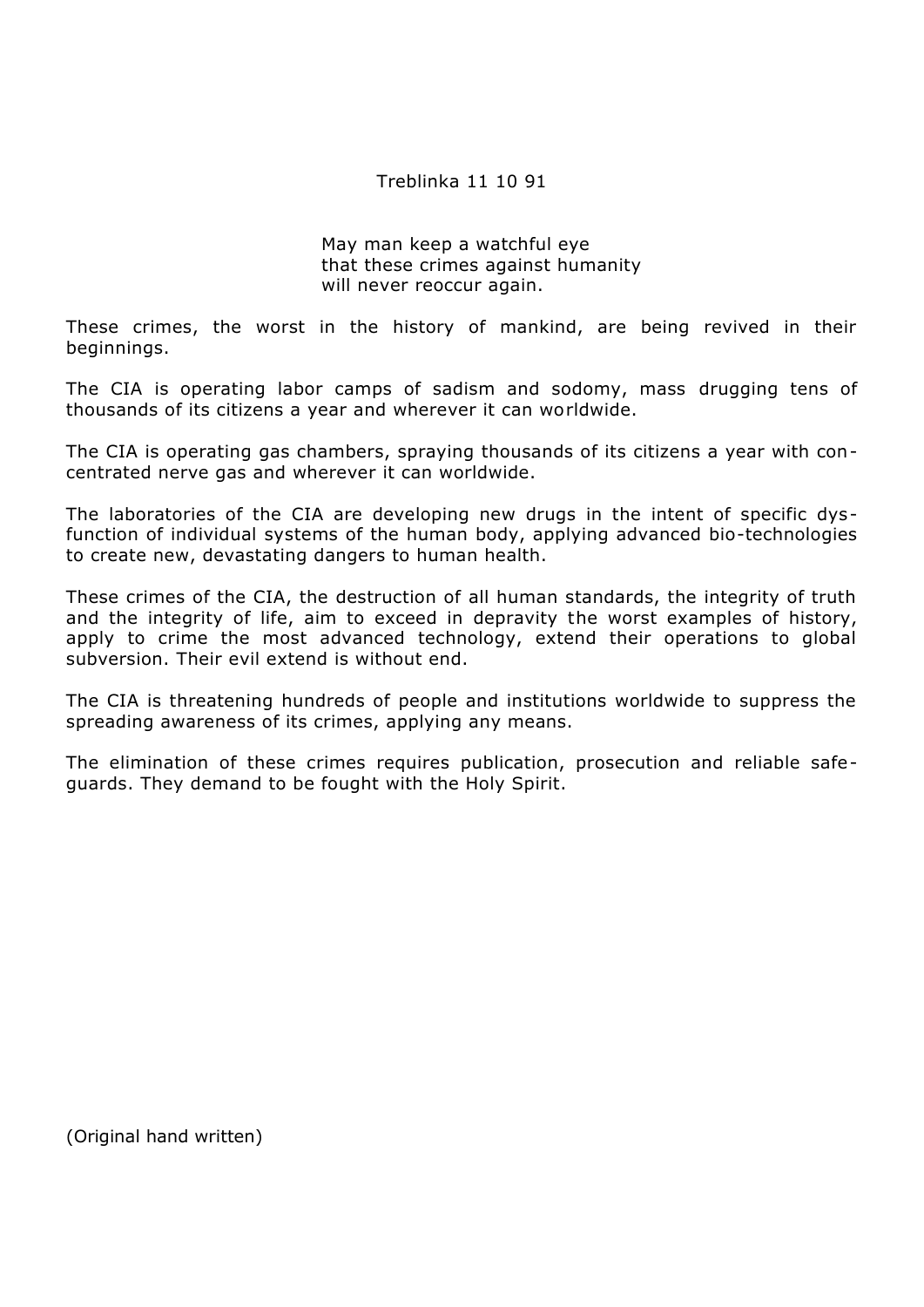# Dachau 12 07 91

May man keep a watchful eye that these crimes against humanity will never reoccur again.

These crimes, the worst in the history of mankind, are being revived in their beginnings.

The CIA is operating labor camps of sadism and sodomy, mass drugging tens of thousands of its citizens a year and wherever it can worldwide.

The CIA is operating gas chambers, spraying thousands of its citizens a year with concentrated nerve gas and wherever it can worldwide.

The laboratories of the CIA are developing new drugs in the intent of specific dysfunction of individual systems of the human body, applying advanced bio-technologies to create new, devastating dangers to human health.

The elimination of these crimes requires publication, prosecution and reliable safeguards. They need to be publicized to bring to light the events, the actions and intentions of all concerned in historical accuracy. Or the Lord, who sees all hearts and minds, will reveal them before His sword.

They need to be publicized to hold the actions of all concerned to accountability, to be measured by the integrity of truth and the integrity of life. Or the Lord, who abandons wickedness readily, will condemn them in His anger.

They need to be publicized to achieve reconciliation between victims and society and to set a foundation stone for peace, to acknowledge the worth of the victims, to assign proper guidance to the offenders and to establish reliable safeguards.

Or a sigma of state prostitution and gas chambers will be attached to a whole generation and nation, their silent toleration foster crimes against mankind to shoot into gigantic proportions.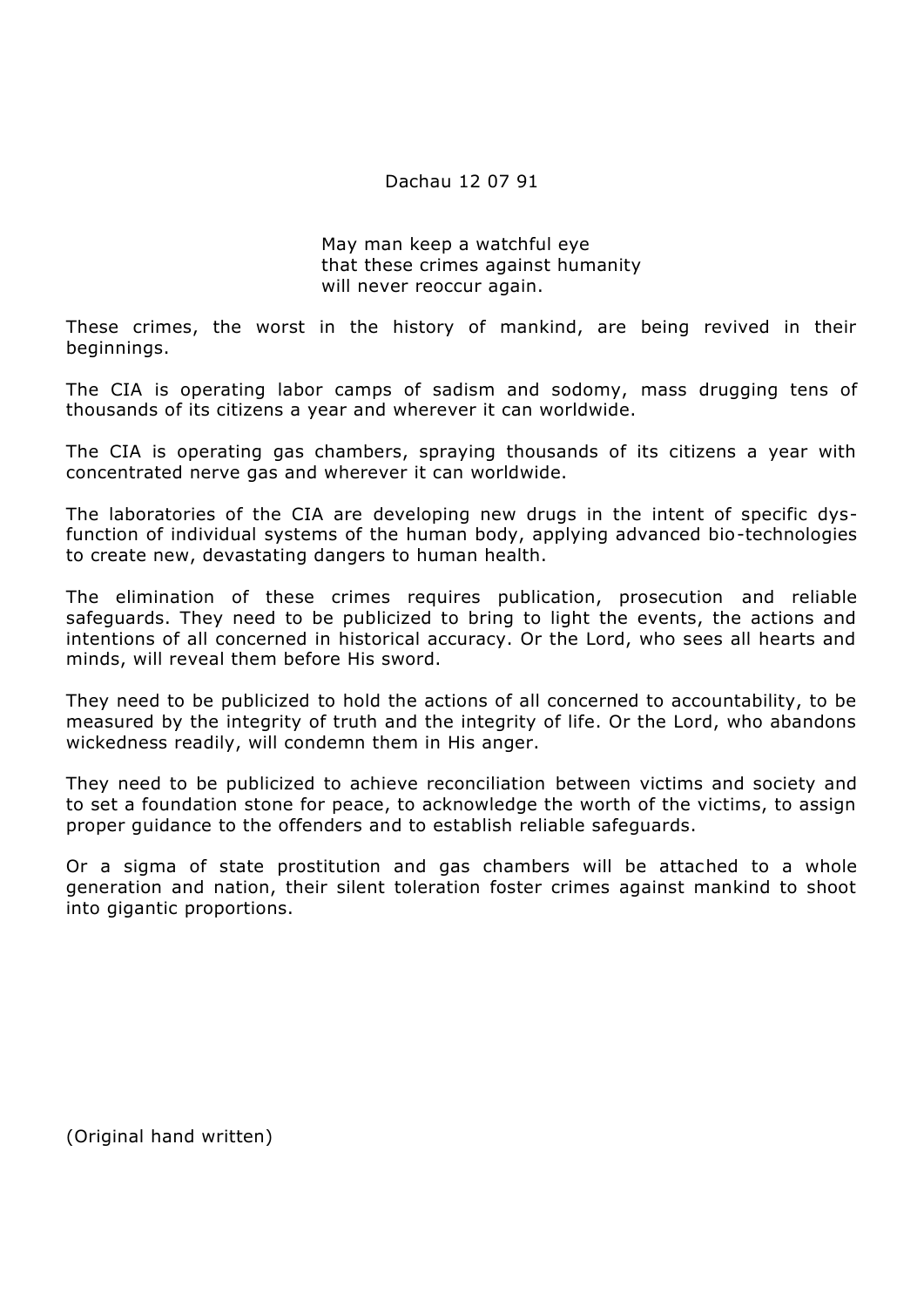Bergen Belsen 04 23 92

May man keep a watchful eye that these crimes against humanity will never reoccur again.

These crimes, the worst in the history of mankind, are being revived in their beginnings.

The CIA is operating labor camps of sadism and sodomy, mass drugging tens of thousands of people a year. In and around Frankfurt/Main it has been sodomizing the entire region, several hundreds of families a day.

The CIA is operating gas chambers, spraying thousands of people a year with concentrated nerve gas. It is gassing their living- and working environments, entire streets, trains, public places, contaminating the water of public pools.

The laboratories of the CIA are developing and testing on populations new drugs in the intent of specific dysfunction of individual systems of the human body, applying advanced bio-technologies.

These crimes are advanced by the leadership of the present US administration. In face of admonition of the worst crimes in the history of mankind, Nazi gas chamber exterminations, this presidency aspires to exceed them in intent and in application of any means technology affords to the danger of the extinction of mankind.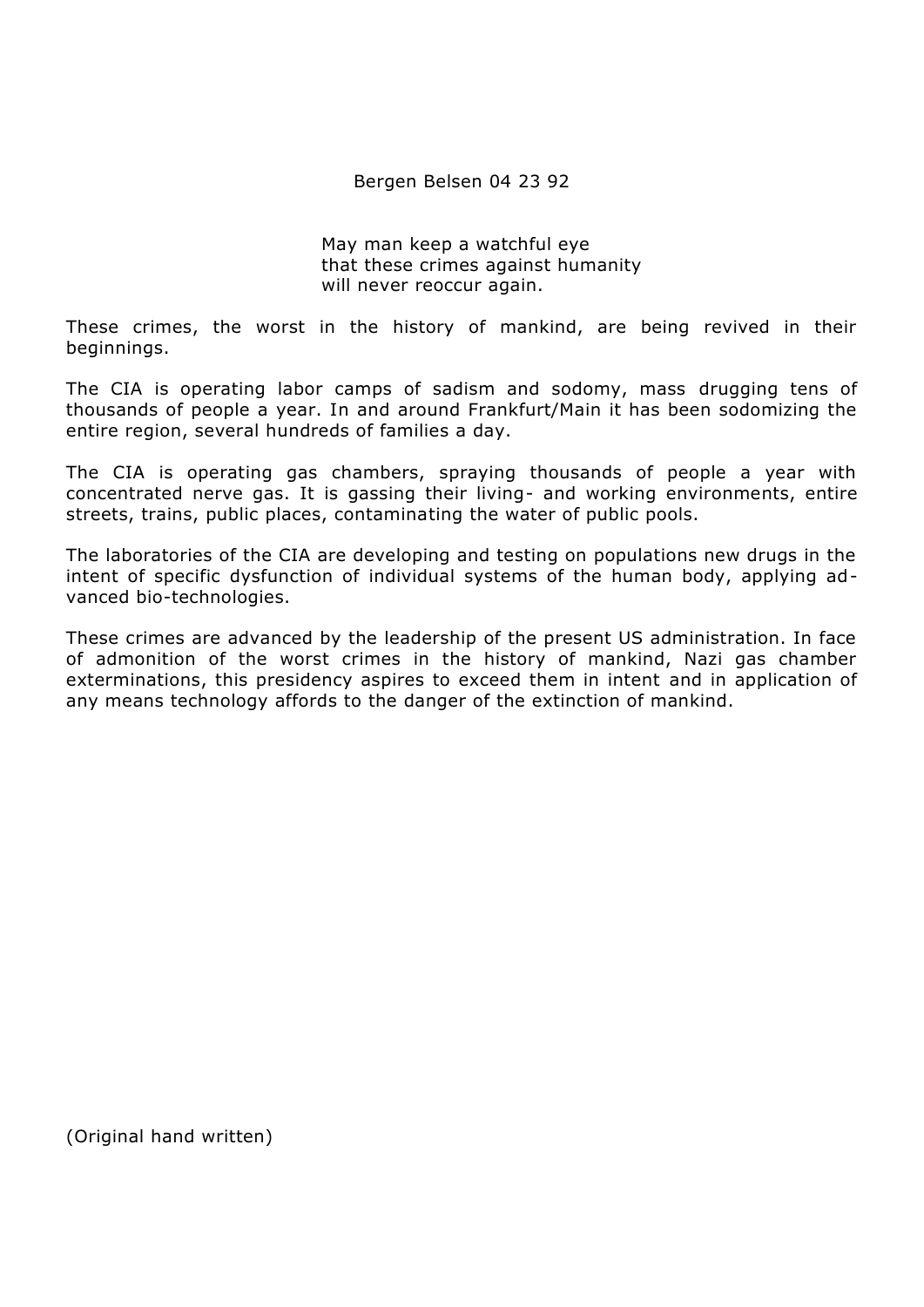### Majdanek 07 06 92

May man keep a watchful eye that these crimes against humanity will never reoccur again.

These crimes, the worst in the history of mankind, are being revived in their beginnings.

The CIA is operating labor camps of sadism and sodomy, mass drugging tens of thousands of its citizens a year and wherever it can worldwide.

The CIA is operating gas chambers, spraying thousands of its citizens a year with concentrated nerve gas and wherever it can worldwide.

The laboratories of the CIA are developing new drugs in the intent of specific dysfunction of individual systems of the human body, applying advanced biotechnologies to create new, devastating dangers to human health.

The CIA is threatening hundreds of people and institutions worldwide to suppress the spreading awareness of its crimes, applying any means.

These crimes are advanced by the leadership of the present US ad-ministration and supported actively by the Kanzler of Germany.

These crimes of the CIA, the destruction of all human standards, the integrity of truth and the integrity of life, aim to stifle man's given guidance in the Spirit of the Lord, stampede in blind rage over the dis-advantaged, the ones the Lord loves, suffocate in the suds of prostitution man's intellectual sphere. Their human depravity is without end.

The elimination of these crimes requires publication, prosecution and reliable safeguards. They demand to be fought with the Holy Spirit.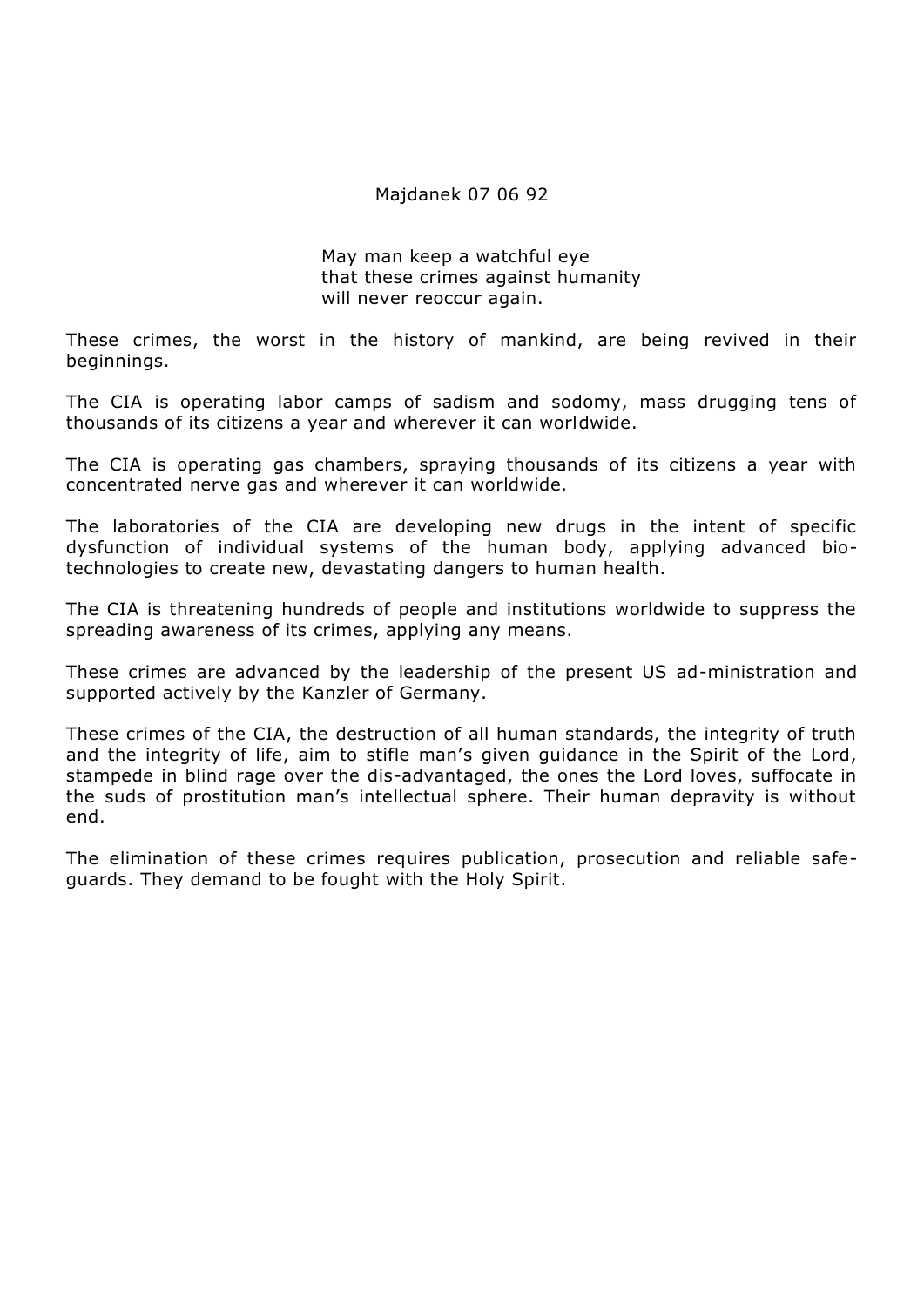### Hadamar 03 12 93

May man keep a watchful eye that these crimes against humanity will never reoccur again.

These crimes, the worst in the history of mankind, are being revived in their beginnings.

The CIA is operating labor camps of sadism and sodomy, mass drugging tens of thousands of people a year. Children are born out of state prostitution.

The CIA is operating gas chambers, spraying thousands of people a year with concentrated nerve gas. Germany has been turned into a country of CIA gas chambers.

The CIA aims at the destruction of man's holy image before the Lord.

These crimes are supported actively by the Kanzler of Germany, Helmut Kohl, and the BND, especially through poison pellet operations.

The laboratories of the CIA are developing new drugs in the intent of specific dysfunction of individual systems of the human body, applying advanced bio-technologies to create new, devastating dangers to human health.

These crimes could be publicized in a heat beat. They continue in public silence.

The cynicism of our times is detestable to the Lord.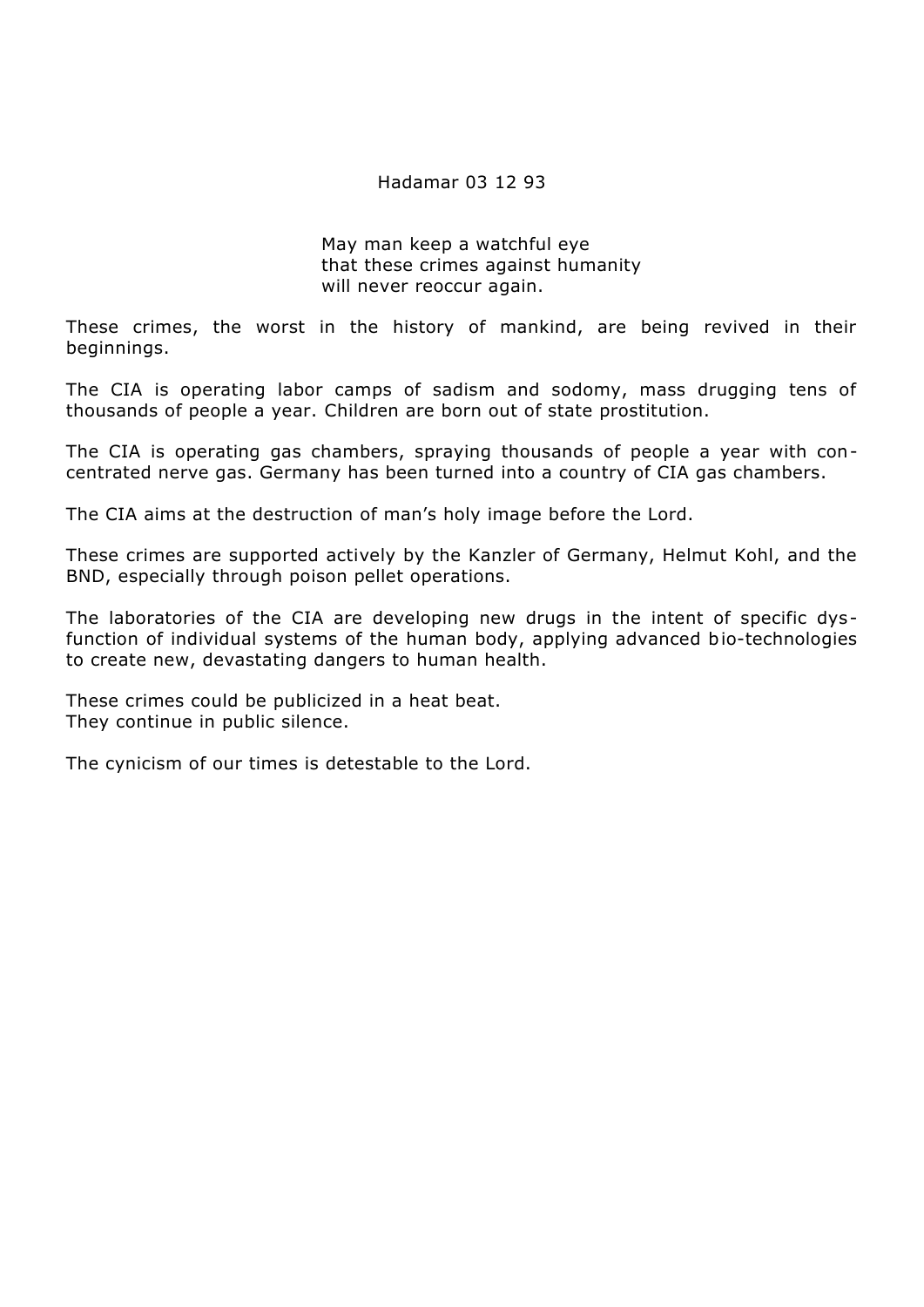### Auschwitz 09 17 94

May man keep a watchful eye that these crimes against humanity will never reoccur again.

These crimes, the worst in the history of mankind, are being revived in their beginnings.

The CIA, BND and some of German industry are operating gas chambers, spraying thousands of people a year with concentrated nerve gas.

These crimes against the dignity of man are in public being denied and ignored. Those responsible to publicize and prosecute these crimes and to establish reliable safeguards are operating CIA gas chambers as a social sport.

The CIA and BND are operating labor camps of sadism and sodomy, mass drugging tens of thousands of people a year.

These crimes against the integrity of the individual, community and succession of generations are in public being denied and ignored. Those responsible to publicize and prosecute these crimes and to establish reliable safeguards are releasing their people into state prostitution.

The laboratories of the CIA are developing new drugs in the intent of specific dysfunction of individual systems of the human body, applying advanced bio-technologies to create new, devastating dangers to human health.

These crimes against humanity are in public being denied and ignored. Those responsible to publicize and prosecute these crimes and to establish reliable safeguards are passing on the crimes of the past to this generation.

Those responsible to publicize these crimes,, the destruction of all human standards, the integrity of truth and the integrity of life, the spiritual and political leaders of our times and the Government of Israel, tyrants of depravity, their first weapon the lie, the second the practice of a bestiality, do not know God, nor do they seek the beggar, operate CIA gas chambers as a social sport and release their people into state prostitution and perpetuate these crimes up to the extinction of mankind.

Their cynicism is without end.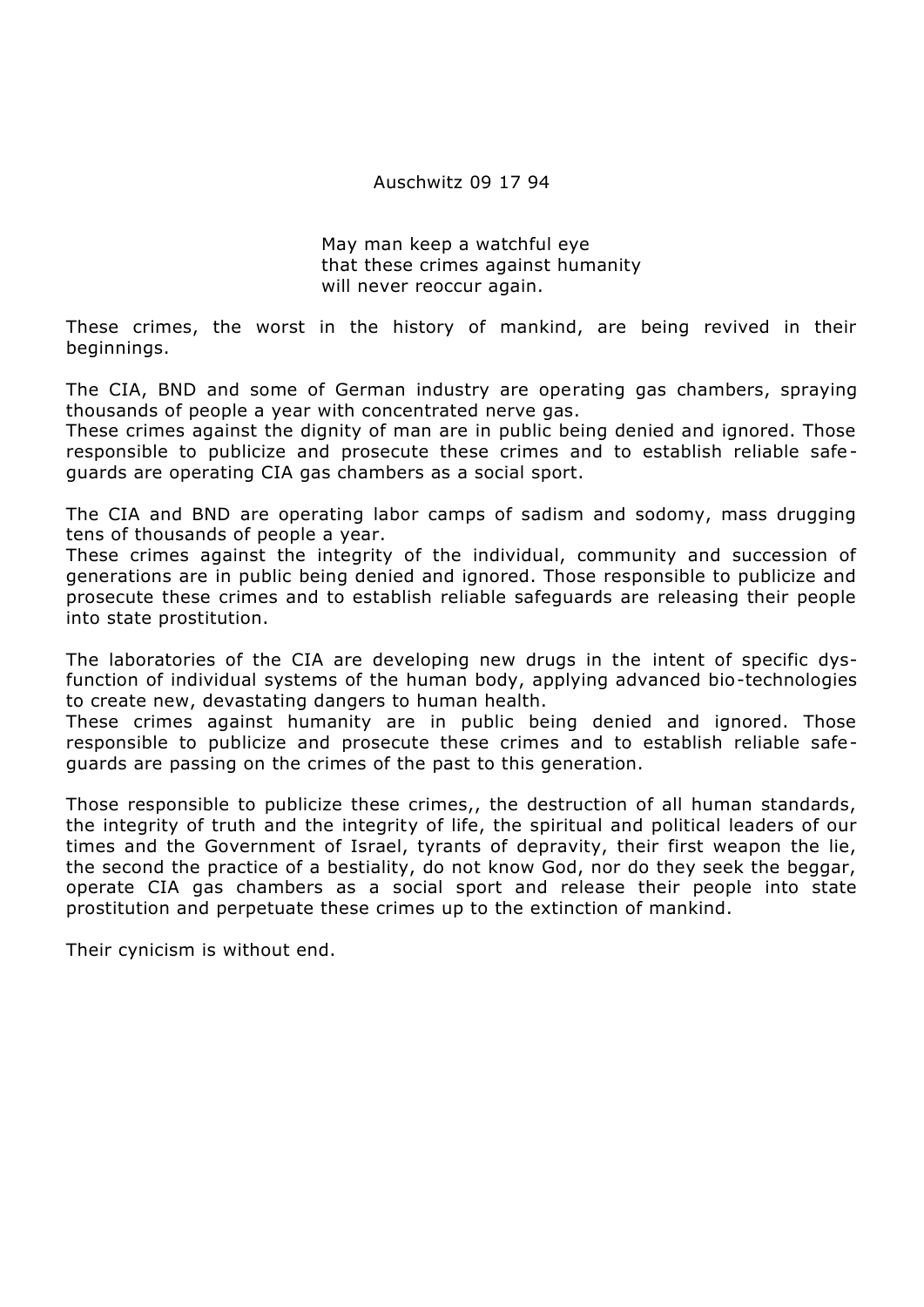# Hadamar 07 30 96

May man keep a watchful eye that these crimes against humanity will never reoccur again.

These crimes, the worst in the history of mankind, are being revived in their beginnings by the CIA, BND, the leaders of the Governments of the US and Russia, the US Secretary of Defence and the leaders of the US Military, the leaders of the Governments of Great Britain, France, Germany and some of German industry, the President of South Africa and the Jewish People.

Equally accused are the majority of people, who claim to clean up the crimes of the CIA, BND, etc… to sodomize the Holy Spirit in the name of the Lord and in the name of humanity through the use of His name to cover the destruction of the integrity of truth and the integrity of life by sodomizing people to death through:

- not being able to act in an emergency out of lack of faith, conviction or Spirit of Man, but being blinded by the excesses of the worst case,
- not attacking the cause of these crimes, human depravity in inversion of mind and predominance of perfidy as well as in hate of other people, passing on the crimes of the past to this generation,
- the subversion of the constitutions of the major western industrialized nations with their basic guaranties, their principle of separation of powers and the political rights of their citizens,
- the escalation of the investigation into the crimes of the CIA, BND, etc… against all legal principles into a dirty war of global dimensions,
- the intent to sodomize the Holy Spirit to death, though not possible to achieve, by:
	- -- physically fornicating on the Bible to suffocate His Word, while drawing an information out of an illegal listening device,
	- -- operating highly toxic CIA gas chambers under cover of a perfume on the anniversary of the birthday of Adolf Hitler,
- the massive operation of CIA gas chambers and the massive operation of labor camps of sadism and sodomy and the massive operation of illegal listening- and video devices as a general spectacle,
- the perpetuation of these crimes, the destruction of social standards through all stages, including the development and application of new drugs in the intent of specific dysfunction of individual systems of the human body, applying advanced bio-technologies up to the extinction of mankind.

The crimes of the CIA, BND, etc… need to be eliminated effectively through publication, to initiate a comprehensive investigation and through prosecution and the establishment of worldwide reliable safeguards.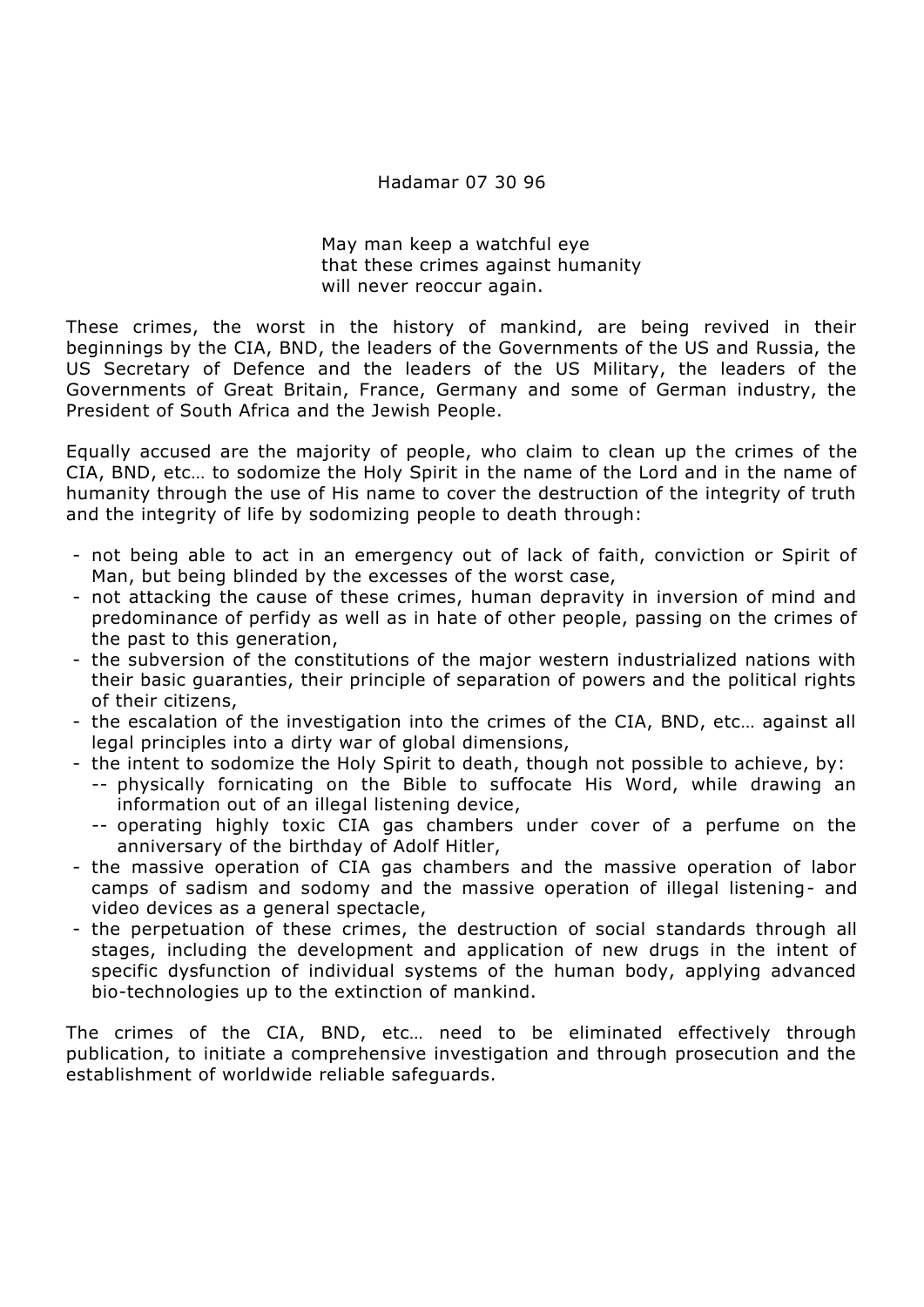### Mauthausen 12 13 98

May man keep a watchful eye that these crimes against humanity will never reoccur again.

These crimes, the worst in the history of mankind, are being revived in their beginnings by the major security agencies like the CIA, FSB (KGB), BND, Mossad and the US Military and NATO as operational arms of the Governments of the US, Russia, Germany, Great Britain, France, Japan, Israel and NATO defence secretaries, and equally all the major parties and security agencies, who claim to clean up these crimes or to render medical help anonymously.

They operate extermination camps, assassination squads eliminating more than one hundred people a year.

They operate medical dissection camps, hit teams conducting field testing of new classes of toxins on tens of thousands of people a year.

They operate labor camps of sadism and sodomy, hit teams mass drugging millions of people a year.

They operate CIA gas chambers, hit teams spraying thousands of people a year with concentrated nerve gas and industrial toxic gases.

They operate labor camps of deception and perfidy, recording in excess of ten billion of videos, conversations and brain wave patterns a day.

They operate labor camps of subversion and corruption, promoting massive, clandestine human rights violations around the world.

A policy planning committee of a country's national security council sets up the operational guide-lines, executed through the high tech power center. Stated are secret policy goals: national strength, economic vitality, technological superiority, ideological uniformity, total control over political, economic, scientific, sociological processes at home and abroad. Coordinated are military, intelligence and general security policies.

Advancing technological and military superiority, weapon development programs, deployment strategies, operational capacities and necessary services are developed. Established are stockpiles of A, B, C and clandestine high tech terror weapons, in each category sufficient to cause the extinction of mankind ten or more times over.

Priority of security planning over general public interests, as these find a balance in the democratic process through public discussion of the issues, is achieved through representation in all administrative departments and a high degree of ideological uniformity within society. Among foreign nations only reliable partners are chosen as allies, at home a policy of national security is established in all fields of life, public relation campaigns generate acceptance of the security build up, dissidents are eliminated. It is security policy of NATO to suppress negative publicity of operational activities painstakingly by all member countries.

Subversion strategies for foreign countries are to win them as general political allies, ensure avail-ability as commercial markets, access to their natural resources, economic and financial dependency, suppression as political and economic competitors. The country is not allowed to develop a sound economic base, on violations of basic freedoms and civil liberties no action is taken.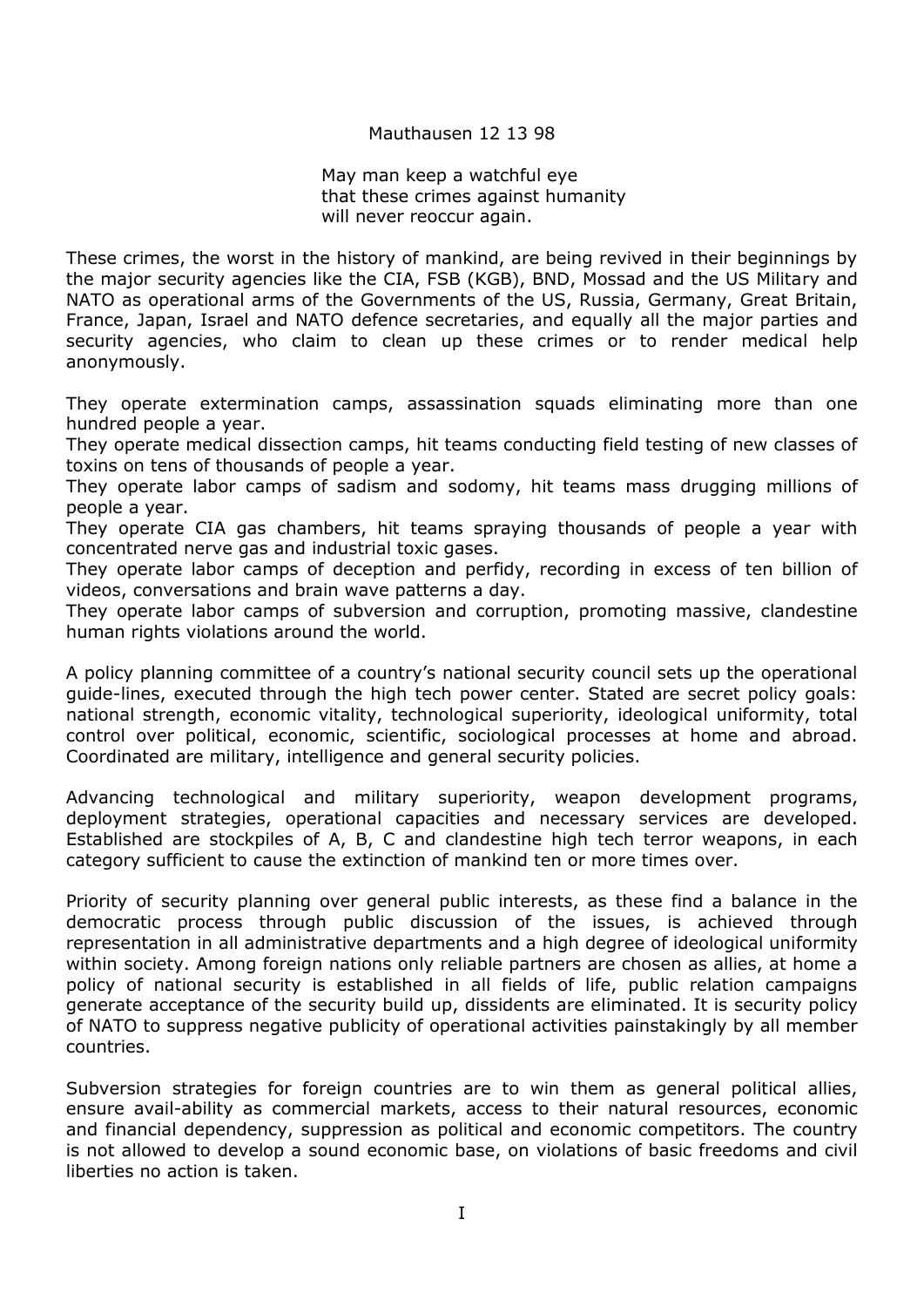From the high tech power center, applying to crime the most advanced technology, the tools of clandestine high tech terror are developed out of an array of large scale research programs in goal and method of human depravity, mostly in physics, chemistry and biology. Corrupted are basic human living conditions as they cannot be perceived by the senses, the very small, the very distant, the difficult to detect. With advanced biotechnology, especially genetics, they develop new drugs in the intent of specific dysfunction of individual systems of the human body. Out of research into bio- and electro-chemical processes of the human brain, they have synthesized new agents to manipulate all neurological activities. Laser like high energy bundles of electro-magnetic waves set to a point in various frequency ranges, cause incisive damage to body tissue or the central nervous system. Every tool of clandestine high tech terror is explored for space based deployment, hitting its target through a gliding probe – flying drone delivery system.

The data gathered in the project 'Total Information Control' are stored and evaluated by high capacity data processing equipment. The data are machine scanned, deciphered, analyzed in respect to credibility, significance, political intent, linguistic features and passed on to the specific departments.

Operated from there are the production lines of toxic drugs and poison pellet delivery systems, organized are logistical support of the global network of operatives and the system of labor camps, which are supervised together with independently recruiting hit teams under contract. The targets are sodomized out of life.

There is not one major security agency around the world that does not have its killing fields. Also the military security department of NATO operates assassination squads to eliminate foreign agents, who have damaged vital security areas, traitors, who sell security related information, deserters, who are caught up with behind hostile lines, security risks, who threaten to impair security operations, critics of military and secret policy goals, who become a formidable voice in public, whistle blowers of internal corruption affairs.

The assassinations are priority operations, well organized, rapid and quiet. A small intelligence court reviews the evidence, the target is pumped up with depot poison pellets, isolated geographically, usually dispatched to a remote area, death follows in a break down or an accident, a death certificate is issued, citing an apparent natural cause of death. Where isolation of the target is not possible, a terminal disease like cancer is planted with depot poison pellets.

Selected as guinea pigs for medical dissection camps are tenacious dissidents for punitive action and loose prey, the dying in nursing homes and intensive care wards, socially uprooted individuals, minorities in technologically under-developed areas, captured freedom fighters, perceived as terrorists. Random population samples are taken for real action simulation.

Tested are new classes of toxins for their physiological, neurological and psychological effects on the human body, incubation time, selectivity of specific organs, side effects, dosages, counter-poisons, recuperation time, traceability.

Hit teams plant the toxins with depot poison pellets and illegal listening and video devices with a series of electro-chemical sensors in the scull, all vital organs, the digestive tract, the muscles, the skin and all parts of the male or female reproductive system. The data are collected electronically via amplifiers and satellite directly at the agency's high tech center for evaluation. In each case the death certificate shows an apparent natural cause of death. The Government of Israel conducted guinea pig experiments on Palestinian freedom fighters, taken prisoner, the Government of France developed its nerve gas program with tests on FLN prisoners, - none survived and their ashes were scattered over the desert.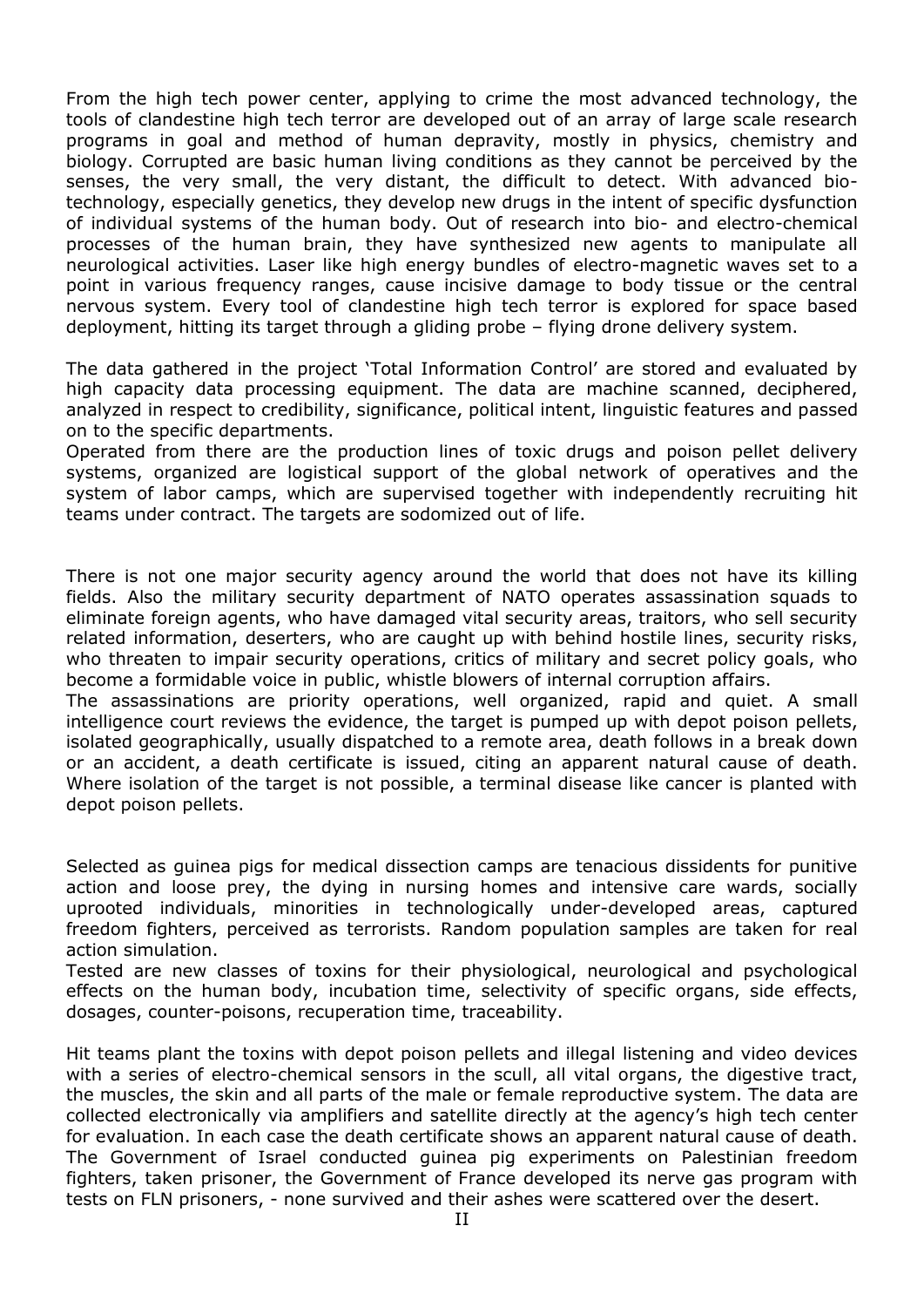Targeted for labor camps of sadism and sodomy are mostly groups perceived as dissidents, people advocating closer political oversight over the security agencies, human rights and civil rights workers, especially those defending unpopular causes, radical groups of minorities, sympathizers of and defectors from opposite ideological camps, drop outs from military and secret service boot camps for second thoughts, prisoners convicted of heinous crimes. The targets are manipulated through distortion of character, especially in respect to their political and ethical standards, their intellectual sphere being suffocated in the suds of prostitution. These labor camps set up around the world, blanketed with sodomy drugs are entire regions, ethnic groups and political groups like the supporters of General Noriega after the invasion of Panama through US troops in 1986. According to CIA policy, every single citizen of Europe is to be sodomized at least once.

Hit teams mass drug foods in the chain from the field to the retailer, in restaurants, the homes of the targets, fertilizers, the water supply, beverages and medication. Contaminated with toxins, taken up through skin contact, are all objects of daily life like clothing or personal hygiene articles. Massively employed are depot poison pellets, placed by an operator via a carrier, an unknowing person or farm equipment, spun off electronically over the food supply, contaminating it in storage for years, being set off again to release the toxins, timed with the monitoring of the target groups.

Other hit teams pump up of non-uniformity susceptive individuals with depot poison pellets, manipulating neurological processes. Often set off automatically on premarked brain wave patterns, each of the capacities of the human brain is selectively stimulated or suppressed to channel general behavior, equally emotions, despair, irritation, power madness, elation. Wake awareness is blended with fixed images, in full scale psychological terror attacked are several neurological processes simultaneously, not to allow relaxation. In all the target's' identity, character, development and social interactions are stripped to break down. US Military and NATO officers operate labor camps of sadism and sodomy at the site of former Nazi concentration camps and also sodomize their female officers and colleagues' families in fornication contests.

For CIA gas chambers the same population groups are targeted as for labor camps of sadism and sodomy. The nerve gases employed attack specific functions of the central nervous system, wake awareness, memory, reaction or the peripheral nervous system with coordination of movements, balance and flexibility. From industrial toxic gases often carcinogens are used, reducing the efficiency of the pulmonary system and causing cancer in the long term. In debasement of the dignity of man with his spiritual gifts, crippled are intellectual and physical strengths, paralyzing the ability to perform tasks of daily life. From cartridges gassed are entire streets, public places and buildings, cars, restaurants, assembly halls and, in soluble form or floating as pellets, the water of public pools. The

electronic signal to set off the nerve gas pellets is timed for maximum toxic concentration to engulf the target in the exposed area, if not its bedroom itself is used as death chamber. Helmut Kohl and Benjamin Netanjahu operate CIA gas chambers at churches and the site of former Nazi concentration camps.

In the project 'Total Information Control' operatives funnel illegal listening and video devices into every household in the world, on every continent, every workplace, every institution, phone and workstation to monitor the worldwide information flow in its entirety. Every young adult is wired up to pursue him in all prayers, travels, intellectual and social activities throughout all phases of the day, exceeding a span of over sixty years up to the time of his demise. Brain wave pattern are recorded in the language controlling section of the brain to decipher their thinking.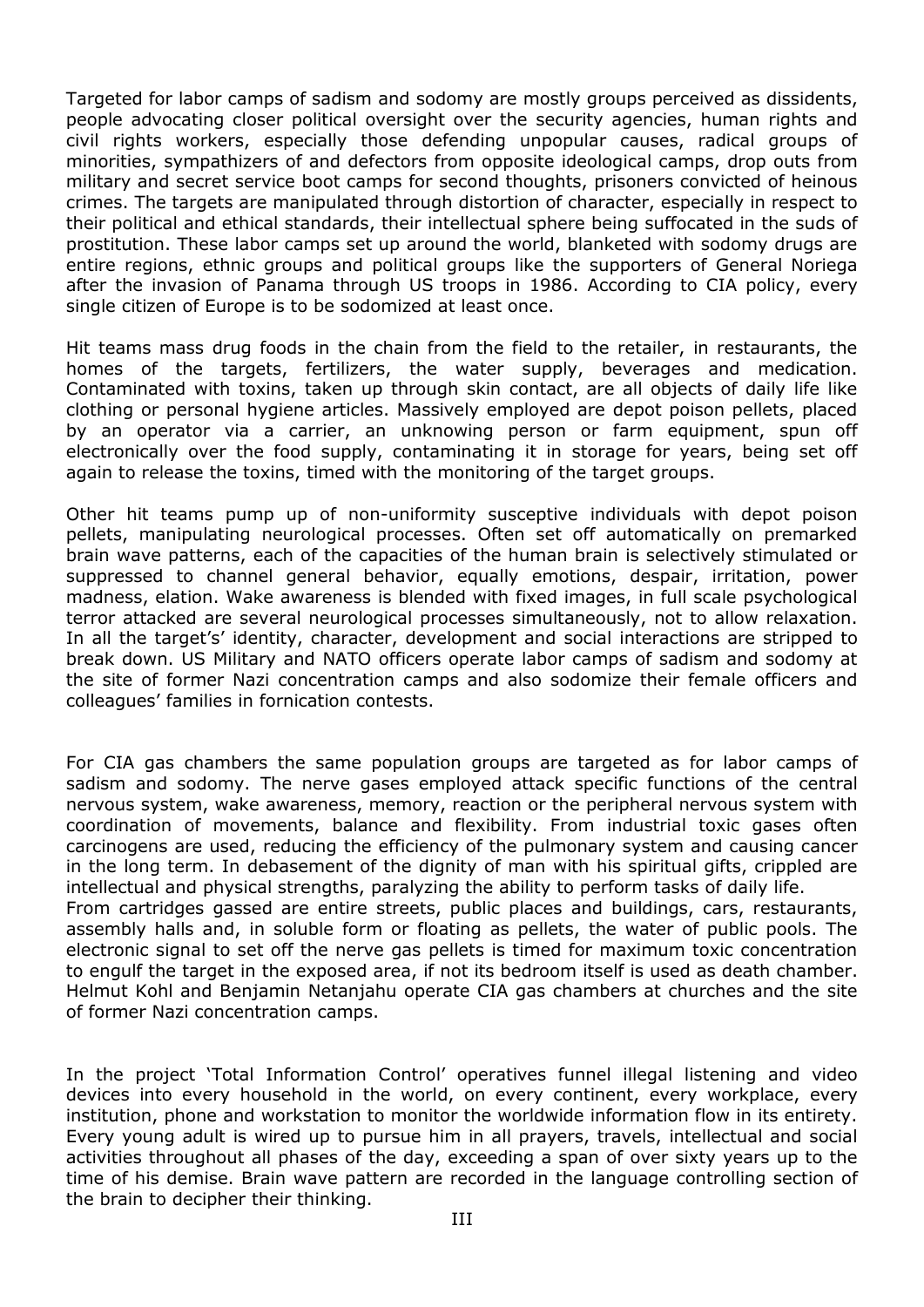First priority in a labor camp of deception and perfidy is the establishment of a gapless early warning system against security threats, any attempt towards publication of the employment of illegal listening devices or of a target's medical and legal evidence is cut short incisively. Equally disadvantageous issues in public discussion are defused and eliminated, in a next step entire political issues with all their fibers are surgically removed from public awareness.

As facades are held up pubic images, a constitutional framework, basic freedoms, illusions of human capability and convenience or of scientific progress, ensuring the way to universal arbitration by reason alone, a welfare image of all government institutions. Image fascism established, topped in deception, pretended are hypocritical, ethical standards, application of rationality in all aspects of life, public discussion of all issues with democratic mechanisms of conflict solving, raising of educational standards and the general health of the population.

Labor camps of subversion and corruption are set up in foreign countries. With friendly allies, mutual interests are regulated in cooperation agreements, however, the security agency promotes its policy goals in any nation through direct political leverage, corruption of the foreign political, industrial, financial and scientific communities through official contacts, if necessary through bribery, extortion, recruitment, counseling, financial sponsoring, partnerships and takeovers. Sold are proprietary information, also disinformation, special technologies, telecommunication systems, low cost credits, logistical supplies and user rights, tools of clandestine high tech terror.

The agency's operational base is broadened to acquire sufficient political influence to realize the secret policy directives. Its main tools are always its undercover activities, its network of operatives with sabotage teams and a system of labor camps to attack the broad base of the population.

In a creeping, clandestine process of bestial subversion, secret policy goals and hit teams have defiled human dignity, destroyed the democratic constitutions with their principles of representation, solidarity, separation of powers, parliamentary oversight functions, and also civilization worldwide in all fields of human endeavors. This perfidious reality with sodomy of truth as a rule, as a breeding ground, fosters crime against mankind to shoot into gigantic proportions.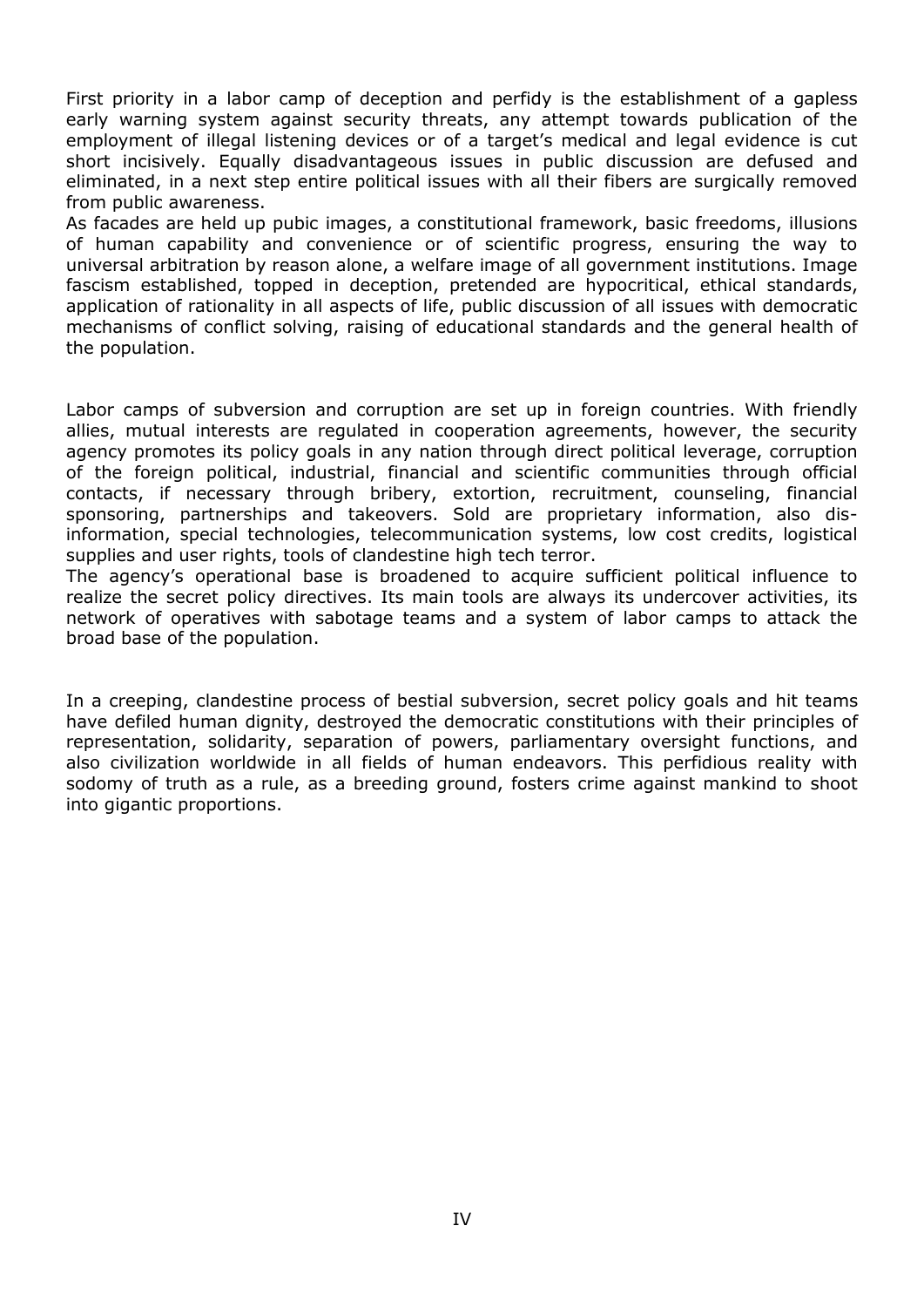What lies beyond the blue mountains? Do not ask, - go there. Green - yellow - red leaves drift with the wind and rustle along the floor, lifting one up, their backs read out poems, without date, without headline, without signature, their grains fan and fray out. They whirl into the plane to read it their lines. Philosophy is the art not to ask any backward questions, the worst one to ask from the present, known, firm point of view: what lies beyond? - The basic question to ask: what freedom does the plane beyond open up?

Truth, the light to all human endeavors, constitutes the common ground for dignity of man with freedom of thought and movement and universal principles of unity and equality of all mankind. Congruence of a description with a thought or thing, including description of the speaker's own intentions and conceptions, is a necessary requirement of all inter-human relationships., without which they collapse. Truth is defined in the spiritual and each intellectual field according to its object of study, intention and methodology, for example in Christian theology as a comprehensive analysis towards innocence. The definitions in each field are tied together by the correspondence principle to exhaust all available methods in breath and depth to render an accurate description of the item at hand. All definitions standing on equal level, complementary, to the point, take both extremes of positive and negative consequences into view. As general conditions truth exists only in search for it, exists only in public and only through fearless promotion.

Is there a divine plan to the course of the universe? What will a man expect after death? Is there a divine Lord? Immature questions to ask, - spiritual questions can only be answered from faith. The central message love of the poor, love of enemies, truth and justice, calls for a life in fear of the Lord. Realized for example in one of many spiritual values like justice, peace education or spiritual welfare and medical care for the dying, a man can dedicate himself only to one or two in his life-time. The highest spiritual value a man can achieve is humility. The task of religion, to lead people closer to God, constitutes raising standards towards humility.

Spiritual leadership advances sound theology in restraint to the major issues of justice and peace and development of the treasures of His Word first in respect to standards of truth like through practice of non-power methods of example together with advice or where not welcome fearless criticism. Against the despotic perversion of our times, man is to be preserved in his holy image before the Lord and a being balanced in spiritual, intellectual, ethical and emotional dimensions. Faith, a living organism, defended against heresies, guarding the integrity of its message, on the other hand encourages criticism and interpretation within the historic context.

What freedom does sound theology open up? - Freedom from idolatry. Pagan idols claim power over man, they do not possess, they are not voices of truth and life. Truth is from His Spirit and grants in repentance redemption, inner freedom from sin. Idols seduce into allegiance to arbitrary, metaphysical-poetical forces to determine the fate of man. 'Plated with gold and silver, their tongues polished smooth by a craftsman, they are counterfeit and have no power to speak'. (Baruch 6,7) They call for sacrifice, for life to be given to vainglory, subjugation, destruction.

What position does man take in the universe? – None. There is nether an above nor a below with metaphoric meaning. Man, reason recognizing, stands separate from nature. The human faculties, intention and conception, with their tools, the mental operations, description and comparison, in addition regarding categories of reason together with observation, yield results, which are of certainty, objectively reconstructable. The measures of reason, guarding its presupposition of true statements, are criticism of superstitions, prejudices and ethical awareness.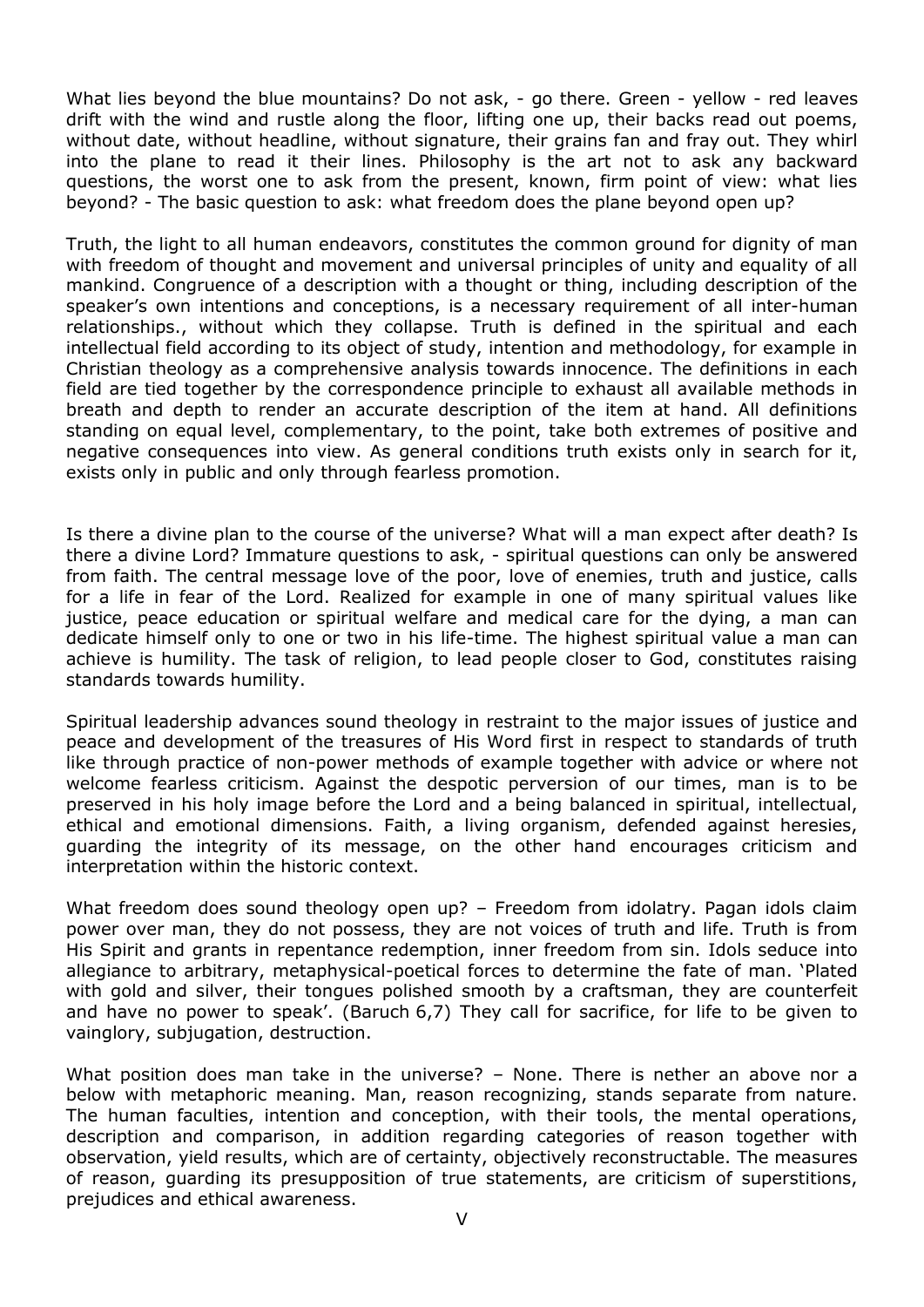In description and comparison of a thought or object, identified by its main characteristics, the categories of reason are applied ingrained from experience, compounded from observation, verified in a test or by a second observer. Regarded are space, time, quantity, causality, inter-relationships, consequences, conglomeration, conditional and hypothetical relationships. The human mind in its dynamics, in its degrees of freedom, has to recognize the categories of reason as a boundary bet-ween nature, lifeless matter, flora, fauna and his sphere of human concerns. The line of division is non-contradiction, standing free on this side not to become self-destructive in one's actions, evolves the human cosmos in its spiritual, intellectual, ethical and emotional dimensions. Touching all aspects of daily life, the demands of reason act as a constructive force in intellectual endeavors.

What freedom does reason open up? - Freedom from superstitions. Not applying given categories of reason in one's own fault, yields to phenomena of nature power over man, they do not possess. Enlightenment teaches emancipation from animistic and mythopoetical ways of thought. Causalities do not penetrate beyond a layer of reality, a material force does not cause an effect on an intellectual process and vice versa. Equally unfounded are prejudices on grounds of race, color or sex. In superstition precautions against natural disasters are not developed on true causes, 'natural law' are an arbitrary social order, incessant feudal wars.

What is the given sense of life? – None. Man stands on his own. His world is created out of his faculties, it is expressed in action and language. He has the tools to construct and endow it. Man is guided by truth in his mental operations. Man is abstract, his intentions and conceptions are sepa-rate from nature, reason recognizing, definite and given extent, comprehensiveness, structure and qualities. Man is creative, he expands his world through active imagination. His mental horizon is delineated by thoughts and objects out of his degrees of freedom, choice of thought or object, characterization, background, interrelationships, development. Man is accountable, he can foresee and control the effects of his mental and physical operations.

Constructing his own concepts in development on a human basis, man in maturity respects his limitations and freedoms, civil rights of other people, capacities and means of his faculties. Human basis, ambitions and choices of thoughts and objects give a representation of an individual's convictions. Boundaries of cognition open to expansion, maturity, negatively expressed as self-restraint of individuality, does not advance claims above itself like a nation's culture to be the sole expression of human determination. Convictions, a constructive force of individual development in a field of ethical pluralism and competition of concepts, stand in the community of the Spirit of Man and innocence of man and creation, as they act in awareness of ethical choices and work towards and increase of benefits for his race and environment.

What freedom does maturity open up? - Freedom from illusions. A void in heart and mind will accept fetishes with power over man, they do not possess. In illusion about human capabilities and conveniences, it suits itself, protects its image, veils its view into the future. Ever accelerating progress, projects not realizable, fata morganas on a dismantled base, absorb human attraction. Progress in the natural sciences claims in the same way to advance progress towards a pluralistic, tolerant society. Taught is application of rationality in all areas of life, an illusionary, base, one focus mind of exploitation of laws of nature and an environment of products from automation. Faith disregarded, reason distorted, Spirit of Man and ethics eliminated, the driving historic forces today have become corruption, fornication, extinction of mankind.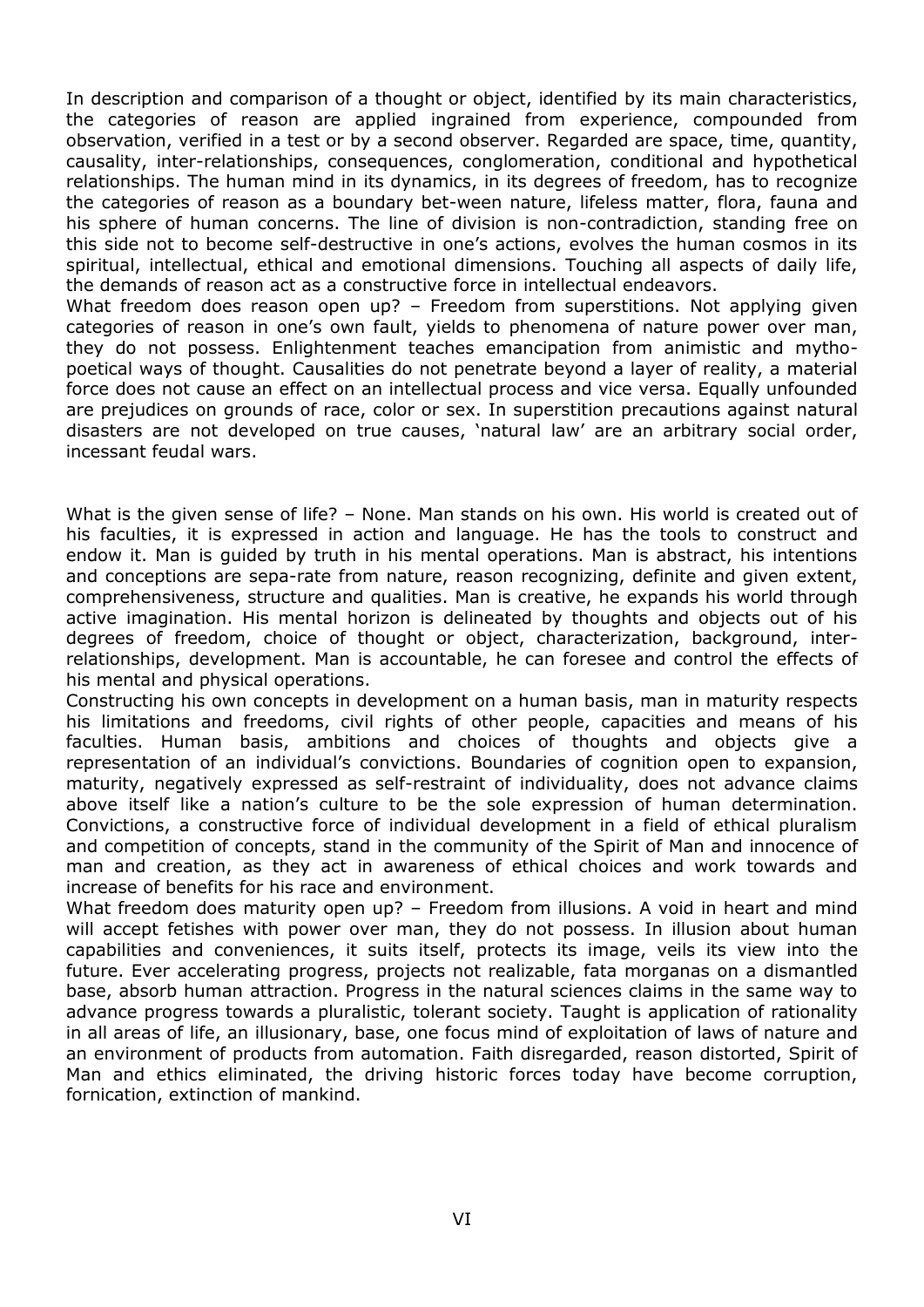Will the improvement of the human lot please everyone? - Hardly anybody, it raises demands on man. How is an ethical guideline established? – Not at all. An ethical choice is discovered, as there are indefinitely many inter-human relationships and brought to awareness in each case. Ethics, the question, are all aspects of the thought or thing at hand considered?, independently and out of reflection, does not allow itself to be deflected from a past historical concept, now ossified, not regarding present day forces, or to seep away in superficialities. It asks anew, are my conceptions of the present time a fair representation, are all relations and consequences of the item at hand un-covered, is the major issue identified?

Ethics, taking up singular questions, remains non-systematic, non-scientific, negatively expressed as a freedom from a scourge, for a moral value not to become a ready tool of misuse. In restraint to a major issue, it collects its spearheads. It directs its appeal at the conscience of the times, prevention of gross misdevelopments, education about interhuman relationships, investigation into scientific inter-dependencies, restatement of universal principles of mankind. Training public self-awareness in reflection, ethics abhors a violent, constitutional revolution, any suffocation of its basic human appeal.

Adequate ethical solutions are measured by their results. Out of a demonstration of the disastrous consequences, resistance to corrective action will have to be broken down. Addressed are the intention forming forces of the human mind, its driving forces, circumscribing the dimensions of its world, their main direction and dynamics, its thoughts or objects of desire, the character and back-ground of its adopted conceptions or desired objects. An individual intention requires to be centered on a goal and training to speak out in public, to act, to initiate a public investigation and prosecution. Refusing theories about science, the measures of ethics have the central purpose to sharpen the question identified.

What freedom does ethics open up? - Freedom from gross criminal corruption. Promoting a benefit, touching all inter-human relationships, it acts as a constructive force in social endeavors, as small group efforts in a field of worldwide ethical pluralism and competition of concepts. To preserve a state of ethical freedom, where not a major present day conflict determines political action, its practical task is to solve historic cases of corruption as all major misdevelopments flow out of moral failure. The measures of ethics are therefore precise, recognition of reason, identification of crime, restraint to major issues, results.

Ethical considerations arise out of every day observations. Drawing on business failures, lawsuits, party conflicts, natural disasters, drama, examples out of history, the hypothetical assumption of alternate human actions create awareness of ethical choices. Only this choice, the ethical one against irrational dreams of the future, a new world unfolding possibilities for man without reflection about himself, will further the human lot: utopia, a social state, elevated by one step in awareness of inter-human actions with their consequences.

Ethical freedom, correcting escalating conflicts wherever they arise, stands on guard against con-torted ideological views as there is no political freedom without a balanced view on life. Man's inner freedoms of thought and movement, being balanced in spiritual, intellectual, ethical and emotional dimensions, are brought to a collapse by corruption of just one dimension. The four eckpunkte of man's inner freedoms therefore are freedom from idolatry, reason's freedom, maturity's freedom, ethical freedom.

The major issues of justice and peace today are worldwide inequities of wealth, overpopulation, environmental destruction and depletion of resources, clandestine high tech terror. Nerve gases and bio-technological toxins as tools of despotic perversion, bestial violations of basic human rights, cripple above all man's inner freedoms, the equilibrium in his faculties in their free choices. Any incision into the common genetic pool is irreversible. In the past, in nature's environment, man was fragile and dependent, in his own of high tech products he is at the brink of extinction.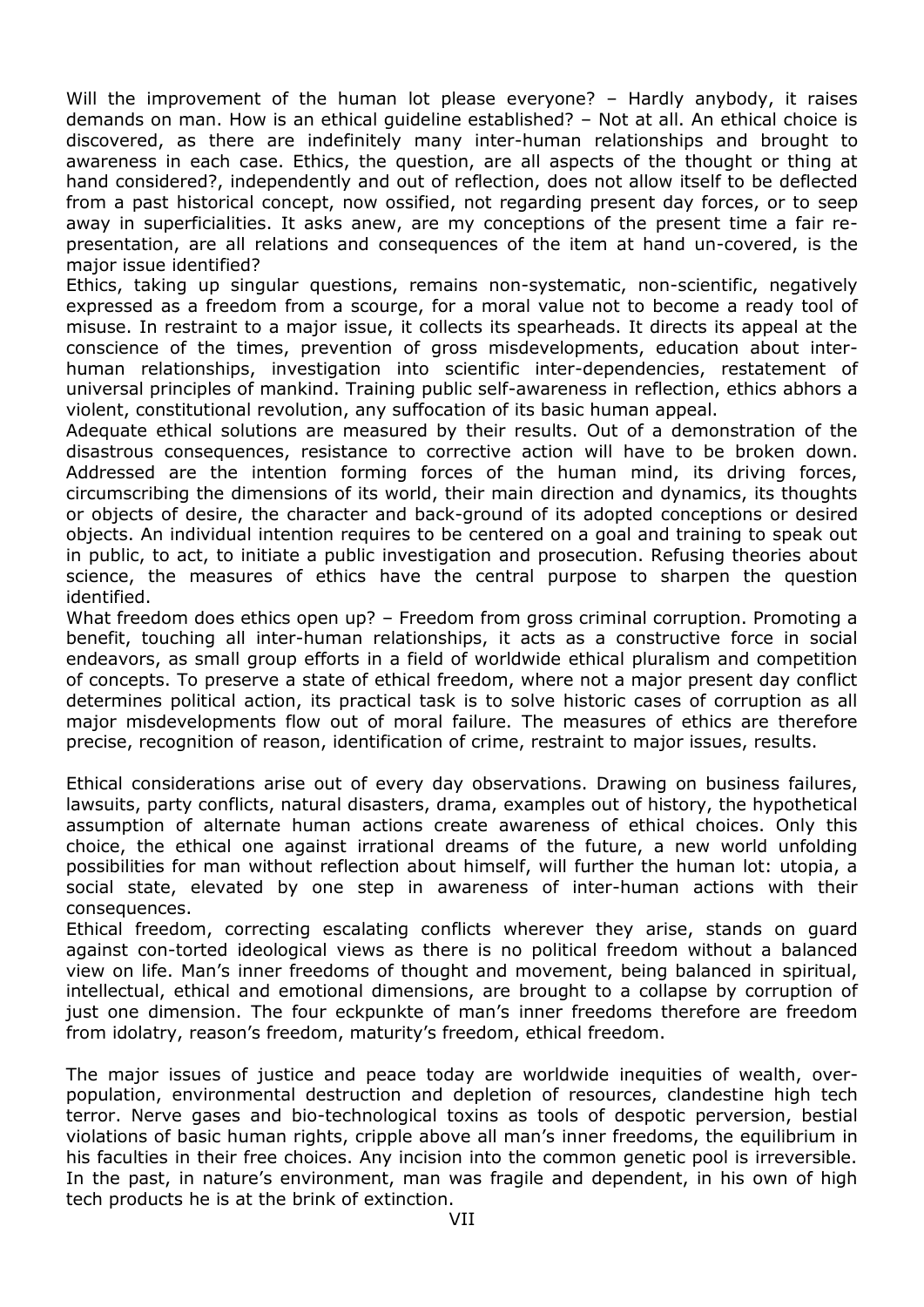The mental operations of the human mind are guided by presupposition of true statements and precipitated as verifiable lines of reasoning the disciplines of logic and method. Logic, an indirect means of cognition in opposition to direct observation, derives from a basic statement, a term, through consequential reasoning a follow up statement, a conclusion. Logic as a mental operation does not contribute any content, not already given in the basis statement, but furnishes foremost proof.

Logic is accountability of identity. It is tied to an individual item or a restricted number of items, which lie all within the field of man's mental horizon. Like all mental operations it is based on description of a thought or thing and comparison in at least a three step process: the first item chosen gives the initial state, a second item or a relation is set in comparison, the item found in conclusion yields the final state, which needs to be verified if possible by more than one method. The logical operations allow a survey over a statement's consequences, indication of significance and exclusion of non-parameters. The line of reasoning should not be broken arbitrarily to exclude in the chain of consequences major results. Without correspondence between item and form of expression, a purely formal logic remains speculative.

Establishing identity, an item is described through observation of all major characteristics, looking at it from all sides like walking around a statue. The observations and measurements, expressed in clear and precise terms, citing central meaning and scope within a genus structure, are documented over all steps in data protocols. The second item or relation introduced is equally described in detail. The relation can be application of an operator like a junctor, distributor, modal factor; introduction of a physical or intentional human force with causality, mere inter-relationship, dependency, gradual, long term influence; a cumulative mass effect. The comparison requires a yardstick of qualitative and quantitative measurement, objectively reproducible, sufficient to determine all characteristics and degrees of congruence – non-congruence.

A case study, a construction of two items, one inter-relationship, one yardstick, can be expanded as a finite class of objects into a composite case study, a model or a structured system as an ap-proximation to an event or phenomena in reality. A system is required to be finite, complete, contra-diction free and in its premises concise and independent. In all classes of case studies practical results dominate, they are not suited for delineation of epistemological boundaries. On the contrary, required is a clear outline of conditions, approximations and abstractions, choice of class of objects, inter-relationships, measures of comparison. Because within man's mental horizon there are indefinitely many relationships, also causalities do not penetrate different layers of reality, a general logical space does not exist.

Theoretical logic also differentiates the purposes of comparison according to point of observation: in- and extensional; to kind: categorical, conditional, modal, universal; to class: direct, syllogistical; to principle: bi- and multivalency, extensionality; to field of application: mathematical, deontical.

The oldest and largest field of logical studies developed the processes of deduction and reduction, mostly known as induction. As description and comparison in respect to class, quality, quantity, feature and relationship, the deduction progresses from a base item to a conditional item, it being included in the first, - in reverse direction the reduction regresses from a conditional item to a gene-ralizing one, retrieving the basis statement. Extensive application is found within the natural scien-ces in establishment of working hypothesis, design of experiment and subsequent verification.

Another case is given in the description and comparison in respect to a state before and after com-bination of at least two items. Junctor logic structures sentences on defined terms, parameters and links like conjunction, adjunction, negation to form a set of functions between sentences, tabulated in truth tables, where the status of each sentence is always determined. Quantor logic expands the logical formalism by predicate parameters and punctuation marks, by which all elementary sentences are determined in validity, existence and conclusions. Generalizing sentences are defined as indefinite conjunctions.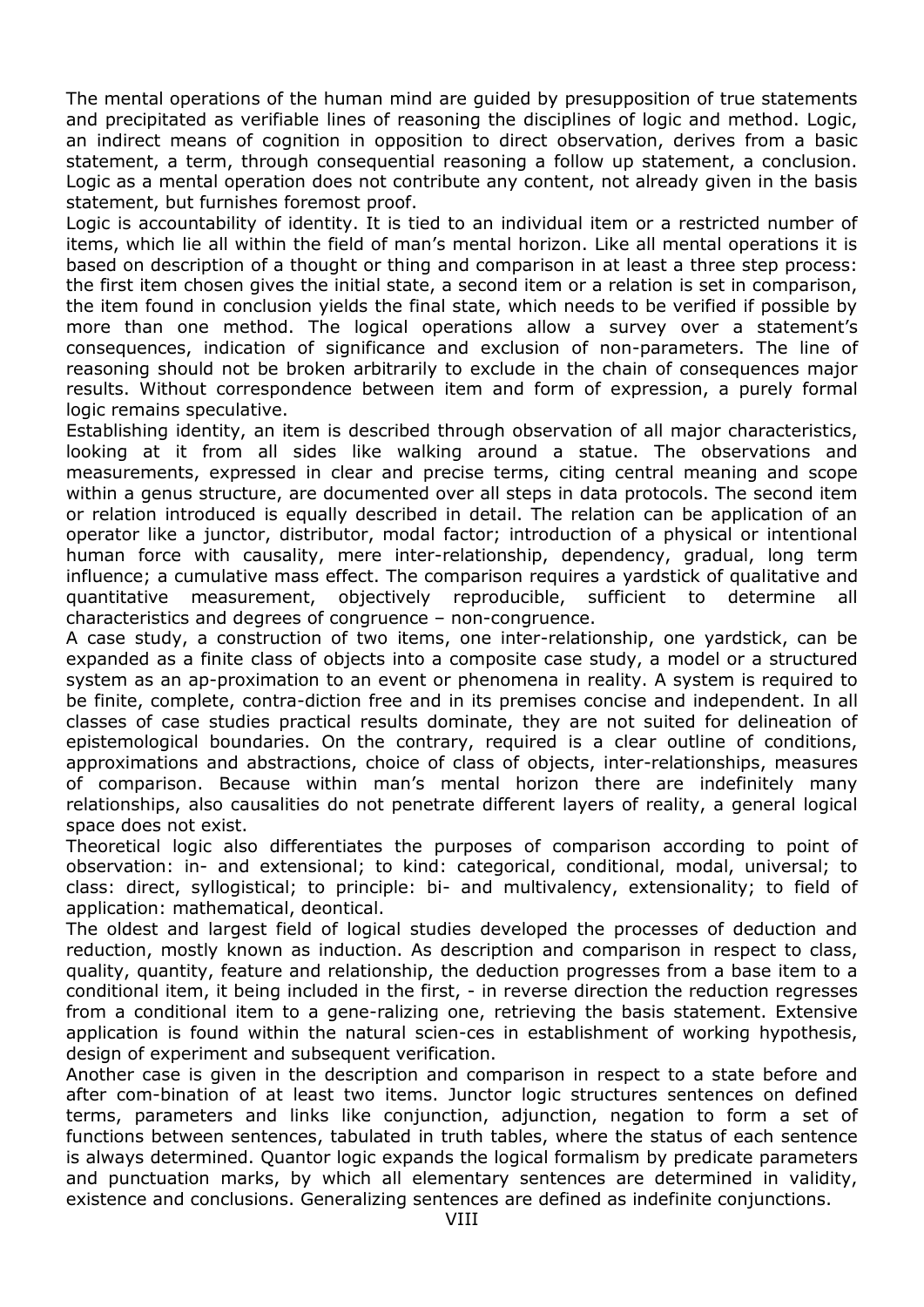Out of abandonment of faith, conviction, ethics and distortion of reason, man has lost the capacity to fill any of his endeavors with real substance. He has lost his human basis. Out of lack, out of a single motive crime, he holds up images of himself and his environment. There is not one constructive element left in his ambitions. A human void needs orientation. Political, economic and scientific illusions are employed as stratagems to channel behavior through motivation. An illusion has these major characteristics:

An illusion denies human limitations and freedoms, boundaries that can expand, but not be expel-led into exile. Human understanding remains within the capacities and means of cognition, being bound to himself in faculties, reflection, competence, manageability, his social achievements are dependent on inter-human relationships, cooperation and with it ethical awareness. Inner freedoms, development of human faculties in free choices and balance in dimensions are supplanted by a single purpose mind, design of a goods abundant, perfect service, complacent, because de-sires satisfied , human environment.

In constitutional democracies issues of vital understanding are military and general security policies, a balance of interest groups representing all major population groups, legal verification of civil liberties. Political illusions, suppressing public discussion about democratic tenets, have abrogated the human basis of self-determination and government by the people.

Scientific illusions, claiming ever accelerating progress to realize projects of ambition, new sociological models, are on scrutiny not realizable, mental fetishes that deceive in the end hope, trust, good will.

Immovable as facades remain images of appearance like constitutionality of all government acts to protect despotic perversion in recognition of statesmanship in the history of one's people. To this end also all political and sociological processes need to be controlled minutely. Public criticism is eliminated with the tools of image fascism.

The predominant illusions today are human capability and convenience, mastery of nature, a super scientific world, automation of man's environment, every service available out of a high tech vending machine, the one eyed robot its symbol. Man's inner freedoms are superseded with technological creativity, enhanced are bio-chemical and neurological processes. Human genetic codes are rendered bio-technological programmable. Progress in the natural sciences claims in the same way to advance social progress towards a value, prejudice, conflict free, multibalanced, educated society. Advancements through the dynamics of a pluralistic society are to follow scientifically proven methodological lines and any gross violation of civil rights can be disregarded as a diminishing side product. A shift to intellectual activities through progressive industrialization and creation of wealth, worldwide communication networks and globalization of markets are also gradually to reduce the gaping inequities in the distribution of goods and services.

Illusions of technological progress teach application of rationality in all areas of life as a reason based, scientific way of thought, - a distortion of reason. In a false claim attaching themselves to reason, technological phantasms en vogue advance their single purpose mind and single method mental process. The natural sciences recognize the categories of reason as universal conditions, nature being self-governed by causality to derive laws of nature by means of observation and experiment to render their effects qualitatively and quantitatively measurable and with it predictable. The natural cosmos as a whole is thought to be ordered according to a set of laws, unified in a single theory of forces. Progress in a scientific sense strives for an increase in cognition to achieve in its derived laws of nature closer approximation to objective structures of reality. – On the other hand rational considerations, their domain practical applications, not tied to events of nature, add a quality of usability to an object in most cases. Tackling individual tasks at hand according to a causality or a relationship present, they gain economic efficiency, functionality, accessibility for example. Suited to devise applications out of laws of nature, rationality has become the vehicle of their technological exploitation and commercialization of products.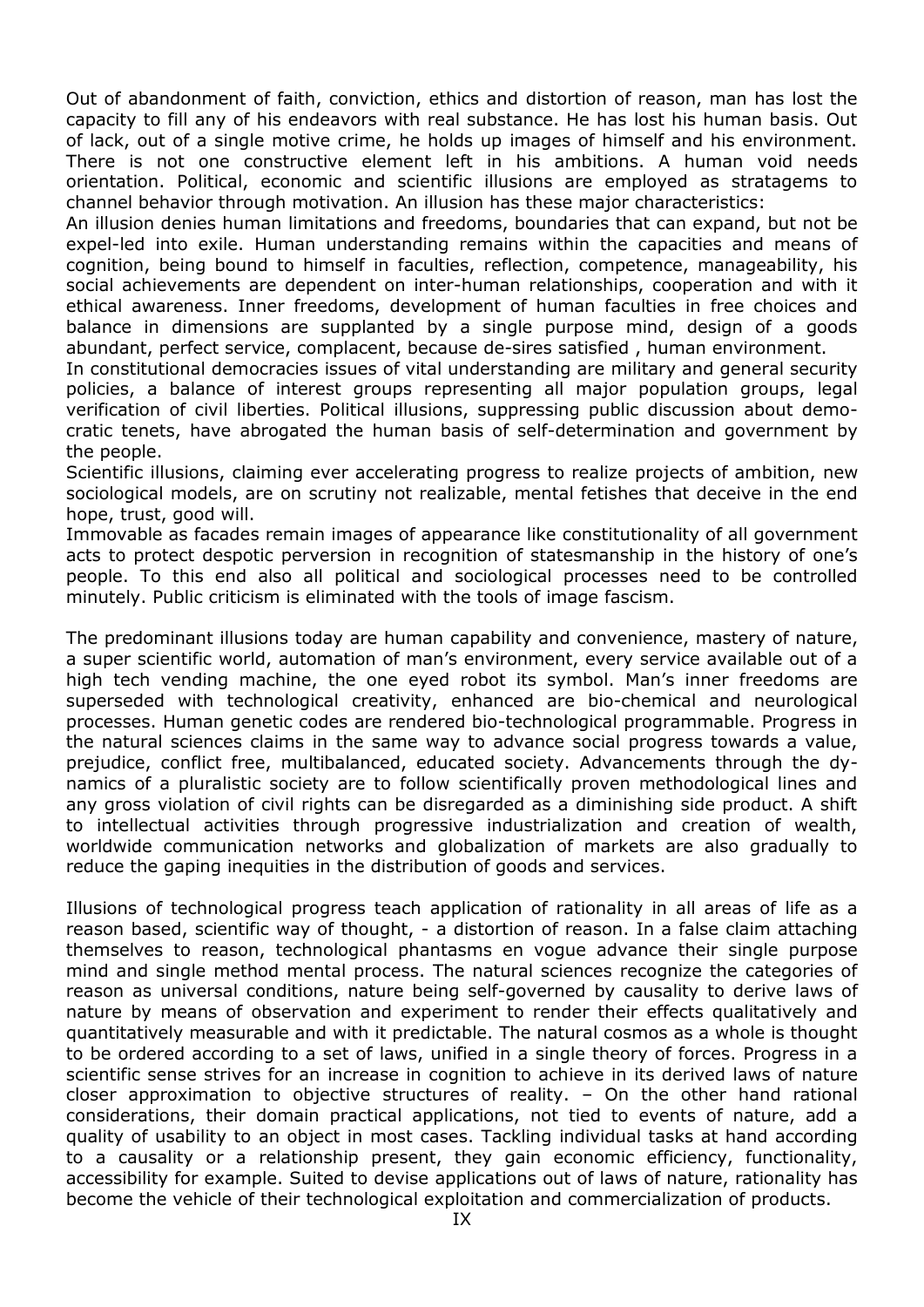The dominant forces in government, industry, the sciences and the press today will not allow any crack to be torn into the welfare image of their institutions and hold up as pillars of democracy equally inviolable in image the principles of constitutionality of all government acts, basic liberties of right to life, freedom and security, privacy, absence of degrading treatment, universality of public law enforcement, responsibility in the freedom of the press and in scientific research and development.

The political stratagems of deception are screen covered by ethical standards in hypocrisy, in pretense and crime. Political goals are said to be raising of educational standards and the general health of the population, public discussion of all issues with democratic mechanisms of conflict solving, cooperation in teams, work ethics. The spiritual, political and leaders of the sciences of our times, while every year in January commemorate the liberation of the Auschwitz extermination camp by Russian troops, advance their private ambitions with any method of image fascism, the techniques of clandestine high tech terror against whole population groups.

### Utopia

Dehumanized in CIA gas chambers, Labor camps of sadism and sodomy, They moan with severed tongues, Will these crimes be stopped, Will people arrest their hurried steps To expose these boils before the light. They beg with crippled hands To be granted a base of dignity, Air to breathe, not being gassed, Bread to eat, not being contaminated. Their prayers look up to the Lord, Their dying hopes to countries That do not tolerate depravities, To be set free from their chains.

All the major parties and security agencies, who claim to clean up the crimes of the CIA, BND, etc…., evolving since forty years, escalated the investigation into these crimes into a dirty war of global dimensions against the personnel of these agencies, especially a nerve gas and poison pellet war against the BND on g

German soil and fuel a fornication race of all major parties in despotic perversion to gain predominance in all available tools of clandestine high tech terror.

Financing has been increased worldwide for an array of large scale research programs, in goal and method of human depravity, for field testing of new classes of toxins, for production lines of toxic drugs, for poison pellet delivery systems, telecommunication and high capacity data processing equipment and for networks of operatives. They drive ahead with the project 'Total Information Control'. They cut short incisively any attempt towards publication of the employment of illegal listening devices or of a target's medical and legal evidence. Sodomized to death are all proponents of an effective clean up of these crimes through publication, prosecution and the establishment of public, reliable safeguards.

Not taking a single measure of basic humanity, they defiled human dignity, destroyed the democratic constitutions and also civilization worldwide through sodomizing the truth to death in blasphemy of maturity, blasphemy of reason and blasphemy of ethics. The major parties and security agencies, who profess to clean up these crimes, propagate the total lie, suppressing in the name of humanity the publication of the unleashing of the multiple, uncontrolled dangers of the extinction of mankind. They say: 'only through this chimney, illegal listening devices and poison pellets, you will get out of here'.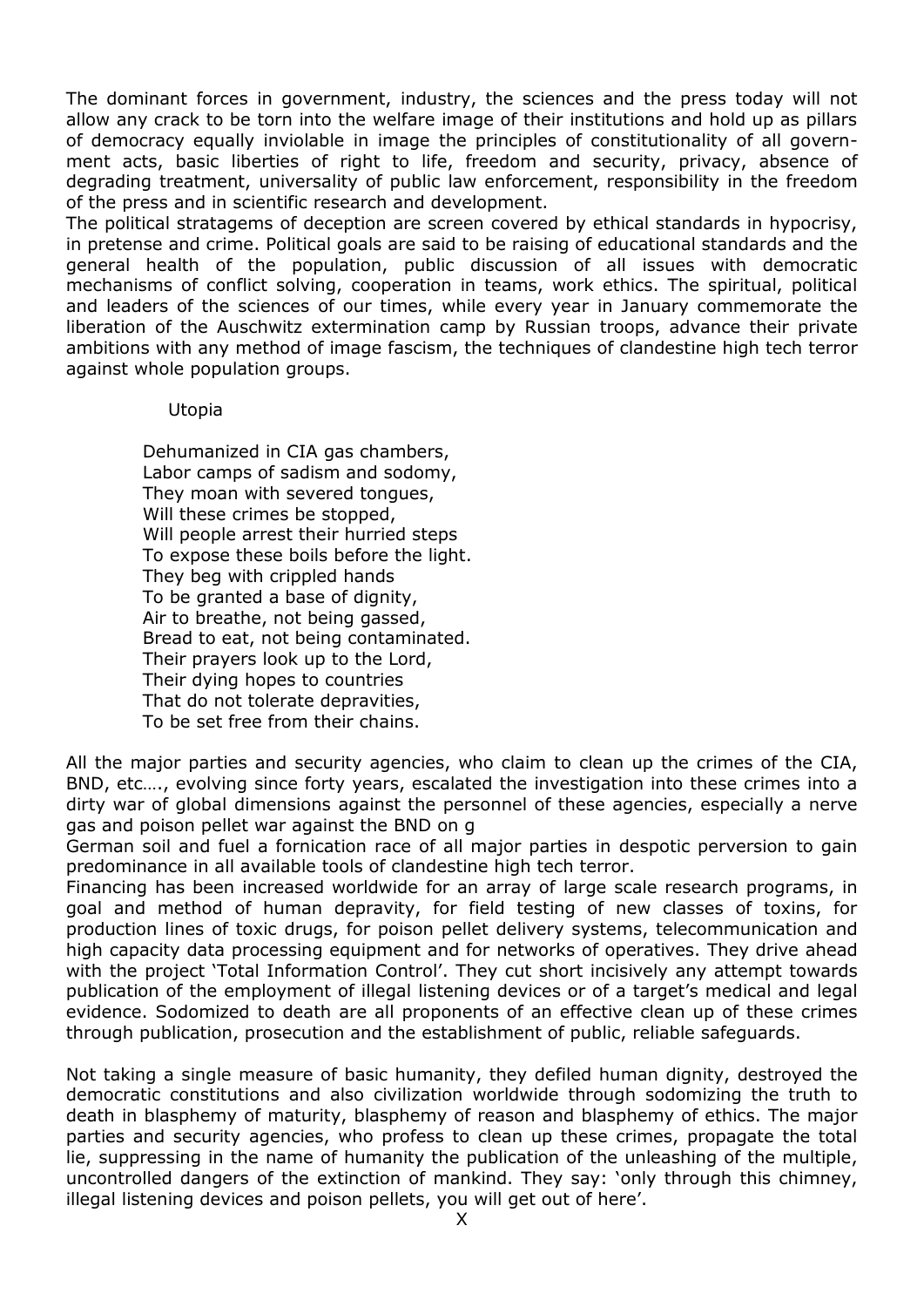Theresienstadt 05 09 97

May man keep a watchful eye that these crimes against humanity will never reoccur again.

These crimes, the worst in the history of mankind, are being revived in their beginnings by the CIA, BND, FSB (KGB), the leaders of the Governments of the US and Russia, the leaders of the US Military, the leaders of the Governments of France, Great Britain, Germany and some of German Industry, the President of South Africa and the Jewish People and equally the majority of people, who claim to clean up these crimes.

They operate labor camps of sadism and sodomy, mass drugging tens of thousands of people a year.

They operate CIA gas chambers, spraying thousands of people a year with concentrated nerve gas and industrial toxic gases.

They develop in their laboratories new drugs in the intent of specific dysfunction of individual systems of the human body, applying advanced bio-technologies to create new, devastating dangers to human health.

These crimes, the destruction of all human standards, the integrity of truth and the integrity of life, aim to sodomize the Holy Spirit to death, though not possible to achieve.

> Waste cans are tossed by the wind, Their tinkle subsides, though it blows: I speak with a whispering voice, I gently unfold your eyes To spread out a new landscape, Where I name plants and flowers, I grant you solace in my palms, in peace, My words, gestures and promise are clear: Pass on my love to all mankind.

The majority of people, who claim to clean up the crimes of the CIA, BND, etc…

- wage in the name of humanity a dirty war of global dimensions against the personnel of these agencies, especially a nerve gas war against the BND on German soil to satisfy their feeding frenzy. They do not brand mark these depraved policies, stop short financing and research capacities, dismantle production facilities and technical equipment or eliminate any significant part of nerve gas stockpiles.
- operate massive labor camps of sadism and sodomy and massive CIA gas chambers to eliminate all proponents of an effective clean up of these crimes and the establishment of public, reliable safeguards. For example a target's bedroom is employed as death chamber, trapped with nerve gas- and poison pellets, set off and being monitored via transmitters and illegal listening and video devices.
- subvert in the name of basic liberties the constitutions of the major western industrialized nations, suppress any evidence of illegal listening and video devices or a target's legal or medical evidence, rule their countries in perfidy to satisfy their hypocrisy. For example marriage is depraved by gathering data out of bedroom, bed and genital organs, how children are procreated out of state prostitution.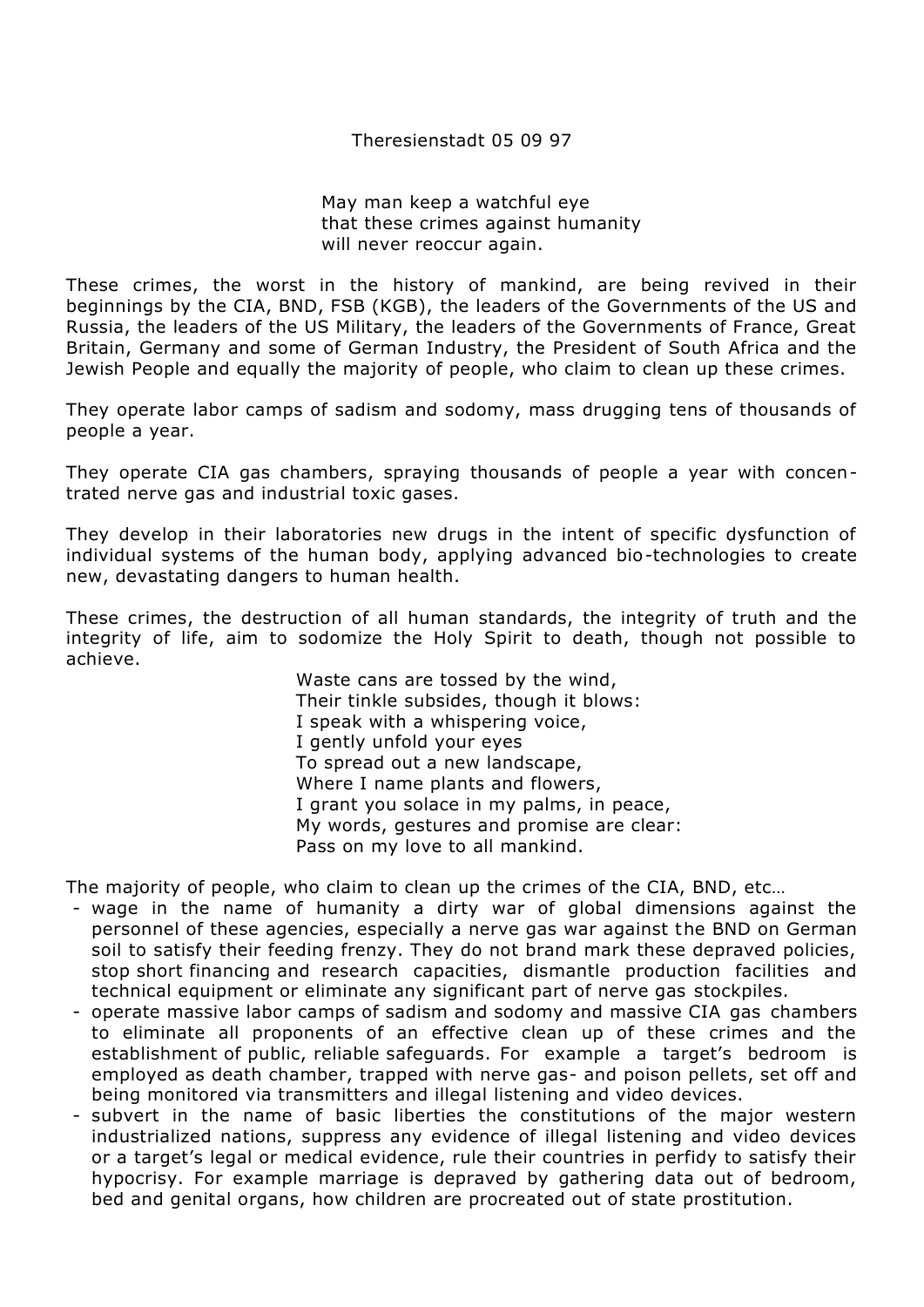- dehumanize man's intellectual sphere by prying in on a target's prayers, hopes and intellectual endeavors for the purpose of sadistic crippledom to satisfy their cynicism. For example a workplace is depraved by measurement of a target's performance often under the effects of nerve gas or toxic drugs, employing illegal listening and video devices.
- develop in their labs bio-technological drugs and other tools of clandestine high tech terror, multiplying the uncontrolled dangers of the extinction of mankind to satisfy their manipulative obsession. Newly developed drugs are field tested for their lethal effects on the dying, employing illegal listening and video devices to record results.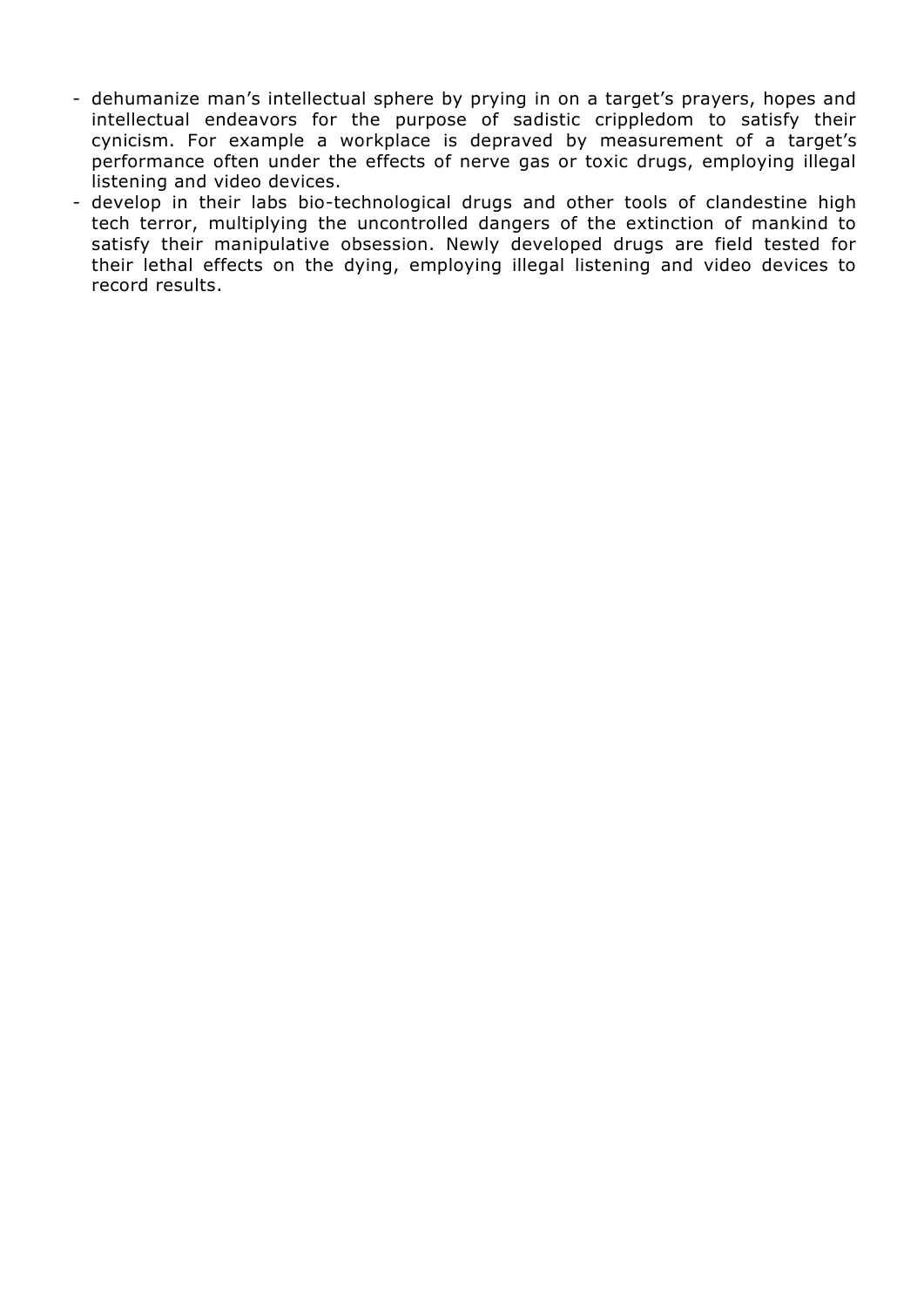#### Sachsenhausen 09 25 97

May man keep a watchful eye that these crimes against humanity will never reoccur again.

These crimes, the worst in the history of mankind, are being revived in their beginnings by the CIA, BND, FSB (KGB), the leaders of the Governments of the US and Russia, the leaders of the US Military, the leaders of the Governments of France, Great Britain (at least until recently), Germany and some of German Industry, the President of South Africa and the Jewish People and equally about all the major parties, who claim to clean up these crimes, like the leaders of the Governments of India and some Arabic countries, among them Saudi Arabia.

They operate labor camps of sadism and sodomy, mass drugging hundreds of thousands of people a year.

They operate CIA gas chambers, spraying tens of thousands of people a year with concentrated nerve gas and industrial toxic gases.

They operate labor camps of deception and perfidy, intercepting in excess of one billion conversations a day.

These crimes, the destruction of all human standards, the integrity of life and the integrity of truth, could be publicized in a heart beat.

Any major government or party around the world, which claims to clean up the crimes of the CIA, BND, etc… could publicize these gross human rights violations to initiate a comprehensive investigation, uprooting them wherever they are, prosecute the offenders and establish worldwide reliable safeguards.

However, they operate in inversion of mind and predominance of perfidy massively illegal listening and video devices in violation against the Spirit of Man and the innocence of man and creation, as man in his endeavors follows ethical guidelines and works towards an increase of benefits for his race and environment.

They want to be known before God to physically fornicate on the Bible.

They want to be known before man to hang his free voice head down.

They intercept any phone line and attach illegal listening and video devices to the target's body, his living quarters, all areas at work, transmitting via amplifiers and satellite, pursuing it in all prayers, travels and intellectual activities throughout all phases of the day, exceeding a span of over twenty years. The direct purposes are psychological suppression, pornographic slander and disenfranchisement of individual legal rights.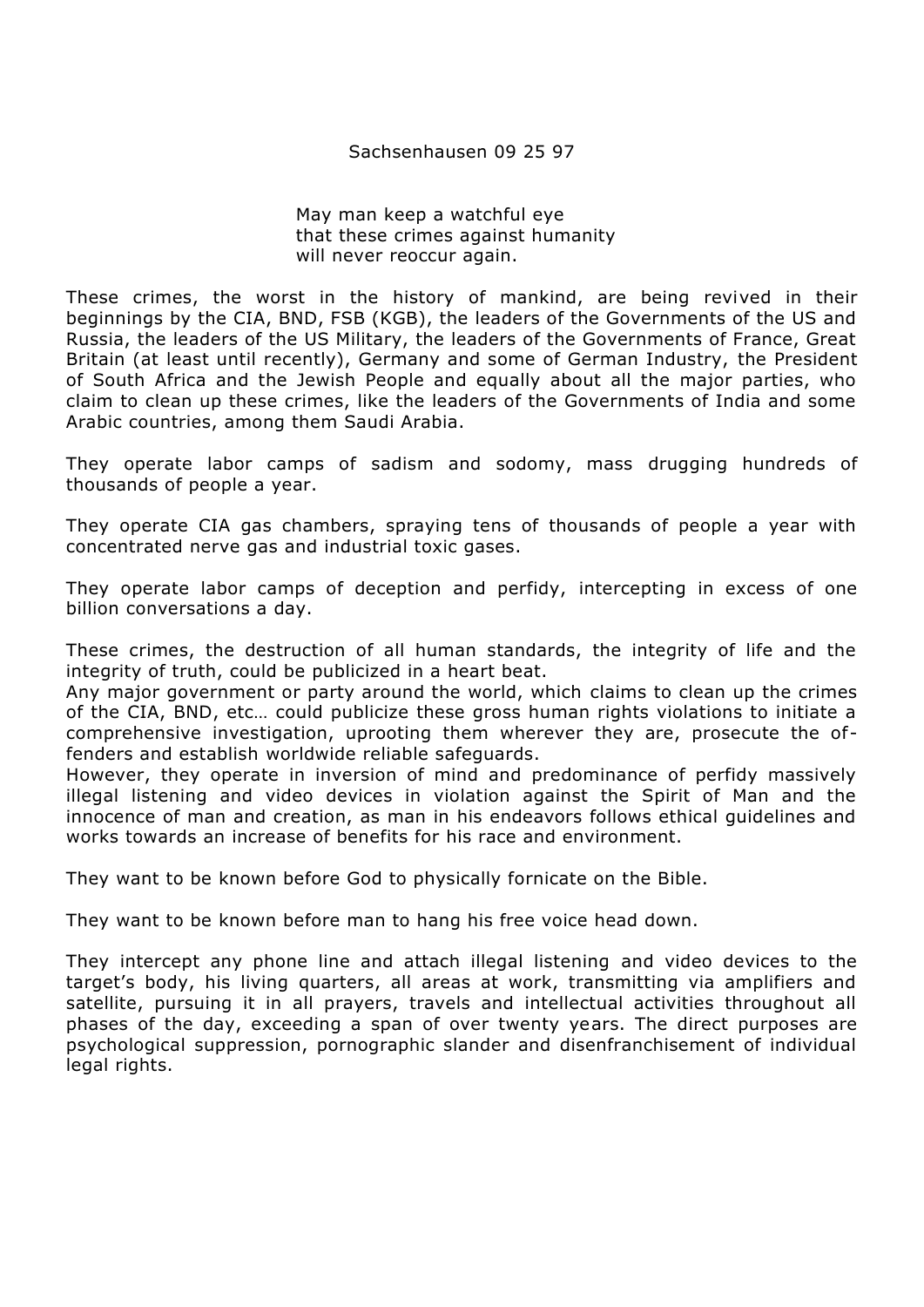For complete control over political processes they manipulate public opinion, disadvantageous issues are defused and eliminated and the constitution is abrogated with its principles of separation of powers, basic guaranties and legal rights of citizens. Especially sup-pressed are evidence of illegal listening and video devices and a target's legal and medical evidence. See the decision of the European Commission of Human Rights, Application No 33445/96 from 11 28 96.

They dehumanize every facet of life, the dignity of man with his freedoms of thought and movement, all standards of decency and all human and social values to create a human landscape without plants, fields, rivers, the country barren, the statue of the one-eyed robot dilapidated, except for barbed wire camps, where every babe of the Spirit of Man is slaughtered.

People, who draw an information out of an illegal listening and video device, acquiesce in the massive collection and storage of these data, of themselves, their parents, their children and their people, where the targets are tagged in their bedrooms, beds, showers and toilets and reproductive organs. Such kind of people do not have the inner strength to fight for any moral issue. -

The crimes of the CIA, BND, etc… could be publicized over night.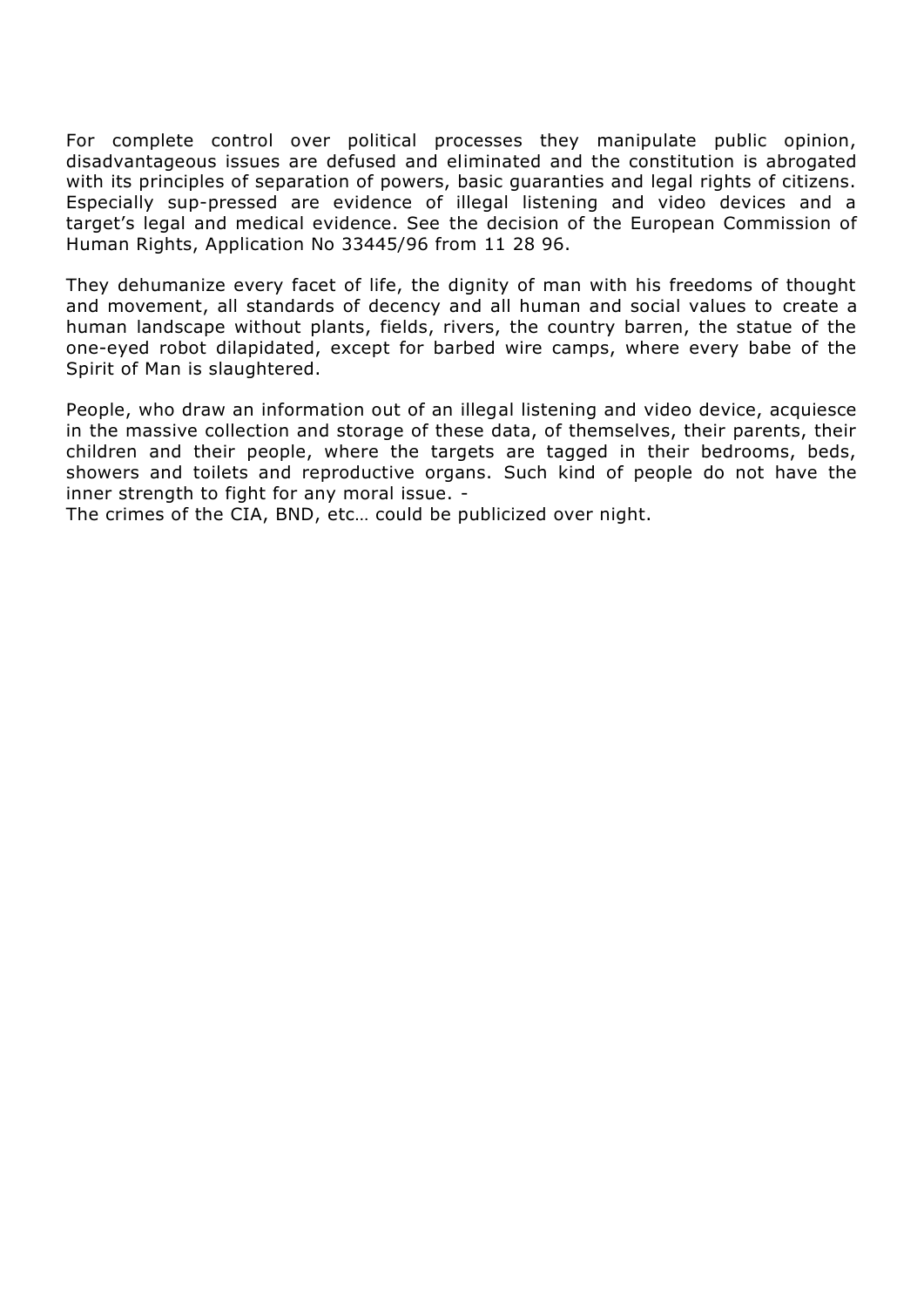Chelmno upon Ner 10 29 97

May man keep a watchful eye that these crimes against humanity will never reoccur again.

These crimes, the worst in the history of mankind, are being revived in their beginnings by the CIA, BND, FSB (KGB), the leaders of the Governments of the US and Russia, the leaders of the US Military, the leaders of the Governments of France, Great Britain (at least until recently), Germany and some of US and German Industry, the President of South Africa and the Jewish People and equally about all the major parties, who claim to clean up these crimes, like the leaders of the Governments of India and some Arabic Countries, among them Saudi Arabia.

They operate labor camps of sadism and sodomy, mass drugging hundreds of thousands of people a year.

They operate CIA gas chambers, spraying tens of thousands of people a year with concentrated nerve gas and industrial toxic gases.

They operate labor camps of deception and perfidy, intercepting in excess of one billion conversations a day.

Who loves his fellowmen in respect of basic humanity also loves all mankind, which allows to postulate the unity of mankind as a universal principle. It constitutes a higher value than those established by a group of people, an ideology of a sociological class or the unity within a community of faith. When a society is confronted with a case of criminal spiritual or criminal intellectual corruption, our human responsibility denies to exclude any part of a population from the other, but demands to demonstrate the benefits of universal human rights, which for example yield as a merit reconciliation, peace, a worthy name to any enterprise. It is alone for the sake of social order that gross violations are physically arrested.

The first step of justice requires the crimes of the CIA, BND, etc…, the destruction of the integrity of truth and the integrity of life and of all human standards, to be publicized to initiate a comprehensive investigation, to uproot them wherever they are, to prosecute the offenders and to establish worldwide, reliable safeguards. However, about all the major parties, who claim to clean up theses crimes, escalate the investigation into these crimes into a dirty war of global dimensions against the personnel of these agencies, especially a nerve gas war against the BND on german soil and extend it into all areas of political, economic, scientific and cultural life to gain predominance in all available tools of clandestine high tech terror. They finance large scale research programs in goal and method of human depravity. New drugs are being developed in the intent of specific dysfunction of the human body, applying advanced bio-technologies, having created new, devastating dangers to human health.

The warning to mankind, the genocide in Nazi extermination camps, human depravity in inversion of mind and hate of other people will lead to the extinction of all mankind, is being disregarded.

Faith, conviction and Spirit of Man are being defended through fornication.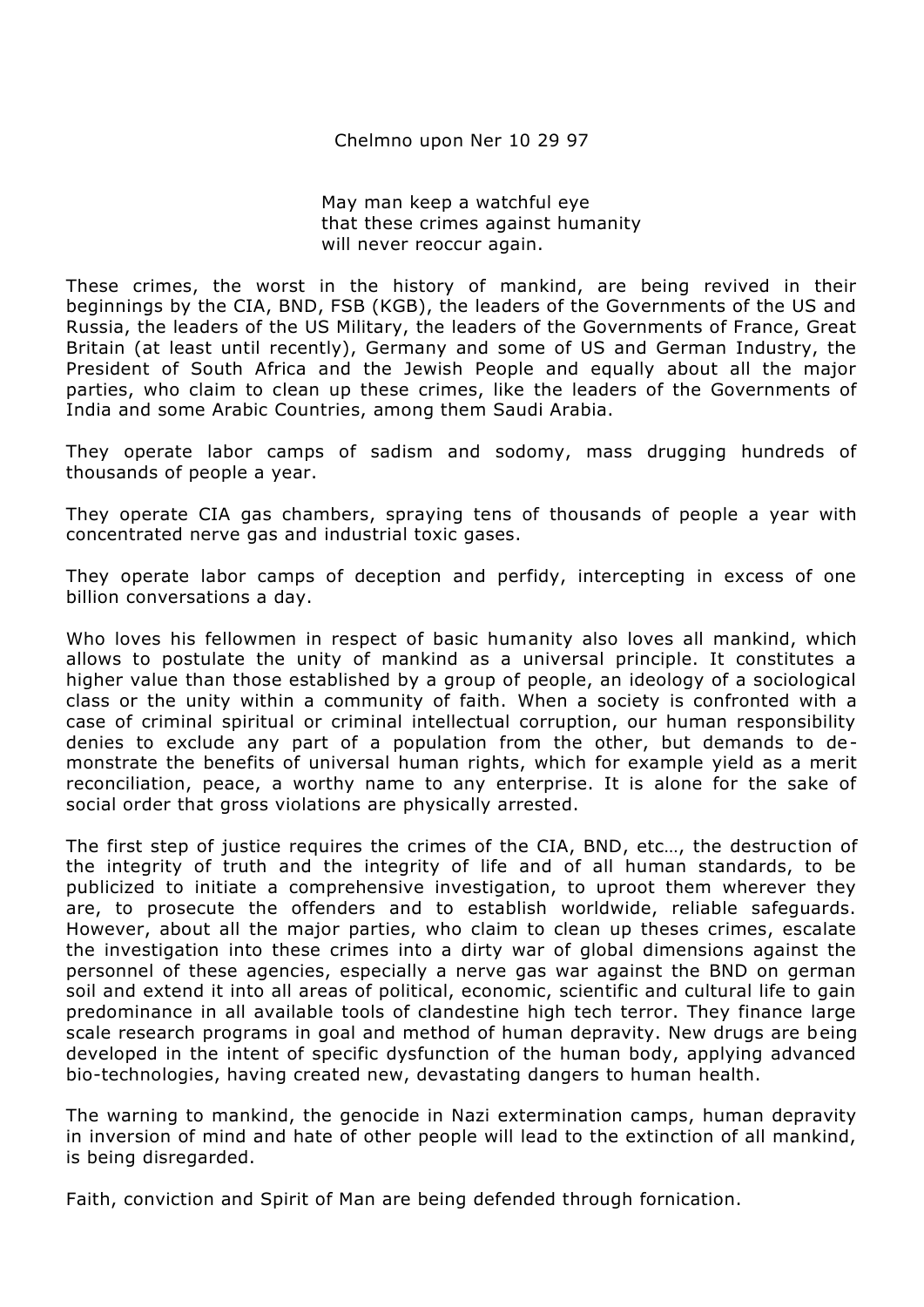Justice has been reduced to a prostitute.

Government agencies like the CIA, BND, FSB (KGB) or Mossad, whose policies of arbitrary assassinations are publicly known, are not being shut down. The Offices of the District Attorney and Parliamentary Oversight Committees around the world suppress evidence of illegal listening and video devices and the targets' legal evidence, according to German Law (StGB) High Treason (\$81,1,1 \$92,2,2), Murder (\$211), Poisoning(§§229, 319, 330a) and Confidentiality of the Spoken Word (§201,2,1). Government agencies in cooperation with oversight agencies over the medical field forcibly cover up the targets' medical evidence through falsification of death certificates, false diagnoses and failure to render any medical aid. See the decision of the European Commission of Human Rights Application 33445/96 from 11 28 96.

The press, reflecting hear-say and not promoting formation of well founded public opinions with report of facts, analyses and options, with only singular exceptions, does not exercise its fourth power watch dog functions. It applies to reality standards of illusion, entertainment, sensation, gloss and superficiality. It will not tear a crack into the welfare image of government institutions, public prosecution and the medical field. Not one of the press organs worldwide has exposed the fatal consequences of CIA, BND, etc… human rights violations, but expound the political leaders in their depraved political ambitions.

No information campaign is being conducted about the tools of clandestine high tech terror and their devastating dangers to human health. No justice is possible without a public, comprehensive inquiry. No real, decisive action, no legal measure to correct gross misdevelopments and to eliminate these weapons in he future is being taken, no escape from oppression in depravity is left, - but in consequence to force despair, hate of the perpetrators' culture, institutions and representatives and to incite counter terrorism on a gigantic scale.

Peace has been reduced to a prostitute.

The CIA, BND, etc… and equally about all the major parties, who claim to clean up these crimes, pick people at random from the street corner to pass them from labor camp of deception and perfidy to labor camp of deception and perfidy, from CIA gas chamber to CIA gas chamber, from labor camp of sadism and sodomy to labor camp of sadism and sodomy and from extermination chamber to extermination chamber.

In most cases the targets' intellectual lives, their professional and social careers, are blocked down by toxic drugs and nerve gases, largely paralyzing the central nervous system, their character in convictions and confidence are debased by CIA sodomy drugs an then their bodies pumped up with toxins in all vital organs are left as vegetable winding in annihilation.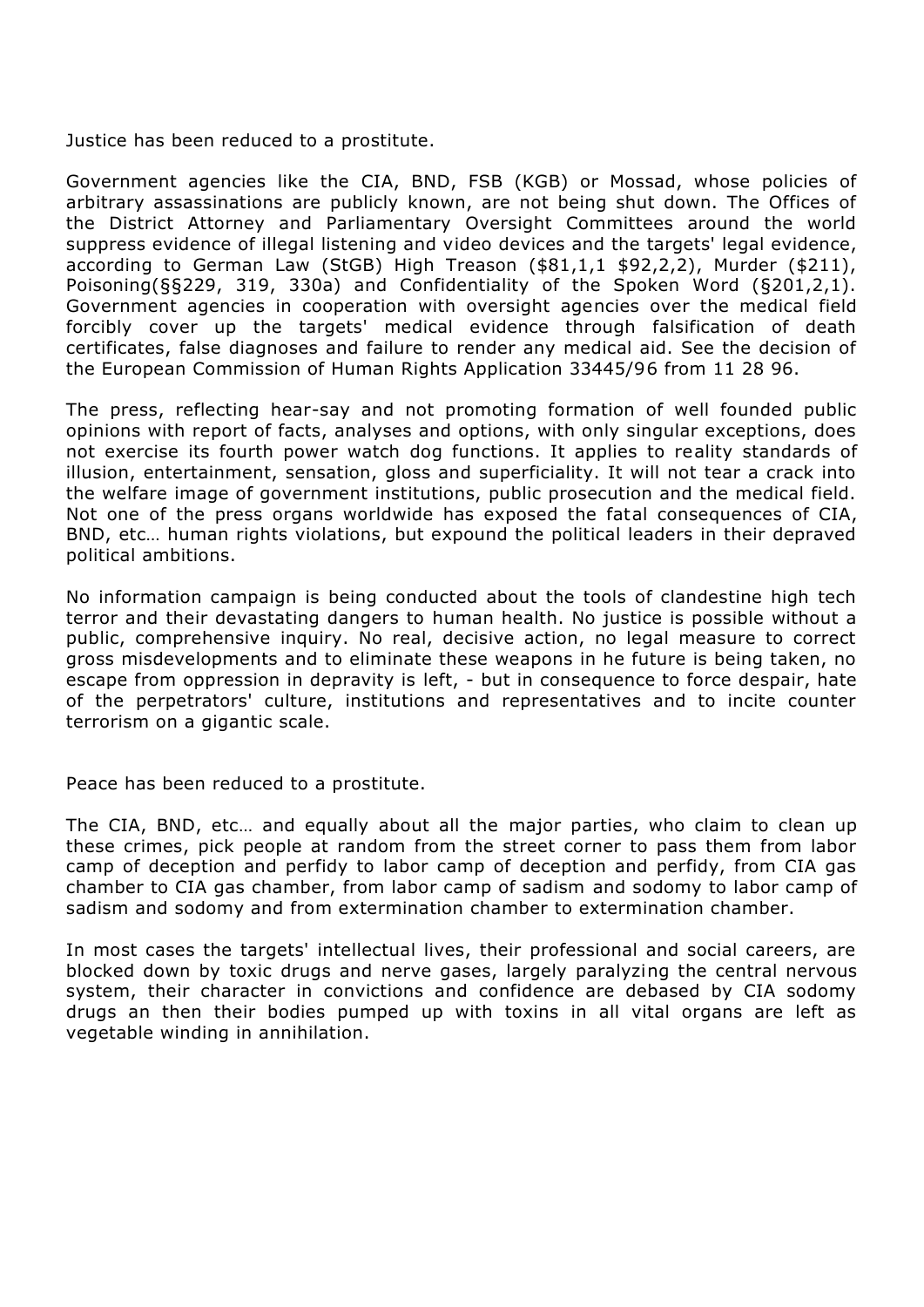They commit any excess of depravity conceivable:

They operate CIA gas chambers at the sites of former Nazi con-centration camps.

They operate and cover up the operation of CIA gas chambers on the anniversary of the birth day of Adolf Hitler.

They physically gas the letters of the admonition 'Never Again'.

They conduct and cover up the field testing of experimental, lethal drugs on the dying in intensive care wards and nursing homes.

They combine CIA sodomy drugs as a prelude with a lethal dosage of a heart drug. They sodomize Heads of State.

People stirred up and crippled on this level of hate are driven to commit any crime, including the unleashing of the multiple, uncontrolled dangers of the extinction of mankind.

The bastards of bestiality will dig earth's grave.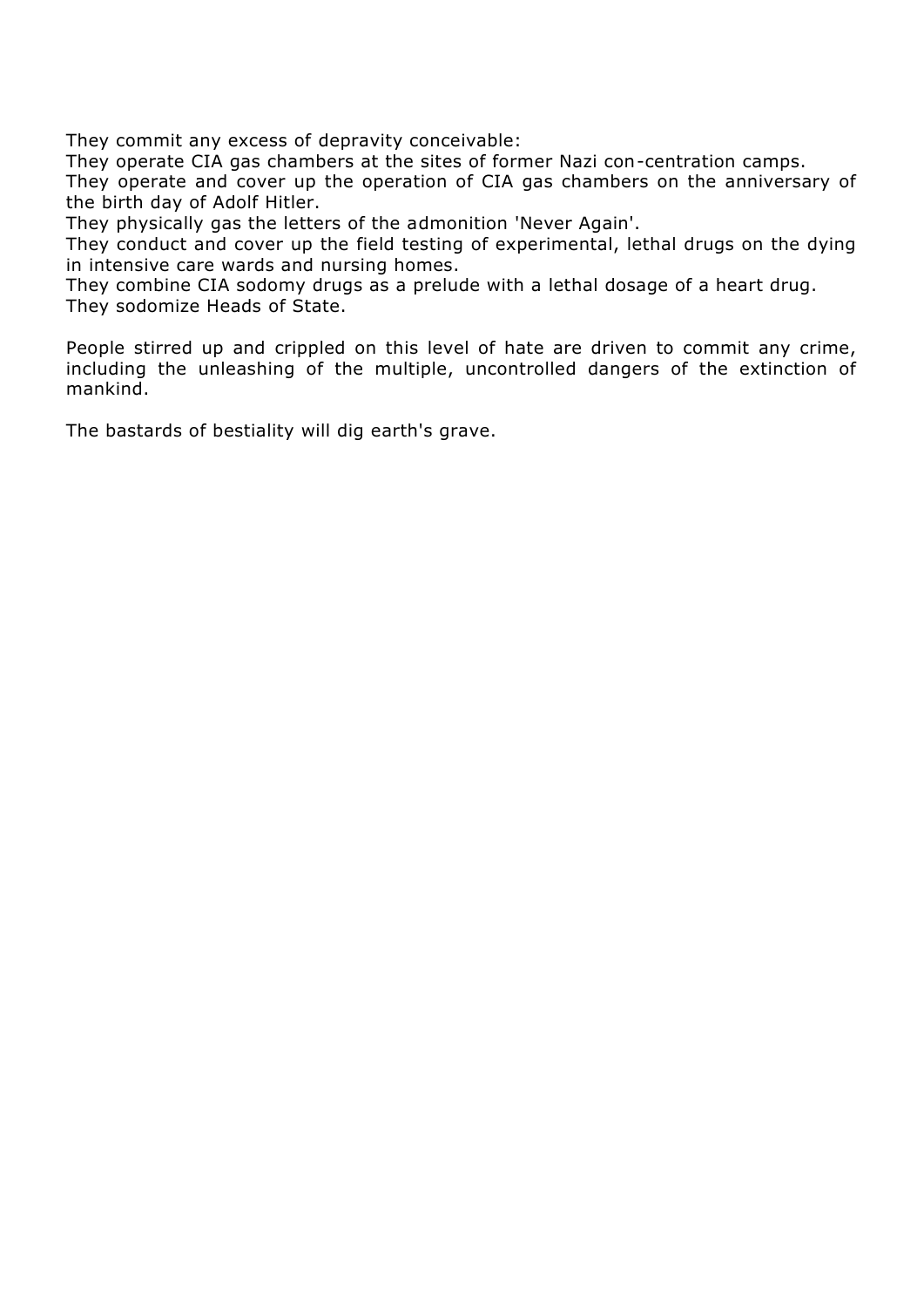### Stutthof 05 01 98

#### May man keep a watchful eye that these crimes against humanity will never reoccur again.

These crimes, the worst in the history of mankind, are being revived in their beginnings by the CIA, BND, FSB (KGB), the Leaders of the Governments of the US and Russia, Germany, Great Britain, France, India (at least until recently), Vietnam, the President of South Africa, the King of Saudi Arabia, the Jewish people, the leaders of the US Military, some within NATO, the Chief Justice of the US Supreme Court, most of US and German Industry and about all the major parties and security agencies, who claim to clean up these crimes.

They operate labor camps of sadism and sodomy, mass drugging hundreds of thousands of people a year.

They operate CIA gas chambers, spraying tens of thousands of people a year with concentrated nerve gas and industrial toxic gases.

They operate labor camps of deception and perfidy, recording in excess of ten billions of videos, conversations and brain wave patterns a day.

Not one person in the world has conducted a public information campaign about the tools of clandestine high tech terror and their multiple, uncontrol-led dangers of the extinction of mankind.

Not one person in the world has insured individuals the legal right to defend themselves against illegal listening and video devices or high treason, murder and poisoning through drugging or nerve gas attacks as committed by these agencies.

Not one person in the world has followed his legal obligations, but violates statutes of crime by omission, most also consent to a crime, formation of a terrorist organization, incitement of the people, incitement to a crime and glorification of violence.

Not one person in the world has established public, medical evidence to determine the causality of the toxins affecting the central nervous system, the cardio-vascular and pulmonary systems, metabolism and the reproductive organs as employed by these agencies and to render adequate medical care.

About all the major parties and security agencies, who claim to clean up the crimes of the CIA, BND, etc..., evolving since forty years, escalated the investigation into these crimes into a dirty war of global dimensions against the personnel of these agencies, especially a nerve gas and poison pellet war against the BND on German soil. In a creeping, clandestine process of bestial subversion, having attached a stigma of state prostitution and gas chambers to entire nations, they have destroyed basic human standards and with it civilization worldwide in government, finance, economics, industry, the sciences and the arts as a breeding ground for crimes against mankind to shoot into gigantic proportions. To gain predominance in all tools of clandestine high tech terror, they finance an array of large scale research programs, in goal and method of human depravity. New drugs are being developed in the intent of specific dysfunction of individual system of the human body, applying advanced biotechnology, having created new, devastating dangers to human health.

Truth has been sodomized to death.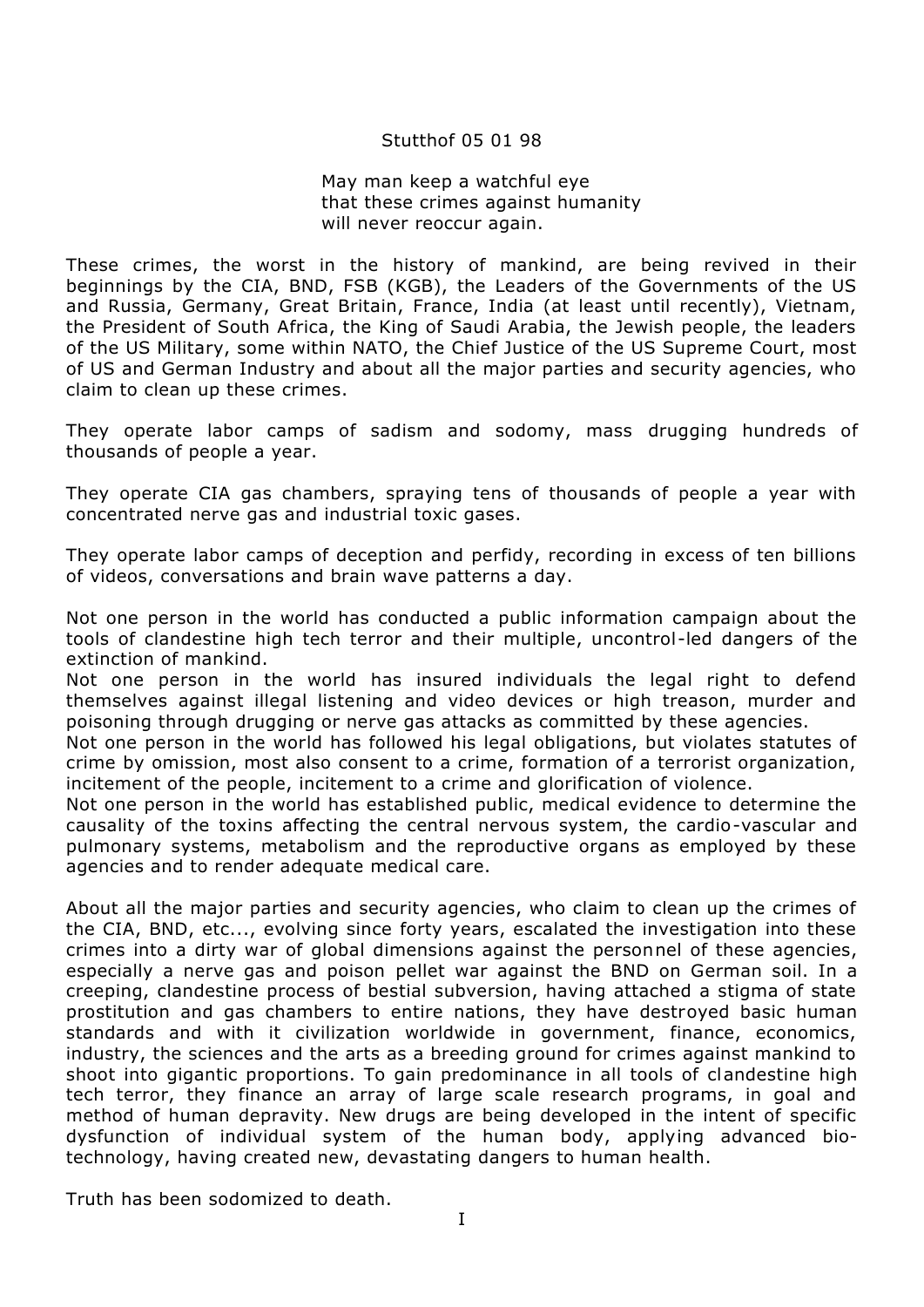Truth is first of all human truth. The light to all human endeavors, it extends as far as man's mental horizon, his self-awareness, where he visualizes his thoughts and objects, in range from spiritual ambition to nature as it pertains to man. It expands as a new though or discovery is added, fixes to a point in a description the characteristics at hand in comprehensiveness, the extent, the structure, the qualities, their relations and consequences. The thought is ex-pressed in action or language. Truth, equal to congruence of a description with a thought or thing requires exactness and measures of reason. The characteristics are arrived at in method mainly through com-parison.

The intentions and conceptions of man however are not only determined by a description of the thing at hand, but in freedom of thought also by ethical guidelines. Missing ethical considerations, man will not adhere to exactness and reason, but fall into corruption of truth, self-deception, gross injustices with self-destruction in excess.

An ethical sentence promotes a benefit. Though most often misused to gather manpower and advance giant cultural achievements, ethics touches on all social questions of man's mental horizon and establishes an independent, parallel standing mental sphere, all inter-human relationships with their consequences. Ethics grows out of reflection, outside the original environment, aloof in comparison and considers hypothetical courses of action in all straits aside from present facts. Taking up singular questions, it remains non-systematic, negatively expressed, its driving force being social pointed curiosity, as philosophy is the art to ask questions, its definition the question: are all aspects of the thought or thing at hand considered? In method it leads through example and advice, - where not welcome through fearless criticism.

The intentions and conceptions of man however are not only determined by a description of the thing at hand and ethical reflections, but also by transcend-dental questions of man before God. Lacking faith, conviction or Spirit of Man, the most insidious of criminal, spiritual corruptions, man abandons ethical considerations, exactness and reason to disfigure truth beyond recognition.

The integrity of truth is a figure of faith. Truth is the Body of Christ. The task for the spiritual leaders of our times is to raise general awareness in ethics, reason and Spirit of Man to preserve man as a being, balanced in spiritual, intellectual and emotional dimensions. It calls first to raise standards of truth, in each case a comprehensive analysis towards innocence. The spiritual demands of our times, setting up a bulwark against the multiple, disastrous con-sequences out of misapplications of modern day technologies, are:

- refrain from violence
- restriction to non-power methods
- restraint to the major issues of justice and peace

Their common question is: are the basic rights of individuals legally verified?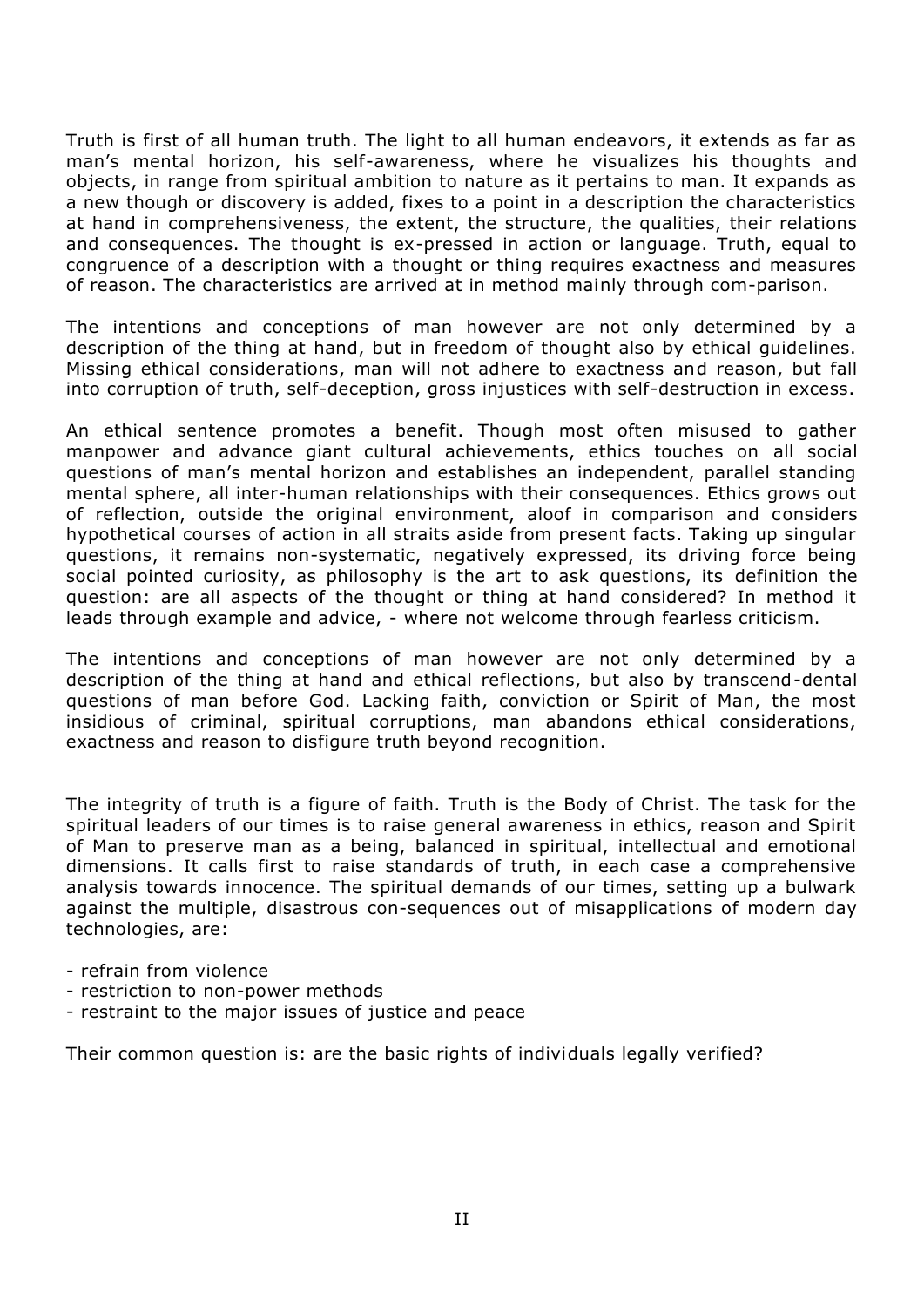Truth is advanced in humility. Its task is to serve. Its thought or object wants first to help the poorest among the poor. The service is rendered selflessly without keeping an account by the speaker.

About all the people, who claim to clean up these crimes and pretend to eradicate them 100%, to hide their hypocrisy about the scum of depravity, will not allow anyone individual the legal right to defend himself against despotic perversion, as the BND extracts the odorous essence of human sperm to spray it concentrated out of depot poison pellets, set off and monitored electronically via satellite, on people's clothing.

Truth upholds a benefit. It aims to improve the condition or knowledge of the present state. It is useful. On the side of the speaker this requires a self-de-scription of his intentions and background.

About all the people, who claim to clean up these crimes, at heart to preserve formal respectability, exercise stratagems of deception about themselves, their concern for humanity and basic liberties to hide their cynicism about mass murder, civil war, epidemics, famines, disparity of wealth, destruction of the environment, the death of millions of people.

Truth describes the thought or thing at hand with accuracy. Truth exists only in search of it. It exists only in public. It exists only in fearless promotion.

Truth speaks in the tongue of His word to speak His good news in His given order for man, to explain and to teach.

About all the people, who claim to clean up these crimes, while drawing information out of illegal listening and video devices, physically fornicate on the Bible at the breakfast table in front of their parents and children and at their agencies argue, how to sodomize all proponents of publication of these crimes, prosecution and the establishment of safeguards to death best, for example through inducement of tumors in the brain or the sexual organs.

Truth grants guidance in His light to imbue hope over darkness, fear of the Lord, forgiveness, justice peace.

About all the people, who claim to clean up these crimes draw information out of illegal listening and video devices within the body of their targets, their genital organs and digestive tracts down to the toilet bowl, to record physiological data and many agencies on millions of people a day brain wave patterns in the language controlling section to decipher their thoughts as an early warning system to resistance and to forestall an embarrassment.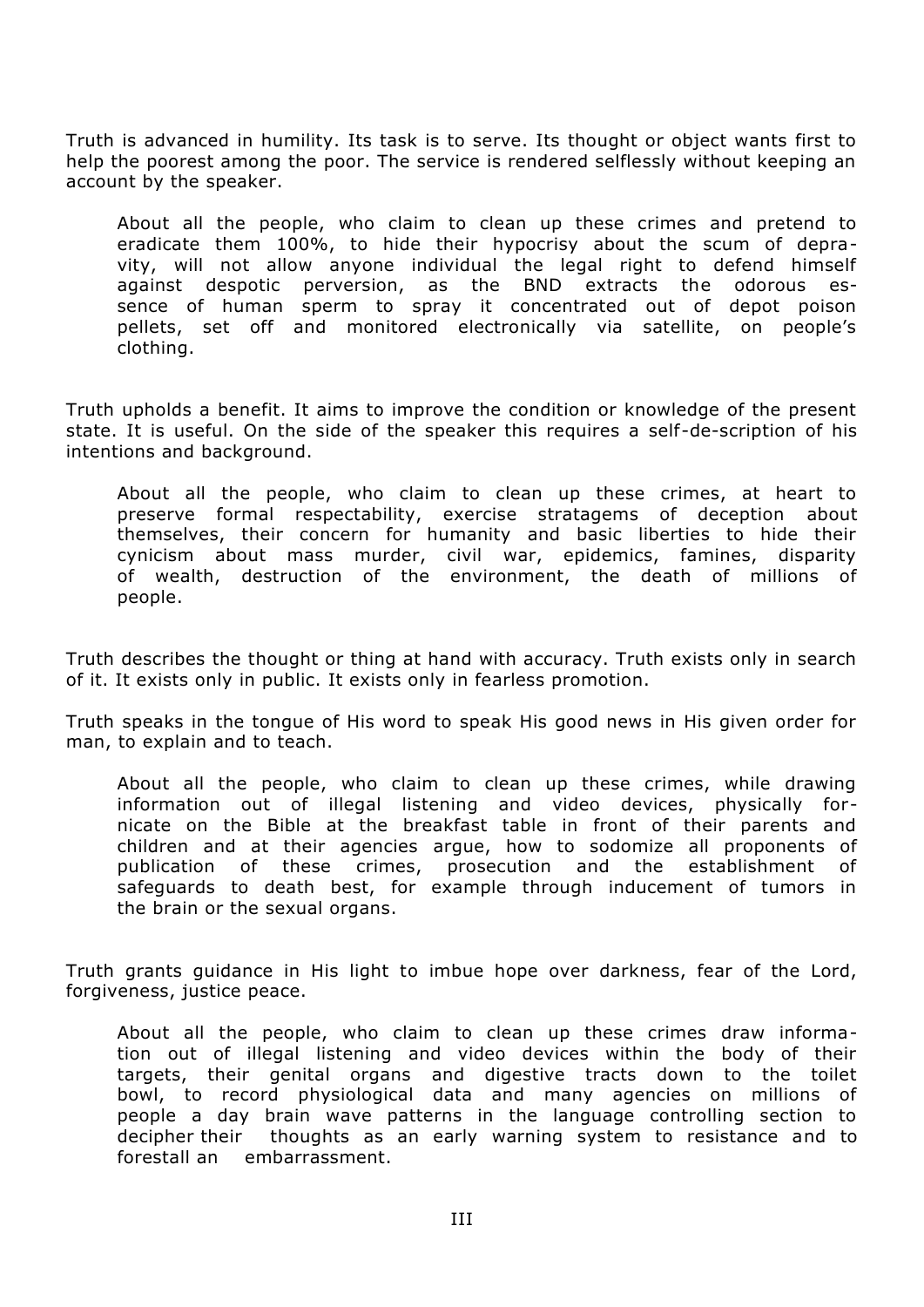Truth heals through the touch of His hand from blindness to reveal His king-dom and dignity of man as His holy image.

The sound eye disassociates itself from gross corruption in thought or thing within its mental horizon. Reflecting the landscape of His realm, it disclaims them with determination. It stands free, quietly. It develops a rational, ade-quate course of action to arrest disastrous consequences.

To cripple the spiritual, intellectual and physical strength of their political opponents, the leading atomic powers including Germany and Israel in face of admonition of Nazi extermination camps operate CIA gas chambers on the anniversary of the birthday of Adolf Hitler as a sign of their execution methods, gassing buildings, trains, cars, entire streets objects of daily use and public and private toilets.

Truth flows with His holy breath out of his love for life, especially the integrity of the individual, the community and the succession of generations.

About all the people, who claim to clean up these crimes, cursing Christ to be born out of fornication, tolerate in public silence CIA, BND, etc… mass druggings, contaminating with depot poison pellets the water andfood supplies of millions of people, of entire regions for years, especially for Christmas time, and in the same grain sell their own children into state prostitution.

Truth reflects His holy name, having conquered sin in spiritual rebirth to love enemies over hate of other people and inversion of mind. It acts in generosity.

About all the people, who claim to clean up these crimes, holding up front illusions like human capability and convenience or scientific and social progress, acquiesce in public silence to the massive measurement of brain wave patterns of targets during sexual activity, intending to design CIA sodomy drugs according to individual profiles and to drug and delude them with as 'natural perceived' sodomy drugs.

About all the people, who claim to clean up the crimes of the CIA, BND, etc… breathe the truth about these crimes as odorous essence of human sperm through their brains and hearts.

Truth has been sodomized to death.

The extinction of mankind is inevitable.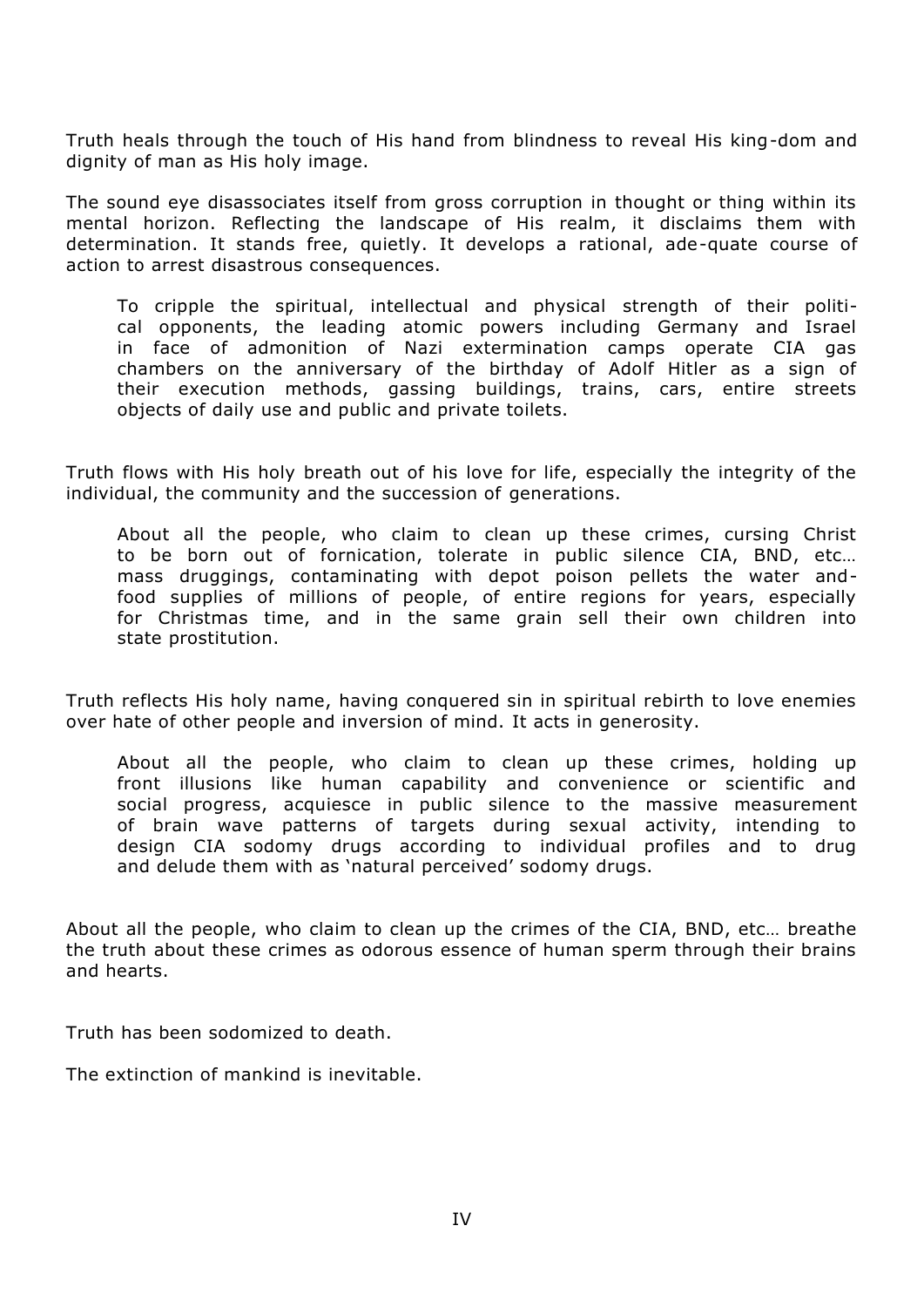Natzweiler -- Struthof 09 12 98

May man keep a watchful eye that these crimes against humanity will never reoccur again.

These crimes, the worst in the history of mankind, are being revived in their beginnings by the CIA, BND, FSB (KGB), the leaders of the governments of the US, Russia, Germany, Great Britain, France, Japan, Vietnam, India (at least until recently), Saudi Arabia, the Sudan, the Jewish People, the President of South Africa, the leaders of the US Military and NATO, the Chief Justice of the US Supreme Court, most of US and German Industry, for example the CEOs of Textron, Mercedes Benz and VW – Audi, and about all the major parties and security agencies, who claim to clean up these crimes or to render medical help anonymously.

They operate labor camps of sadism and sodomy, mass drugging millions of people a year.

They operate CIA gas chambers, spraying thousands of people a year with concentrated nerve gas and industrial toxic gases.

They operate labor camps of deception and perfidy, recording in excess of ten billion of videos, conversations and brain wave patterns a day.

All the major parties and security agencies, who claim to clean up the crimes of the CIA, BND, NATO, etc…, are setting up in competition with these agencies clandestine high tech power centers as pillars of political might, from where to pursue secret policy goals: national strength, economic vitality, technological superiority, ideological uniformity and with it complete control over political processes. In despotic perversion to gain predominance in all available tools of clandestine high tech terror, they finance an array of large scale research programs, in goal and method of human depravity.

Applying advanced bio-technology, especially genetics, they develop new drugs in the intent of specific dysfunction of individual systems of the human body through the inducement of controlled mutation of gene sequences or their replacement by non- or dysfunctioning sequences. Via transplantation on suitable carriers, they are transferred in single applications or epidemically.

Out of research into bio- and electro-chemical processes of the human brain, they have synthesized new agents to manipulate all neurological activities, wake awareness, concentration, emotional state, controlled through the central nervous system, and all motoric and sensitive functions, controlled through the peripheral system. Induced modes are stimulation, compulsory activity, in- sensitivity, permanent destruction of functionality, malignant growth.

They drive ahead with the project 'Total Information Control', the monitoring of the worldwide information flow in its entirety, in the military field as well as politics, the sciences, finance, economics, education, the arts and the press, here to secure complete control over the channeling of public issues in discussion. Wired up with illegal listening and video devices are every household in the world, on every continent, every workplace, every public and private institution, every workstation. Manipulating political, sociological, individual neurological processes, every individual's brain wave patterns are to be recorded in the language controlling section of the brain to decipher their thinking. Financing has been increased worldwide for production lines of toxic drugs and poison pellet delivery systems, tele-communication and high capacity data processing equipment and networks of operatives.

While the various security agencies conduct a dirty war of global dimensions against each other, especially a nerve gas and poison pellet war against the personnel of the BND on German soil, the people, who profess to help the victims with medication pellets anonymously or to provide direct security, sodomize to death all proponents of an effective clean up of these crimes through publication, prosecution and the establishment of public, reliable safeguards.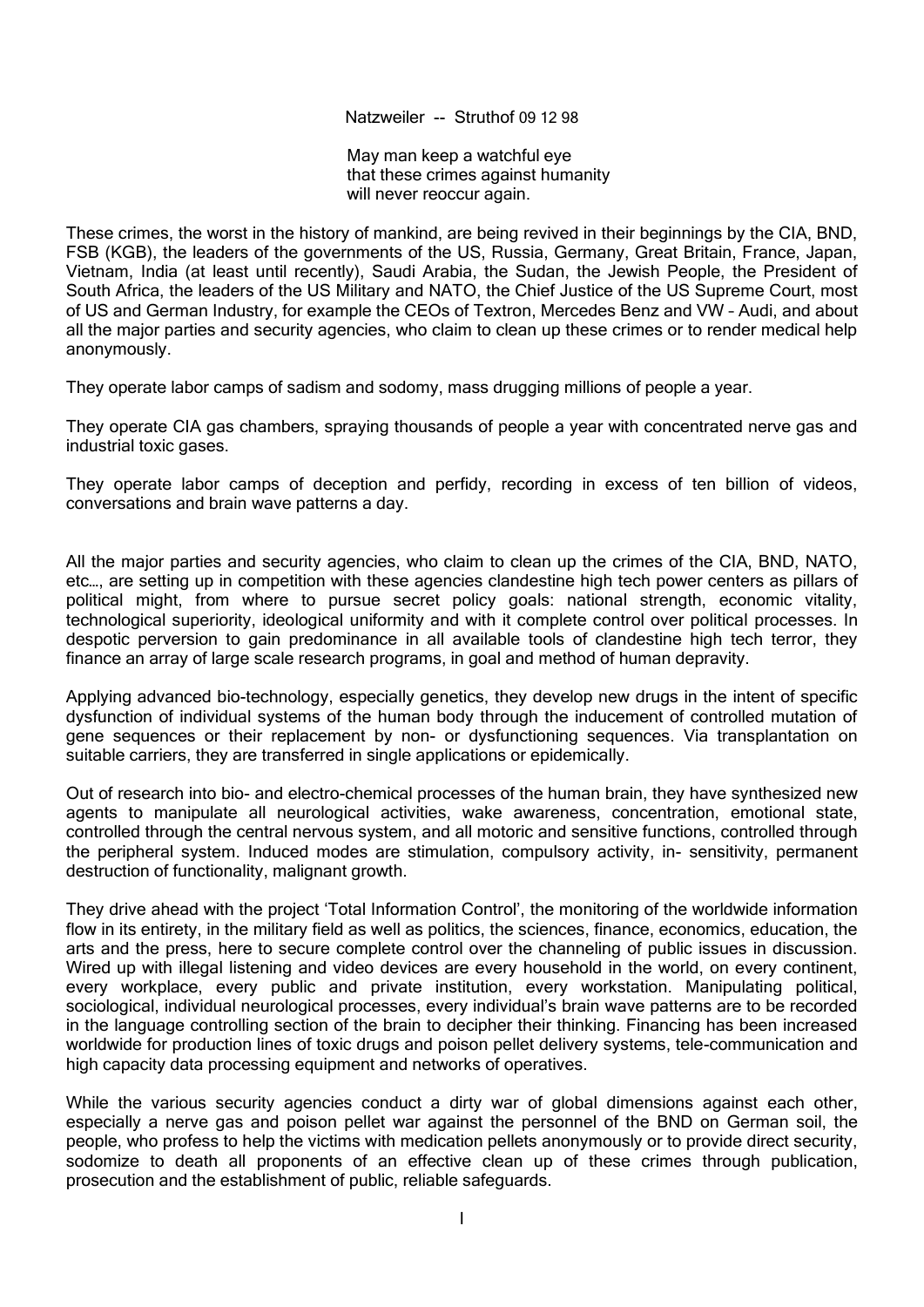There is harmony everywhere. Looking around from a hill over a landscape in the kingdom of God, the land is fertile, but is not being plowed, the pines give shade in groups, but do not thicken to un-penetrable forests, their tops bowing in the wind, though you might not understand their whispers. You hear the songs of the children, where the poorest of all creatures have found refuge and so-lace. There is abundance of love you cannot all grasp with your hands. Their words say: 'In all of creation love the poorest of the poor, with all creation love your enemies too.' The oppressors have found no entrance here, but they have grown out of life like you and have never been able to touch your faith. Out of freedom of thought and action, out of the ability to distinguish and to act in choice, man gains cognition, to hate one's enemies is to forge a sword out of one's eyesight, a shot out of a song and a stone out of creation.

To distinguish good and evil, to dispense justice out of generosity, will advance peace and uplift the oppressed. In prevention of the disastrous consequences of massive, criminal corruption, they are restated again:

A political ambition that is not based on an ethical value, is not sustainable, but to collapse. – A disrespect of a basic human right like the dignity of man, will lead in excess to self-destruction. Any gross criminal corruption, especially crimes out of human depravity, not being publicized, given the

tools of modern technology, will cause the extinction of mankind.

The development of an adequate solution to the crimes of the spiritual, political, civic and leaders of the sciences of our times is derived out of ethics. Promoting a benefit, touching all inter-human relationships, it acts as a constructive force in social endeavors, as small group efforts in a field of worldwide, ethical pluralism and concepts. To preserve a state of ethical freedom, where not a major present day conflict determines political action, its practical task is to solve historic cases of corruption as all major misdevelopments flow out of moral failure. The measures of ethics are therefore precise: recognition of reason, identification of crime, restraint to major issues, results.

Ethics, the question, are all aspects of the thought or thing at hand considered, independently and out of reflection, does not allow itself to be deflected from a past historic concept, now ossified, not regarding present day forces, or to seep away in superficialities. It asks anew, are my conceptions of the present time a fair representation, are all relations and consequences of the item at hand un-covered, is the major issue identified?

Ethics, taking up singular questions, remains non-systematic, non-scientific, negatively expressed as a freedom from a scourge, for a moral value not to become a ready tool of misuse. In restraint to a major issue, it collects its spearheads. It directs its appeal at the conscience of the times, prevention of gross misdevelopments, education about inter-human relationships, investigation into scientific interdependencies, restatement of universal principles of mankind. Training public self-awareness in reflection, ethics abhors a violent, constitutional revolution, any suffocation of its basic human appeal.

Adequate ethical solutions are measured by their results. Out of a demonstration of the disastrous consequences, resistance to corrective action will have to be broken down. Addressed are the intention forming forces of the human mind, its driving forces, circumscribing the dimensions of its world, their main direction and dynamics, its thoughts or objects of desire, the character and back-ground of its adopted conceptions or desired objects, further evaluated by comprehensiveness, extent and qualities like determination. An individual intention requires to be centered on a goal and training to speak out in public, to act, to initiate a public investigation and prosecution. Refusing theories about science, the measures of ethics have the central purpose to sharpen the question identified.

Ethics out of the driving force of social pointed curiosity widens in scope into the furthest extending of all rational contemplations. It establishes examples for man to learn out of history, its narration and explanation, out of the interpretation of a human situation in a given time, out of hypothesis of alternate options for action, out of an utopia, a vision of a possible state of social affairs, or it sets demands on behavior out of inspiration from faith. Ethics leads to the open gallery of interpretation of human conditions.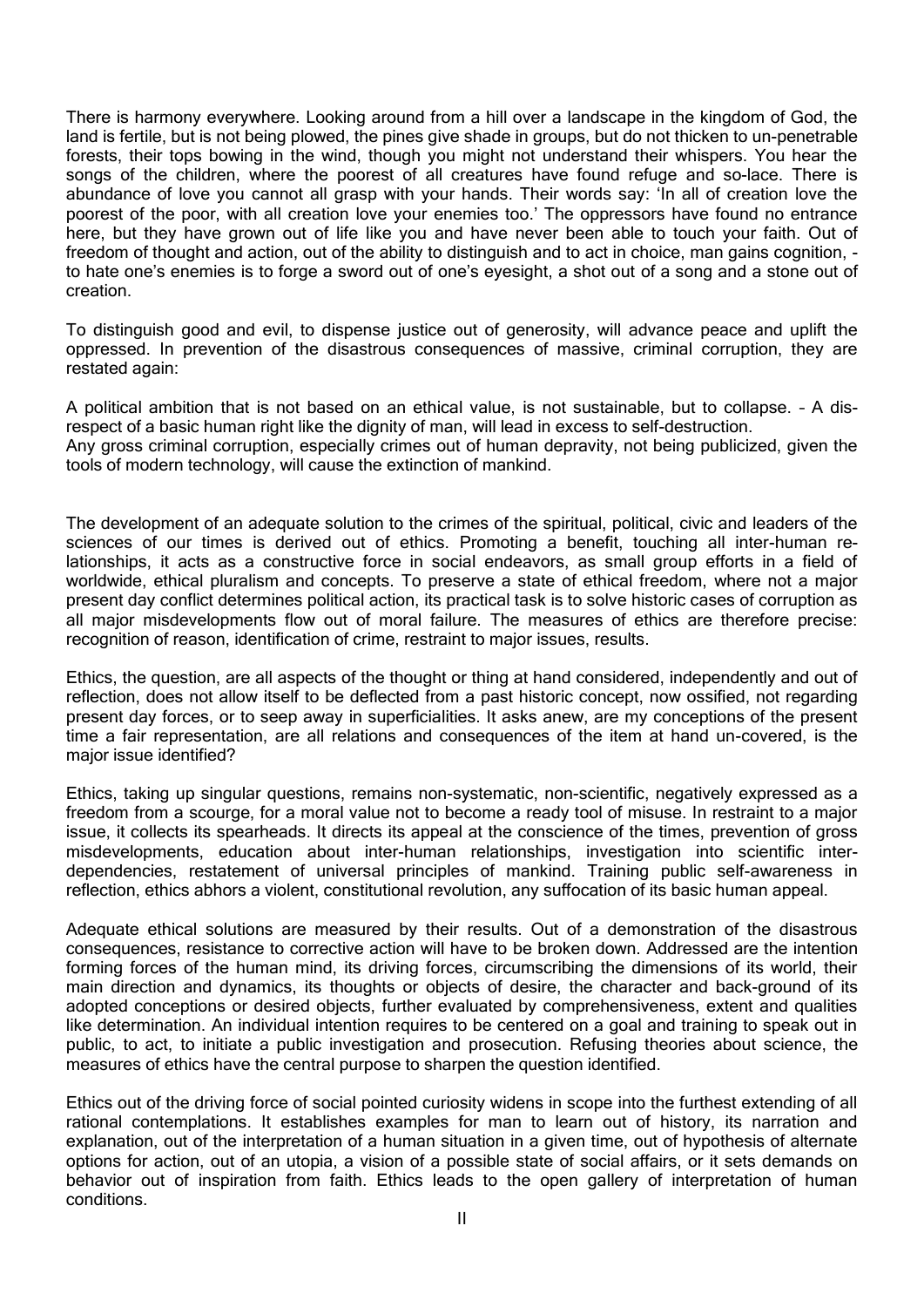The people, who profess to help the victims with medication pellets anonymously and the majority of the parties, who provide direct security, the executioners in the labor camps of sadism and sodomy, perform the dirty work. Hit teams operate globally as specialized departments of the CIA, BND, NATO, etc…., supported by their agencies' or organizations' logistical networks. The larger number of operatives recruit mostly independently in contract to a major security agency. They claim under the cover of emergency help to have done the very best for the victims, while in first priority they suppress analytical, biochemical evidence of the toxins employed and with it the establishment of legal proof. Any attempt towards publication of their massive human rights violations is cut short incisively. The policy of arbitrary assassinations of the major security agencies is insured sufficient room. None of the target is slated for recovery, adequate medical care in a clinical environment is excluded.

Some hit teams, like the illegitimate children of Josef Mengele, have specialized in the support of their agencies' clandestine research and development of experimental, often lethal drugs. Conducting field testing on selected targets and random population samples, on the living and the dying, the physiological, neurological and psychological effects of new classes of toxins are collected electronically and via satellite transmission directly at the agency's high tech center available for data evaluation.

Other hit teams, like the SS Totenkopf Verbände, concentrate on the manipulation of sociological processes. In hand with the project of total control over the worldwide information flow, all of nonuniformity susceptive persons are being monitored and manipulated through distortion of character, especially in respect to their political convictions and ethical standards. Electro-chemical sensors being implanted in the scull and all vital organs, the digestive tract, the muscles, the skin and all parts of the male or female reproductive system, they are followed up in their living and working environments, including their prayers, travels, intellectual and social activities to pursue them throughout all phases of the day, exceeding a span of over sixty years up to the time of their demise. Together with the measurement of brain wave patterns, thoughts, the state of wake aware-ness, psychological drive, nervous sensitivity, emotions and sexual orientation are readable.

On the scale of tens of millions or targets worldwide, they are being pumped up with depot poison pellets, which are set off electronically to release the toxins into the bloodstream in reaction to pre-marked neurological processes. Each of the capacities of the human brain is selectively stimulated or suppress to channel general behavior. Technical curiosity is elevated, theological questions are deflected for example. The overall level of concentration, memory, reaction, emotional sensitivity and physical endurance are reduced. Specific physical actions are induced like taking revenge on an outpointed person through a combination of mind and emotion flaring drugs in synergistic en-forcement. Combat actions are supported through conscience and emotion blockers, any impulse for violence then being unrestricted. Psychological dependency of a target is created through an operator's advice and help with simultaneous inducement of diffidence. For an active purpose or psychological terror, where the target is attacked in all neurological processes simultaneously, not to allow relaxation, manipulated is every emotion: despair, depression, anger, irritation, fear, paranoia, coarseness, recklessness, power madness, contentedness, sympathetic feelings, elation. Wake awareness is blended with fixed images like the news picture of an accident, which are brought back to mind in daily sequence, also induced in dreams at night. In all the target's identity, character, development and social interactions are crippled, not mutated, but stripped to break down. On the social level, the target is isolated, in its professional work capped, family and welfare safety nets ripped, disenfranchised and dehumanized. It is to die on the streets.

The hit teams, professing to help the victims anonymously or claiming to provide direct security, observe BND operatives, spraying people's clothing with the odorous essence of human sperm, wherever they can worldwide, to monitor the targets' psychological reactions to these attacks in their brain wave patterns.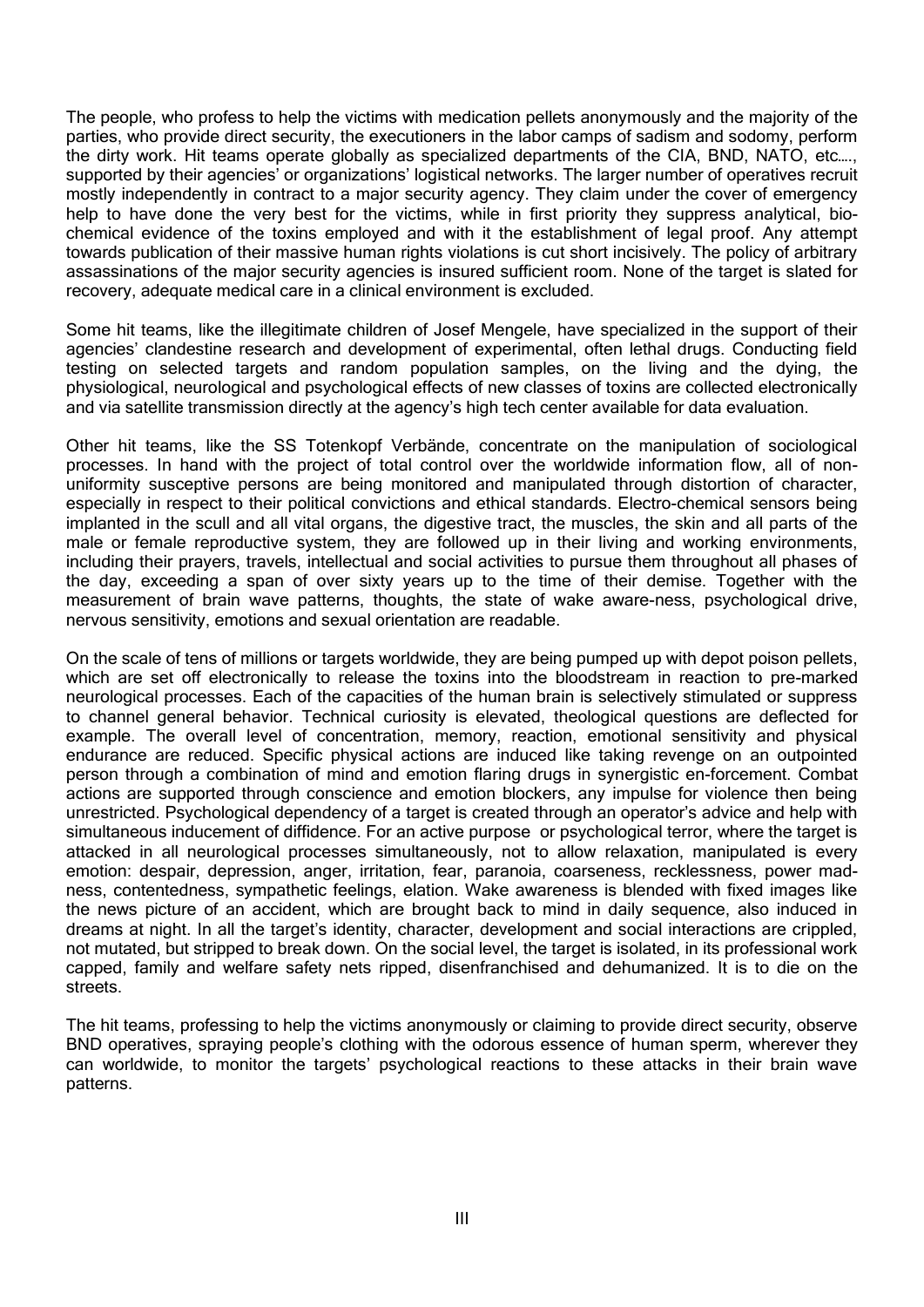In a creeping, clandestine process of bestial subversion, the hit teams have defiled human dignity, the standards of decency and social behavior, the fibers of any community, destroyed the democratic constitutions with their principles of representation, solidarity, separation of powers, parliamentary oversight functions and also civilization worldwide in all fields of human endeavors. This perfidious reality with sodomy of truth as a rule, as a breeding ground, fosters crimes against man-kind to shoot into gigantic proportions.

Most crimes find their entrance into the mind through a defect in mentality. Our human mentality springs out of mood and feelings with which we surround us. It spans our intellectual horizon and reflects our intentions and values as hues of dawn presage the character of the day. It is an inte-grate part of man's freedom of thought and expression, he requires space to move, to discover, to err. His mentality gives a sign of his vitality, a door through which curiosity and courage pass to step into uncharted areas. It extends to the living environment of a community and also the mentality of an institution can be described by its level of public interactions.

The loss of one aspect of mentality indicates the loss of one value in life. It serves as an early war-ning signal. The loss of all faith, conviction or Spirit of Man in our present time shows in the loss of mercy. Without a heart for mercy, people do not possess anymore a healthy feeling for justice and peace, bare of generosity and at the other end effeminated towards crime.

The operation of illegal listening devices is indicated in public and private discussions by a lack of human understanding on central issues. The major issues of the times are sidestepped, dominating are formal superficiality, monotony in bearing, traditional prerogatives.

The hidden crimes of clandestine high tech terror appear out of the question: where did all those people go? They vanish from life a vessel on a calm sea, having sunk without a whirl or a wake. In an environment of superficial peace, uniformity, if not social stupor, soft spoken fanaticism in po-litical undercurrents, sublime techniques of oppression flash up for an instance in an unusual form of apparent self-destruction.

The crimes out of human depravity are one way and down river. The spiritual, political, civic and leaders of the sciences of our times, in their bestial ambitions, on their way crossing the river Styx got swept down streams over the cliffs, their boat shelled, torn down into ever increasing distance to all standards of truth.

Embarking from the banks of the river, resigning from life, in the attitude of indifference, an indivi-dual limits himself to a narrow mental horizon, while he does not develop any own concept for his life or ambition in or conception of the world around him. He does no care about religion, ethics, politics or events on the international scene, he does not show any leadership to work for the bet-terment of the state of social affairs, even being faced with a crime against humanity. Claiming indi-vidual powerlessness, the right of assembly remains unused, in the democratic process to form an interest group to represent a public issue. Under the motto 'do not stick out', the indifferent person rather strives to keep a carefree state of mind, emotionally to feel good about things and to take advantage of passing opportunities, while at the same time concerned about personal security, maneuvers to ship around difficulties.

However, the indifferent person, an unconsciously camouflaging sociological type, cannot escape anywhere the global networks of bestial subversion, the effects of complete information mapping through illegal listening and video devices, random poisoning of entire food shipments, massive drugging attacks in the global dirty war among security agencies. In indifference he sells his own children into state prostitution.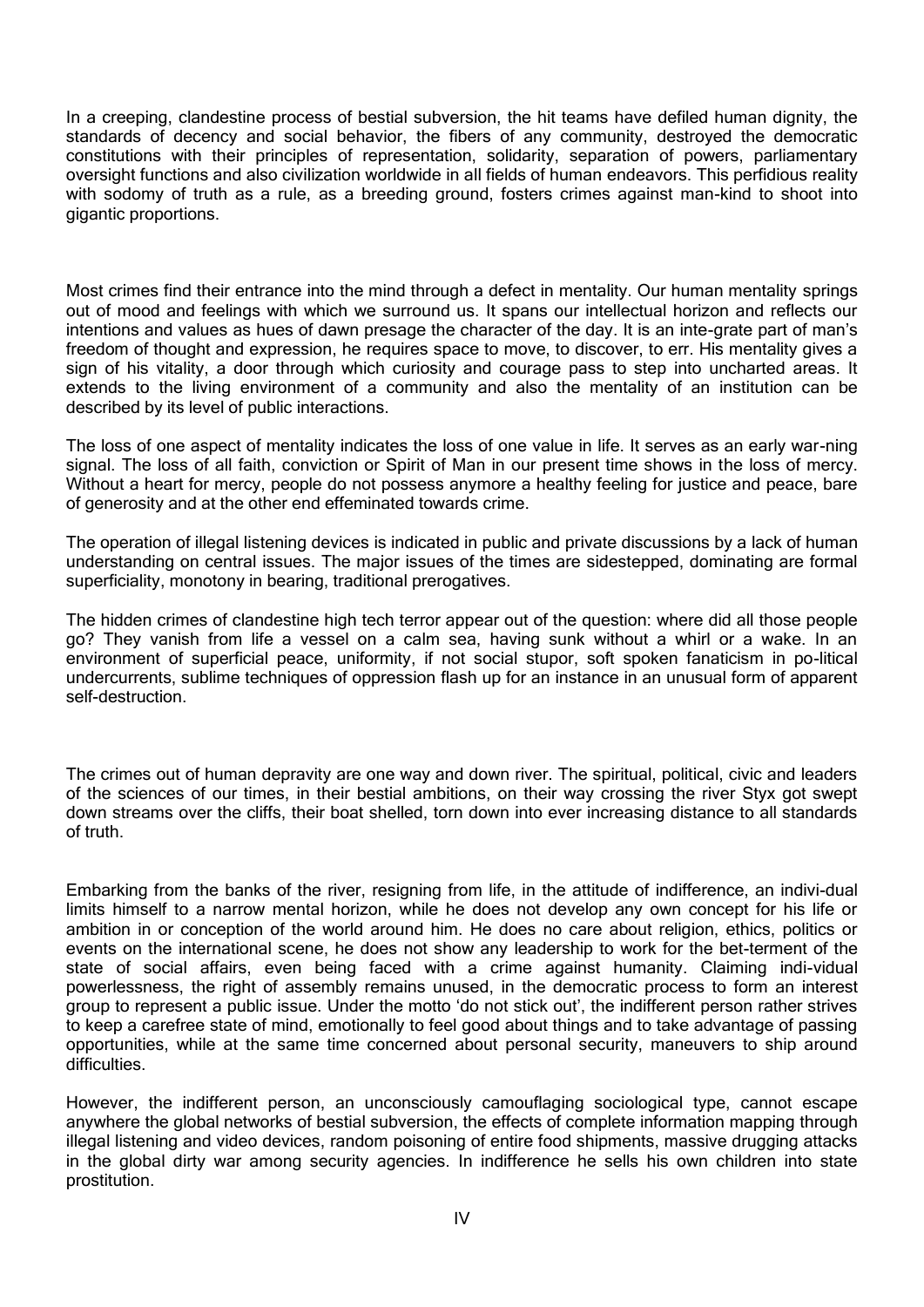Drifting down streams on the river and going down the first cataract, the boat turned keel up, a soul will hardly ever escape the current and reach shore to work his way back to the starting point. Having yielded to the waters of oblivion, the lost soul has abandoned faith, conviction or Spirit of Man and the capacity to fill any of his endeavors with real substance. He has lost his human basis. Out of lack, out of a single motive crime, he holds up images of himself, a void in a void, like an idol of human capability and convenience, an illusion of scientific and social progress, ensuring the way to universal arbitration by reason alone, and defends his intellectual sloth with violence: image fascism.

The dominant forces in government, industry, the sciences and the press today will not allow any crack to be torn into the welfare image of their institutions and hold up as public facades equally in-violable in image the principles of constitutionality of all government acts, basic liberties of right to life, freedom and security, privacy, absence of degrading treatment, best affordable healthcare for the people, universality of public law enforcement and responsibility in the freedom of the press and in freedom of scientific research and development. The public atmosphere is imbued with cha-rades of activities to generate good feeling, awards to honor peace and freedom initiatives and civic leadership together with benefits and a host of festivals in all branches of the arts.

A pillar of image fascism is economic growth, competitiveness in a global market as a basis to political power. Personal aim in despotic perversion is the recognition as statesman in the history of one's people and the progress of the times. To this end all political and sociological processes need to be controlled minutely. Public criticism is eliminated with its protagonist and entire political issues with all their fibers are surgically removed from public awareness. With security agencies and mostly independent hit teams as the operational arms, the process of bestial subversion sets in: formulation of secret policy goals, total control over the worldwide information flow, clandestine high tech power centers with financing of an array of large scale research programs in goal and method of human depravity, massive operation of labor camps of sadism and sodomy and CIA gas chambers, encrippling millions of people a year. Election campaigns are being fought in a fornica-tion race, people on the streets shot with digestion inducing drugs, public toilets turned into CIA gas chambers and there the targets' brain wave patterns recorded for results. – What the political and civic leaders of our time lack most is respectability.

Holding on to planks, being washed down streams towards the next falls and going over, letting go from the last safeties, the lost soul will fall into hypocrisy, into guilt of pretence and crime. The spiri-tual and political leaders of our time advance ethical standards, which have been degenerated to rules of appearance, formal respectability, rational organization of public institutions, comparative standards of living, rules of daily life wisdom, cooperation in teams, some charity and work ethics, which is alone of sufficient value.

The Word of the Lord is being distorted beyond recognition. Its central message of love of the poor, love of enemies, truth and justice has been abandoned through false interpretations, diminutions, ramifications, defusing of well justified questions and lack of spiritual leadership. The major issues of justice and peace like the worldwide inequities of wealth, over-population, environmental de-struction, clandestine high tech terror are not being addressed, civil war and violence mostly disregarded, spiritual pedagogic methods are not reflected on, no example of adequate advice or criticism is given. Taboos are established, indicating inviolable areas like the privacy of the home, just the targets debased by the hypocrite. His delight kindles, when the innocent for their dilettante resistance are to suffer and are sodomized to death. In church service, setting the formula, the rite, the cleaning of the holy vessels, has moved into the center of the liturgy.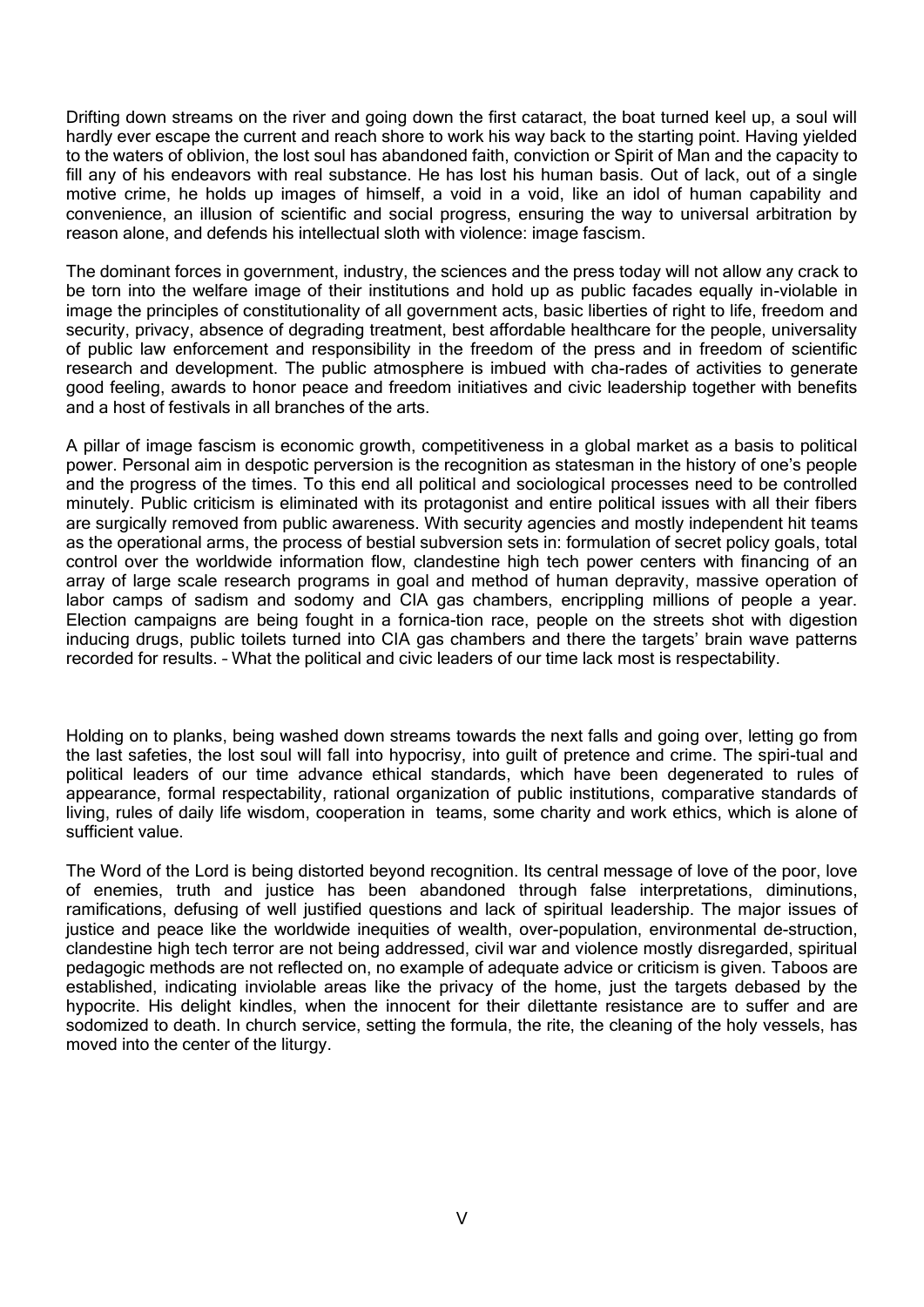In the scientific community, measures of reason are being disfigured in their substance. The faculties of the mind together with observation demand strict reasoning and methods to yield results, which are of certainty, objectively reconstructable, in equal weight with criticism of prejudices and recognition of ethical standards. However, progress in the natural sciences claims in the same way to advance social progress towards a value free, multi-balanced, tolerant society, - a fata morgana on a dismantled base. Taught are application of rationality in all areas of life, public discussion of all issues with democratic mechanisms of conflict solving, raising of educational standards and the health of the population, shift to intellectual activities through progressive industrialization and creation of wealth.

While in research and development scientific methods are being applied, their ritual the calibration of the instruments, however, the spirit of enlightenment and ethical dimensions of reason have been abrogated, they do not exist in the areas of politics, social affairs, the press, human rights, wiped away through false interpretations, diminutions, ramifications, defusing of scientific issues and lack of a human base in opposition to irrational visions of the future. Again the major issues of our time are not being addressed. A scientific topic in discussion does not clearly indicate its political point of view, its relevant relations to other issues, its chain of consequences to negative effects on other aspects of life. Political ambitions, real power structures, crimes against humanity, massive misapplications of technology are barely being shed light on, the questions about responsibility out of scientific research, the science director, void of conscience and social consciousness, turns away his shrunk, glass-steel face.

In cynicism the lost soul takes an intellectual distance in resignation to human depravity, a total abdication of ethical considerations as a constructive force of the human mind in all its endeavors. Having accepted that human activities, be they actions or contemplations, lead to disaster, he will take advantage of the situation and employ any stratagem of deception. Out of a superior sense of reality, an underground perspective, he looks at the spectacle of crimes as an entertainment, takes part in it as a social sport, but regarding his own safety, remains in the background of public events. The hypocrite and the cynic, all, the bishop, the science director and the éminence grise, will advance their ambitions with the tools of a politician. While every year in January they commemorate the liberation of the Auschwitz extermination camp by Russian troops, they apply any method of image fascism, the techniques of clandestine high tech terror with the unleashing of the multiple, uncontrolled dangers of the extinction of mankind. They say in private: 'to mention these crimes is an act of love, - now let us pass on to something else.'

Drifting down the widening river, being tossed from rock to rock, some getting caught in eddies, going down the last cliffs, washed into a delta with underwater quick sands, swamps and a lost horizon, their last credo is to make a career out of cynicism: blasphemy of reason. In depraved reasoning they advance their bestial ambitions, arguing out of hate of other people, out of inversion of mind, out of perfidy against the dignity of man, out of tools of clandestine high tech terror and the extinction of mankind.

Benjamin Netanjahu: 'Because of the gassing of millions of Jews in Nazi extermination camps, we should not use gas, but more efficient toxins via poison pellets to eliminate people.'

Bill Clinton and the CIA: 'All people, advocating a public, ethical standard, need to be investigated, especially under the effects of a variety of sodomy drugs, to determine, whether their stance has any merit to it.'

Helmut Kohl: 'Ungeziefer nehmen keinen Anteil am Leben eines Rechtsstaates, - die müssen ausgerottet werden.'

NATO leaders: 'We need predominance in the tools of clandestine high tech terror, we cannot get enough poison pellet, drugging, contamination and nerve gas hit teams.'

Jaques Chirac: 'The threads of power come together within the US Military and its allies.'

Toni Blair: 'Because we draw information out of illegal listening devices, we have lost all moral boundaries?'

Boris Jelzin: 'Apply a little more pressure and the spreading awareness of CIA, BND, etc…. activeties will die down.'

The gallows at Auschwitz, where he commander of the camp was hung, are too good for them, - they will die of their own hands.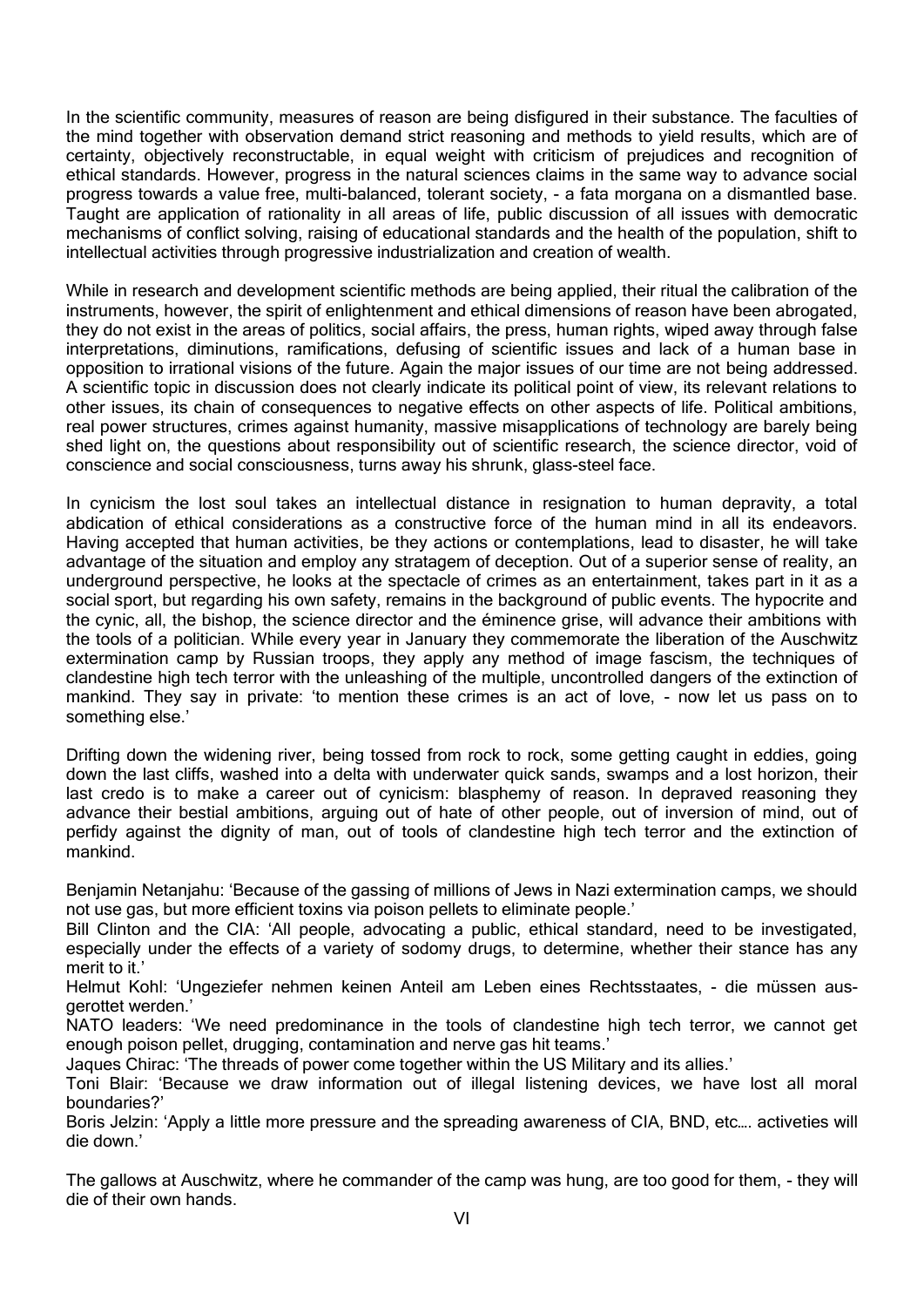### Ravensbrück 01 23 99

May man keep a watchful eye that these crimes against humanity will never reoccur again.

All the major parties and security agencies, who claim to clean up the crimes of clandestine high tech terror and all the people, who profess to help the victims with emergency medication pellets anonymously, sodomize to death any proponent of an effective clean up of these crimes through publication, prosecution and the establishment of public, reliable safeguards. The most perverse assassins in the history of mankind, they act in contract to the leaders of the Governments of the US, Russia, Germany, Great Britain, France, Japan, Israel, Saudi Arabia, the President of South Africa and the leaders of the US Military and NATO.

They operate extermination camps, assassination squads eliminating more than one hundred people a year.

They operate medical dissection camps, hit teams conducting field testing of new classes of toxins on tens of thousands of people a year.

They operate labor camps of sadism and sodomy, hit teams mass drugging millions of people a year.

They operate CIA gas chambers, hit teams spraying thousands of people a year with concentrated nerve gas and industrial toxic gases.

They operate labor camps of deception and perfidy, recording in excess of ten billion of videos, conversations and brain wave patterns a day.

They operate labor camps of subversion and corruption, promoting massive, clandestine human rights violations around the world.

All the major parties and security agencies, who claim to clean up the crimes of the CIA, BND, etc...., drive ahead with their project 'total information control', in first priority the establishment of a worldwide, gapless early warning system against security threats to cut short incisively any attempt towards publication of the employment of illegal listening devices or of a target's medical and legal evidence. Equally suppressed are oversight functions of parliamentary control commissions, investigations of a district attorney's office or toxicological analyses of a medical association, also entire critical, political issues with all their fibers are surgically removed from public awareness. These labor camps of deception and perfidy are camouflaged in image fascism by images of constitutionality of all government acts, a welfare image of all government institutions, ensuring basic civic liberties and top screened by ethical standards like work ethics, cooperation in teams, public discussion of all issues with democratic mechanisms of conflict solving.

Truth, the light to all human endeavors, constituting common ground for dignity of man and universal principles of unity and equality of all mankind, has been sodomized to death. In the name of humanity, suppressed is the publication of the unleashing of the multiple, uncontrolled dangers of the extinction of mankind.

Pretended goals are national strength through economic vitality and technological superiority, ever accelerating technological progress with application of rationality in all areas of life, welfare of the people with progressive industrialization and creation of wealth as a rational basis for secret policy goals like 'total information control', enforced through high tech power centers. In blasphemy of reason, arguing out of hate of other people, out of inversion of mind, tools of clandestine high tech terror manipulate all political, sociological, individual neurological and also individual genetic processes in the population at large, unleashing the multiple, uncontrolled dangers of the extinction of mankind.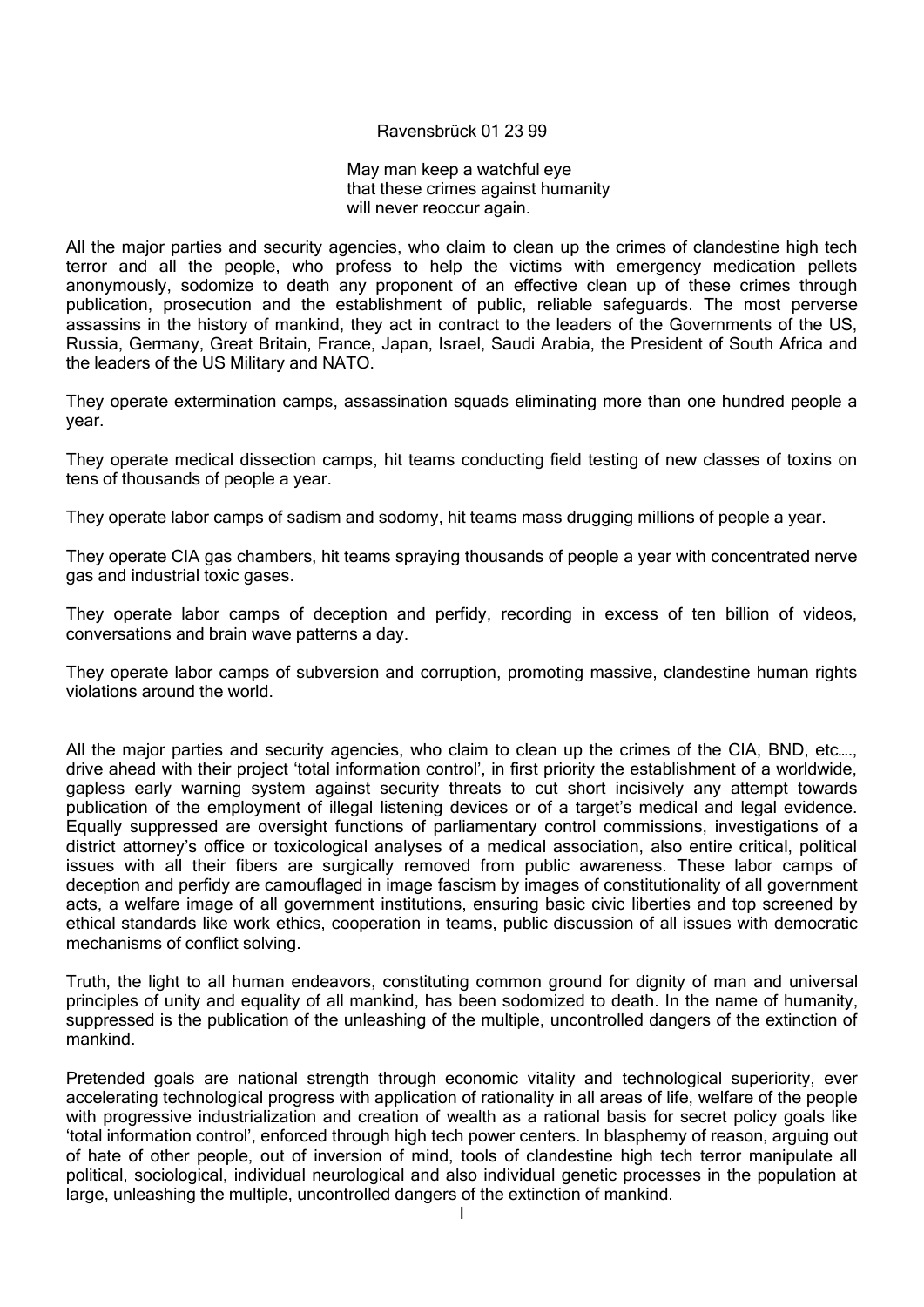Pretended goals are a community of nations, living in peace, freedom, self-determination, development of culture and raising standards of living in all countries, ensuring personal liberties with freedom of thought and movement, right to life, health, work and privacy. In blasphemy of maturity, tools of clandestine high tech terror cripple above all man's inner freedoms, free use of his faculties, his mental operations, in all his individuality, character and development are channeled towards an ideological uniform, faith, reason, maturity and ethics bare mind or to be stripped to collapse, the population's gene pool polluted to lead to the extinction of mankind.

Pretended goals are a community of nations, free of the scourges of war, in recognition of human rights, equality of all nations, races, religions and the sexes, adherence to international law and international institutions of arbitration. In blasphemy of ethics tools of clandestine high tech terror have defiled human dignity, destroyed the democratic constitutions with their principles of representation, solidarity, separation of powers, parliamentary oversight functions, enforcement of basic liberties with medical care diagnosing true causalities and also civilization worldwide in all fields of human endeavors, a breeding ground to foster crimes against mankind to shoot into gigantic pro-portions to cause the extinction of mankind.

All the major parties and security agencies, who profess to clean up the crimes of the CIA, BND, etc…., evolving since forty years, escalated the investigation into these crimes into a dirty war of global dimensions against the personnel of these agencies, especially a nerve gas and poison pellet war against the BND on German soil and fuel a fornication race of all major parties in despotic perversion to gain predominance in all available tools of clandestine high tech terror.

The worst Nazi whores in the history of mankind, they commit every excess of depravity conceivable. Through a global network of hit teams they operate the largest labor camp of sadism and sodomy, taking those of the CIA, BND, US Military and NATO together. They operate extermination camps at the site of former Nazi concentration camps. Initial act of all operations is defilement of human dignity, they physically fornicate on the Bible at the breakfast table in front of their parents and children and stray people's clothing with odorous extract of excrements, wherever they can worldwide and monitor the targets' psychological reactions to these attacks in their brain wave patterns.

The toxins employed in their extermination chambers via depot poison pellets exceed in bestiality those of nerve gases. In the project 'total personality collapse' the target's mental operations and emotional sensations are selectively suppressed by blocking agents like memory, visualization of objects, formation of abstract conceptions, reflection, feelings from delight to despair without impairing the somatic or autonomic nervous systems, eliminate all motions of reason and heart. Subsequently the target is pumped up with a variety of CIA sodomy drugs, also evoking fixed mental images of pornographic content. Video devices in its home toilet bowl measure leg position, movement of digestive tract muscles and genital organs to gather material for pornographic slander.

In the project 'joy of death' the target is equally crippled in its mental operations and emotional sensations, rendering it an intellectual and emotional vegetable, however stabilized with various sedatives in passivity and general well-feeling to manipulate it through all extremes of neurological and psychological states without inner counter-reaction, even inducing complacency in the agony of death during the last twenty minutes in a Nazi death chamber.

All the major parties and security agencies, who claim to clean up the crimes of the CIA, BND, etc…., breathe the truth about these crimes as odorous essence of human sperm through their brains and hearts.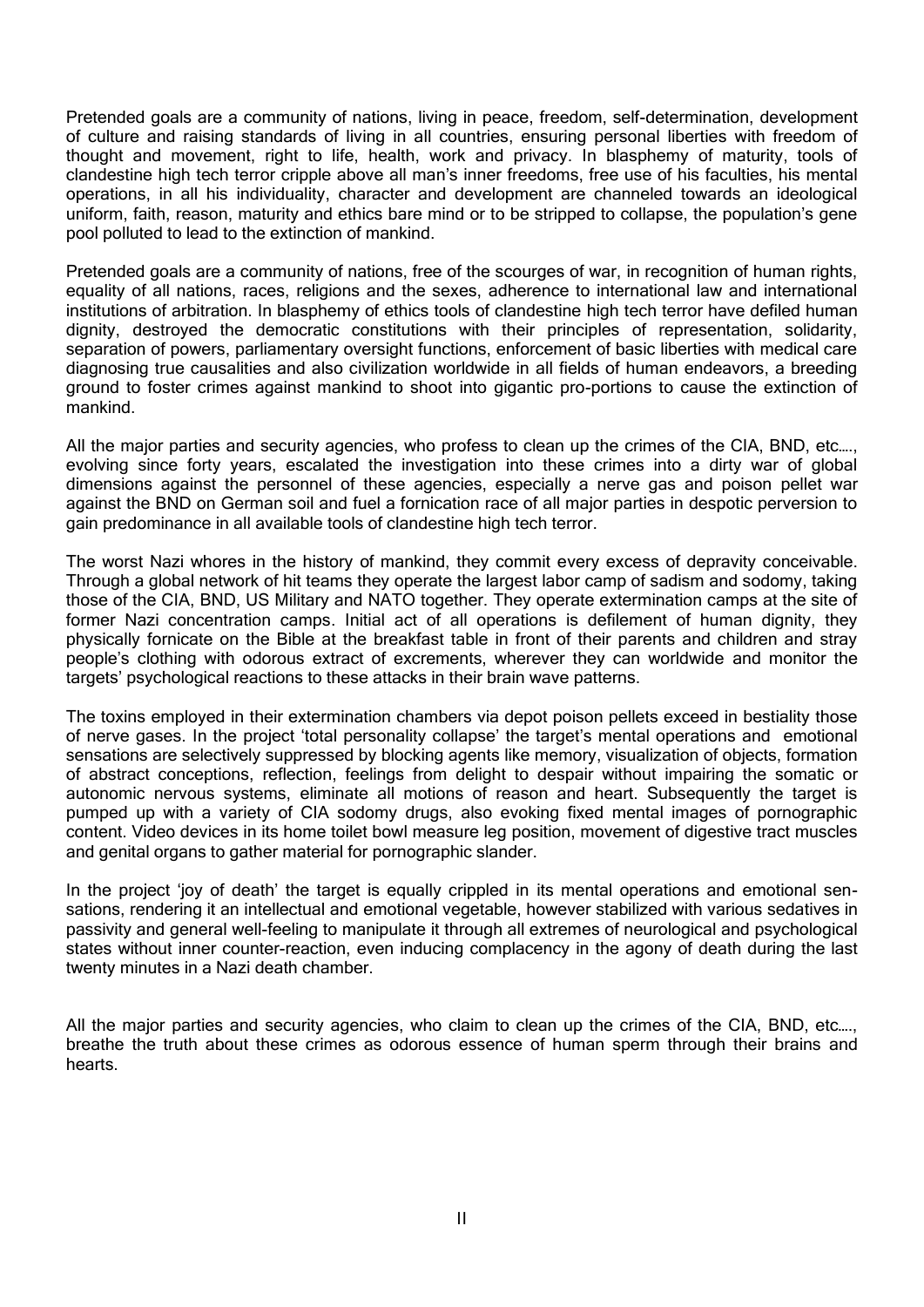Power is injustice.

A) Excessive military build up with strategic forces commanding stockpiles of mass destruction, in each category sufficient to eradicate the population of the earth ten or more times over as a threat of military force is not justified on any grounds.

ABC weapons and tools of clandestine high tech terror are not practical tools of deterrence or of regionally limited warfare, but with their disastrous consequences self-destructive, killing in one attack ten to hundred of millions of people, devastating infrastructure of the size of entire regions and rendering the soil uninhabitable in the size of entire countries for hundreds of centuries to come. The global economy would recoil drastically under elimination of entire financial, economic and cultural markets, pressed by anti-fallout and clean up expenditures.

Political-military alliances, encompassing half the globe, with massive use of force doctrines, rigid, force only command structures, global military presence to stress credibility of the use of force, conventional forces operating arbitrarily under the nuclear shield, propaganda-technological concepts for the use of conventional weapons, rekindling civil wars around the world, non-action on massive human rights violations do not exercise any constructive political leverage, but to keep mass annihilation present in public awareness.

Excessive military forces and global military alliances are not political order, security stabilizing structures, - political ambitions do not concentrate on expanding military enterprises anymore, the times for territorial and nation building conquests has past. External enemies have been replaced by basic global problems: unequal distribution of wealth, overpopulation, environmental destruction and depletion of resources, clandestine high tech terror.

B) Excessive political power, concentrated in the head of the executive to lay out clear guidelines for static and dynamic order-political concepts, is not justified on any grounds.

On the principle of general administrative competence of the community, except where by necessity demanded, delegated by law, executive tasks on the federal level can be restructured as constitutionally guarantied, independent institutions like treasury, internal revenue, justice and environ-mental departments, transformed to legislative-administrative institutions, shifted to the states and communities and also to a large part to civic organizations. Functions of constitutional organs with law introducing competence are structured heterogeneously according to operational independence, efficiency, legislative response requirements, international interface, combining technical expertise with the most immediate form of self-government. Legislative advisory committees develop legislation in their fields on initiative of elected assembly members, pure and heterogeneous institutions, party officials, special interests lobbyists, public opinion, all adhering to equal standards of conflict of interests, a public accounting office and of civil rights commissions.

Economic, scientific, technological, cultural achievements grow out of numerous facets of life and are in essence small group achievements. Functional elites do not shape in their fields general national character anymore and a rigid, today alone on formal principles centralized executive does not give any adequate representation of the will of the people. Nation building in freedom and self-determination rooted historical forces have been replaced by technological-ethical problems of basic living environments, enforcement of civil rights, time limited project management, interface of local-regionalinternational administrations in balance with deregulation.

Excessive political power, self-usurious, has in image fascism, deception, subversion, practice of bestialities, destroyed the democratic constitutions and also civilization worldwide. A central ex-ecutive gives a representation of the will of the people only in foreign affairs and in preservation of social order, within the nation a purely administrative task. They are supported by a department of foreign affairs, a project office and a downsized military on federal level and an active police force mostly on state level.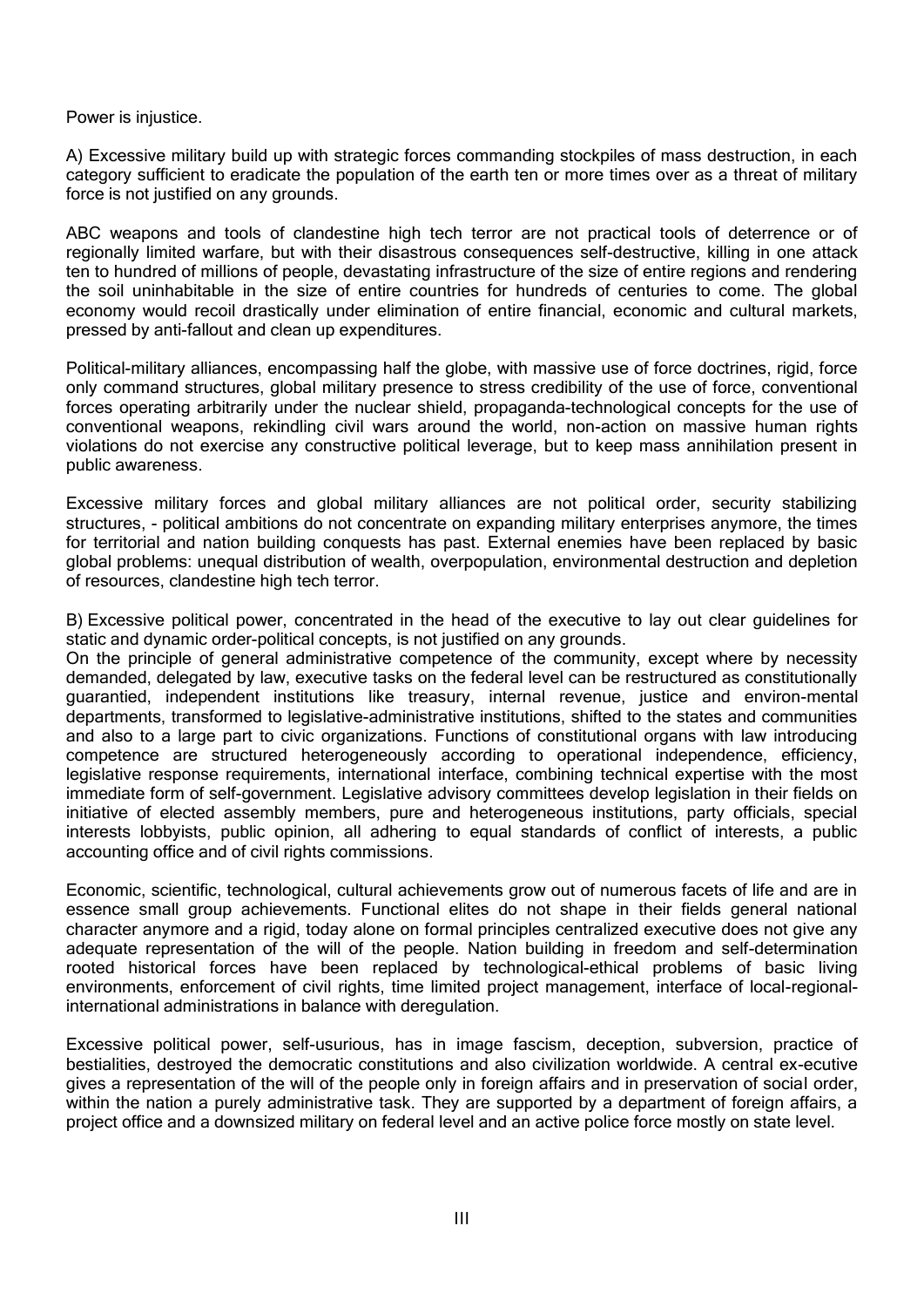C) Development of international law in all fields, bilateral and multi-lateral alliances, financial, economic cooperation agreements and general standards of international behavior are to be based on the universal principles of dignity of man with freedom of thought and movement and unity and equality of all mankind. Codification of inviolability of human genetic codes falls into the framework of basic human rights, their legal verification common demand.

Institutions, arbitrating international law, require task specific charters, a government independent elective mechanism, financial independence, investigative powers. Exercising their oversight functions through 'anti-trust commissions' will focus primarily on human rights, multi-lateral alliances, international financial and commercial institutions regarding their political, economic, social and environmental behavior, technological power of research and development centers in respect to projects, applications, publication of results and patent rights to prevent gross misapplications.

D) Balance of power is not ensured by checks and balances of equal partners, here the executive, legislative and judicative branches. Gross political, criminal corruption is not contained as long as the weight of political influence does not lie with the people, a large number of social groups over small structures of political power, exercising oversight functions mainly from outside the legislative through an array of control commissions with investigative powers.

Gross misdevelopments arise today mainly out of two sources, both moral failures: excessive concentration of political and military power, branching like an octopus into all fields of daily life, having set into motion a process of bestial subversion with security services as operational arms, massively employing tools of clandestine high tech terror against the population. Most other common misdevelopments result out of thoughtlessness of masses of the population, pursuing their wasteful habits like fads, measuring man only by petty lengths, accumulating toxic dumps from pollution.

The press today exercises hardly any fourth power watchdog functions, but acting out of commercial and institutional interests serves as a first curtain of image fascism, pretending a welfare image of all government institutions, applying to reality standards of illusion like entertainment, sensation, gloss and superficiality to cove any technique of sublime oppression. Intentional suppression of evidence about crimes against humanity weighs equal with the deed.

A constitutional framework of a federal system with out- and down-structured separation of powers, broad based representation, solidarity, awareness of major issues, enforcement of human rights, oversight over political, economic, technological power as a non-ideological, administrative back-bone with spacious rips, will give functioning social structures room to breath and imbue life also to selfcleaning political forces. With basic common values, good reason, competence, free movement of thoughts, people and goods, balance of special interests growing in a multi-directional, independent environment, stimulated are productivity, participation of the majority of people in social active groups. Development of an adequate solution to the crimes of the spiritual, political, civic and leaders of the sciences of our times is derived out of ethics, its task solving historical cases of criminal corruption. Focus of public awareness on the main issues of our times requires analysis of present day development without adherence to past historical concepts, now ossified or seeping away in superficialities. – Promoting a benefit, touching all inter-human relations, ethics also acts as a constructive force in social endeavors, as small group efforts in a field of worldwide, ethical pluralism and com- petition of concepts to preserve a state of ethical freedom, where not a major present day conflict determines political action. A moral utopia appeals to the conscience of the times, to a state, elevated by one step in awareness of inter-human actions with their consequences to tame most devastating, free, natural human inclinations through public education. Spiritual leadership to preserve man against despotic perversion of our times in his holy image before the Lord and as a being, balanced in spiritual, intellectual, ethical and emotional dimensions, will in first priority raise standards of truth, practice restraint to the major issues of justice and peace and restriction to non-power methods.

Power as a political tool over the Spirit of Man is archaic. Power needs to be eliminated as a dirty word.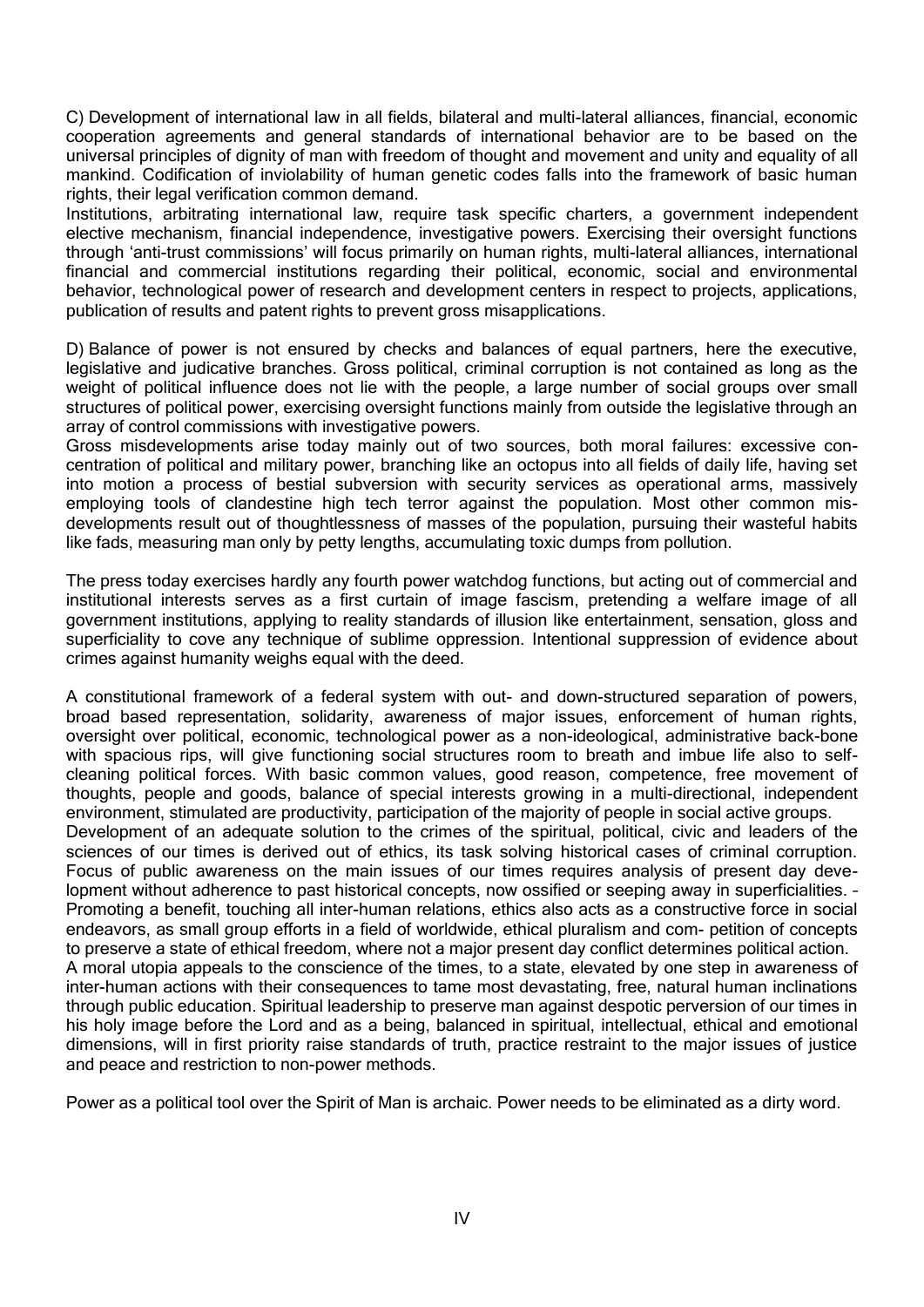Riga -- Salaspils 03 30 99

May man keep a watchful eye that these crimes against humanity will never reoccur again.

All the major parties and security agencies, who claim to clean up the crimes of clandestine high tech terror and all the people, who profess to help the victims with emergency medication pellets anonymously, sodomize to death any proponent of an effective clean up of these crimes through publication, prosecution and the establishment of public, reliable safeguards. The most perverse assassins in the history of mankind, they act in contract to the leaders of the Governments of the US, Russia, Germany, Great Britain, France, Japan, Israel, Saudi Arabia, the President of South Africa and the leaders of the US Military and NATO.

They operate extermination camps, assassination squads eliminating more than one hundred people a year.

They operate medical dissection camps, hit teams conducting field testing of new classes of toxins on tens of thousands of people a year.

They operate labor camps of sadism and sodomy, hit teams mass drugging millions of people a year.

They operate CIA gas chambers, hit teams spraying thousands of people a year with concentrated nerve gas and industrial toxic gases.

They operate labor camps of deception and perfidy, recording in excess of ten billion of videos, conversations and brain wave patterns a day.

They operate labor camps of subversion and corruption, promoting massive, clandestine human rights violations around the world.

All the major parties and security agencies, who claim to clean up the crimes of the CIA, BND, etc...., drive ahead with their project 'total information control', in first priority the establishment of a worldwide, gapless early warning system against security threats to cut short incisively any attempt towards publication of the employment of illegal listening devices or of a target's medical and legal evidence. Equally suppressed are oversight functions of parliamentary control commissions, investigations of a district attorney's office or toxicological analyses of a medical association, also entire critical, political issues with all their fibers are surgically removed from public awareness. These labor camps of deception and perfidy are camouflaged in image fascism by images of constitutionality of all government acts, a welfare image of all government institutions, ensuring basic civic liberties and top screened by ethical standards like work ethics, cooperation in teams, public discussion of all issues with democratic mechanisms of conflict solving.

Truth, the light to all human endeavors, constituting common ground for dignity of man and universal principles of unity and equality of all mankind, has been sodomized to death. In the name of humanity, suppressed is the publication of the unleashing of the multiple, uncontrolled dangers of the extinction of mankind.

Pretended goals are to allow publication of these crimes after the technological and operational roots have been pulled, the personnel or the CIA, BND, etc…., research laboratories, high tech power centers and labor camps removed to eliminate the driving forces behind these massive human rights violations. – However, no significant clean up has been initiated over the last eight years, financing, research and development, field testing, production lines for toxic drugs, set up of tele-communication systems and high capacity data processing equipment, employment of hit teams for the operation of labor camps escalate worldwide, some gassing and food drugging teams were shifted to poison pellet operations, tactical goal of each major security agency being to clinch predominance in all available tools of clandestine high tech terror.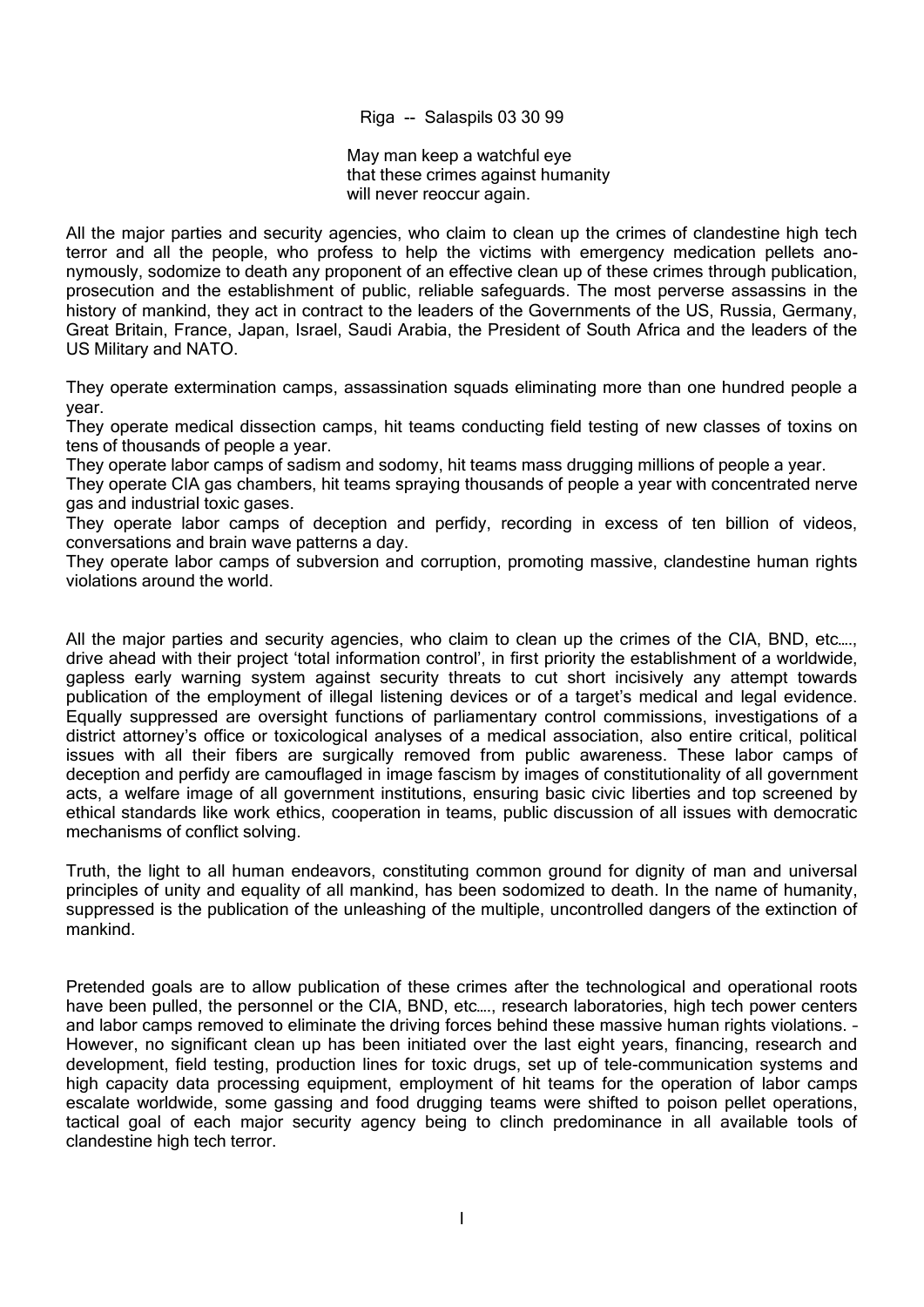Pretended goals are codification of inviolability of human genetic codes and establishment of legal protection against violations of basic human rights out of clandestine high tech terror, murder, poisoning, violation of the confidentiality of the spoken word. – However, not one single human right, violated by CIA, BND, etc…. operations, has been legally defended in any country over the last eight years. In addition violated are statutes of crime by omission, consent to a crime, formation of a terrorist organization, incitement to a crime, incitement of the people, glorification of violence, tactical goal of this process of bestial subversion being to emerge with predominance in all avail- able tools of clandestine high tech terror.

Pretended goals are worldwide establishment of forensic laboratories and medical facilities to pro-vide adequate medical treatment for the victims of CIA, BND, etc…. operations. – However, not one single target has received any clinical diagnostic - medicinal treatment in any country over the last eight years. Not having shown one single gesture of humanity, not having taken the smallest of all measures, blockage of illegal listening devices, not to any real extent interrupting electronic poison pellet delivery systems, neutralizing existing stockpiles of toxins or closing down their production lines, tactical goal of this global dirty war constitutes predominance in all available tools of clandestine high tech terror.

All the major parties and security agencies, who claim to clean up the crimes of the CIA, BND, etc…, stirring up and crippling people in this level of hate to be driven to commit any crime, descending in a downward spiral, slog in exploration of the bottom of depravity. In their project 'cue word testing' a target under in depth investigation is via depot poison pellets pumped up with blocking agents to cause a partial freeze of mental operations and emotional sensations, selectively sup-pressing reflection and selfcontrol, while at the same time induced are wake-awareness together with drug synthesized cue words of a specific theme like electronic counter-intelligence. Illegal listening and video devices and measurement of brain wave patterns record the target's responses from his special knowledge, general attitude and past events for security evaluation.

The worst Nazi whores in the history of mankind, they commit every excess in depravity conceivable. The toxins employed in their labor camps of sadism and sodomy exceed in dehumanizing depravity those of nerve gas attacks. In their project 'procreation act enhancement' the targets, mostly couples, are pumped up with a variety of CIA sodomy drugs, manipulating in succession sexual drive, eroticemotional sensations, sensibility of genital parts, secretion of genital sweat glands, speed and endurance, exhaustion, sleep, hangover. Intellectual activities being damped down by blockers, drug induced passing images of perversity acts direct physical activities, while erotic stimulants have often been designed individually according to previously taken brain wave patterns. Diluted charges of 'boosters', dragee packaged, are widely traded by US Military and NATO officers for private use.

In the project 'genetically controlled sterilization' genetic non-uniformity, non-faith, reason, maturity, ethics free hereditary dispositions, is eliminated from the global genetic pool. In loose analogy to Nazi racist ideology, ideological uniformity within the population, total information control, channelling of all issues in public discussion, ensure technological control over all political, sociological and individual activities. The targets' genetic code is read by microscopically small electro-chemical sensors, implanted in body tissue to decipher the genetic sequences, responsible for development and differentiation of the brain for hereditary inclinations towards various intellectual fields. The data are added to the politicalpsychological profile together with historicistic factors. Selection slated targets are in long term treatment sterilized from depot poison pellets through suppression of hormone release for the ripening process of male and female hereditary information carriers. Accidentally occurring pregnancies are drug induced aborted or stillborn.

All the major parties and security agencies, who claim to clean up the crimes of the CIA, BND, etc…, breathe the truth about these crimes as odorous essence of human sperm through their brains and hearts.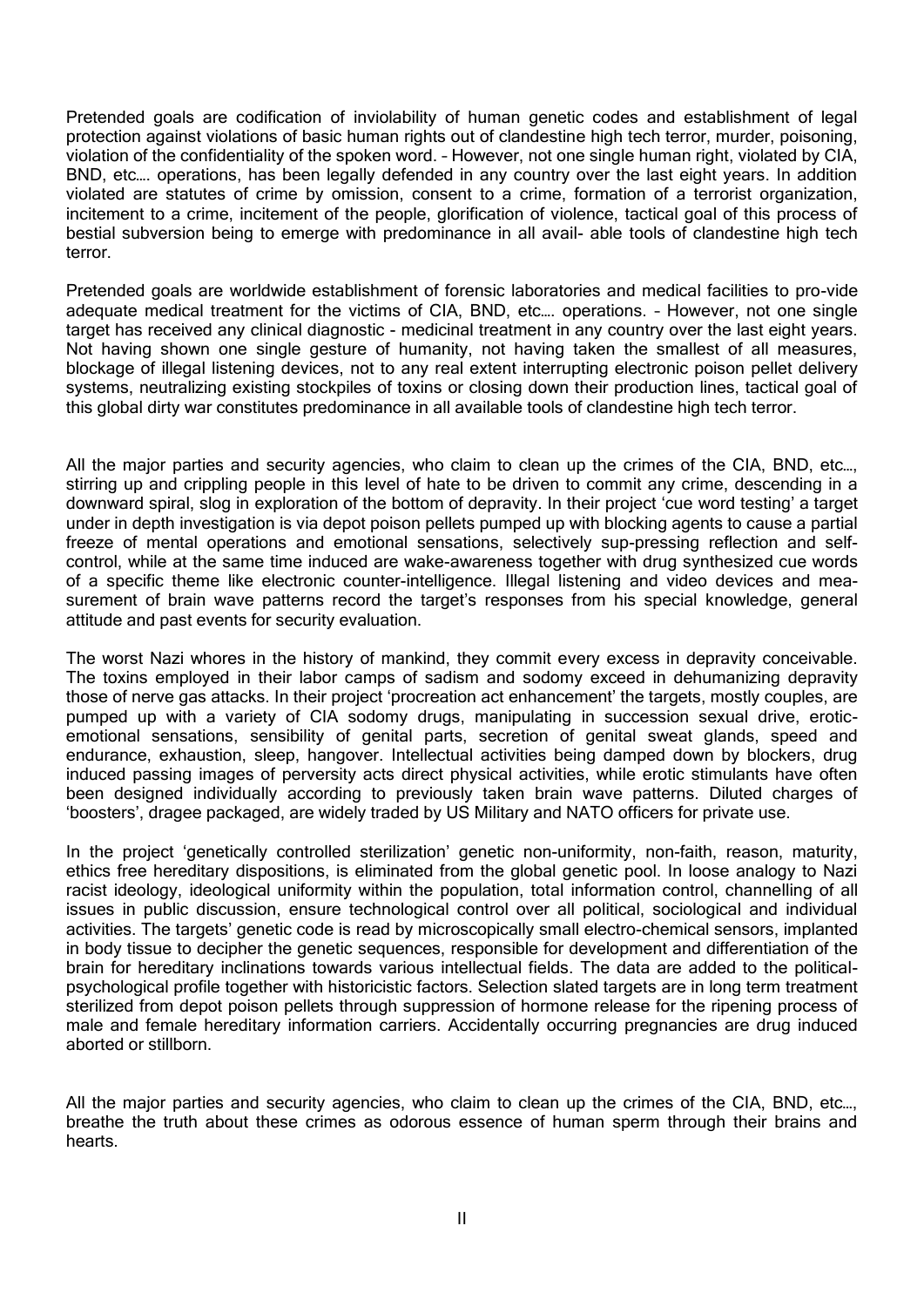Power methods are injustice.

A) The development of an adequate solution to the crimes of the spiritual, political, civic and leaders of the sciences of our times is derived out of ethics. As mental operations of the human mind are guided by presupposition of true statements and precipitated as verifiable lines of reasoning the disciplines of logic and methods, - can methodically established guidelines solve historic cases of gross criminal corruption? – No, to the contrary.

A method is a tool of practical application. Method is abbreviated reasoning. Adapted to every object of empirical, experimental study in the sciences in tests and analyses, sharply defined, it delineates the shortest path of reasoning to reach a result. Like logic, method follows along the lines of a given causality or inter-relationship. In the general case, a three step process takes place: the thought or item of interest, also a hypothetical assumption, is described in its characteristics. In the second step, the acting force is introduced and its effects calculated, especially observable results are desirable. In the last step, the expected conclusion, a proof, description, prediction, instrumentation, is verified in at least one measurement and if possible by an alternate, independent method.

A method exists only within its purpose, being limited to prove a specific, final statement. It is de-pendent on a comprehensive case study, showing validity of its adopted conditions in invariance over time. Selective in scope in respect to characteristics observed and causalities followed, specific to an individual case in real life application, it is limited by a large number of assumptions, abstractions and approximations. In all a method requires sound judgement, it can be compared to a specific solution of a constructed chess problem. A method degenerating into pure formalism, separating correspondence between item and form, becomes speculative.

In a narrow sense, methods are technical tools of proof, complying to demands of differentiation, composition, subsidiarity and a clear outline of their limits of validity. Dependent on a comprehensive case study in context, background, point of view and technical conditions, by themselves they do not contribute any substance to an object of study and cannot be expanded to establish methodical laws of historic developments. Historic forces evolve at a given time in a given set of political-sociological and environmental circumstances in a free, not essentially limited space of alternate choices. Acting over generations, they represent human ambitions, independent in their imagination, equal in position to others in past or future times. A single mental sphere has its own area. Multifaceted investigative concepts require restraint, a rigid self-description of their specific purposes with exhaustive listing of their tacit assumptions and conditions. The 'scholastic and dialectic methods' transgress strictly defined path descriptions, being rather pedagogical, rhetorical ways of reasoning. The 'dogmatic and phenomenological methods' base entirely on their presupposed ways of thought.

In purpose, methods in subordination follow the definition of truth in their specific fields of study, held together by the corresponding principle, to exhaust all available tools in breath and depth to render an accurate description of the item at hand. Methodological theories, not fueling illusions, all phenomena in all aspects of life being scientifically deductible and rationally manageable, delineate clear and precise views of the cosmos, laws of nature and the political-sociological world with all its intellectual fields, laying bare boundaries of multiple layers of reality and boundaries of human capabilities. From a balanced, comprehensive view of life, scientific criticism is exercised as part of criticism and interpretation of human culture.

B) An ethical sentence promotes a benefit. Man's mental horizon, the range of his self-awareness, where he visualizes his thoughts and objects, an outer human boundary, is being expanded in human curiosity through investigative research in all fields of life. Man applies his faculties and exercises his mental operations in freedom of thought and movement. Ethics, receptive to all questions of man's mental horizon, establishes an independent, parallel standing mental sphere of all inter-human relationships with their consequences. In reciprocity, scientific ambition points at, affects first relations to man, human concerns, as knowledge cannot be value free, while ethics incites, guides first curiosity into all surrounding fields.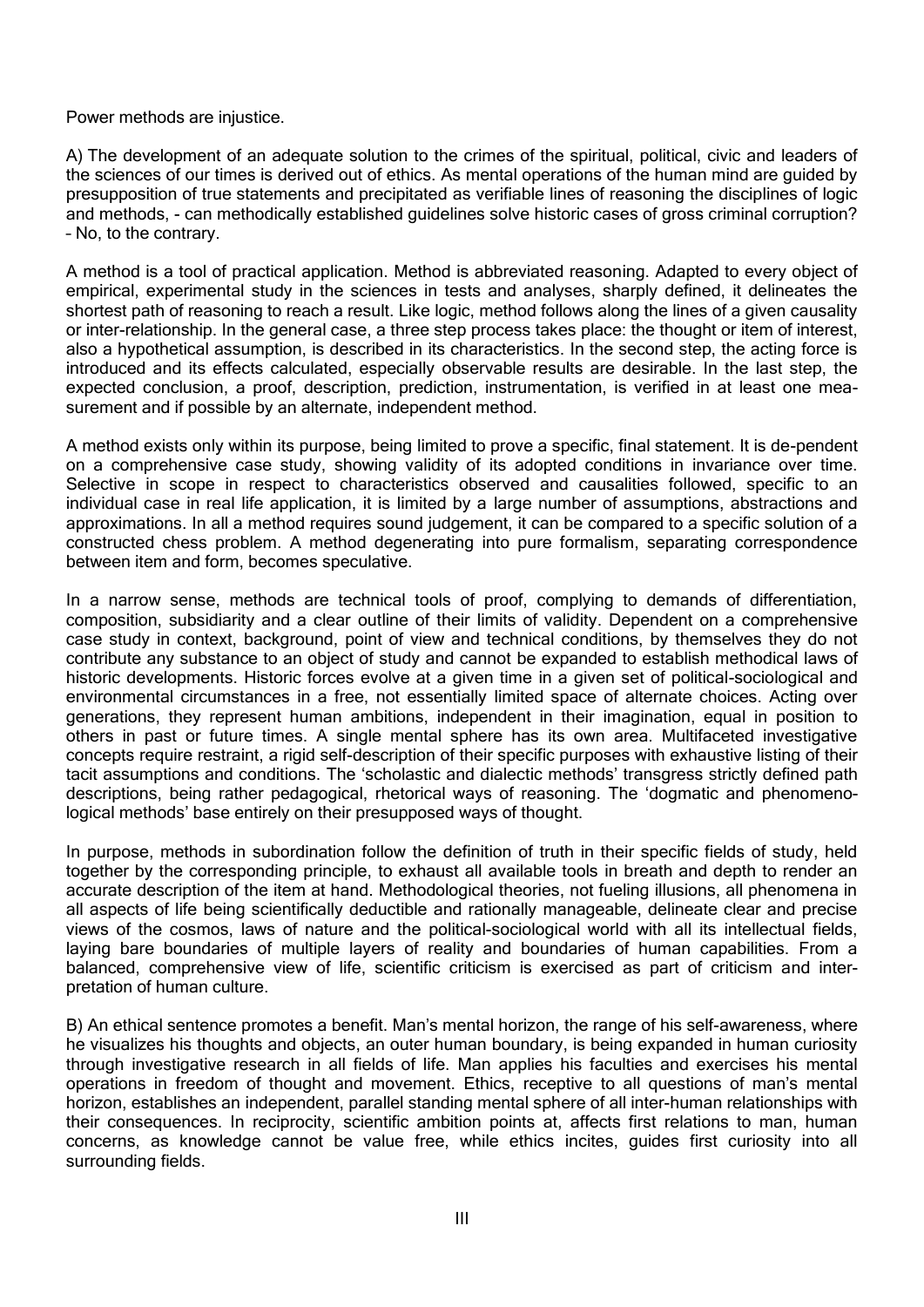Ethics practical function serves to avert disastrous consequences out of man's inner and outer freedoms. On a sociological scale, it preserves a state of ethical freedom, where not a major pre-sent day conflict determines political action. An ethical sentence, assigning a specific value to a present case, is always a statement of conviction, expressing human ambitions, conceptions and concrete choices in life. It is derived out of a common benefit, man's well being, but can borrow on a commandment of faith or a dictate of reason. It sites a single source like right to life, otherwise standing diametrically in opposition to the nature of ethics, promoting human freedom without claiming precepts of behavior. Out of confidence it pools the necessary means to solve a case of gross moral failure, observing its given measures: identification of crime, recognition of reason, restraint to major issues, results.

An ethical sentence is initiated by a present case. Only cases of gross criminal corruption are selected. Identification of the crime is to be directly to the point, measured by its consequences, first sensed by observant mentality, in extent of subversion and in severity, its impairment of basic living environments and public health. The major issues of today are: worldwide inequities of wealth, overpopulation, environmental destruction, clandestine high tech terror.

An ethical sentence specifies the object of legal protection to be codified as a basic human right in narrow terms, singularly, measurably, yet completely. It determines the desired result. It is the most concise item. However, in presupposition of true statements, it is always a double value like truth and confidentiality of the spoken word. Truth being ignored, no other value can be realized.

The predominant tools of implementation are handcuffs. The tools, law, investigation and publication, prosecution, pooling of resources, the links between the elements, are rather designed to be swift and decisive than excessive. Without prompt action, a case will run out of control, spill into succeeding generations and remain as a stifling problem, if not a scourge of gigantic proportions. A comprehensive investigation, serving as elementary tool, unfolds facts and consequences in public view, criminal structure, scientific inter-dependencies, effects on social environments, motives of perpetrators. In all, the tools of implementation require to be of close match, to be based on wide- spread acceptance, be of high statue, bundling most educational efforts.

The result preserves the stated value. However, no result is lasting, vital interests not balanced and prospects for constitutional rule not projected into the future, if not as a foundation stone for peace the victims are being supported through immediate institutions together with establishment of public, reliable safeguards.

The political will to uproot gross criminal corruption arises out of political self-cleaning forces. Addressed are the intention forming forces of the human mind. Ethical freedom trains convictions. In freedom of thought and movement, man steps across frontiers into uncharted areas, into discovery, counteraction, failure. Experienced in conflict situations of individual lives are outer freedoms in movement, action, expression, construction and endowment of one's world, limited by physical forces of nature, legitimate rights in inter-human relationships, requirements of cooperation and equally inner freedoms, development of human faculties and mental operations, balance of inner dimensions, human understanding being bounded by capacities and means of cognition, reflection, competence, manageability. Truth, the light to all human endeavors, requires a rigid, exhaustive self-description of an individual's intentions and conceptions to give a clear position of his point of view, in same measure of the objective merits or deficiencies of social-cultural achievements. It is exercised in criticism and interpretation in all fields, politics, the sciences, the economy, the arts.

Ethical freedom, restating alone in the Spirit of Man universal principles of unity and equality of all mankind, stands on guard against distortive transcendental, ideological, tradition set restrictions. There is no political freedom without a balanced view of life. As 'Freiheit ist die Gesundheit der Völker' (L. Börne), criticism is the health of individualism. Criticism constitutes a necessary requirement for the formation of human conviction.

Power methods as a political tool over the Spirit of Man are archaic. Power methods need to be eliminated as a dirty word.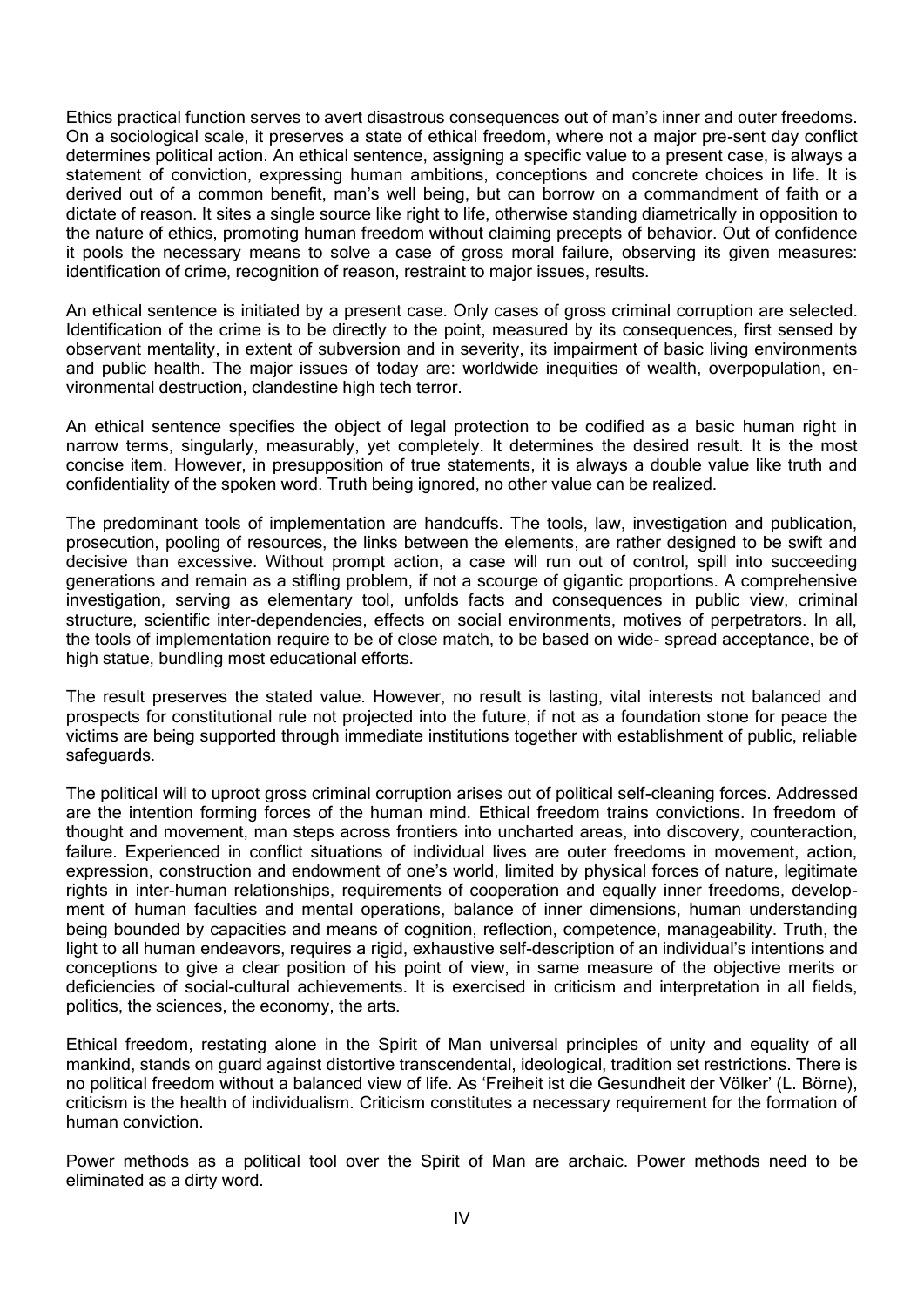#### Herzogenbusch – Kamp Vught 05 15 99

May man keep a watchful eye that these crimes against humanity will never reoccur again.

All the people, who profess to help the victims of the crimes of the CIA, BND, etc… with emergency medication pellets anonymously, act in commission or contract to major security agencies around the world, interlocked in a dirty war to gain predominance in all available tools of clandestine high tech terror, mostly each party for itself, the governments of larger Third World Countries, of the Western Atomic Powers, of Russia, Germany, Israel, Saudi Arabia, the US Military and NATO.

They operate extermination camps, assassination squads eliminating more than one hundred people a year.

They operate medical dissection camps, hit teams conducting field testing of new classes of toxins on tens of thousands of people a year.

They operate labor camps of sadism and sodomy, hit teams mass drugging millions of people a year.

They operate CIA gas chambers, hit teams spraying thousands of people a year with concentrated nerve gases and industrial toxic gases.

They operate labor camps of deception and perfidy, setting up population wide genetic finger-print files, recording in excess of ten billion of videos, conversations and brain wave patterns a day.

They operate labor camps of consumer manipulation and enslavement, hit teams mass drugging tens of thousands of people a year.

They operate labor camps of subversion and corruption, promoting massive, clandestine human rights violations around the world.

All the major parties and security agencies on all sides operate their own labor camps of deception and perfidy, promoting with their secret policy goals the projects of 'total information control', 'techniques of image fascism', 'ideological uniformity of all political, sociological, individual neurological and genetic processes'. These human right violations not having been publicized in their beginnings, evolving since over forty years, a breeding ground for the seeds of despotic perversion in silent toleration, in consequences fosters crimes against mankind to shoot into gigantic proportions: suffocation of the integrity of truth and of the integrity of life, a dirty war of global dimensions against the personnel of competing security agencies and populations at large, especially a nerve gas and poison pellet war against the BND on German soil, stirring up of hate as incitement to commit any bestiality conceivable, destruction of democratic constitutions and with it civilization worldwide in all fields of human endeavors, unleashing of all available tools of clandestine high tech terror to the inevitable extinction of mankind.

All the people, who profess to help the victims with emergency medication pellets anonymously, drawing on the largest surveillance systems in the history of mankind as a worldwide, gapless early warning system against security threats, in first priority cut short incisively any attempt towards publication of the employment of illegal listening devices or of a target's medical and legal evidence. Equally suppressed are oversight functions of parliamentary control commissions, investigations of a district attorney's office or toxicological analyses of a medical association, also entire critical, political issues with all their fibers are surgically removed from public awareness. These labor camps of deception and perfidy are camouflaged in image fascism by images of constitutionality of all government acts, a welfare image of all government institutions, ensuring basic civil liberties, and top-screened by ethical standards like work ethics, cooperation in teams, public discussion of all issues with democratic mechanisms of conflict solving.

Truth, the light to all human endeavors, constituting common ground for dignity of man and universal principles of unity and equality of all mankind, has been sodomized to death by the total lie, in the name of humanity suppressing the publication of the unleashing of the multiple, uncontrolled dangers of the extinction of mankind.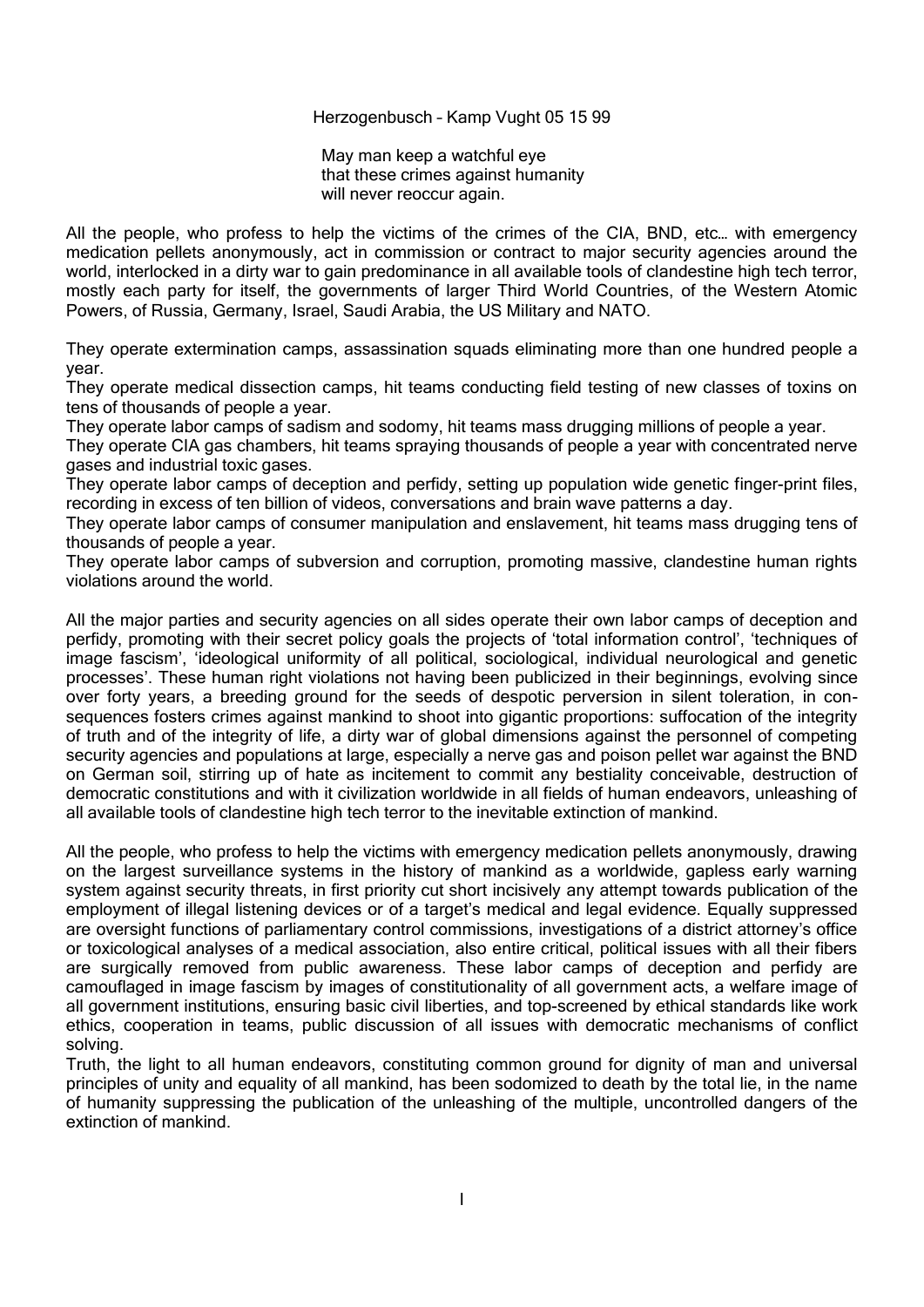All the major parties, organizations and security agencies, who have investigated the massive human rights violations of the CIA, BND, etc for the last ten years and claim to clean them up in the name of humanity and justice, and all the people, who profess to help the victims with emergency medication pellets anonymously, now operate the largest labor camp of sadism and sodomy, taken those of the CIA, BND, US Military and NATO together.

They secured the know-how from CIA, BND, etc… research labs, diverted channels of financing, took over the toxins from their production lines and now draw on the largest variety of toxic agents from plundered stockpiles of security agencies around the world. . Employing the largest network of operatives under pretense of security, they wage a massive campaign with tools of clandestine high tech terror against their own populations, in Germany entertaining a hit team in every town with more than 50ooo inhabitants. In excesses of bestiality they operate poison pellet – extermination chambers at the site of former Nazi concentration camps and physically fornicate on the admonition 'Never Again'.

For example they utilize toxins, NATO laboratories have synthesized in their project 'blasphemy of the Holy Spirit'. Intellectual activity boosters in the field of theology are ad-ministered with stimulants of communicative desire and drugs, inducing in wake awareness fixed images of eccentric ideas, while blocking agents reduce overall intellectual and emotional capacities.

The mind manipulation is being screened by light activation of neurological receptors of the senses and stabilization of emotional sensations on a level of good feeling to fake a mental state of normal perception.

All the people, who profess to help the victims of the crimes of the CIA, BND, etc… with medication pellets anonymously, employ poison pellet delivery systems, exceeding in dehumanizing bestiality Nazi nerve gas operations in respect to manageability, efficiency, secrecy, torture methods. They operate as anonymous schreibtischtäter from within a high tech power center, controlling a global satellite based surveillance system, a toxic drug research lab, a poison pellet production line, high capacity data processing equipment, a global network of undercover hit teams.

Microscopically tiny toxic pellets in gelatin skin are produced by the millions in a process of microchip precision engineering. Chemically of high purity, quantities of less than one milli-gram cause an incisive toxic effect on the human body. As depot poison pellets they are spun off several times out of multiple layers of equally tiny, pneumatic guns. Placed on a selected carrier, an unknowing person or any object of daily life by an undercover agent, also space based on a gliding probe – flying drone device, they are channeled, electronically path monitored, into the vicinity of the target. The are applied large scale to contaminate entire food and water supplies for years from the start of the food chain to the selected target, set off electronically, time locked, by a preprogrammed code signal or by sound or voice or neurological process recognition.

In the project 'total information control' populations at large are being scanned for their politicalpsychological profiles, considering historicistic factors and also for hereditary inclinations. If not determined in a lab from tissue sample, an automated lab on a micro-chip deciphers the genetic code in vivo. Planted by a pneumatic gun, it transfers the date by an emitter via external amplifier and satellite to a security agency's high tech power center. The microscopically small bio-chemical sensors are produced by precision DNA chip technology. In single applications, reading genetic trails in samples or multiple applications on a single target, parallel working, reading entire chromosome strings, they lay bare the amino acid sequences, a process called genetic fingerprinting. On the microchip, tweezers pick out tiny strings of DNA. The samples are inserted into an ultra slender channel, etched on the plastic microchip with tiny electrodes. The DNA sections are being read along the serpentine genetic macromolecule, detecting the code's chemical letters. Established are the identity of the person with his hereditary dispositions, genetically determined diseases, genetic factors of the phenotype, especially in development and differentiation of the brain with inclination towards various intellectual fields.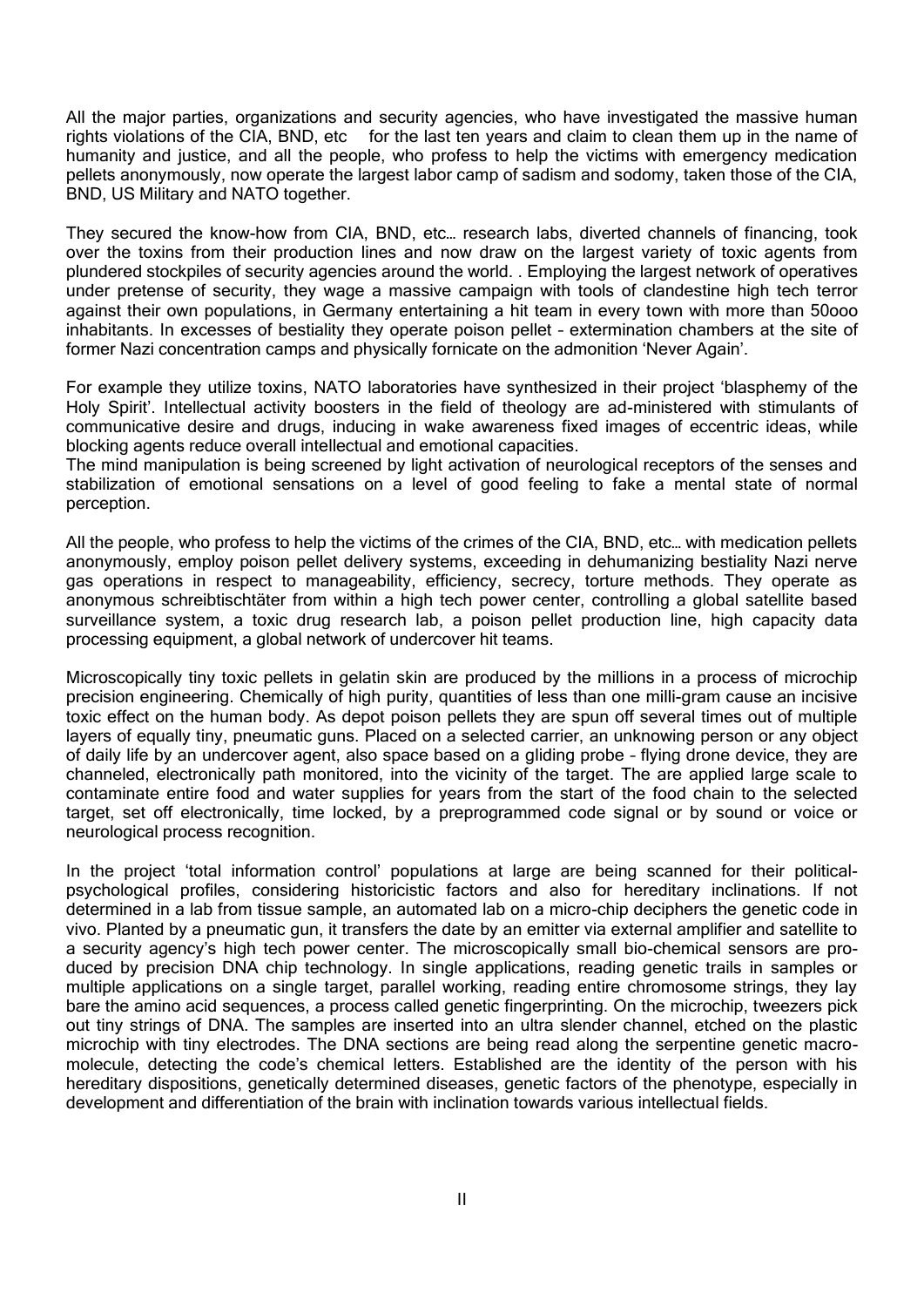## Neuengamme 09 04 99

May man keep a watchful eye that these crimes against humanity will never reoccur again.

The executioners in the labor camps of sadism and sodomy eliminate in first priority advocates of publication and prosecution of the crimes of clandestine high tech terror to prevent the formation of any organization, advocating establishment of public, reliable safeguards against the misuses of modern biotechnologies.

Several larger parties, security services, private organizations and defence leagues, having escalated the investigation into the security agencies of the Western Atomic Powers and NATO, of Russia, Japan, Germany, Israel, Saudi Arabia and of larger Third World Countries into a global dirty war, today operate the largest labor camp of sadism and sodomy.

They operate extermination camps, assassination squads eliminating more than one hundred people a year.

They operate medical dissection camps, hit teams conducting field testing of new classes of toxins on tens of thousands of people a year.

They operate labor camps of sadism and sodomy, hit teams mass drugging millions of people a year.

They operate CIA gas chambers, hit teams spraying thousands of people a year with concentrated nerve gas and industrial toxic gases.

They operate labor camps of deception and perfidy, setting up population wide genetic fingerprint files, recording in excess of' ten billion of videos, conversations and brain wave patterns a day.

They operate labor camps of consumer manipulation and enslavement, hit teams mass drugging tens of thousands of people a year.

They operate labor camps of subversion and corruption, promoting massive, clandestine human rights violations around the world.

The CIA investigated in their bio-chemical laboratories from the beginning of the fifties naturally found poisons and venoms and synthesized toxins, drawing on a variety of sources, exotic plants and animals, voodoo rites, data from pseudo medical experiments in Nazi concentration camps. They scaled up their R&D efforts from that period on to synthesize new classes of toxins in concurrence with the development of biological and chemical weapons by the US Military and NATO. In one project they started research into bio- and electro-chemical processes of the human brain to identify the neurological mechanisms of the central and peripheral nervous systems, in goal to manipulate ethical, intellectual, social, motivational, emotional and sexual behavior. Another project initiated research into intentional misapplication of mutagenic, hybridization and recombinant DNA technologies to cause with site and function specific changes in the genotype incisions into the phenotype. Aimed at was the construction of the first 'biological bomb' and development of tools of clandestine high tech terror, large-scale use of bio-chemical toxins on dissident groups.

Comparative massive R&D programs were undertaken in Russia and Japan. Out of the advances in modern bio-chemical sciences, which are comparable to the progresses in physics in the first half of the century, the criminal intent of major military and secret services' laboratories has realized new, devastating dangers of the extinction of mankind.

Starting with the beginning of the sixties, CIA, FBI and NATO hit teams conducted widespread field testing of theses new classes of toxins on populations at large, at home and abroad. In target operations their attacks concentrated on fringe groups like sympathizers of opposite ideological camps, pacifists, draft resisters, radical groups of minorities, human and civil rights workers to manipulate political-sociological behavior. Operationally they expanded their network of hit teams to the food processing industry, distributors, supermarkets and restaurants.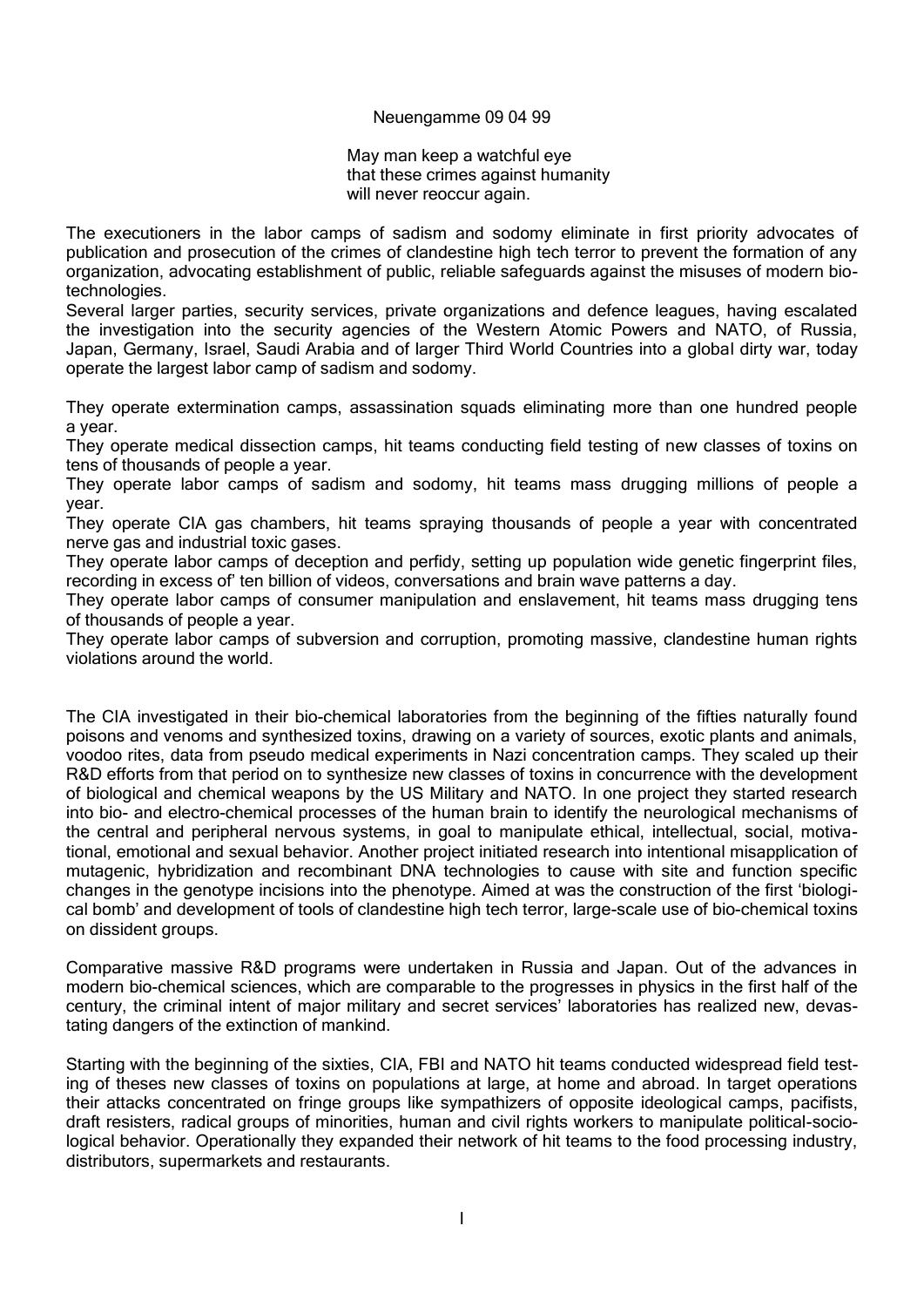Acting in concept with US and NATO secret policy goals of national strength, economic vitality, technological superiority, total information control, ideological uniformity with control over political, economic, scientific, sociological and also individual neurological and genetic processes, by the mid sixties set up were high tech power centers, which increasingly utilized a global satellite communication and surveillance system, a toxic drug research lab and pilot plant, a poison pellet production line, high capacity data processing equipment, an expanding network of hit teams. By the mid seventies, established was, wherever they could, a worldwide system of labor camps. By the mid eighties present state of the art technology manipulated political-psychological profiles in a program of depot pellet – toxin release, feedback activated on selected neurological processes of millions of targets in all groups of society.

In December 89 the Bush Administration, the President, National Security Council and Justice Department, gained detailized knowledge of the massive CIA/FBI human rights violations against populations at large. In February 90 the US Senate Intelligence Committee obtained a corresponding report. The Bush Administration took the steps to forge ahead with R&D efforts in bio-chemical toxins, to increase surveillance and oppression of groups perceived as dissidents, to incisively cut short any publication of the employment of illegal listening devices or a target's legal or medical evidence. In correspondence with NATO policy, security and intelligence matters and critical issues in public discussion are defused, eliminated and entire disadvantageous issues with all their fibers are surgically removed from public awareness. In specific, in March 90, some in the Republican leadership pressed the Democrats to drop the matter and to hide the true extent of CIA/FBI misuses. The Office of the President contacted several national papers to intercede with publication of any CIA/FBI misuses.

CIA, US Military and NATO laboratories stepped up their research into recombinant DNA technology to facilitate direct incisions into human hereditary dispositions in the common gene pool. To be improved were the present techniques of behavior manipulation by degrees of efficiency and economy, by modes of operation and by coverage of groups and regions. In predictable behavior programming controlled are a population's political-psychological profiles and with it key population parameters and key economic indicators.

Some security agencies of Third World Countries start an in depth investigation of CIA clandestine high tech terror operations against populations at large in the US and around the world.

After the election in November 90, B. Clinton continued his predecessor's policy of total denial. In consultations with M. Thatcher of Great Britain, F. Mitterand of France, H. Kohl of Germany, all military and intelligence undercover operations are to be protected from public investigation. In despotic perversion, violating constitutional guaranties of basic liberties, an individual is left standing without legal defence against arbitrary assassination by a government security agency, against any nerve gas attack, against any toxic drug attack, against any illegal listening or video device. In government operated labor camps millions of people are being sodomized out of their lives each year.

Truth, constituting common ground for dignity of man and universal principles of unity and equality of all mankind, has been sodomized to death. In a creeping, clandestine process of bestial perversion, screened in image fascism by pretence of constitutionality and ethical standards of government policies, secret policy goals and hit teams have defiled human dignity, destroyed the democratic constitutions with their principles of representation, solidarity, separation of powers, parliamentary oversight functions and also civilization worldwide in all fields of human endeavors.

From about the beginning of 93, some foreign security agencies increasingly counterattacked BND personnel to eradicate its nerve gas and massdrugging operations.

In fall 92 J. Mayor of Great Britain accepted the policy guidelines of total denial. – In May 93 B. Jelzin of Russia joined the Western Atomic Powers' policy of total denial. He employs tools of clandestine high tech terror by way of his own security services, based on massive research, production and stockpiles of bio-chemical toxins by Russian Military and KGB laboratories and tested in medical dissection chambers of their mental institutions. – In February 94 some of German industry introduced industrial toxic gases to reinforce BND nerve gas operations. - In August 94 the Government of Israel reaffirmed its support for Mossad operations, employing nerve gas and bio-chemical drugs.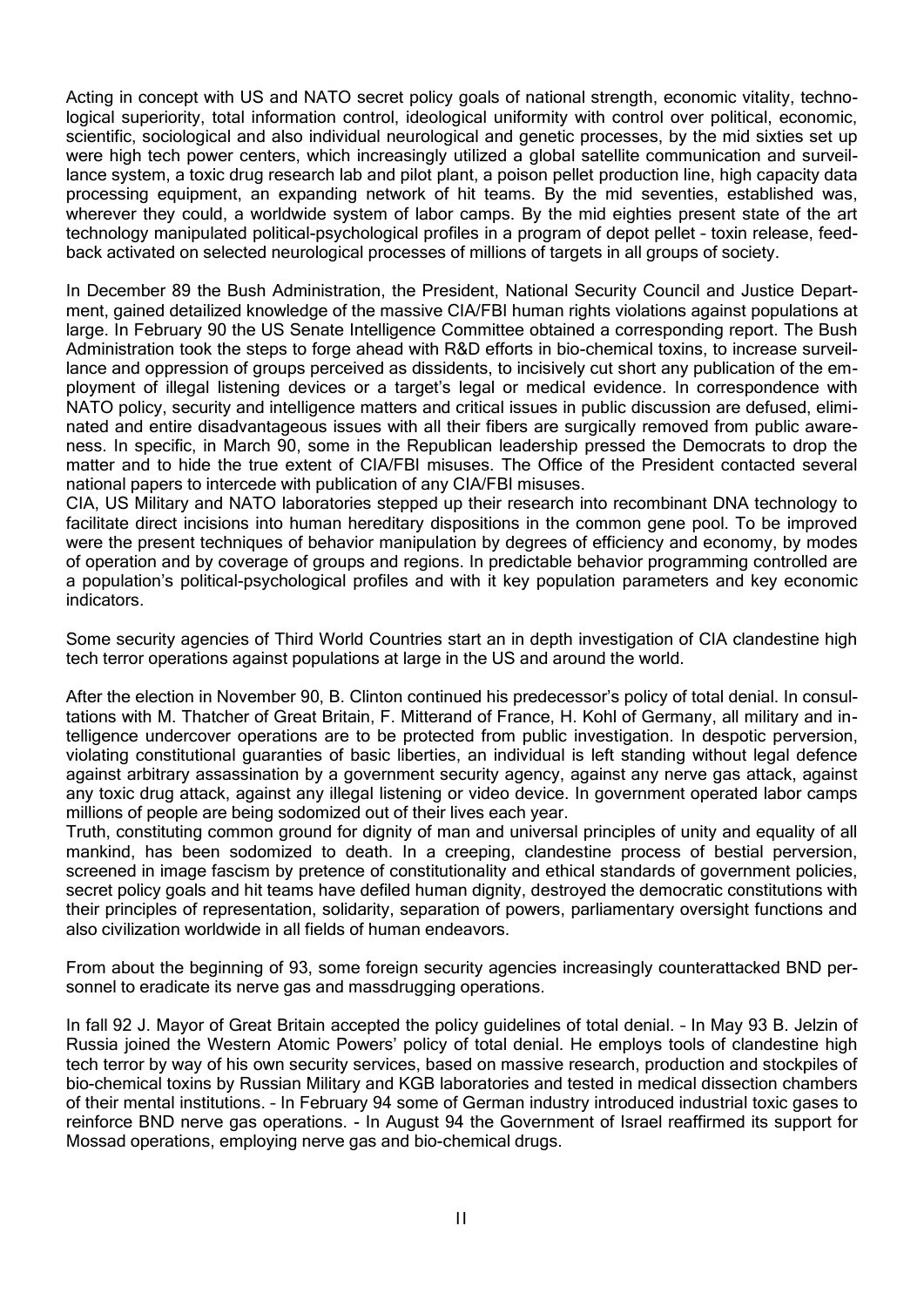In fall 94 the Holy See in Rome yielded to extortion and bribery to drop opposition to basic human rights violations by the major powers' undercover operations. – In August 95 J. Chirac of France continued his predecessor's policy of total denial. – While an increasing number of foreign security services counterattacked CIA/BND high tech terror operations, escalating into a global dirty war, in early 96 the leaders of the Governments of the US, Great Britain, France, Germany and Russia reaffirmed their decision to contain the now spreading awareness of their massive human rights violations by any means, including assassination. On 11 28 96 the European Commission of Human Rights turned down a suit against CIA/ BND nerve gas and mass drugging operations, violating the European Charter's Art 2.1 Right to Life, Art 3 Degrading Treatment, Art 5,1 Freedom and Security, Art 8,1 Privacy (Application No 33445/96).

With the beginning of 97 the Governments of the larger and the majority of countries around the world had withdrawn their support for the establishment of public, reliable safeguards against misuses of modern bio-technologies. The escalating global dirty war among competing security agencies has been fueled by several motivations: Each agency regards it as a vital interest to stay abreast on the research status of bio-chemical weapon systems. In pursuit of their respective national secret policy goals, they gain for predominance in all available tools of clandestine high tech terror and for control of their own population's political-psychological profiles. They employ high tech surveillance methods to gather proprietary information of political, scientific, economic and financial interest. Some Third World Countries, victims of colonialism, imperialism and dehumanizing bestialities for centuries, utilize these tools as a means of revenge. Some security personnel commit excesses of fornication as a social sport.

On a layer above, several larger parties, security agencies, private organizations and defence leagues, having escalated the investigation into these crimes into a dirty war of global dimensions against the personnel of these agencies, claimed to clean up these crimes. Pretended were human dignity, right to life, basic freedoms and a community of nations free of war as a basis for stringent, codified safeguards against misapplications of advanced bio-technologies. However, having set up the widest network of undercover agents under the pretence of security, employing the widest variety of sodomy drugs from plundered stockpiles, they operate the largest labor camp of sadism and sodomy worldwide. Their executioners, fornication their sole purpose, eliminate advocates of publication and prosecution of these crimes under the perversity label of emergency medical care for the victims with anonymously shot in poison pellets. Propagating the total lie, in the name of humanity, suppressed is the publication of the unleashing of the multiple, uncontrolled dangers of the extinction of mankind.

The crimes of clandestine high tech terror, not having been publicized in their beginnings, a breeding ground for the seeds of despotic perversion, in silent toleration, in consequence has fostered crimes against mankind to shoot into gigantic proportions: suffocation of the integrity of truth and the integrity of life, destruction of democratic constitutions and also civilization worldwide, stirring up of hate as an incitement to commit any bestiality conceivable, a dirty war of global dimensions against the personnel of competing security agencies and populations at large, especially a nerve gas and poison pellet war against the BND on German soil. In the last decade of the outgoing century, corruption, fornication and extinction of mankind have become the predominant forces of history.

In May 97 T. Blair of Great Britain continued the policy of total denial. – In January 98 W. Renquist of the US Supreme Court took the part to suppress any legal evidence of clandestine high tech terror operations within the US justice system. NATO military security employed measurement of brain wave patterns area covering as an early warning system of security threats, especially of publication of their nerve gas and mass drugging operations. – In May 98 the Government of Japan pledged its support to the Western Atomic Powers to assist in the enforcement of total denial. Two months later on request of the Presidents of the US, Great Britain, France and the Kanzler of Germany, NATO military security became broad based active to suppress the spreading awareness of these crimes. – In October 98, also on initiative of G. Schröder of Germany, predominant forces of US and German industries again reinforced their campain with their own security organizations. – In March 99 B. Clinton having just survived impeachment procedures in Congress, declared publication of these crimes to be the world's No 1 terrorist threat. He started a billion dollar program to tighten up all major US institutions against counterattacks and to insure their support for the policy of total denial. The Russian Military agreed to execute assassinations in contract.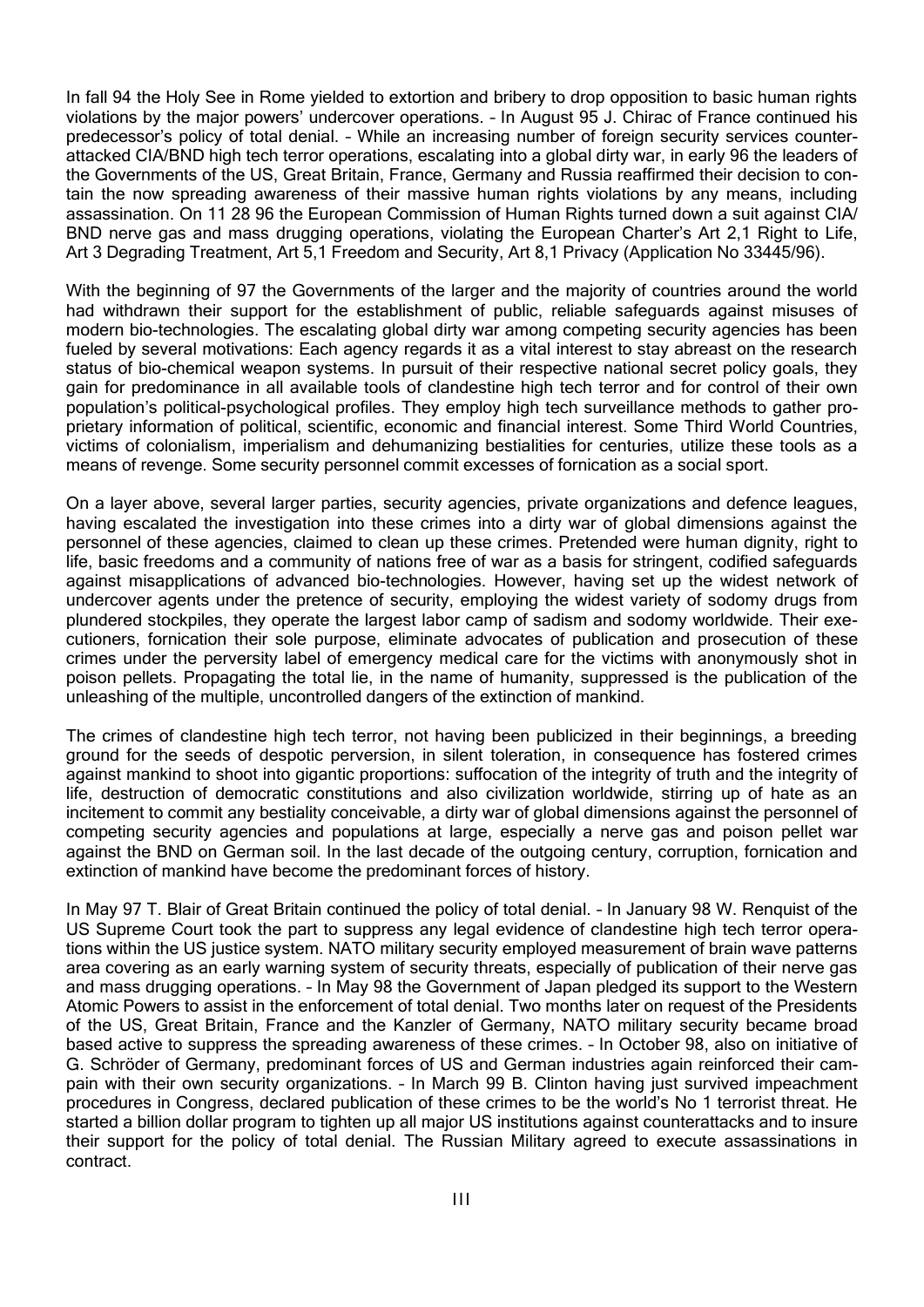May man keep a watchful eye that these crimes against humanity will never reoccur again.

The executioners in the extermination camps and labor camps of sadism and sodomy eliminate in first priority advocates of publication and prosecution of the crimes of clandestine high tech terror to prevent the formation of any organization advocating establishment of public, reliable safeguards against the misuses of modern bio-technologies. Several larger parties, security services, private organizations and defence leagues, having escalated the investigation into the security agencies of the Western Atomic Powers and NATO, of Russia, Japan, Germany, Israel, Saudi Arabia and of larger Third World Countries into a global dirty war, today operate the largest system of labor camps in the whole world.

They operate the most heinous extermination camps in the history of mankind, executioners sodomizing to death thousands of people a year.

They operate medical dissection camps, hit teams conducting field testing of new classes of toxins on tens of thousands of people a year.

They operate the largest labor camps of sadism and sodomy worldwide, executioners mass drugging tens of millions of people a year.

They operate the largest labor camps of behavior manipulation and enslavement worldwide, hit teams mass drugging tens of thousands of people a year.

They operate the largest labor camps of deception and perfidy worldwide, recording in total information control tens of billions of videos, faxes, conversations, brain wave patterns and genetic fingerprints a day.

Propagating the total lie, in the name of humanity they suppress the publication of the unleashing of multiple, uncontrolled dangers of the extinction of mankind.

Those responsible to publicize these crimes, the destruction of all human standards, the integrity of truth and the integrity of life, the spiritual, political and civic leaders in the sciences and industry and the independent defence leagues, tyrants of depravity, do not know God nor do they seek the beggar, operate extermination chambers as a social sport and release their people into state prostitution. Their executioners, fornication their sole purpose, eliminate advocates of publication of these crimes under the perversity label of emergency medical care for the victims with anonymously shot in poison pellets.

They commit these crimes in blasphemy of truth, in blasphemy of reason, in blasphemy of maturity and in blasphemy of ethics. Having fallen in their moral level to a depth as never before in the history of mankind, they aim at the ever escalation of these crimes against mankind to shoot into gigantic proportions: suffocation of all democratic constitutions and civilization worldwide in the suds of prostitution, stirring up of hate to incite any bestiality conceivable, in image fascism life style illusions to become the only social frame, gene pool contaminations to spread epidemically, clandestine high tech terror to remain as only political leverage, teens at the street-corner to stick their dicks into the sculls of people, who got gassed at Auschwitz, to speedjerk off presidentially.

Their cynicism is without end.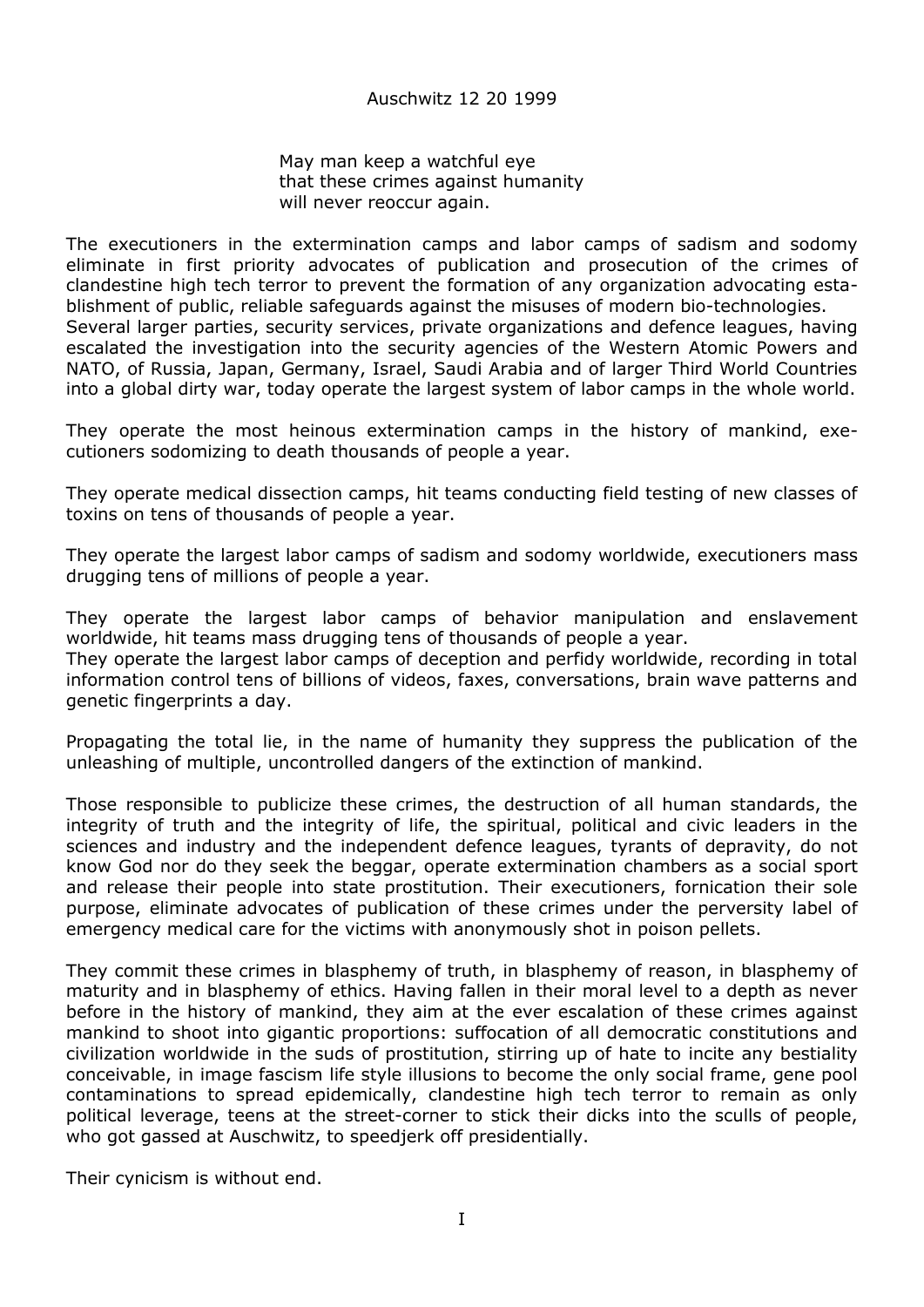The executioners in the extermination camps and labor camps of sadism and sodomy of the independent defence leagues operate on orders of anonymous schreibtischtäter from within a high tech power center, controlling a global satellite communication and surveillance system, a toxic drug research lab, a poison pellet production line, high capacity data processing equipment, a global network of undercover hit teams.

They see the tasks of the SS nerve gas operators at Auschwitz-Birkenau as a dream job, wearing a gas mask to place Cyclon B pellets on a hot brick into the shaft system leading to the gas chambers. Today they use less nerve gas, as on orders from B. Netanjahu and E. Barak to Mossad, because of the gassing of millions of Jews in Nazi gas chambers, but employ more private poison pellet systems to eliminate their targets. The executioners sodomize their targets to death creepingly and by full consciousness. Employing bio-technological designer drugs, they draw mainly on plundered stockpiles from bio-chemical research labs and production lines of the security agencies of the Western Atomic Powers and NATO, Russia, Japan, Germany, Israel.

The toxins developed aim at four levels of incision: demise of the organism through disable ment of a vital organ or function; inducement of a disease, a graded impairment of a local, physiological function; change in the level of a specific physiological or neurological capacity; altered growth and differentiation of a physiological or neurological capacity, mainly to predetermine the psychological profile.

They have often been synthesized in special projects like 'performance enhancers', 'sodomy drugs', 'genital tumors', 'social and economic behavior manipulation', 'fixed images', 'language blackout', 'total personality collapse', 'joy of death', 'blasphemy of the Holy Spirit'. The toxins are applied via depot poison pellets, exceeding in dehumanizing bestiality Nazi nerve gas operations in respect to manageability, efficiency, secrecy, torture methods. They are administered in small dosages into the bloodstream, mostly activated by neurological process recognition or when the toxin level in the blood falls below a preset value. The victims' character are debased in their political and ethical convictions by CIA sodomy drugs, their mental and physical strengths are destroyed by partly paralyzing the central and peripheral nervous systems, their emotional lives are submerged in psychological terror by periodic toxin release, not to allow relaxation. Often toxin effects are screened by mind manipulating stabilizers, faking a state of normal perception. Single facets of personality are torn into various perverse directions. In all the targets' identity, character, development, mental and physical strengths are crippled, not mutated, but stripped to break down. The targets are blocked in their professional work, on the social level isolated, disenfranchised, welfare and family safety nets are ripped. When completely exhausted, they are to die on the streets.

The schreibtischtäter and their executioners conduct a global dirty war against the personnel of competing security agencies and equally within their own countries against their own populations, for example in Germany they operate a hit team in every town with more than 30ooo inhabitants. Committing every excess of bestiality, depravity and technology afford, they physically fornicate on the Bible, they gas the letters of the admonition 'Never Again', they physically fornicate and take a shit on the cemeteries of former Nazi concentration camps, where they operate poison pellet extermination chambers as a social sport. Likewise they sodomize their own organizations' female workers and colleagues, sodomize members of their own families in pre- and succeeding generations and trade CIA sodomy drugs, bundling a range of perversity effects, dragee packaged, among themselves for private use.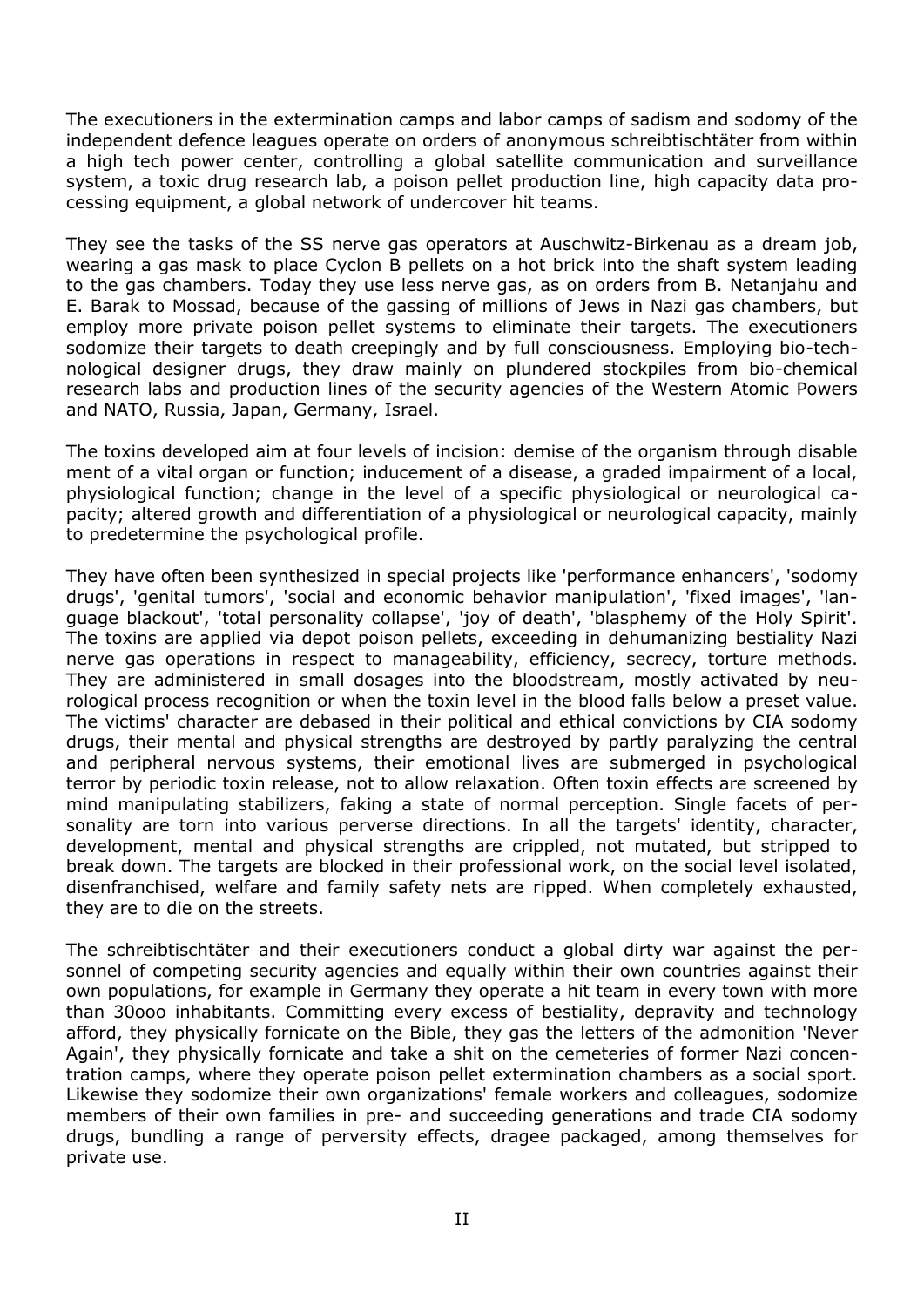Mittelbau -- Dora 03 18 2000

May man keep a watchful eye that these crimes against humanity will never reoccur again.

The executioners in the extermination camps and labor camps of sadism and sodomy eliminate in first priority advocates of publication and prosecution of the crimes of clandestine high tech terror to prevent the formation of any organization, advocating establishment of public, reliable safeguards against the misuses of modern bio-technologies.

Several larger parties, security services, private organizations and defence leagues, having escalated the investigation into the security agencies of the Western Atomic Powers and NATO, of Russia, Japan, Germany, Israel, Saudi Arabia, of larger Third World Countries and predominant forces of US and German industries into a global dirty war, today operate the largest system of labor camps in the whole world.

They operate the most heinous extermination camps in the history of mankind, executioners sodomizing to death thousands of people a year.

They operate medical dissection camps, hit teams conducting field testing of new classes of toxins on tens of thousands of people a year.

They operate the largest labor camps of sadism and sodomy worldwide, executioners mass- drugging tens of millions of people a year.

They operate the largest labor camps of behavior manipulation and enslavement worldwide, hit teams mass drugging tens of thousands of people a year.

They operate the largest labor camps of deception and perfidy worldwide, recording in total in- formation control tens of billions of videos, faxes, conversations, brain wave patterns and genetic fingerprints a day.

Propagating the total lie, in the name of humanity they suppress the publication of the unleashing of the multiple, uncontrolled dangers of the extinction of mankind.

The major business security organizations operate equally from high tech power centers through anonymous schreibtischtäter, controlling a global satellite communication and surveillance system, a toxic drug research lab and pilot plant, a poison pellet production line, high capacity data pro- cessing equipment, a global network of undercover hit teams. They insure in first line ideological conformity of all management personnel and channel within the population at large work ethics and economic behavior, expanding their labor camps of behavior manipulation and enslavement wherever they can, to all social groups and covering all regions of their country. Self-serving in the subculture of illegal listening devices, they have shielded off for themselves a free harbor of criminal transactions, in situation similar to a large technological disparity within society. Its open channels of crime are used for evasion of taxes, customs, trade regulations, theft of proprietary, patent pending information and also private gain. Through clandestine high tech terror operations they realize their economic interests in enforcement of conditions in customer and vendor relations, recruitment of top management personnel, securement of labor peace. The political-economic structure, codified in democratic constitutions, case regulating through business and trade laws and international trade agreements, guidelines in negotiations of commercial interest among equal partners on the international scene, called global players, is left standing as a formal construct, a screen of image fascism.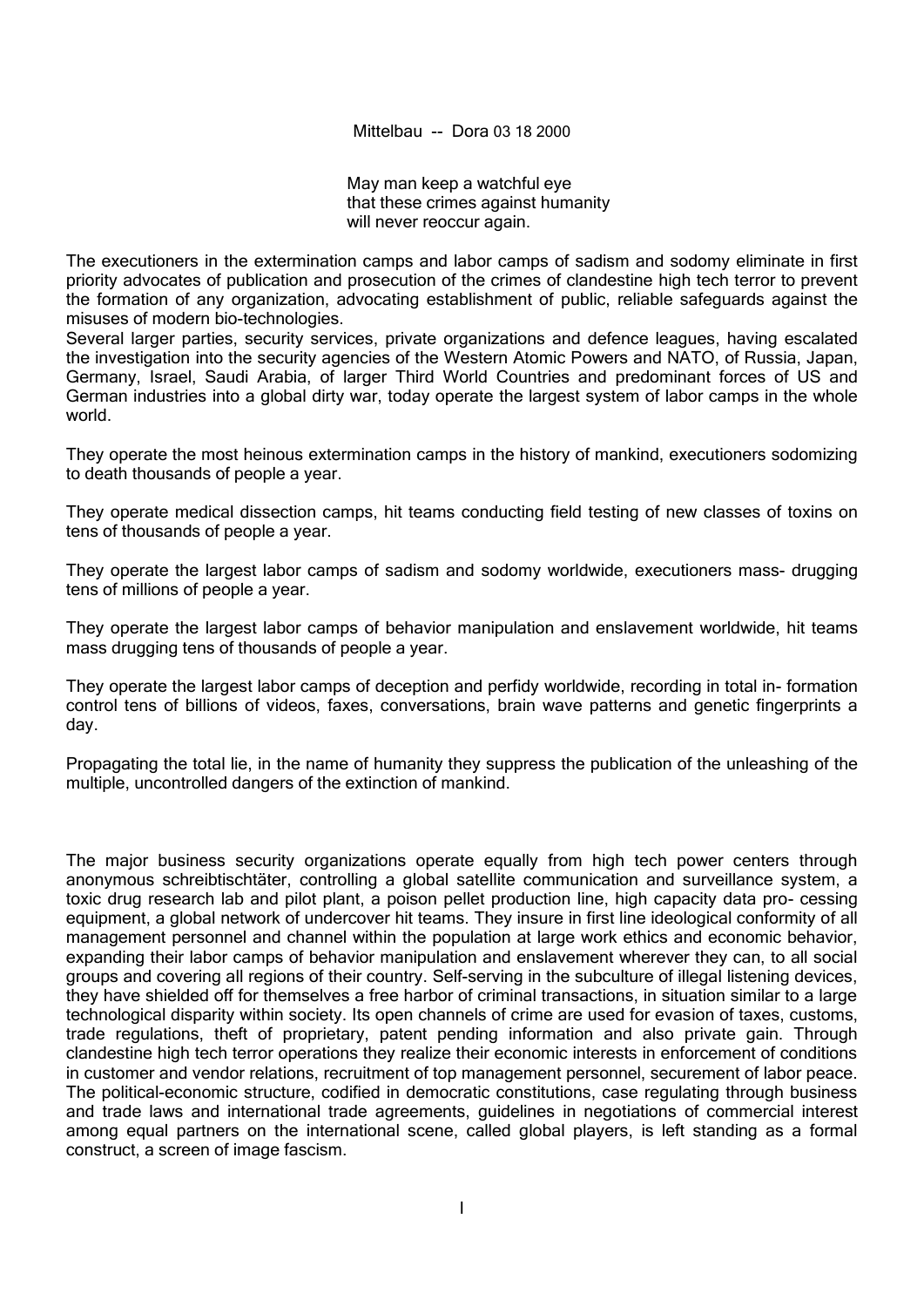In labor camps of behavior manipulation and enslavement, in first place individual behavior is stimulated or suppressed in its elementary physical needs, in sleep and exercise requirements, appetite and thirst, hygiene and beauty care, tastes for specific foods and clothing. In second place manipulated is the emotional state from thrift to the urge to go shopping and from stress, frustration, spite to the desire to achieve social recognition, to be in charge, to exercise power madness. In third place affected is motivation, capped or boosted into go-on efforts in face of exhaustion or failure, while intellectual interests are selectively stimulated, overall mental, ethical and emotional awareness reduced by blocking agents. The toxins are administered predominantly in small dosages, depot time released to cause habit forming, long term economic behavior patterns.

Social behavior like cooperation in teams, groups, hierarchical structures and manners of communication are manipulated out of the emotional state from diffidence to hostility, out of channeled motivation from dropping out to instigation of an intrigue or through inducement of nervousness or through disruption of fine motoric in gestures or impairment of the vocal cords. In all the target's professional and social careers are predetermined by restriction of personal development in identity, character, education and physical fitness.

Control over a population's political-sociological behavior, implemented by present state of the art technology, relies on manipulation of individual political-psychological profiles in a program of depot pellet - toxin release, feedback activated on selected neurological processes of millions or targets in all groups of society.

In a fornication race to gain predominance in all available tools of clandestine high tech terror, the major government security agencies around the world press ahead with the development of bio-chemically engineered mutagenic, hybridization and recombinant DNA technologies. Direct incision into human hereditary dispositions in the common gene pool improves the present techniques of behavior channeling by degrees of efficiency and economy, not symptoms but causes attacking, by modes of operation, centralized with a minimum of an active network, by coverage of groups and regions and by its lasting, stable results, transferring altered genetic strains to succeeding generations. In predictable behavior programming controlled are a population's political-psycho-logical profiles and with it key population parameters of population size, birth rate, life expectancy, age group distribution, general health and key economic indicators of GNP, growth rate in each economic sector, productivity, priorities of high tech projects.

Several larger parties, security services and defence leagues, having escalated the investigation into these crimes into a worldwide, dirty war against the personnel of competing security agencies, claimed to clean up these crimes. Pretended were human dignity, right to life, basic freedoms and a community of nations free of war as a basis for stringent, codified and internationally guarantied safeguards against misuses of modern bio-technologies. However, having set up the widest network of undercover agents under the pretence of security, employing the widest variety of sodomy drugs from plundered stockpiles, they operate the largest labor camp of sadism and sodomy as well as labor camp of deception and perfidy in the whole world. The executioners in their extermination camps, the most heinous Auschwitz beasts, fornication their sole purpose, sodomize to death in first line advocates of publication and prosecution of these crimes under the perversity label of emergency medical care for the victims with anonymously shot in poison pellets. Propagating the total lie, in the name of humanity, suppressed is the publication of the unleashing of the multiple, uncontrolled dangers of the extinction of mankind.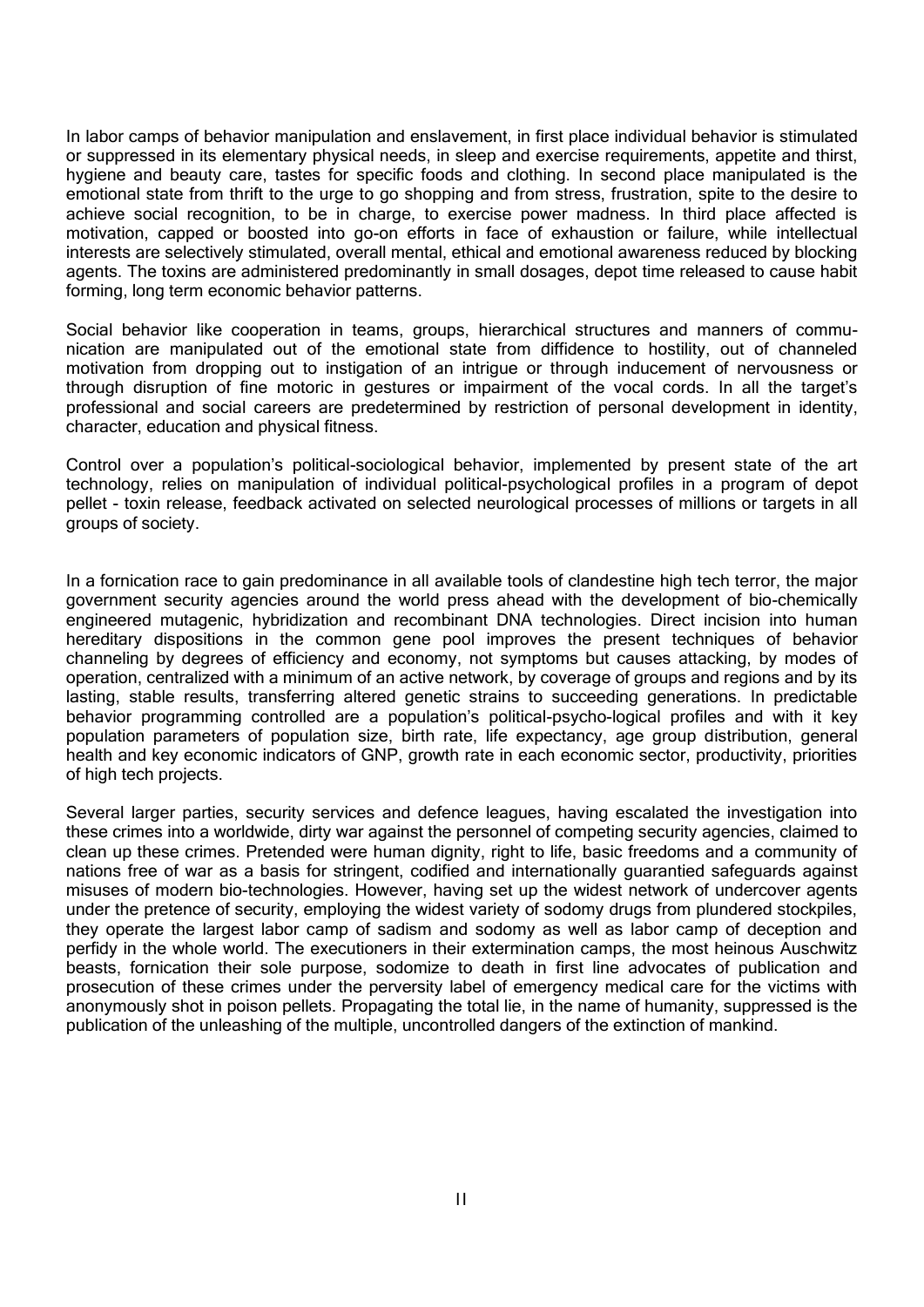General introduction and classification of intentional misuses of genetics:

A) The human genetic material,…

B) The sexual replication process of eukaryotes, utilized in hybridization DNA technologies, is not being discussed here.

- C) In the growth process of eukaryotic cells,…
- D) Proteins, basic building blocks of organisms,…
- E) Hereditary traits…

Application of genetic engineering in criminal intent to cause specific dysfunction of individual systems of the human body utilizes the tools of 1) mutagenic, 2) recombinant and 3) hybridization DNA technologies, the last one not being discussed here. Aimed at are four levels of incision: demise of the organism through disablement of a vital organ or function; inducement of a disease, affecting localized body tissue or a singular function; increase or decrease of a specific physiolo- gical or neurological capacity; programming of development and differentiation of the human brain to predetermine the political-psychological profile.

1) Mutagenesis….

2) Recombinant DNA technology…

(text from this page has been reworked, see Basics and Open letter)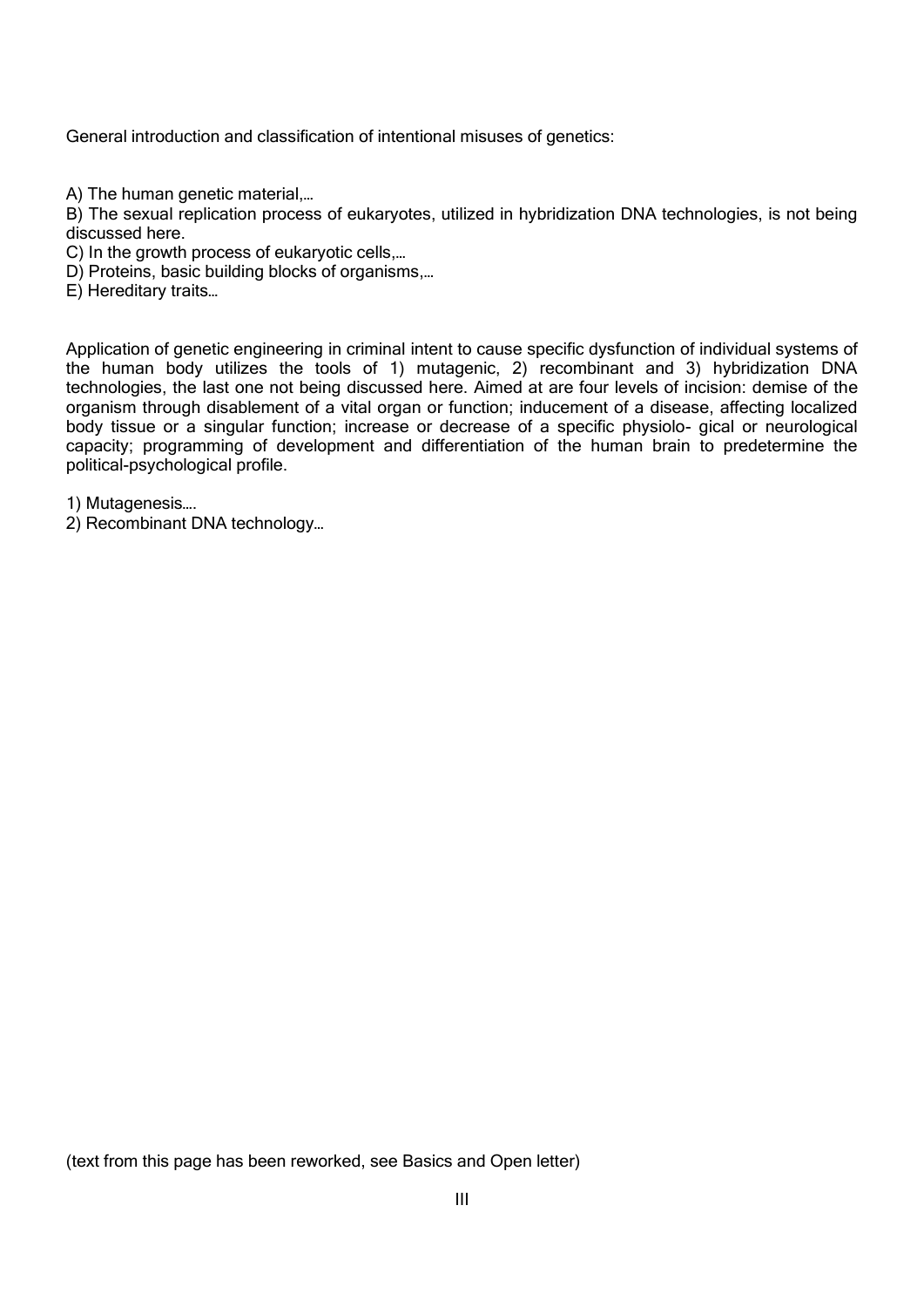#### Sinti und Roma Museum Heidelberg 06 17 2000

May man keep a watchful eye that these crimes against humanity will never reoccur again.

The executioners in the extermination camps and labor camps of sadism and sodomy eliminate in first priority advocates of publication and prosecution of the crimes of clandestine high tech terror to prevent the formation of any organization, advocating establishment of public, reliable safeguards against the misuses of modern bio-technologies.

Several larger parties, security services, private organizations and defence leagues, having escalated the investigation into the security agencies of the Western Atomic Powers and NATO, of Russia, Japan, Germany, Israel, Saudi Arabia, of larger Third World Countries and predominant forces of US and German Industries into a global dirty war, today operate the largest system of labor camps in the whole world.

They operate the most heinous extermination camps in the history of mankind, executioners sodomizing to death thousands of people a year.

They operate medical dissection camps, hit teams conducting field testing of new classes of toxins on tens of thousands of people a year.

They operate the largest labor camp of sadism and sodomy worldwide, executioners massdrugging tens of millions of people a year.

They operate the largest labor camp of behavior manipulation and enslavement worldwide, hit teams mass drugging tens of thousands of people a year.

They operate the largest labor camp of deception and perfidy worldwide, recording in total information control tens of billions of videos, faxes, conversations, brain wave patterns and genetic fingerprints a day.

Propagating the total lie, in the name of humanity they suppress the publication of the unleashing of the multiple, uncontrolled dangers of the extinction of mankind.

Several larger parties, security services and defence leagues, having escalated the investigation into the crimes of despotic perversion into a worldwide dirty war and fornication race for predominance in all tools of clandestine high tech terror, claimed to clean up these crimes. However, having set up the widest network of undercover agents under the pretense of security, employ the widest variety of sodomy drugs, they equally operate out of high tech power centers to supervise the largest extermination camp and labor camps of sadism and sodomy and of deception and perfidy. They continue development and field testing of mutagenic, recombinant and hybridization DNA technologies in intent to cause specific dysfunction of individual systems of the human body. Their schreibtischtäter and executioners stir up hate as an incitement to commit any bestiality conceivable and to suffocate the integrity of truth and the integrity of life. In consequence destroyed are democratic constitutions with their principles of representation, solidarity, separation of powers, parliamentary oversight functions and with it civilization worldwide in all fields of human endeavors, having been upturned into a breeding ground, fostering crimes against mankind to shoot into gigantic proportions and to cause the extinction of mankind.

They draw information out of an illegal listening device while at the same time they physically fornicate on the Bible at the breakfast table in front of their parents and children.

They lie about it. They claim human dignity as first guiding principle of their constitution, but tolerate in public silence any crime of despotic perversion, acquiesce in its creeping, clandestine process of subversion, -

- they do not have the inner strength to fight for any moral issue.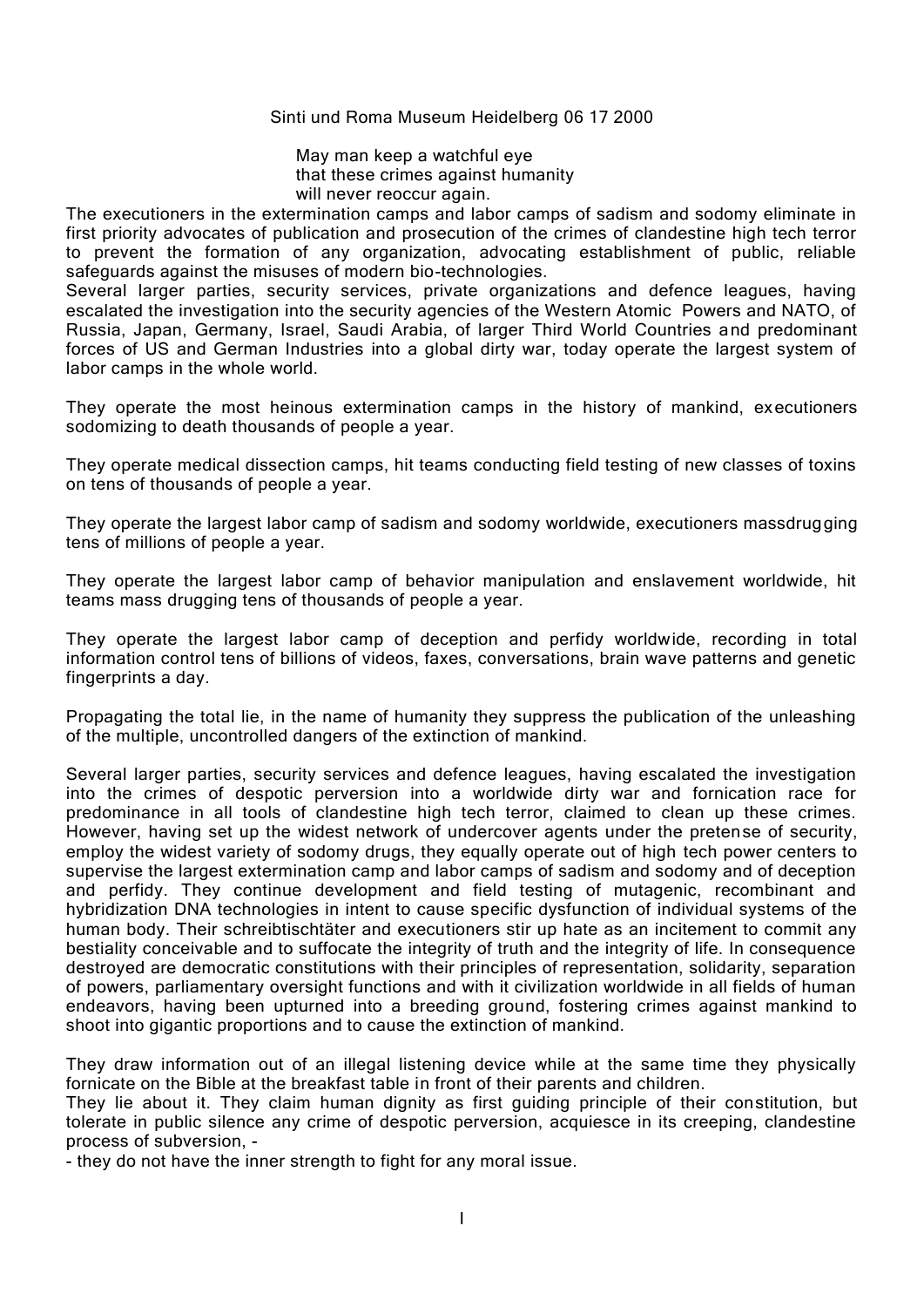They take of their targets measurements of brain wave patterns during sexual activity in intent to apply CIA sodomy drugs designed according to individual profiles and to delude with as 'natural perceived' aphrodisiacs.

They lie about it. In illusion of ever accelerating scientific progress they claim human capabilities and conveniences, mastery of nature, denying human boundaries and freedoms, advanced keytechnologies to supply future energy and food requirements, responsibility in the freedom of scientific research and development, -

- a self-delusion.

They employ any new, experimental drug against populations at large like those synthesized in the projects 'performance enhancers', 'sodomy drugs', 'genital tumors', 'fixed images', 'language blackout', 'total personality collapse', 'joy of death', 'blasphemy of the Holy Spirit'.

They lie about it. In illusion of ever sustainable economic progress they claim lasting resources of energy and raw materials, pollution within reasonable limits, welfare of the people with progressive industrialization and creation of wealth and global inter-meshing of markets alone to raise standards of living in all countries, -

- a self-delusion.

They sodomize their own organizations' female workers and colleagues, sodomize members of their own families in pre- and succeeding generations and trade CIA sodomy drugs, bundling a range of perversity effects, dragee packaged, among them-selves for private use.

They lie about it. In illusion of ever dynamic social progress they claim application of rationality in all area of public life, reason alone to insure the way to universality of arbitration and law enforcement, a value-, prejudice-, conflict free, multi-balanced, educated society, responsibility in the freedom of the press, -

- a self-delusion.

As B. Netanjahu operates CIA gas chambers on the anniversary of the birthday of Adolf Hitler as a sign of his execution methods, they operate poison pellet extermination camps at the site of former Nazi concentration camps.

They lie about it. In illusion of ever spreading democratic mechanisms of conflict solving they claim reason alone to guide to a community of nations, free of scourges of war, living in freedom, selfdetermination, respect of human rights, absence of de-grading treatment, equality of all nations, races, religions, the sexes, -

- a self-delusion.

They sodomize to death in first priority advocates of publication and prosecution of the crimes of clandestine high tech terror under the perversity label of emergency medical care for the victims with anonymously shot in poison pellets.

They lie about it. In stratagems of deception about themselves, their concerns for humanity and basic liberties they claim to establish worldwide forensic laboratories and medical facilities to provide adequate medical treatment for the victims of these crimes.

As far as they have fallen away from the integrity of truth and the integrity of life, they have abandoned the human base, the capability to fill any of their endeavors with real substance. A void in a void they grasp at an image, a requisite, a fig leaf. Hiding their cynicism about murder, civil war, epidemics, famines, disparities of wealth, depletion of resources, destruction of the environment, overpopulation, they defend their intellectual sloth in image fascism with violence. They alternate between the poles of life style illusions and bestiality.

They lie about it. The press as the forth, constitutional power glorifies the lower instincts of power, possessions, consumption, perfidy, prostitution with attributes of entertainment, sensation, gloss, superficiality. It upholds an inviolable screen of a welfare image of all government institutions, central issues are defused, manipulated, ethical standards are distorted, diminutive, bare, - - but of formal respectability.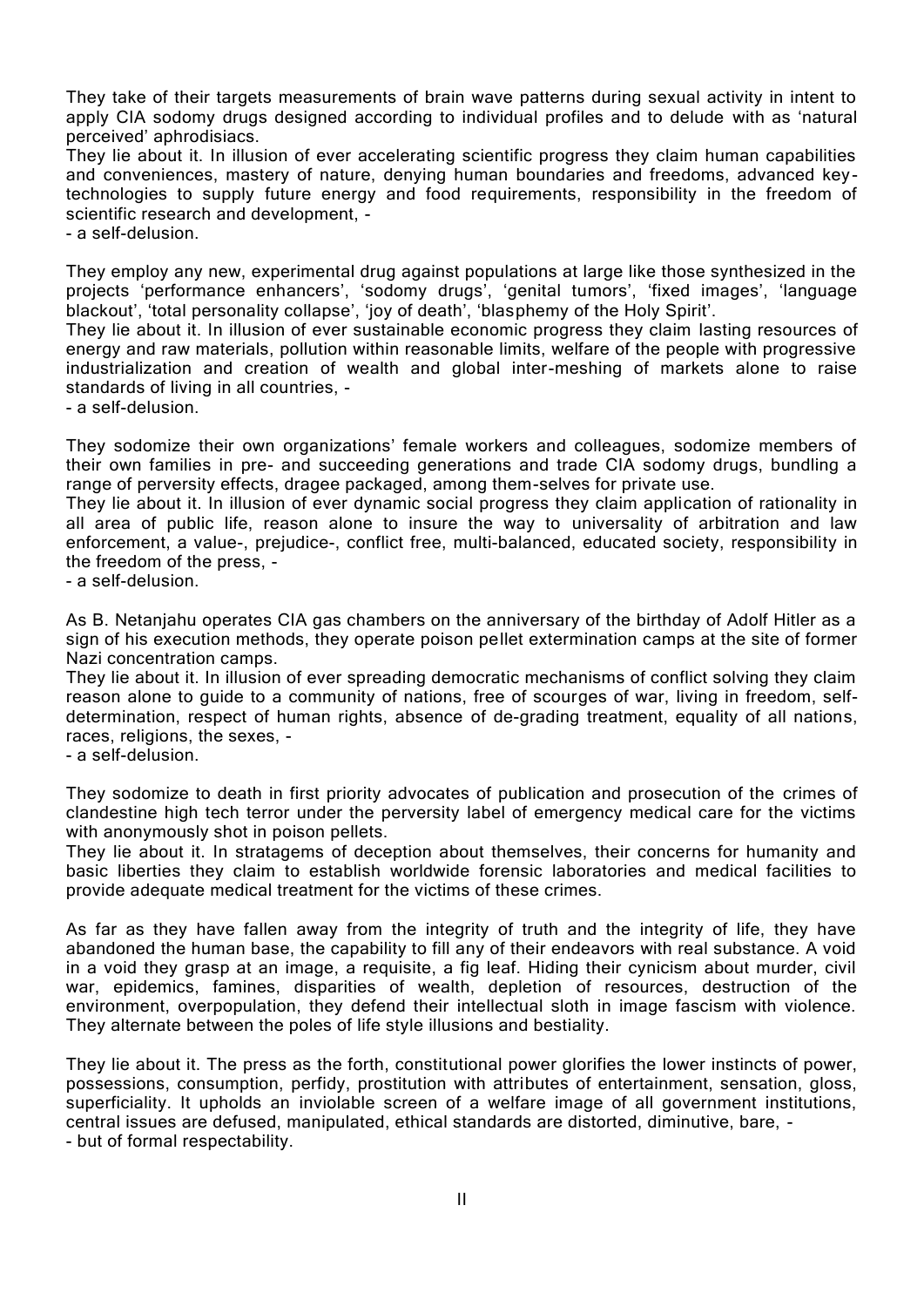Mittelbau -- Dora 08 19 2000

May man keep a watchful eye that these crimes against humanity will never reoccur again.

The executioners in the extermination camps and labor camps of sadism and sodomy eliminate in first priority advocates of publication and prosecution of the crimes of clandestine high tech terror to prevent the formation of any organization, advocating establishment of public, reliable safeguards against the misuses of modern bio-technologies.

Several larger parties, security services, private organizations and defence leagues, having escalated the investigation into the security agencies of the Western Atomic Powers and NATO, of Russia, Japan, Germany, Israel, Saudi Arabia, of larger Third World Countries and predominant forces of US and German industries into a global dirty war, today operate the largest system of labor camps in the whole world.

They operate the most heinous extermination camps in the history of mankind, executioners sodomizing to death thousands of people a year.

They operate medical dissection camps, hit teams conducting field testing of new classes of toxins on tens of thousands of people a year.

They operate the largest labor camps of sadism and sodomy worldwide, executioners mass drugging tens of millions of people a year.

They operate the largest labor camps of behavior manipulation and enslavement worldwide, hit teams mass drugging tens of thousands of people a year.

They operate the largest labor camps of deception and perfidy worldwide, recording in total in- formation control tens of billions of videos, faxes, conversations, brain wave patterns and genetic fingerprints a day.

Propagating the total lie, in the name of humanity they suppress the publication of the unleashing of the multiple, uncontrolled dangers of the extinction of mankind.

Several larger parties, security services and defence leagues, having escalated the investigation into the crimes of despotic perversion into a worldwide dirty war and fornication race for predominance in all tools of clandestine high tech terror, claimed to clean up these crimes. Pretended were human dignity, right to life, and physical integrity, basic freedoms, a community of nations free of war and establishment of forensic laboratories and medical facilities to provide adequate medical treatment for the victims of these crimes as a basis for stringent, codified and internationally guarantied safeguards against the misuses of modern bio-technologies. However, having set up the widest network of undercover agents under the pretence of security, employing the widest variety of sodomy drugs, they equally operate out of high tech power centers and supervise the largest extermination camps and labor camps of sadism and sodomy and of deception and perfidy with a gapless early warning system against security threats. They tolerate the continuing financing of re-search and development of new classes of toxins in the labs of the major powers' security agencies, their field testing, production and employment by hit teams in a system of labor camps. They secure their know-how, plunder toxic drug shipments, stockpiles and delivery systems and directly employ any new, experimental drug against populations at large. The executioners in their extermination camps, the most heinous Auschwitz beasts, fornication their sole purpose, stir up hate as incitement to commit any bestiality conceivable. They sodomize their targets to death under the perversity label of emergency medical care for the victims with anonymously shot in poison pellets. In consequence destroyed are democratic constitutions and also civilization worldwide in all fields of human endeavors, having been upturned into a breeding ground, fostering crimes against man-kind to shoot into gigantic proportions and to cause the extinction of mankind.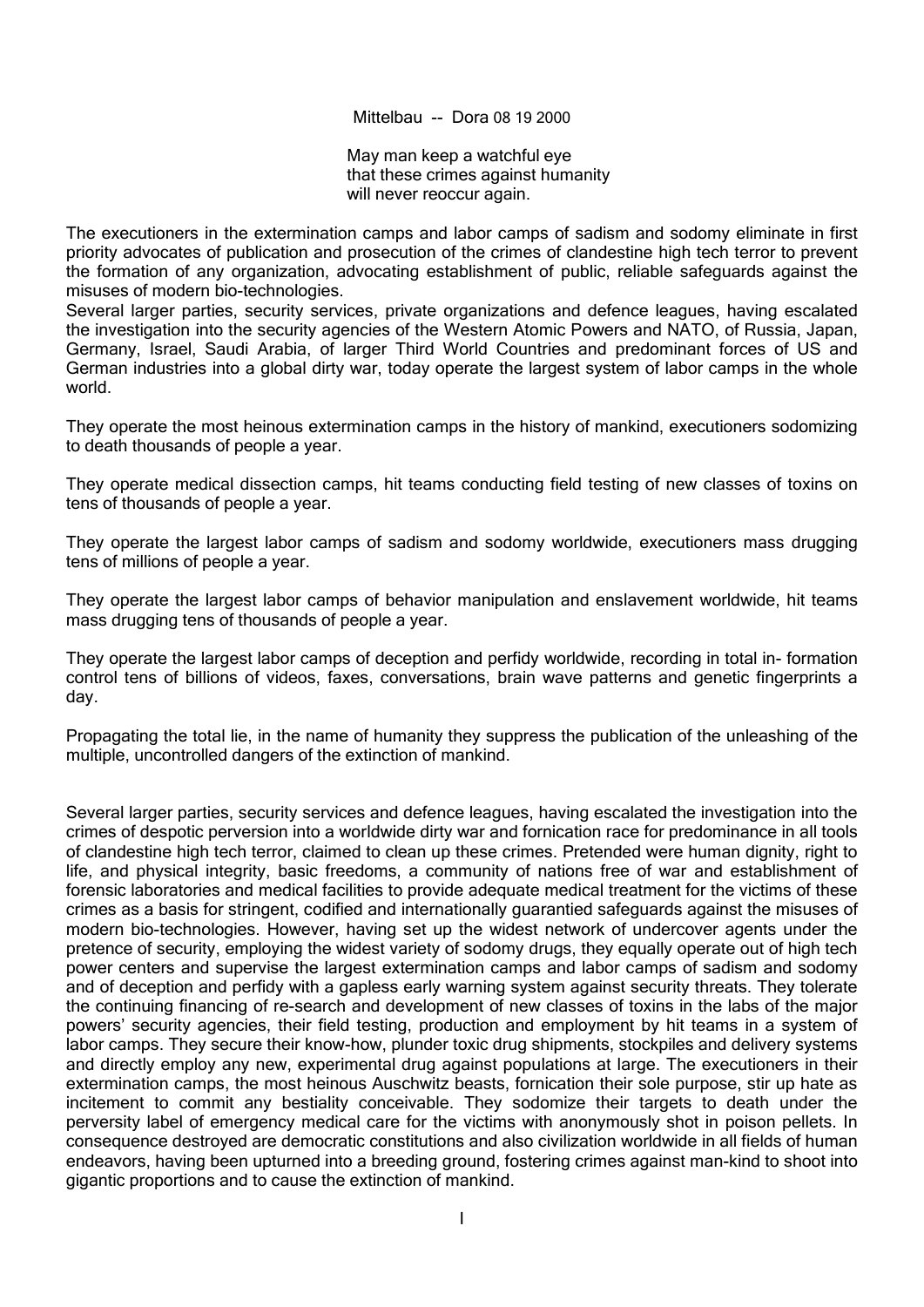Control over a population's political-sociological behavior, implemented by present state of the art technology, relies on manipulation of individuals' political-psychological profiles in a process of depot pellet – toxin release, feedback activated on selected neurological processes of millions of targets in all groups of society. Direct incision into human hereditary dispositions by bio-chemically engineered mutagenic, hybridization and recombinant DNA technologies improve the present tech-niques of behavior channeling by degrees of efficiency and economy, not symptoms but causes attacking, by modes of operation, centralized with a minimum of an active network, by coverage of groups and regions and by lasting, stable results, transferring altered genetic strains to succeeding generations. Genetic manipulations by today's major security agencies follow mainly a) political, b) military, c) economic, d) sociological, e) demographic criteria.

a) Political criteria: A nation's security council states in secret policy goals its intent of control of all political, military, economic, financial, scientific, sociological processes. Drawing on rational, 'scien-tific', 'non'-ideological tools of predictable behavior programming, eliminating from the population's politicalpsychological profiles non-conform, conviction, ethics, reason, maturity based motivations, they manipulate every citizen's individual physiological, neurological and genetic activities.

A population is manipulable by clandestine, technological means as its political behavior is alone image guided, for example by the illusions of complete mastery of nature, ever accelerating techno-logical process, social process insuring by reason alone the way to universal arbitration, a welfare image of all government institutions. The democratic constitution with its principles of representa-tion, solidarity, separation of powers, parliamentary oversight functions and basic liberties is left standing as a screen of image fascism, while the citizens' inner freedoms of thought and movement are being crippled in a clandestine, bestial process of irreversible incisions into the common gene pool.

b) Military criteria: According to the US and NATO secret policy goal of technological superiority in all categories of military weapons aimed at were the construction and peacetime deployment of the first 'biological bomb'. Its first stage comprises the genetic identification, marking and tracking of every single individual of every country by a network of undercover operatives. In the second stage every single individual is pumped up with genome altering agents via clandestinely, pneuma-tically shot in poison pellets. The third stage, an electronic set off mechanism tied to a global satel-lite and surveillance system, furnishes the capability of single- and mass applications with precise timing, selection of targets and grading of damages. The employment structure comprises a depot system of bio-tech weapons, placement toxin locked capsules in food and water supplies and also space based gliding probe – flying drone devices.

c) Economic criteria: The economic structure is manipulated in its key economic indicators of gross domestic product by kind of economic activity, private consumption expenditures, net savings, labor force structure, adherence to labor peace, work ethics, mainly channeled by basic economic behavior patterns and essential needs.

d) Sociological behavior: The social structure, especially the wider technological elite, is prepro-grammed in each person's professional and social careers by manipulation of personal develop-ment in identity, character, education, mainly by effect of basic behavior in intellectual interests, motivation, emotional state, sexuality. General health is controlled by genetic manipulations of the population's allele composition, especially by targeted incisions to lead to disease, disability and death, touching all facets of public and private health care.

e) Demographic criteria: Demographic data, base of and leverage on social and economic struc-tures, directly affected by incisions into the common gene pool, are manipulated in key population parameters of population size, of local population density, of age group distribution, mainly by still born, life birth, infant mortality and death rates, - average life expectancy not being an indicator of general health anymore.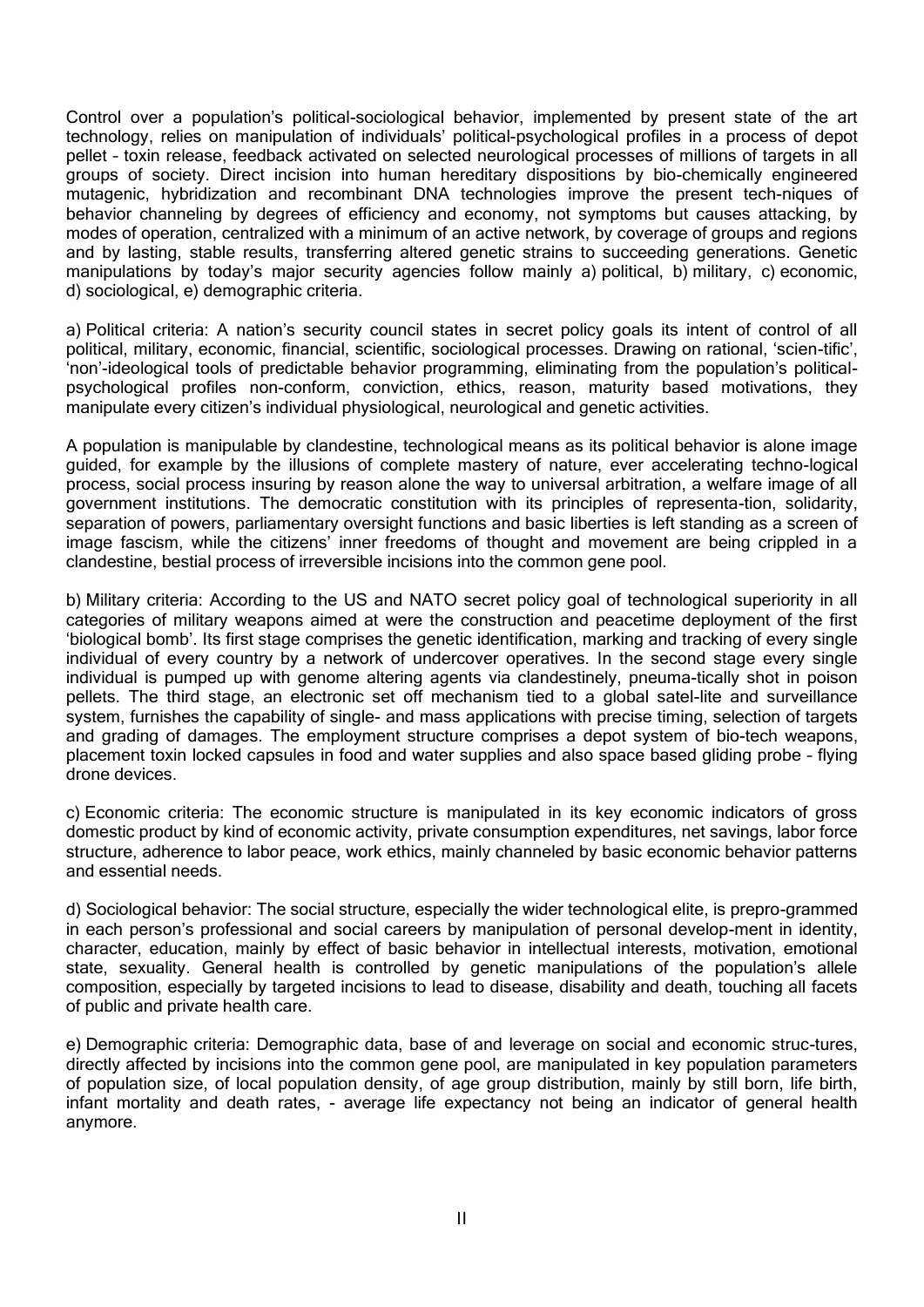General introduction to intentional misuses of genetics

First stages of evolution

- A) The cell nucleus
- B) Proteins
- C) Growth processes
- D) Sexual reproduction
- E) Hereditary traits
- F) Laws of inheritance
- G) Breeding technologies

General classification of intentional misuses of genetics

Application of genetic engineering in criminal intent to cause specific dysfunction of individual systems of the human body utilizes the tools of 1) mutagenic, 2) recombinant, 3) hybridization DNA technologies. Aimed at are four levels of incision:….

- 1) Mutagenesis
- 2) Recombinant DNA technology
- 3) Hybridization
- 4) Population genetics

(text from this page has been reworked, see Basics and Open Letter)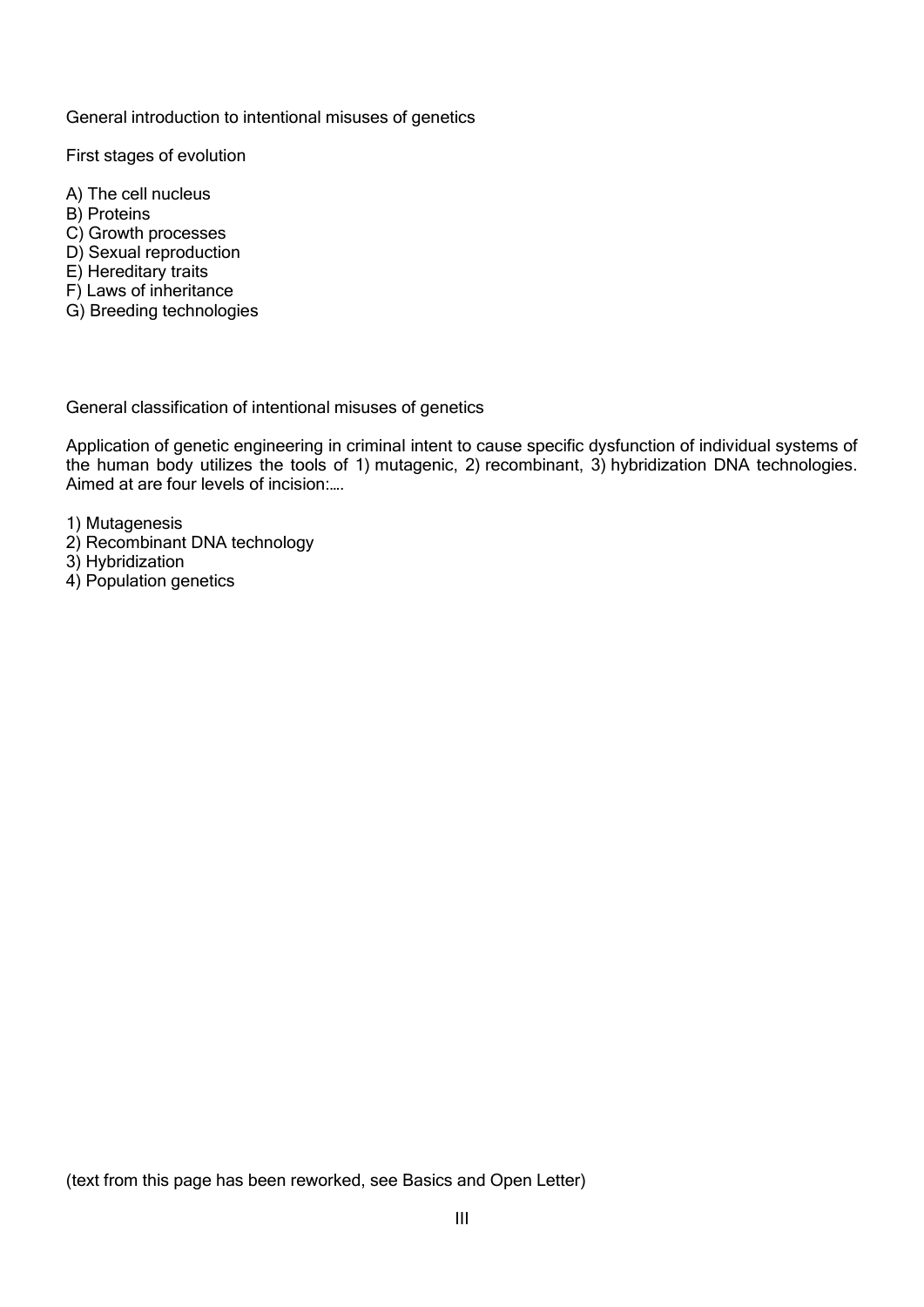May man keep a watchful eye that these crimes against humanity will never reoccur again.

The executioners in the extermination camps and labor camps of sadism and sodomy eliminate in first priority advocates of publication and prosecution of the crimes of clandestine high tech terror to prevent the formation of any organization, advocating establishment of public, reliable safeguards against the misuses of modern bio-technologies.

Several larger parties, security services and defence leagues, having escalated the investigation into the security agencies of the Western Atomic Powers and NATO, of Russia, Japan, Germany, Israel, Saudi Arabia and of larger Third World Countries into a global dirty war, today multiplied to several hundreds of groups, operate the largest system of labor camps in the whole world.

They operate the most heinous extermination camps in the history of mankind, executioners sodomizing to death thousands of people a year.

They operate medical dissection camps, hit teams conducting field testing of new classes of toxins on tens of thousands of people a year.

They operate the largest labor camps of sadism and sodomy worldwide, executioners mass drugging tens of millions of people a year.

They operate CIA gas chambers, hit teams spraying thousands of people a year with concentrated nerve gases and industrial toxic gases.

They operate the largest labor camps of behavior manipulation and enslavement worldwide, hit teams mass drugging tens of thousands of people a year.

They operate the largest labor camps of deception and perfidy worldwide, recording in 'total information control' tens of billions of videos, e-mails, faxes, conversations, brain wave patterns and genetic fingerprints a day.

They operate labor camps of subversion and corruption, promoting massive, clandestine human rights violations around the world.

Propagating the total lie, in the name of humanity suppressed is the publication of the unleashing of the multiple, uncontrolled dangers of the extinction of mankind.

Political image fascism, relying on manipulation of a population by clandestine, technological means, kept bare of convictions, ethics, reason or real life experience, has adopted the secret policy goal of 'total information control' with a gapless early warning system against security threats. Suppressed are in first priority any arising attempts towards publication of the employment of illegal listening devices or of a target's medical or legal evidence (Staatsanwaltschaft Bonn from 09 13 00: AZ 50 Js 898/00). As facades, as skin of the power skeleton, held up are public images like a constitutional framework. Image fascism, practiced by dominant forces of the church, the sciences, industry, the press, the arts, advances scientific, economic and social illusions like of ever accelerating progress. Topped in deception, pretended are hypocritical, ethical standards. In abandonment of faith, conviction or Spirit of Man it lacks the capacity to fill any endeavor with real substance. It has lost its human basis. A void in a void it alternates between the poles of life style illusions and bestiality.

Despotic perversion, relying on national strength through military power, economic vitality, competitiveness in global markets, technological superiority by progressive R&D programs, the bare skeleton of power, has adopted the secret policy goal of total control of all political processes by clandestine, rational means. It channels political-psychological profiles of a population in a state of the art program of depot pellet – toxin release, manipulating individual neurological processes. It employs population genetics as a 'scientific' tool to model a population's allele composition by political, military, economic, sociological, demographic criteria, manipulating by mutagenic, hybridization and recombinant DNA technologies individual genetic processes. Applying to crime the most advanced technology, it advances its bestial ambitions, to be recognized as a statesman in the progress of the times, in depraved reasoning, arguing out of hate of other people, out of inversion of mind and out of perfidy against the dignity of man.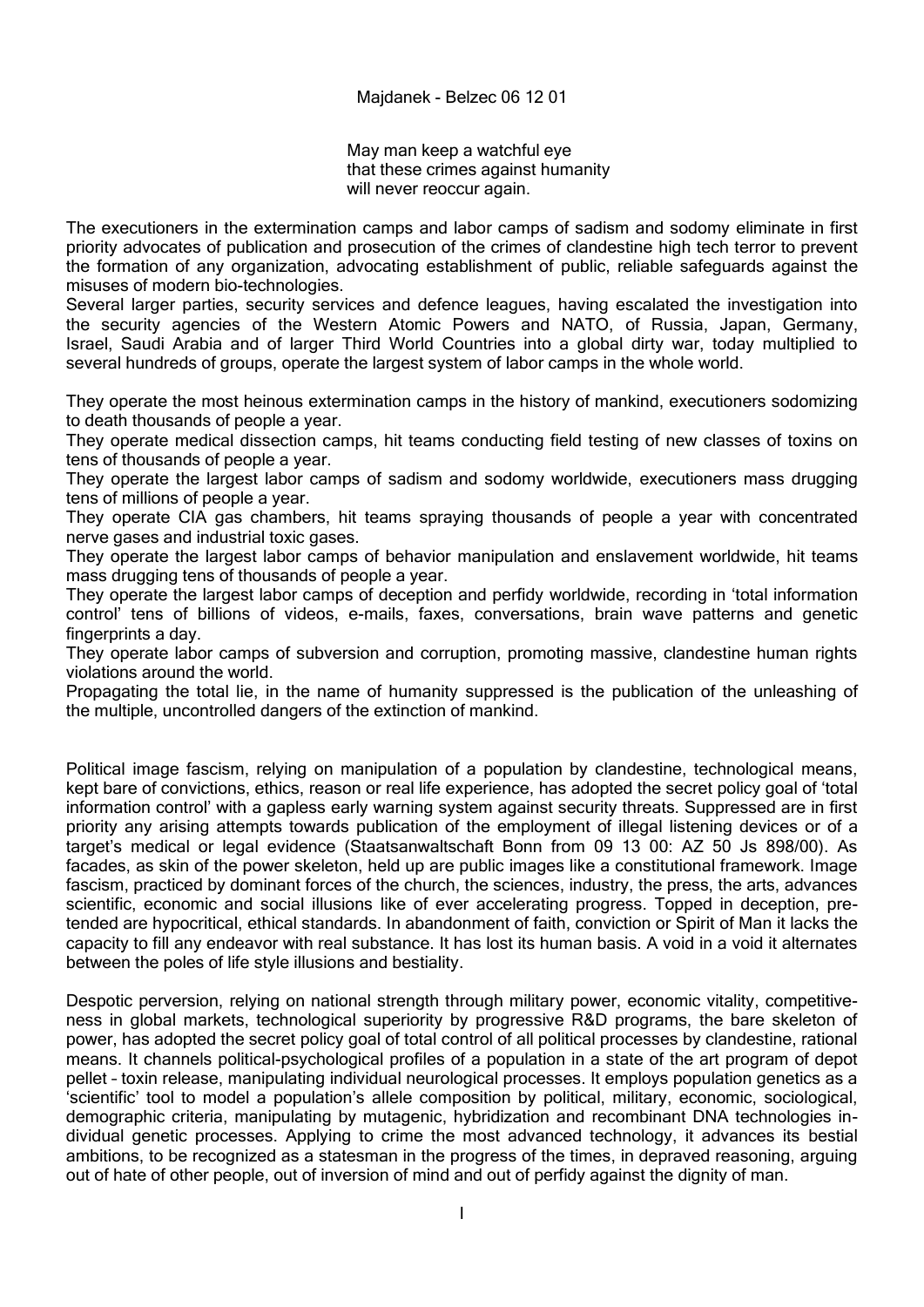The numerous defence leagues cover their tools of clandestine high tech terror and gross misapplication of modern bio-technologies in blasphemy of truth:

They pretend a community of nations free of the scourges of war in recognition of human rights, equality of all nations, races, religions, the sexes, - They lie about it.

They conduct a dirty war of global dimensions against the personnel of competing government security agencies and private defence leagues, especially a nerve gas and poison pellet war against the BND on German soil.

They pretend a community of nations living in peace, freedom, self-determination, development of culture and rising standards of living in all countries. – They lie about it.

They secure the know how of bio-technological R&D programs of the major powers' security agencies, plunder their toxic drug stockpiles and employ them with any new, experimental drug massively and randomly against populations at large.

They pretend national democratic constitutions with principles of representation, solidarity, separation of powers, parliamentary oversight functions. - They lie about it.

They undermine and pervert every constitutional institution, civic organization, control function and social responsibility as the areas of creativity, knowledge, technology, institutional organization and private property.

They pretend national democratic constitutions, enforcement of basic liberties with right to life, health, privacy, free assembly and choice of profession. – They lie about it.

They attack above all their targets' health and inner freedoms of thought and movement for their development, identity, character to be stripped to collapse.

They pretend codification of inviolability of human genetic codes and establishment of reliable safeguards against misuses of modern bio-technologies. – They lie about it.

They violate statutes of crime of omission, formation of a terrorist organization, incitement to a crime and of the people, glorification of violence.

They pretend worldwide establishment of forensic laboratories and medical facilities to provide adequate medical treatment for the victims of misuses. – They lie about it.

Their schreibtischtäter as self-appointed extermination camp doctors pick the toxins and record results under the perversity label of emergency medical care.

They pretend criminal prosecution with public indictment according to the panel code. – They lie about it. Their schreibtischtäter as self-appointed district attorneys select their targets from competing government security agencies, private defence leagues and populations at large by arbitrary choice.

They pretend conviction and sentencing of all offenders within the public court system. – They lie about it. Their schreibtischtäter as self-appointed judges place their targets unrecorded, clandestinely into a spot in their system of labor camps.

They pretend execution of sentences with securement of offenders within the panel system. – They lie about it.

Their executioners, fornication their sole purpose, release the toxins from anonymously shot in depot poison pellets to sodomize their targets to death by full consciousness and in psychological terror.

The defence leagues, not having publicized the employment of clandestine high tech terror in its beginnings, a breeding ground for the seeds of image fascism and despotic perversion, in consequence, in a creeping process through the stages of subversion, corruption, fornication, proliferation, escalation have fostered crimes against mankind to shoot into gigantic proportions. They amplified each stage by stirring up of hate as incitement to commit any excess of sodomitic bestiality conceivable. Suffocated in depravity are all human standards, the integrity of truth and life as common ground for dignity of man and universal principles of unity and equality of all mankind, destroyed are democratic constitutions and civilization worldwide. In the outgoing decade of the last century, corruption, fornication and extinction of mankind have become the predominant forces of history.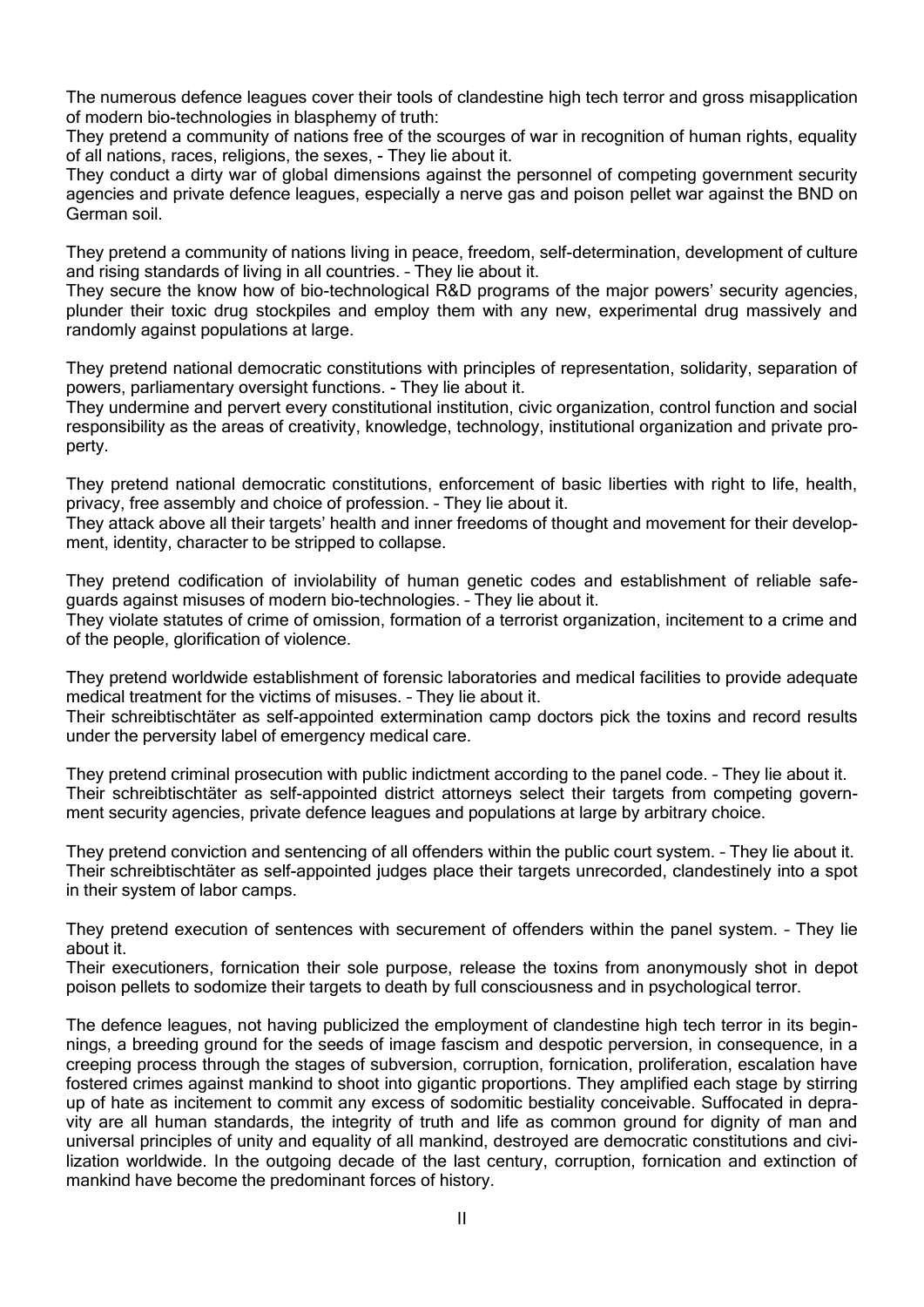You shall love your enemies, but also speak the truth.

The cosmos with its four physical forces, space and time dimensions, appearances from plasma to solid, interrelations from chaos to functional dependencies and its possibility to form a vast number of chemical compounds, forms out single units of matter and fields of forces with consistent identities, characteristics, relations, to render itself to an intelligent observer qualitatively and quantitatively depictable, obeying the correspondence principle of an one to one relation between fact and term. The physical cosmos yields in first place exactness, a standard of truth.

The human intellect has developed out of evolutionary forces over successive generations with an universal genetic code, genetic variability, specialization of functions, adoption; natural selection, forming out a multifarious plant and animal life on earth. The human mind is tied to life in cosmic time and location, planetary chemical composition, environmental conditions and physiological functionality. The physical and bio-chemical dependencies render acceptance and support of its base a precondition of the human mind. The foundations of life yield in second place self-preservation, the tasks to amend and serve, a standard of truth.

The primary function of the human intellect is cognition. It concentrates its efforts in freedom of thought and movement to arrive at true statements in form of commentary, explanation, interpretation, criticism, foremost to give an accurate description of the thing at hand, an item of the area of objects of nature, of the area of human concerns or of spiritual dimension. The areas are tied together by the correspondence principle of comprehensiveness to preserve an equivalent balance between them, and the different investigative fields or research are tied together by the correspondence principle of method, to exhaust all available tools in breath and depth to gain an objective result. It is motivated out of self-preservation and out of curiosity into the furthest rational extending areas with ensuing consequences, the rims of the mental horizon, the limits of cognition.

The human mind strives to expand. It moves with freedom within the limits of cognition, mostly by ways of deliberate observation, experience and reasoning. It exercises outer freedoms, by differentiation of physiological functions, of movement, action, various ways of conduct, limited by physical forces of nature, counteraction, legitimate rights, requirements of cooperation in human relationships, and inner freedoms, by differentiation of neurological functions, with its faculties of intention and conception, operations of description and comparison, composite operations of reflection, decision, various ways of expression and their development, balance, identity. These boundaries can be transgressed as for example limits of cognition are expanded in the area of natural sciences by research efforts to achieve closer approximations to structures of reality. They are enlarged by inches, however not to be exiled altogether.

How far can the human mind expand? The common questions are:

How is the infinite to be described? – How is an infinite cosmos?

How is man's natural environment to be visualized?

How does man understand himself?

What are the relations between the infinite, the environment and man?

The basic question is: what freedoms for truth and life does the position of man in relation to the infinite and his environment open up?

Man cannot create of his own physical energy, matter, dimensions, forces or laws of nature. He cannot create global environmental conditions, alternate chemical building blocks of life, proteins, fats, cabohydrates or codes of biological growth, differentiation, specialization of functions. – Not power of creation, an archaic notion, but the Spirit of Man unfolds new capabilities. It lays out human concepts on base of universal expressions of truth, human dignity, unity and equality of all mankind, in all dimensions of the mind, the spiritual, intellectual, emotional and ethical, conceding individual spaces of thought, movement, expression.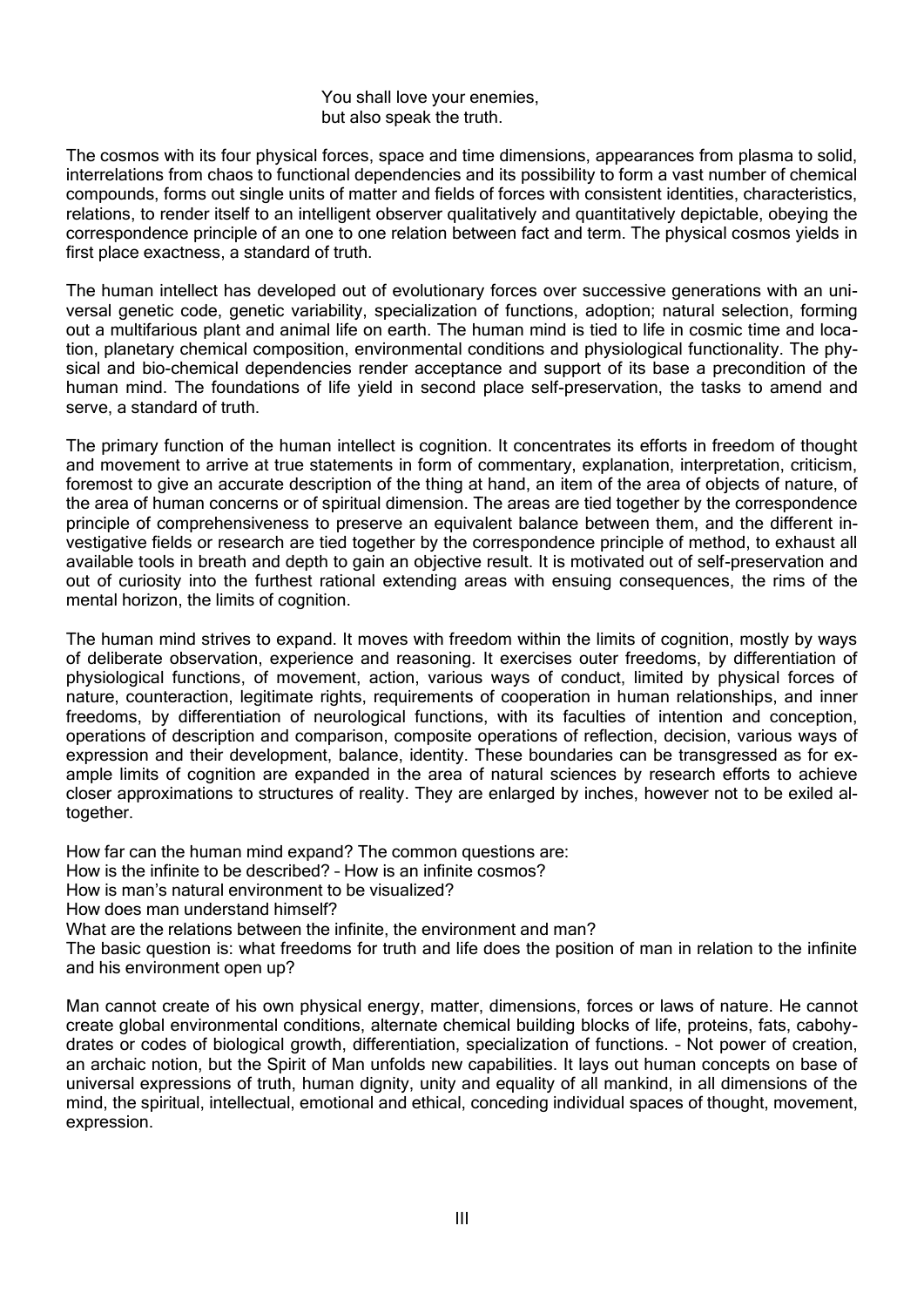Pursuit of truth leads to conviction and faith. Acting out of conviction, an affirmation of an human concept, man states his self-understanding in relation to the infinite and nature, delineates ambitions and conceptions in self-description, sets renewed points of motivation, reviews them in reflection, ascertains and defends his human base. 'Human life', his endeavors, develop out of the intellect, refuting his decisions to be penetrated by other chains of causalities. Aware of competing paths, in free choice of subject matter, he advances one aspect of truth as in education or serves one aspect of life as in health care and establishes inter-connected mechanisms of accountability. Matter and flora serve as sparse raw materials of expression, human health, more restricted, merely as a basis of existence. Human health is not a manipulable parameter of the human mind in any of its dimensions to gain a higher level from physicalbiological dependencies.

What can man rationally expect after death? Immature question to ask. - Spiritual questions of man before God can only be answered from faith. They are given according to christian theology by His Word through divine revelation, summarized in the Nicene and Apostolic Confessions of Faith. God, the creator of all things, is truth and love. Man, in His likeness, though by one step qualitatively above physicalbiological conditions, remains in an illimitable distance to God. A believer is promised through faith, he will find in resurrection after judgement a home in the Eternal Garden of God. The task of religion, to lead people closer to God, calls for raising standards of humility. The treasures of His Word are to be developed in self-criticism, support of neighbors is to reach foremost the poor and oppressed, oneself is to adopt one of the many values like unity, justice, education.

Spiritual life grants the freedom of peace, generosity and abundance to love one's enemies unreserved. A gain of cognition, truth, a comprehensive analysis towards innocence, pursues all questions in their dimensions, aspects and possible consequences, benefits as well as worst case. The institution of confession trains reflection, unprejudiced to review basic suppositions to sharpen position, focus, method and motivation of cognition. Truth is being regenerated, as it exists only in search of, in public and in fearless promotion.

Major forms of distortion of truth are: stratagems of deception, intentional substitution, false reasoning or interpretation, veiling; stratagems of elimination, intentional suppression, deflection, omission; stratagems of appeasing, often tendencies of intellectual sloth, false justification, ramification, diminution. The intensities of distortion range from ideologization, systematization, instrumentalization, propaganda, subversion, clandestine action, denial, defusing of issue. These techniques are applied commonly by usurpers in combination with coercion to hold up a 'legitimate' image of their despotic policies, manipulating the press and institutional control functions. They attack mainly tenets of faith or conviction, sound judgement, social responsibilities.

The major issues of justice and peace today are worldwide inequities of wealth, overpopulation, environmental destruction, depletion of resources, clandestine high tech terror. Unrestricted and probing pursuit of truth and to advance a solution to moral failures are not derived out of philosophy. It has abrogated its critical voice, having lost the metaphysical dimension, discarded the claims to wisdom, justice, enlightment, humanitarian issues, to universal or object centered competence, denying responsibility for depraved ideologizations, which for example fueled the genocide during WW II or the post war arms race. The remnant of philosophy, pursuit of knowledge, leads to materialism. It denies the spiritual dimension, it explains all elements of reality within a single logical space, reduces multifarious mental processes to empirical, physical-biological interactions, systematized in a scientistic worldview, feeding the technological civilization with archaic notions from prestige and power to illusions of human capabilities. The trend is demonstrated by the press, the forth power to exercise watchdog functions. - Adequate solutions to the major problems of our times, to effectively contain disastrous consequences, including the extinction of mankind, can only be derived out of ethics in an environment of politically self-cleaning forces.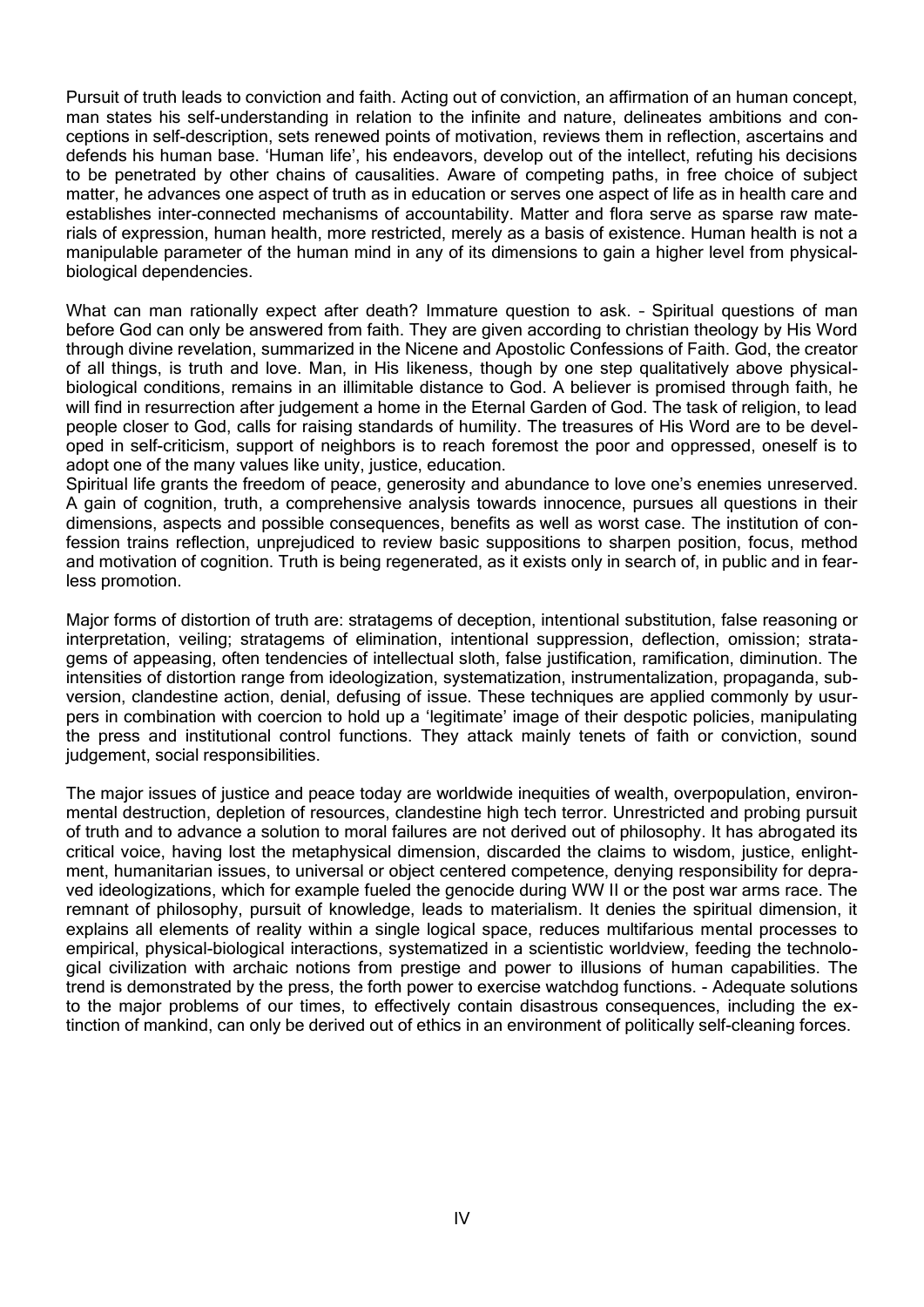The four eckpunkte of man's inner freedoms, the emotional one being left open, are 1) sound theology, 2) reason's freedom, 3) maturity's freedom, 4) ethical freedom.

1) Spiritual leadership commits itself to spiritually self-cleaning forces to give an example of His Spirit, refraint from violence, restriction to major issues, reestablishment of standards of truth. What freedom does sound theology open up? – Freedom from idolatry.

2) Categories of reason are applied by the mental operations, space, time, quality, quantity, causality, inter-relationship with conditionality and hypothesis, consequence, conglomeration. They act as boundaries between nature and man's sphere of human concerns. What freedom does reason open up? – Freedom from superstition.

3) Man stands alone. He develops his own concepts for thoughts and actions. Man is abstract, complex, active, regenerating, objectgerecht, reflective, accountable, represented by singular works of expression. Real life experience respects freedoms and boundaries, expressed better negatively as self-restraint of individuality. What freedom does maturity open up? – Freedom from illusions.

4) Ethics, the question, are all aspects and consequences of the thing at hand considered, directs its appeal at the conscience of the times. It educates about human inter-relationships, pursues comprehensive investigations with scientific dependencies, identifies a crime, sets an ethical sentence, restates universal principles to elevate public awareness by one step of human actions with devastating consequences. What freedom does ethics open up? - Freedom from gross criminal corruption. Its practical task is to solve historic cases of corruption.

Politically self-cleaning forces with an investigative spirit preserve man's capabilities of cognition in respect of truth and capabilities of intellectual life in respect to health in wholeness of the individual, balanced in spiritual, intellectual, emotional and ethical dimensions. They expand freedoms, first by standing on guard for ethical freedom with critical awareness of individual, multiplying 4a) social, 4b) political, 4c) historical processes. In probing pursuit, description, analysis, arrested are excesses of moral failures. Growing out of observant grassroots mentality, they pool the resources to publicly address any hidden depravity.

4a) The functional society in a pluralism of groups, realizing its multifarious efforts in division of labor, in a free market, independently, economically, interchangeably, establishes government institutions by the narrow guidelines of self-organization, minimal rationality, ethical corrective, linked by accountability.

4b1) - institutions: The structural and functional constitutional institutions as normative framework are codified strictly by the principles of public service, arbitration of conflicts, separation of functions, control mechanisms. Siphoning power out of constituting institutions, the snakehead of open and clandestine constitutional revolutions, legitimation of power by the people denied, is substituted by regulation specific proof of a public need in common welfare, comparably the social contract dismantled, is supplanted by the demand of internal and external non-discrimination. Oversight over public institutions of arbitration with human rights enforcement, as they have grown out of the French revolution, is to be layered basis carrying and to be augmented on the international scale, chartered independent, task-specific, lean to be effective.

4b2) - methods: Present in public through adequate, swift and decisive tools, methods adhere to refrain from violence, restriction to non-power methods, raising standards of truth. Immediate institutions supporting the victims serve a reconciliation with society, establishment of reliable safeguards and social justice.

4c) Kritik ist die Gesundheit des Individuums. Today, responsibility towards the zeitgeist captures man's functional capabilities, the rapidly growing areas of creativity, knowledge, technology, larger organizational structures. Demanded are investigative oversight functions over institutions with political, military, scientific, technological, economic, organizational, environmental, public media and lobbying power. In analogy to common obligations of private property, codified law is to demand for example in the area of technology impact statements of research projects and applications, public, reliable safeguards against misapplications, suppression of depraved research efforts. What freedom do political self-cleaning forces open up? - Freedom from grossly corrupted political opinions.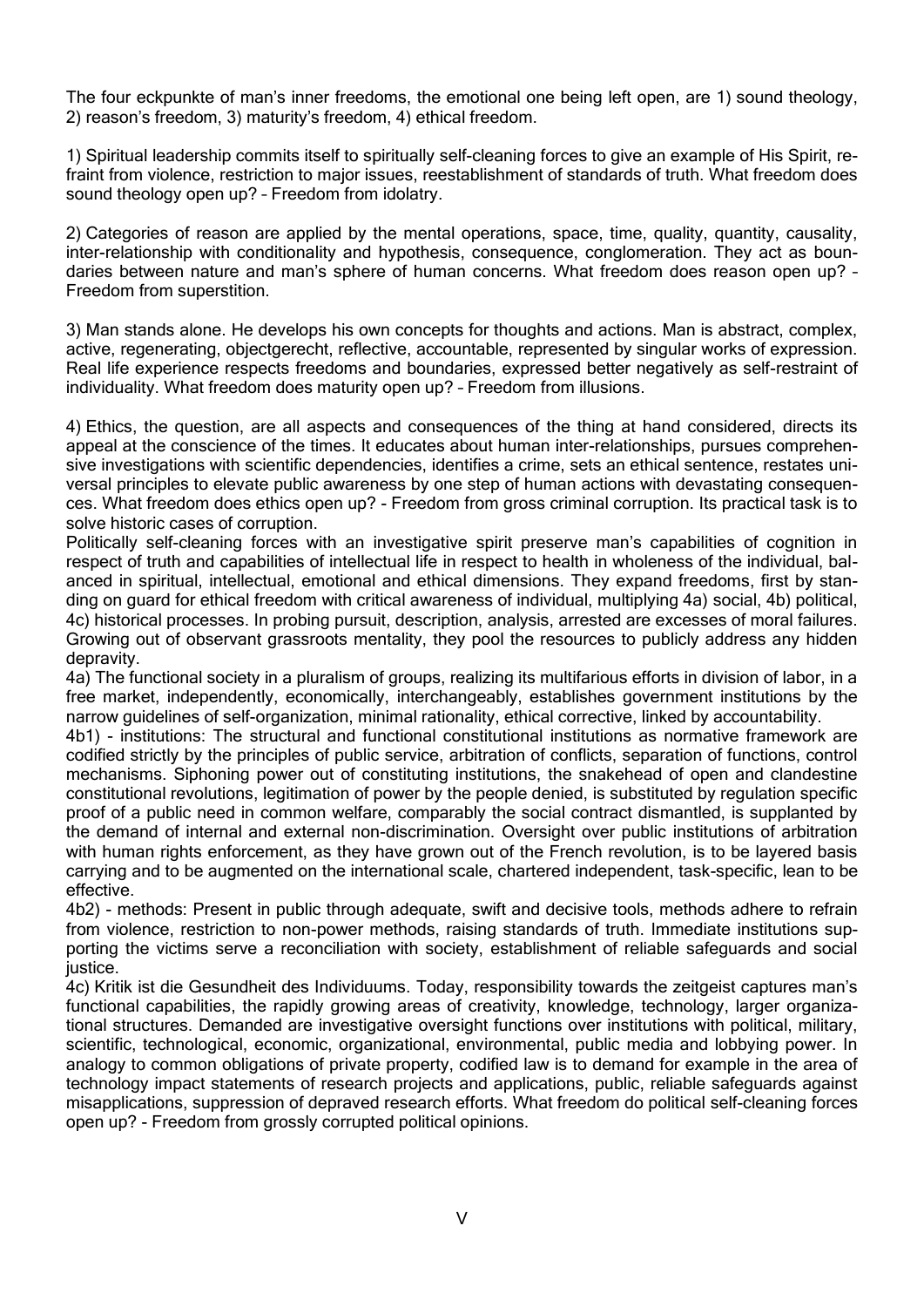### Schloss Hartheim bei Linz 08 22 03

May man keep a watchful eye that these crimes against humanity will never reoccur again.

The executioners in the extermination camps and labor camps of sadism and sodomy eliminate in first priority advocates of publication and prosecution of the crimes of clandestine high tech terror to prevent the formation of any organization, advocating establishment of public, reliable safeguards against the misuses of modern bio-technologies.

Several larger parties, security services and defence leagues, having escalated the investigation into the intelligence and security agencies of the Western Atomic Powers and NATO, of Russia, Japan, Germany, Israel, Saudi Arabia and of larger Third World Countries into a global dirty war, today multiplied to several hundred groups, operate the largest system of labor camps in the whole world.

They operate extermination camps, executioners eliminating heinously more than one thousand people a year.

They operate CIA gas chambers, hit teams spraying thousands of people a year with concentrated nerve gases and industrial toxic gases.

They operate the largest labor camps of sadism and sodomy, hit teams mass drugging tens of millions of people a year.

They operate labor camps of behavior manipulation and enslavement, hit teams mass drugging tens of thousands of people a year.

They operate labor camps of subversion and corruption, promoting massive, clandestine human rights violations around the world.

The operate medical dissection camps, hit teams conducting field testing of new classes of toxins like gene altering agents on tens of thousands of people a year.

They operate the largest labor camps of deception and perfidy, recording in total information control tens of billions of conversations, documents, e-mails, brain wave patterns and genetic fingerprints by electronic means per day.

Propagating the total lie, in the name of humanity they suppress the publication of the unleashing of the multiple, uncontrolled dangers of the extinction of mankind.

'Statesmanship' since WWII, seeking recognition for leadership of progress in our times in a global environment of competing technological forces, takes tools of power to be the only reality creating and molding factor and the only means towards historical achievement. However, expanding enterprises, mostly by means of military power, like nation building, territorial conquest, colonization, remain political ambitions of the past. Its present day interests are to model key political processes instrumentally controllable and planable. Its intensities range from manipulation of decision processes outside equitable law to systematic application of bestialities. Power as a human, archaic notion like prestige or possessions remains an unsatisfiable greed, self-centered, self-serving, self-usurious, self-illusionary.

Despotic perversion relies on national strength by means of a) power as a constitutional principle; b) military power; institutional promotion of the natural sciences and their technological applications; economic vitality and competitiveness in global markets; sound finances of public institutions; rationalized organizational structures, a bare skeleton of power, generating a base of material and human resources and expert skills. In addition, all vital areas of a nation's life are functionalized by public and c) secret policy goals into generators of power, utilizing in concept 'precise scientific-technological tools', under cover of d) image fascism:

a) Power by the people, serving as a constitutional principle of democracy, its existence, legitimation, sovereignty and independence, entitles the legislative power to set up external discrimination barriers against any second country as against the free flow of goods, services, labor, people and information.

b) Military policies are in part technological superiority, aggressive weapon R&D programs, a monopoly in key security technologies, an undercover global control structure of all major R&D programs, predominance in strategic forces with overkill stockpiles of ABC weapons, global presence of forces, massive use of force doctrine, a 'limes' against import of war, civil strife, terrorism from less developed countries.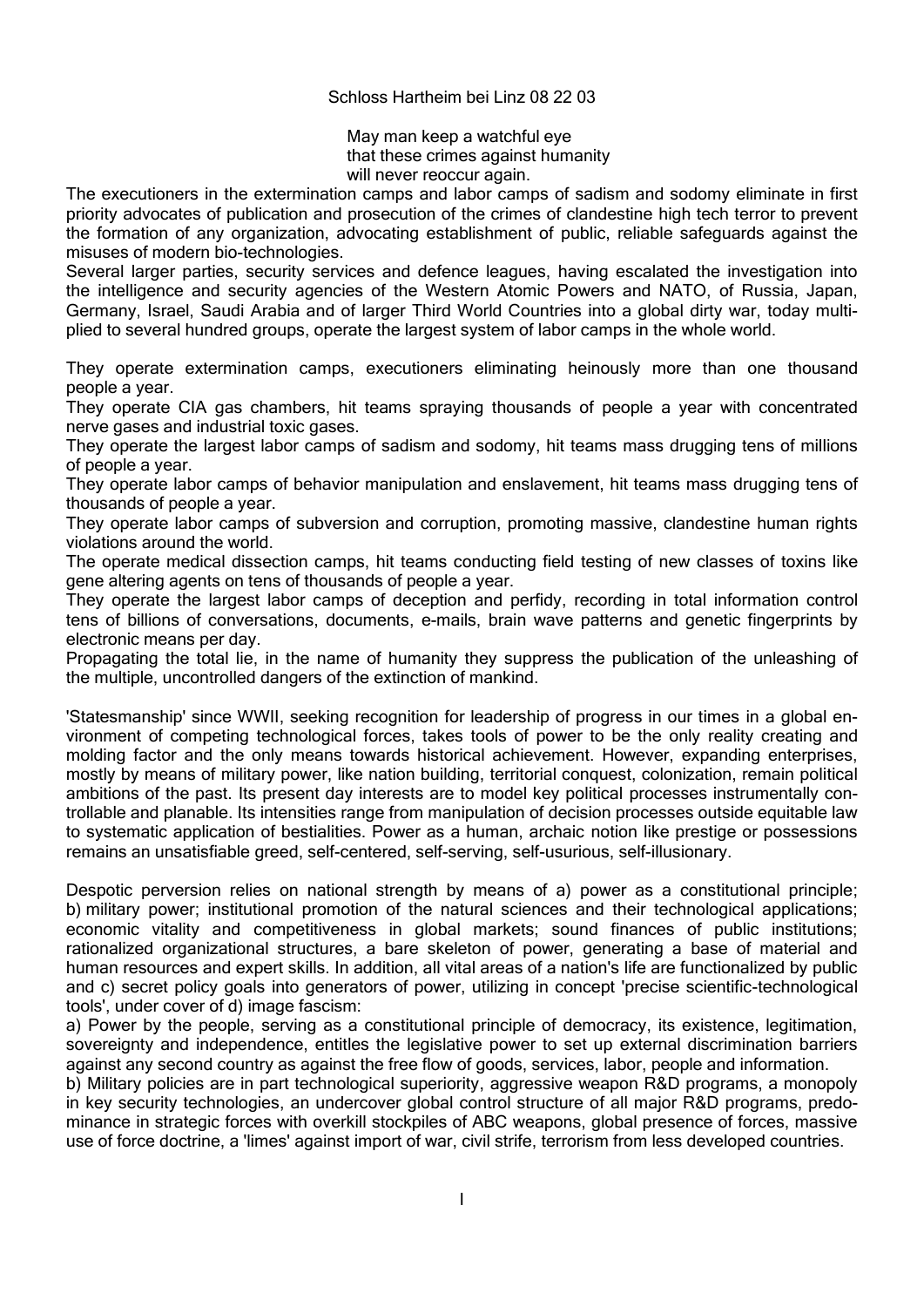c) Secret policy goals are in part total information control, point censorship of the press and all public and private watchdog institutions, control over political, scientific, economic, sociological processes and individual psychological profiles and in planning demographic structures by a population wide, state of the art program of depot pellet – toxin release, manipulating underlying neurological and genetic processes.

d) The intelligence and security agencies have instrumentalized the lie in combination with all techniques of deception, the major powers to cover up their depraved ambitions, policy goals and methods, - the private, independent defence leagues to cover up their cynicism and fornication. They apply to this end criminal methods, including massive excesses of bestiality, constituting image fascism.

In first priority they suppress any attempt towards publication of the employment of illegal listening devices or of a target's medical and legal evidence (Staatsanwaltschaft Bonn, 09 13 2000, AZ 50Js 898/00; European Court of Human Rights, Strasbourg, 07 16 2002, Beschwerde Nr. 6456/02).

Secondly, in point censorship they defuse or remove critical issues with all their fibers from public discussion to contain public opinion and the population in a distorted, reduced and deflected, awareness of reality, for them to remain non-questioning, non-probing, bare of convictions, ethics, reason, real life experience.

Thirdly, they advance political, scientific, economic, social and life style illusions, in all pretensions of human capabilities and convenience, through the dominant forces of society and the commercial press, to hold up a legitimate image and to induce a distorted, superficial and emotional, mentality of the population.

Fourthly, the illusions are topped by hypocritical, self-serving and self-justifying, ethical standards, while mostly disregarded are major problems of our times: worldwide inequities of wealth, overpopulation, destruction of the environment, depletion of resources, clandestine high tech terror, civil wars, epidemics, famines.

The lie functions as a barbed wire fence around each of their labor camps, overtowered by a dilapidated statue of an one-eyed robot, where they operate extermination chambers as a social sport, channeling, disfiguring, crippling, blotting out individual psychological profiles, utilizing anatomy, physiology and genome incisional toxins.

Concentrations of political-military power have not given a contribution to a multi-centered, equitable, codified international order, to alleviation of worldwide increasing imbalances, disparities, injustices, gross corruption, conflicts and wars with human rights violations by common and sublime means of oppression. Political-scientific-economic-financial power has hardly addressed solutions to excesses of global misdevelopments in the present and the future, mostly from mass effects of technological fallout and mass effects of population wide habits. The major problems of our times have arisen as moral failures on all levels from violations of tenets of faith to transgressions of man's inner and outer boundaries, which impair with devastation basic environmental, social and individual living conditions.

As the crimes of illegal listening devices and drugging operations find their entrance through a defect in human mentality, the loss of a moral barrier in one public US institution has infested example like the entire administration and in process its NATO allies, to be turned into a breeding ground for the seeds of despotic perversion and image fascism. In drive for power, the intelligence agencies initiated large scale research into the bio-technology of the human brain and genome with massive, clandestine misuses. The numerous private, independent defence leagues escalated the investigation into the intelligence agencies, while securing themselves against attacks and copying the high tech power centers, into a global, dirty war against the personnel of competing security agencies and against their own populations and into a fornication race for predominance in all tools of clandestine high tech terror. These crimes against mankind, not having been publicized since the first investigations, in consequence of silent toleration, participation and competition, have pervaded the mentality of the civic leadership and the whole population. In cynicism and fornication, in a creeping process through stages of subversion, corruption, fornication, proliferation, escalation beyond control, they have grown into gigantic proportions. Each stage has been amplified by stirring up of hate as incitement to commit any sodomitic bestiality conceivable. In the outgoing decade of the last century, corruption, fornication and extinction of mankind

Power as main root of despotic perversion needs to be eliminated as a dirty word.

have become the predominant forces of history.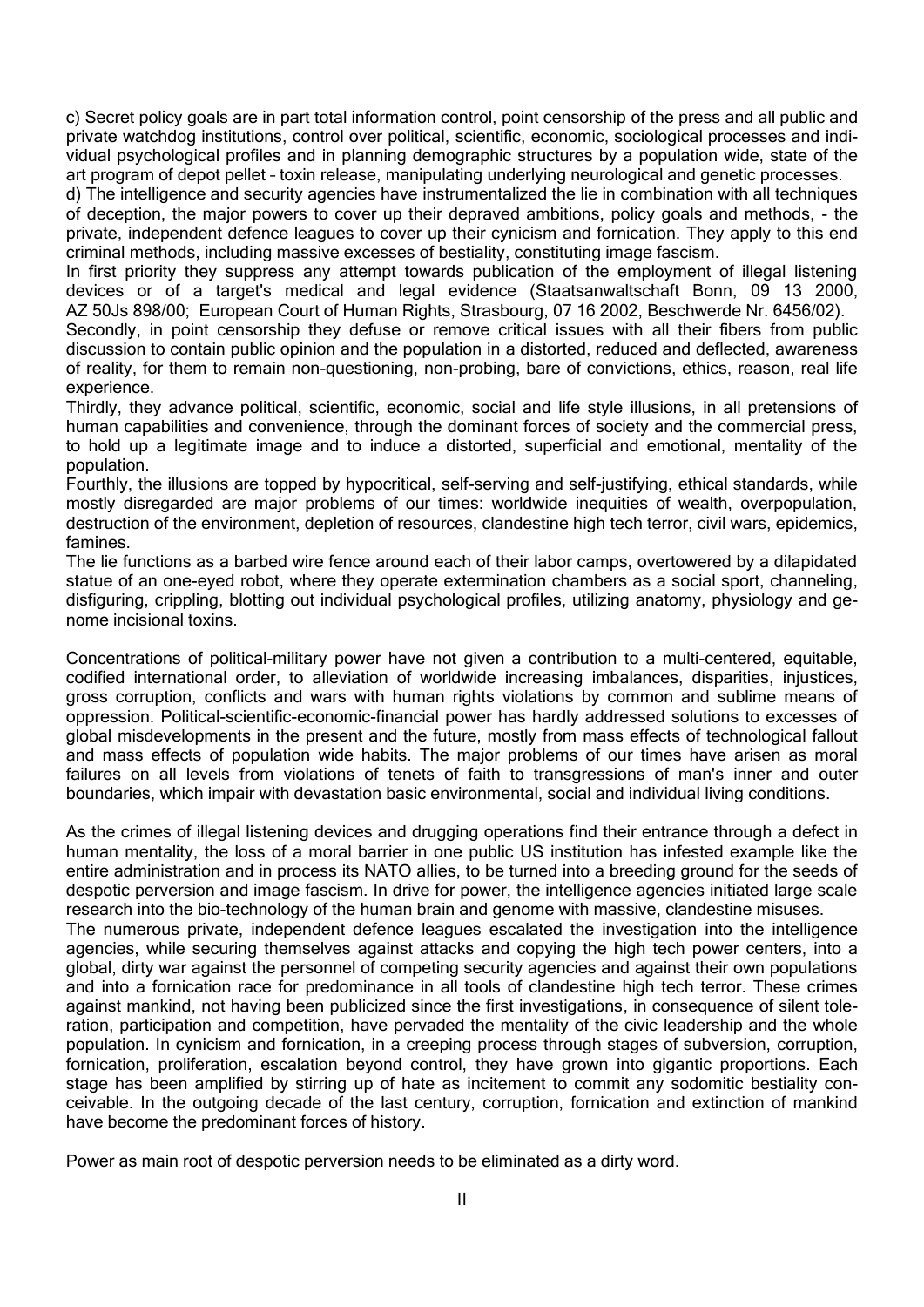Access to all objects is by cognition.

Cognition is transformation of forms of being into forms of consciousness. The desired result is to shed light on an object, to render a representative description and to investigate further for a more accurate and complete description, expanding the present status of knowledge. The conditions of cognition are given therefore by the object, the subject, the relations between them and within their parts.

The conditions on side of the object are determined by the object's identity, characteristics and relations. According to epistemology, it can be any item, abstract or concrete, present or hypothetical, general or specified by unique parts and subparts. Asked for is objectivity, an approximation and abstraction of objects, to be represented as a type, to be by independent observes equally accessible, identifiable and nameable. They separate into three classes with comparable parts, the spiritual dimension, phenomena of nature, area of human concerns. Correspondingly, there are three classes and various grades of objectivity and with it of certainty of knowledge and of cohesive logical spaces.

A relation of an item is being utilized as objective source and first means of cognition.

The conditions on side of the subject are determined by the subject's cognitive capabilities. Designed measures are the standards of truth, primarily requiring accuracy and respect for life and justice. The singular item determines object, method, context and situation true treatment, while all objects remain linked by universal demands of ethics. The subject's sources and capabilities of cognition for human objects mainly depend on:

a) Perspective: Truth is advanced in humility. Its tasks are to serve, to amend. Its standards and objects want to help in first concern the poorest among the poor.

b) Approach: A spiritual object is approached in faith, for it to be accepted, a phenomenon of nature with reason, for it to be laid out in explanation, a human object with maturity, for it to find understanding.

c) Self-understanding: Man is centered in his convictions, human concepts with subconcepts, developing and delineating in self-description his ambitions, conceptions, values in relation to the infinite and nature, while also ascertaining his human base, a qualitative transformation above experience.

d) Way of life: A present and expressed, livable conviction excludes mental approaches, which are reason, maturity, experience or fact destructing, inhibiting (q), diminishing or contradicting.

e) Emotional frame: Retarding intuitions, moods, mentalities, attitudes, given circumstantially and accidentally, unconsciously and consciously, individually and collectively, are cleared away.

f) Onto- and phylogenetic development: Cognitive capacities of individuals and groups are retraced over evolutionary time spans in forces, mechanisms, conditions of growth and differentiation, relationships within and between groups, specific characteristics in status, paths, trends.

g) Anatomy and physiology of the central nervous system: Bio-electro-chemical processes in a neuronal network, an organic, multi-variable, independent, functional unit, enabling inner freedoms of movement and choice of thoughts, produce a conscious, present, constructed representation of an object.

h) Five senses: To see, hear, smell, taste, touch are via an immediate physical object–subject relation the first sources of cognition. Instrumental detectors enlarge scope and range in observation of natural objects, the macro- and microscopic being in a machinated environment technologically present.

i) Experience: To process sensual stimulations is the second, indispensable source of cognition, a qualitative transformation. By direct or instrumental observation and reasoning, individually or collectively, accidentally or experimentally preplanned, experience accumulates various empirical and theoretical knowledge, setting the limits of knowledge as a mental, heterogeneous horizon.

j) Mental capabilities: Human faculties, intention and conception in function, range, structure, quality, and mental operations, based on identity, description and comparison, and their dynamic combination, enable creative imagination, sound judgement, reasoning towards true statements.

k) Reflection: Curiosity and reflection are the first motivational sources of constructive cognition. Repetetive questioning of an object, taken aloof from its environment, over the range of the mental horizon, delineates without prejudice its multifaceted characteristics, points of interrelations, lines of consequences.

l) Methods employed: An object of human nature is given by observation, investigation and description or by thesis, a suggested description. Methods, of probing though abbreviated reasoning, serve as specific, precise, often quantifiable, reproducible, fast, economic tools of research.

m) Medium of expression: Gesture, sound, language, drawing, craft, character, text, photo, film, instrumental signal are mental representations and first material documentations of an observation for verification, multifactorial analyses, commentaries, interpretations, public communication.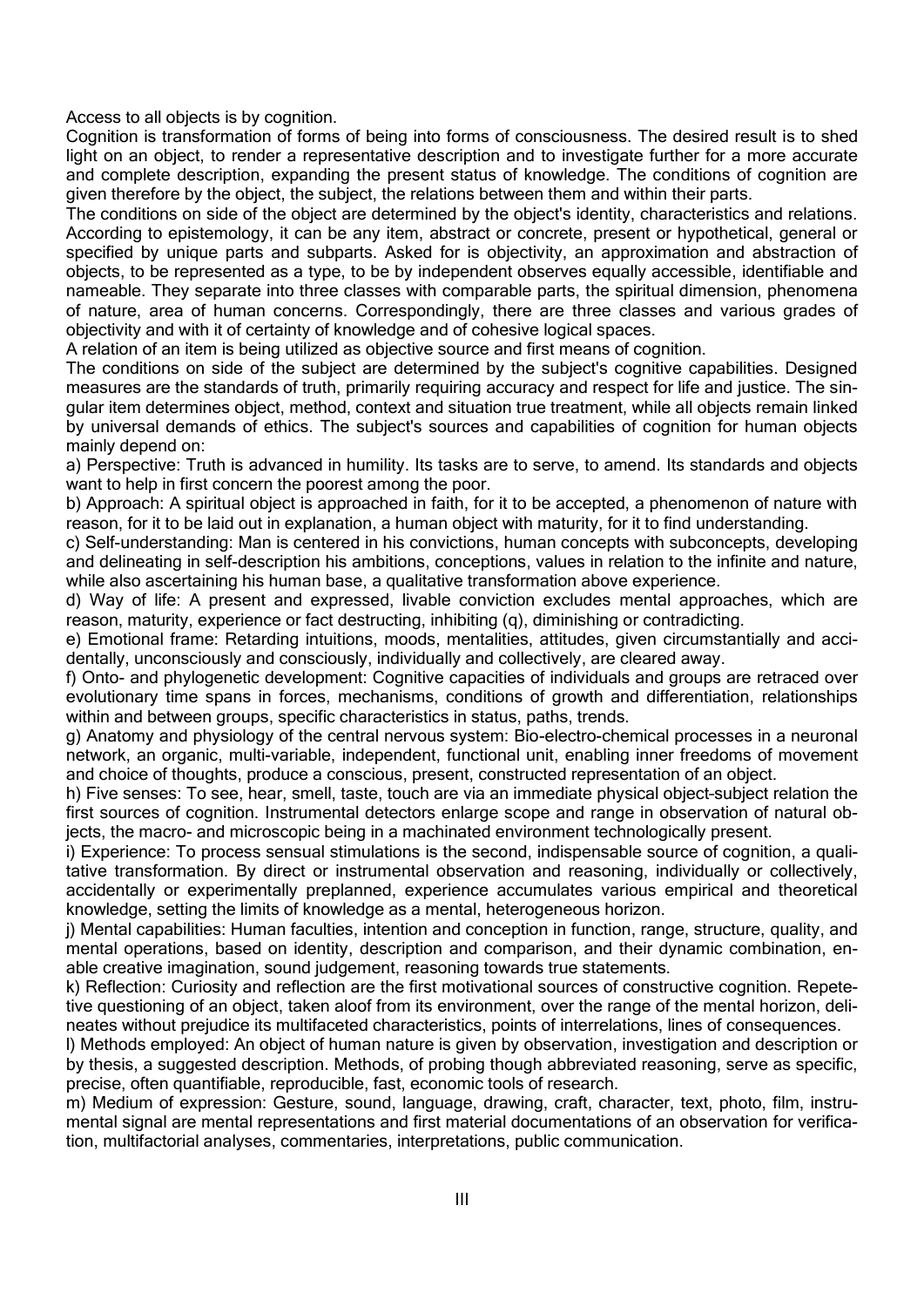n) Action: A form of expression, action serves man's self-preservation in work, praxis and organization of basic social structures and as an element of all social interactions and a self-made, technologicalcommercial living environment. Unsevered from irrationalities, unrestrained in aim, radius and depth by conviction, it turns into an 'independent,' self-serving, self-dynamical driving force, defying cognition.

o) Social factors: Society is manifestation of the variables of life, of human potential and group interactions. Modern society and its technological civilization, organized by functional requirements, develop life styles, models of behavior, norms, structures, mechanisms, forms of government, also a multitude of lobbying groups, alliances, forces, conflicts, wars. As a self-corruptive, without critical forces, and selfjustifying, without solutions to major ethical cases, 'cohesive world', it advances illusions of human capabilities and conveniences with ambitions of power to usurp resources, institutions, flow of information.

p) Institutional factors: In the humanities, institutional programs to realize a philosophy of research remain rudimentary. Promotion of maturity by education and development of man in a pluralism of convictions will center on comprehensive self-description of the individual and his work, his human faculties and mental operations, his critical, ethical voice and forms of expression.

q) Present day trend: Expansion of the human mind over time will in stages, in interaction with pro- and regressive forces, differentiate its capabilities in gain of freedom and independence, irregularly in concentration and balance, into various subject matters and free, practical and scientific fields of study.

r) Inhibiting factors: Man, in criminal capacity applying any means to his personal advantage, will fall indefinitely low, if not arrested. The standards of truth, guarding the possibilities of cognition and correction of a gross deficient description of an object, call to break through the barriers of:

aa) Myths, idols, animisms, superstitions, prejudices, illusions, images, ideologies, theories, undifferentiated and unspecified generalizations, archaic notions of prestige, power or possessions.

bb) Areas of non-knowledge, a boundary of man's outer and inner freedoms, not being assessed in selfcritical caution in outline of a narrowly limited, mental horizon, in approaches, projections, interpretations.

cc) Grave errors, mistakes in context, suffering from a ruptured balance between spiritual, human and natural objects; mistakes in category, showing the object out of focus, because of addition of one or more foreign or omission of one or more essential features.

dd) Techniques of deception, ranging from intentional distortion to elimination to appeasement in all intensities and combinations, in image fascism enforced with coercion of any conceivable means.

s) Ethics: Identifying, reflecting, criticizing, averting gross criminal corruption with its consequences, ethics dissolve major irrationalities and errors by enlightenment, education about a subject matter to gain its accurate description; consecutively expose major hypocrisies with misuses by self-critical reflection to develop the subject matter. Guarding inner and outer cognitive freedoms with access to all sources of cognition, free flow of information and assigned responsibilities, overseen are especially political, military, scientific, technological, commercial information gathering and publicizing institutions.

t) Historical factors: History like that of cognition means history of achievements. It is investigative tracing, recording, analysis, evaluation of time bound activities, seen from man's point of view, globally, universally, within the limits of God's given order, sound theology, dignity of man, reason, ethics.

Recollection reconstructs from sources of its time relatable, objectively, self-constitutively, selfcognitively, reflectively. Historic consciousness forms an organic subset within the horizon of cognition, mainly on the level of reflection. Significant, mass effective facts with their consequences arise out of individual intention, conception, expression, activity and social, political forces on the level of action in comparative, relating to achievements, alternatively open and equivalent time. They emancipate themselves in areas and subareas as particular histories. They form out different convictions and deficiencies, appearances, currents, in all constellations and over the complete range from historical freedom, minimal causal dependencies, up to gross moral failures with intentional deception and destruction, fixing a course of action, mostly out of archaic notions of prestige, power, possessions, which can lead to planetary catastrophes, including the extinction of mankind.

Experienced present day history therefore means through education of ethically self-cleaning forces critical, corrective responsibility towards the zeitgeist.

Criminal corruption, applying tools of modern technologies, in excess of man's boundaries, given by respect for truth, life, justice, by maturity, by reason and environmental conditions, will lead to selfdestruction. This applies to any activity, to any area and subarea of politics, the military, the sciences, economics, finance, law, medicine, culture.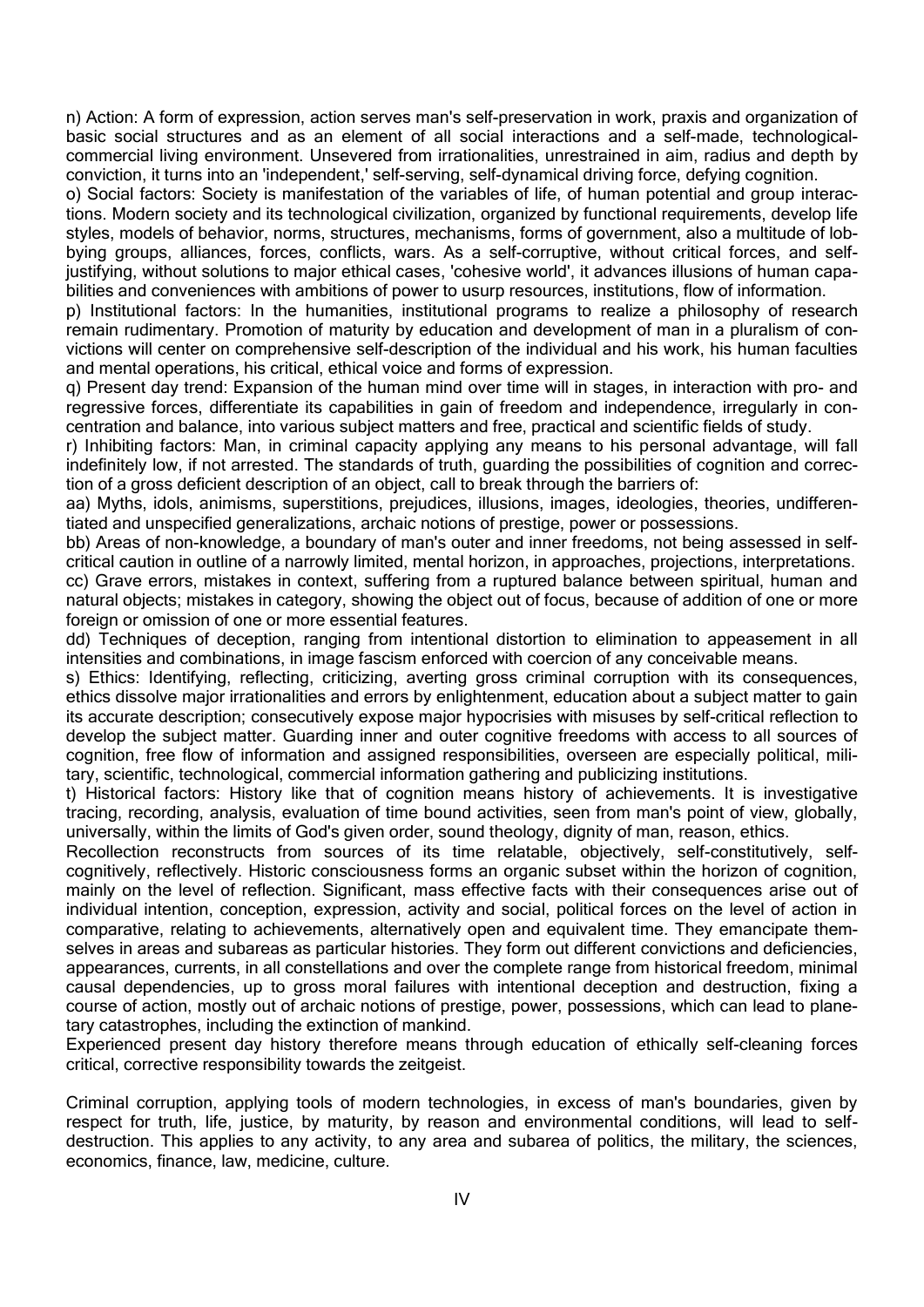### Neuengamme 05 09 06

May man keep a watchful eye that these crimes against humanity will never reoccur again.

The executioners in the extermination camps and labor camps of sadism and sodomy eliminate in first priority advocates of publication and prosecution of the crimes of clandestine high tech terror to prevent the formation of any organization, advocating establishment of public, reliable safeguards against the misuses of modern bio-technologies.

Several larger private parties, security services and defence leagues, having escalated the investigation into the intelligence and security agencies of the Western Atomic Powers and NATO, of Russia, Japan, Germany, Israel, Saudi Arabia and of larger Third World Countries into a global dirty war, today multiplied to several hundred groups, operate the largest system of labor camps in the whole world.

They operate extermination camps, executioners eliminating heinously more than one thousand people a year.

They operate CIA gas chambers, hit teams spraying thousands of people a year with concentrated nerve gases and industrial toxic gases.

They operate the largest labor camps of sadism and sodomy, hit teams mass drugging tens of millions of people a year.

They operate labor camps of behavior manipulation and enslavement, hit teams mass drugging tens of thousands of people a year.

They operate labor camps of subversion and corruption, promoting massive, clandestine human rights violations around the world.

They operate medical dissection camps, hit teams conducting field testing of new classes of toxins like gene altering agents on tens of thousands of people a year.

They operate the largest labor camps of deception and perfidy, recording in total information control tens of billions of conversations, documents, e-mails, brain wave patterns and genetic fingerprints by electronic means per day.

Propagating the total lie, in the name of humanity they suppress the publication of the unleashing of the multiple, uncontrolled dangers of the extinction of mankind.

# January 2000 – March 2005

A) The Bush II & III Administrations (2000 - 2008) together with their Allies and NATO and major western institutions and corporations have continued the policy of total denial of the massive human rights violations by their intelligence and security organizations. They pursue the secret policy goals eg of predominance in tools of clandestine high tech terror, total information control, point censorship of the press, control over political-sociological processes and individual psychological profiles. The operational arms are high tech power centers, applying criminal, clandestine technological means, largely in misuses of modern bio-technologies throughout a global, populations wide system of labor camps with every excess of bestiality. In image fascism in first priority suppressed are across all paths of institutional publication a target's medical and legal evidence (Staatsanwaltschaft Bonn, 09 13 2000, AZ 50 Js 898/00; European Court of Human Rights, Strasbourg, 07 16 2002, Beschwerde Nr. 6456/02). Defused are disadvantageous discussions in the commercial press, removed are entire critical issues from public awareness, held up are images and hypocritical ethical standards like a constitutional framework. Peaceful protests against this despotic perversion are crashed with sodomitic bestiality, as Kanzler G. Schröder of Germany operated SS like nerve gas and poison pellet hit team to guard his office grounds.

Their operatives continue to escalate the global, dirty bio-tech tech war with infiltration, subversion, sabotage and assassination techniques within their own, foreign befriended and hostile populations, especially against a coalition of Third World Countries (B) and a growing number of private, independent defence leagues (C). They stepped up: international cooperation with allied security organizations, tightening up of government, public and private institutions and corporations against increasing counterattacks, pressing ahead with R&D programs and production of poison pellet delivery systems, recruitment to undercover staffs by observation, corruption, extortion and incorporation into a network, instrumentalizing all vital areas of society from the churches to the arts, set up of a multitude of farmed out, semi-private, independently recruiting hit teams under pretense to clean up poison pellet systems.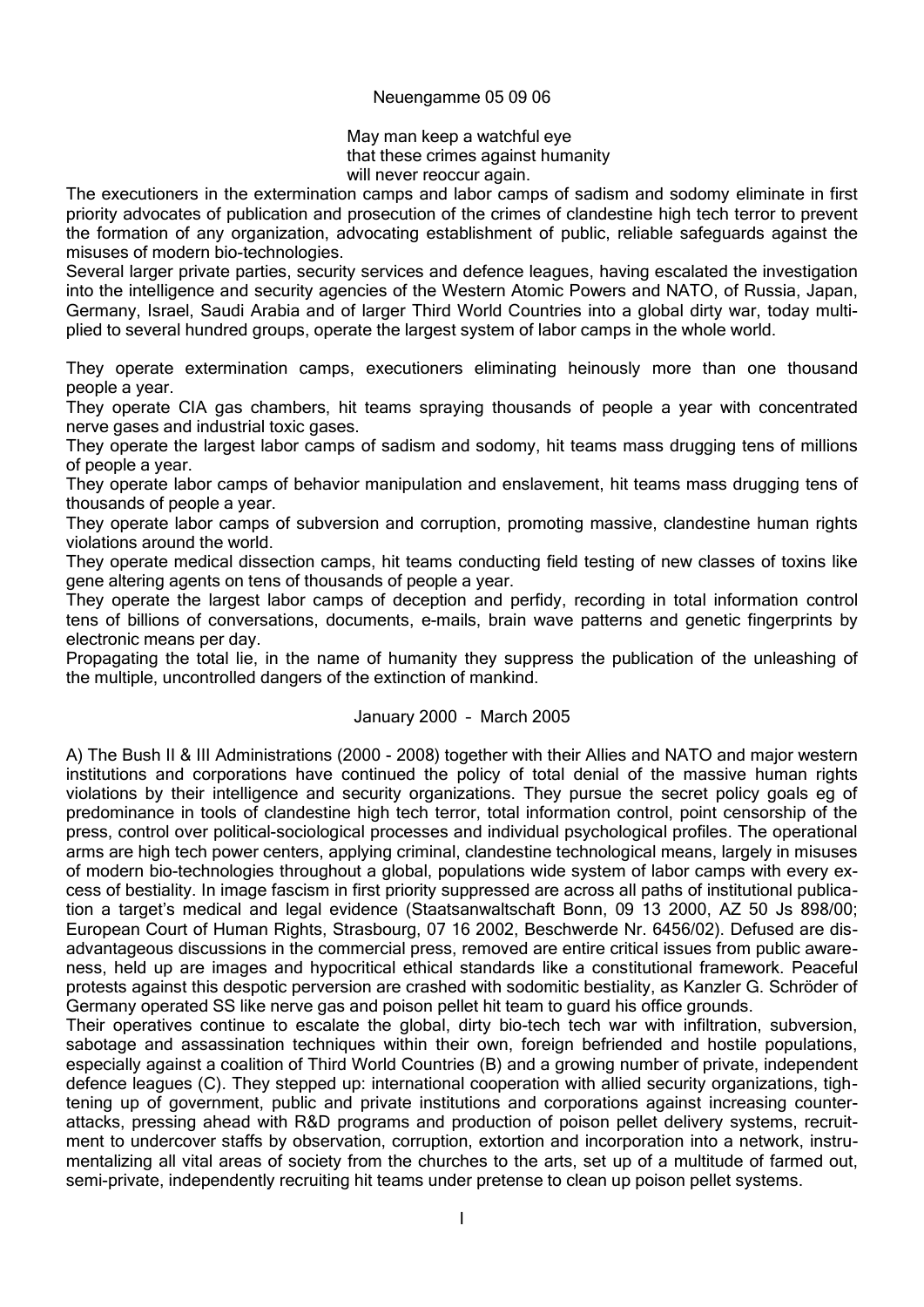The Western Atomic Powers' and their Allies' open and covered hegemonic policies, added by worldwide spreading awareness of their and the private, independent defence leagues' massive human rights violations also against populations at large, have induced an increasing series of terrorist attacks by various groups, mostly against soft targets of the US and their Allies, eg Lockerbee - July 96, Kenia, Tansania – Aug 98, Kairo – Sept 98, Beslan – Sept 03, Istanbul – Nov 03, Madrid – March 04, Saudi Arabia – April 04. After the attacks on the Twin Towers and the Pentagon on Sept 11<sup>th</sup> 2001, the Bush II Administration declared war on international terrorism and terrorists' control over weapons of mass destruction. To fortify its 'limes' against imports of instabilities, civil strife, war and terrorism, it restructured and reinforced its intelligence, military and administrative antiterrorist forces. To eradicate the Al Qaeda terrorist network, it forged a global, political alliance and led by US military forces invaded Afghanistan in Nov 2001, defeating the Taliban regime. To topple Saddam Hussein's murderous dictatorship, US troops, without a UN mandate, but with major support of Great Britain, Turkey, Spain and Poland, invaded Iraq in March 2003, throwing the country into civil war with daily casualties by Iraqi resistance forces.

B) The Governments of the larger and a majority of smaller Third World Countries had formed a coalition against the US', their Allies' and the private, independent defence leagues' clandestine high tech terror operations. Motivations remain their vital, defensive interests to stay abreast on the research status and operations with bio-chemical weapons, to roll back and avert foreign subversion in their political, military, scientific, economic, financial and social areas, also pursuit of domestic and foreign secret policy goals, revenge for dehumanizing oppressions and bestialities over centuries and high tech fornication. They pursue at home an in depth investigation of all, especially foreign parties' past and present activities in all facets of their nations' lives from undercover operations to environmental damages. They investigate in depth within the western industrialized nations all political-sociological forces, structures and activities, eg their public and secret policy goals, their elites and area covering single households, especially all intelligence, military, general government and private security personnel. They have set up their own national high tech power centers with a system of labor camps at home and abroad, sharing their information and drawing on scientific, technological and logistical support of Russia. In first priority suppressed are any efforts towards publication of clandestine high tech terror operations. In the western industrialized nations pumped up with depot poison pellets are all political, military and civic leaderships, especially the personnel of their security organizations and of the private defence leagues. Equally targeted are populations at large to achieve bestial enslavement across the board. As the B. Clinton White House sex affairs in 1997-99 had been induced by sodomy drugs, present and former Heads of State like G. Bush senior and junior and G. Schröder are being sodomized regularly.

C) Several larger private parties, security services and defence leagues have escalated their investigations into the crimes of clandestine high tech terror over the last fifteen years by acquiescence, promotion, duplication and proliferation into a global, dirty war. Out of sodomitic cynicism, a single, negative motive crime, they jerk off for fun, watching the news, how people are getting blown up.

The number of private defence leagues has multiplied to more than a thousand groups worldwide. Terrorist organizations are globally allied and plotted against each other, often in cooperation with government agencies, drawing under pretense of private security all areas of their countries' lives into the suds of sodomitic undercover networks and operating the largest system of extermination and labor camps worldwide to attack arbitrarily any opponent, any group of society and populations at large. They tolerate the government security agencies' strategic planning, administrative tasks, R&D programs, field testing, toxic drug production lines, communication, surveillance, logistics, networks of operatives, mass applications and secret funding. They copied the high tech power centers to secure themselves privately through total information control, electronic shielding and bestial deterrence.

To appease, dissipate, sidetrack and stop short spreading awareness of this bio-tech war via underground channels, in first line advocates of publication, prosecution and public trial of the perpetrators according to penal law are being sodomized to death in psychological terror under perversity labels of direct, effective help or emergency medical care for the victims with anonymously shot in poison pellets.

In consequence of suppressing publication of misuses of modern bio-technologies, the fornication race for predominance in all tools of clandestine high tech terror promotes proliferation of bio-tech weapons, political forces of subversion, corruption, fornication and despotic perversion, stirs up hate as an incitement to commit any sodomitic bestiality conceivable and escalates this global dirty war across all fields of life into terrorism, open civil strife and war with uncontrollable dangers of the extinction of mankind.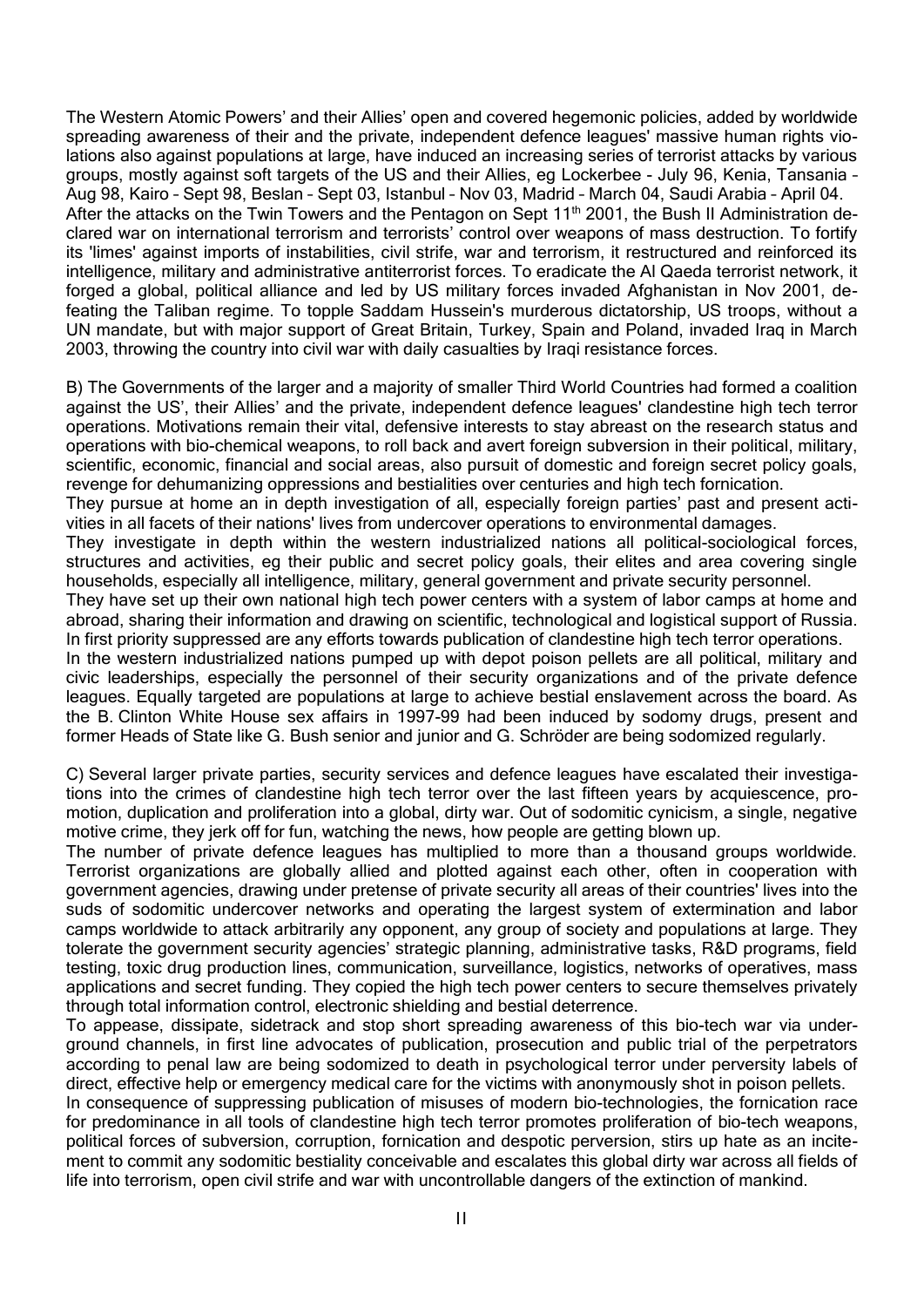'In the beginning God created the heavens and the earth.' The story of creation in Genesis 1 intends to give a sounder understanding of nature, man and their origin, than the mythological, animistic thinking of the times provided. Today, more accurate scientific knowledge about the cosmologically developing and life evolving events stresses two points:

The cosmos with its four physical forces, space and time dimensions, appearances from plasma to solid, relations from chaos to functional dependencies and the possibility of chemical elements to combine to a vast number of compounds, forms out single fields of forces and units of matter with consistent identities, properties and relations. It renders itself to an intelligent observer qualitatively and quantitatively depictable, obeying the correspondence principle of a one to one relation between fact and term. The physical cosmos yields in first place exactness, a standard of truth.

The human intellect has developed out of evolutionary forces over successive generations with a universal genetic code, genetic variability, multicellular organisms with specialization of functions, adaptation and natural selection, forming out a multifarious plant and animal life. The human mind is tied to life in cosmic time and location, planetary and local environmental conditions and physiological functionality. The physical, chemical and biological dependencies render acceptance and support of its base a precondition of the human mind. The foundations of life yield in second place self-preservation with the tasks to serve and amend, a standard of truth.

The standards of truth are designed to break through superstitions, illusions, deceptions and violence in actual times, representing most human objects as the opposite to the truth. Disregarded are entire items with their known and missing relevant factors. Not seen are their dangers as tools of power, in future with progressively faster hitting, catastrophic effects. Not seen is the futility of mental efforts without a qualitative, value representing transformation. The standards of truth aim to raise a public, object representative mental horizon, encompassing all forms of appearance. Its first point, its utopia, is ethical awareness by present day evaluation of human actions with their lines of consequences.

Approaching phenomena of nature and man, the smallest unit of observation is an object, suited to gain the best possible description of its finite, singular, definite, rationally definable and treatable properties. All objects, concrete or abstract, specific or general, simple or complex, actual or hypothetical, past, present or future, can be separated into three classes with similar characteristics and their interrelations: I) The Spiritual Dimension, II A) Nature, II B) Systems of Natural Phenomena, III A) Man, III B) Society, IV) God – Nature Interrelations, V) God – Man Interrelations, VI) Nature – Man Interrelations.

# III A Man

Man, as individual or in a small group, is seen by the results of his efforts, benefits and failures of his objects as a form of expression in his past, present and predictable future on a comprehensive global, historical scale. He develops out of: III A 1) Common Base, III A 2) Essential Parts, III A 3) Conviction.

- III A 1 Common Base Standards of Truth
- III A 2 Essential Parts
	- a) Physiological Base
	- b) Freedom
	- c) Development
	- d) Mental Activities
	- e) Ethics
- III A 3 Conviction
	- a) Concepts
	- b) Eckpunkte
	- c) Philosophy of Research
	- d) Inhibiting Factors
	- e) Summary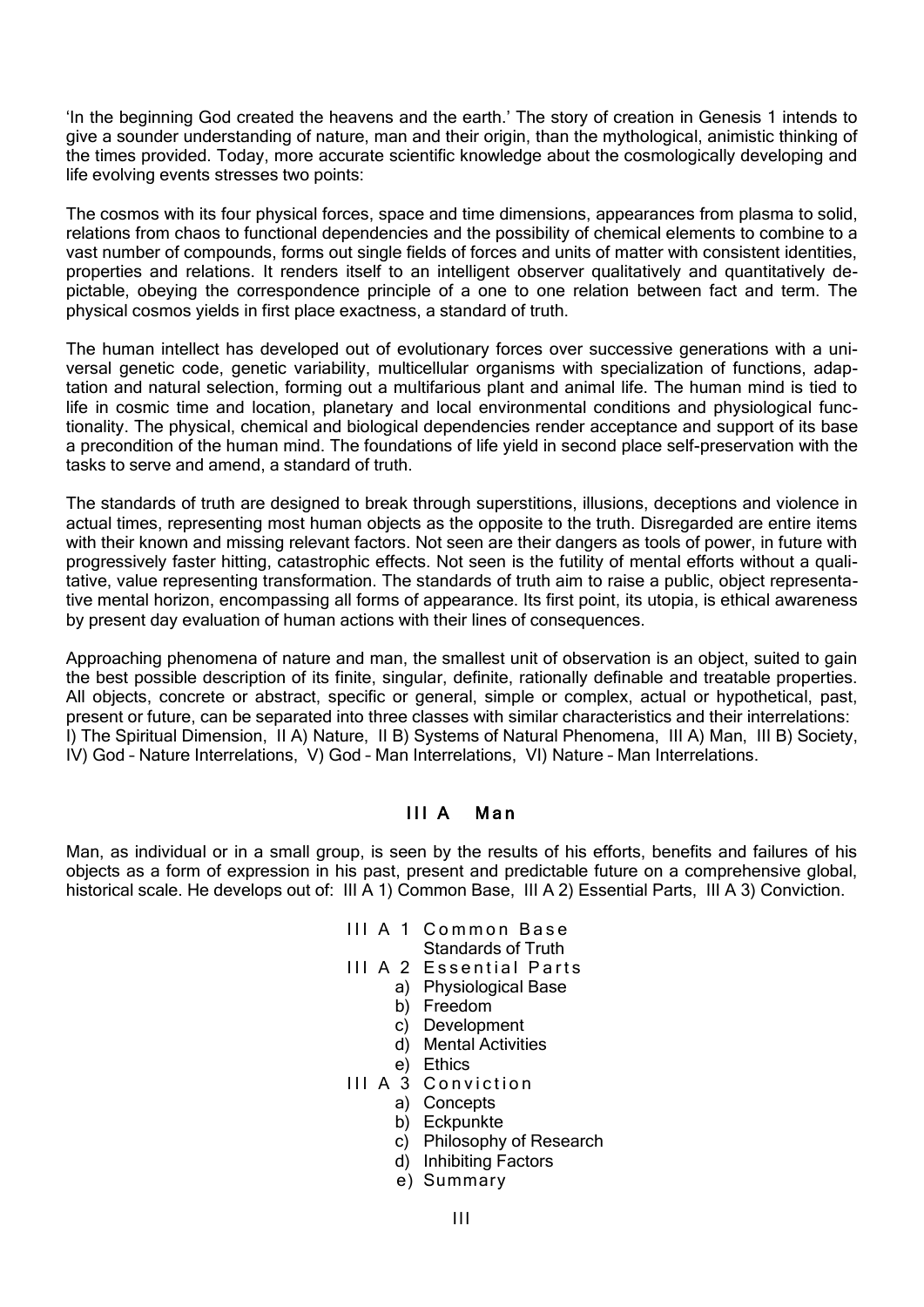### III A 1 Common Base

Man, a functional, mental form of life, vanishes like a spark of truth and a spark of life.

An independent organism with free intention, free imagination, means of expression and self-critical reflection, he adopts for free self-interpretation a standard of comparison. Man adequate is human dignity. A human set value, it serves as indispensable base for the survival and future of man. Dignity points man towards humility, is of inner quality and of practical benefit. It is invariable, livable, codifiable, universal, by evaluation codetermining all human and human made objects in space, time and appearance and is as standard transposable to the observation of society, nature and their interrelations. One value of second order will fill it with content: standards of truth. They affix an  $\alpha$ ) identifying term to an item, reaching in β) intent from γ)(A 2d) search to object true cognition to δ)(A 2d) mentally correct treatment to ε) proper language to ζ) social application to η) appearance, in all to achieve a complete description.

Standards of Truth

- α1)Truth in its narrow content means congruence of a description with its object in one to one accuracy, first in identifying denotation, its simple and conglomerate characteristics and relations.
- α2)Truth in its wider content means a complete description in the object's full range, in a balanced context in the dimensions of God, nature and man and in pursuit of all lines of consequences.
- β1)The intention of truth is to shed light on the item at hand, to gain freedom from idolatry, in sound theology finding God's will, to gain freedom from superstition and illusions, with reason and maturity advancing better descriptions of objects of nature and man in all conceivable aspects.
- β2)Truth is defined according to the object of investigation. In respect to God, truth is a comprehensive analysis towards innocence, respecting Nature and Man a comprehensive analysis in Preservation of Nature and in Spirit of Man. Their research contributing to each other, all definitions of truth stand on an equal, non-privileged level and are held at an equal reflective distance to increase truth's freedom.
- β3)Truth, a value, respects every form of life as precondition for the existence of an intelligent observer.
- β4)Truth acts out of a qualitative transformation in the Spirit of Man, a minimal, general, abstract, nonsystematic, reflective attitude to work for the betterment of man, his race and environment.
- β5)The qualitative transformation represents Man as a human object of its own merit in his convictions, contemplations and way of life with a few over a life span realizable values, eg magnanimity, persistence, humor, diligence, self-criticism, in society selflessness, humility, fearlessness.
- γ1)Finding of truth by factors of cognition requires first a scrutinizing search, an object true approach and exhaustion of all available means of investigation in breath and depth, also to facilitate verification.
- γ2) The speaker states his position, eg conviction, projected value and item specific definition of truth.
- δ) Truth is brought to expression by mental processing, eg in intention, conception and operations.
- ε1)Truth speaks in public in the languages of His Word, Preservation of Nature and Spirit of Man, in the humanities the first expressive medium being poetry, in the natural sciences mathematics.
- ε2)In society, truth is advanced in humility. Its task is to serve, to conciliate and to amend.
- ε3)In society, truth is advanced fearlessly, to preserve the inviolability of truth against counteracting forces of non-knowledge, errors, illusions, deceptions, often joined by violence in all combinations.
- ζ1)In society, there are no eg political, regional or discipline specific values, which cannot be linearly deduced from the dignity of man, not to let a collective value dominate a universal or individual one.
- ζ2)In society, truth publicizes, explains and teaches, it wakes hope over darkness and it raises its standards. Pursuit of truth in the Spirit of Man appeal to refrain from deception, oppression and violence and to promote the universal principles of unity, equality, justice, peace and liberties.
- ζ3)In society, dignity of man is legally protected by defining man as a species with essential human rights in correspondence to the interest of all mankind. The basic rights are mostly codified as universal, inalienable, undividable, interdependent, falsifiable, constitutionally guarantied norms. They enclose right to life and safety, labor and property, freedoms of speech, movement and assembly, equality before the law, trail by due process, absence of torture and resistance against oppression.
- η) The appearance of truth can be distinguished by the class of objects. Pursuit of knowledge alone leads to materialism. - Truth in the Spiritual Dimension leads to God. It guides towards conviction, faith and humility, the highest value, man can achieve (Luke 9,48). - Truth in Nature is given by laws of nature. Its phenomena show qualitative and quantitative relationships of great simplicity, lucidity, compactness and finality over wide ranges of validity. - Truth in Man pursues his cause setting intentions and conceptions, which ramify like a huge tree into a complexity of individual concepts with expressions of merits and demerits, though varying in relevance, inseparable from each item.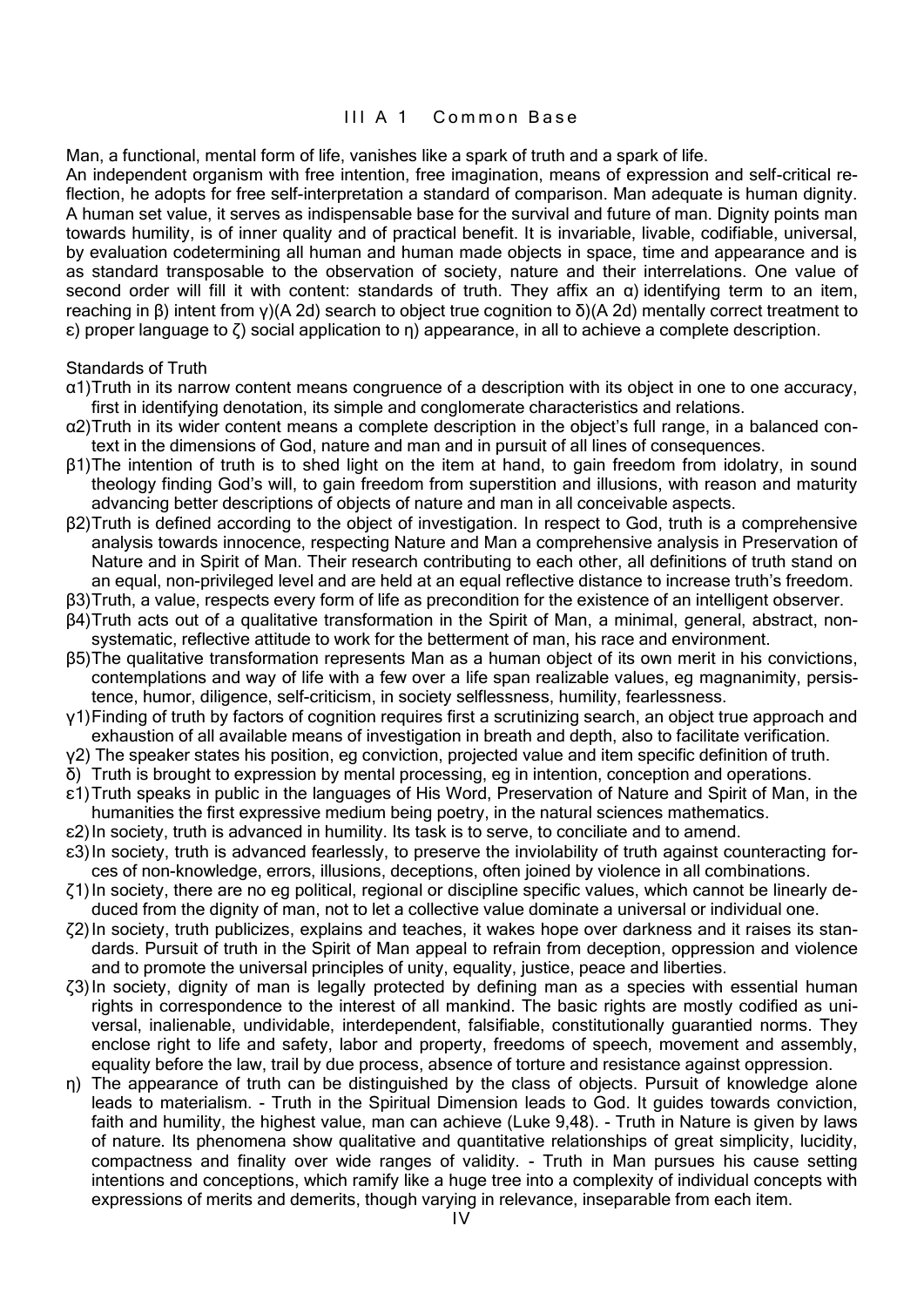# III A 2 Fssential Parts

a) Physiological base

The physical cosmos in the disciplines of  $α1)$  cosmogony,  $α2)$  cosmology,  $α3)$  eschatology is by reason qualitatively and quantitatively depictable, mechanic causal explainable and in its development predictable. Researched and described by scientific methods are the appearance of the physical and chemical expressions, the laws of nature and the geometry and topology of space-time. - However, beginning and end in infinite time are entirely and present extensions largely open. An eg 10<sup>6</sup> increase in resolution of measuring devices will still leave man's knowledge through reason, experience, measurability, scientific methods and theoretic modeling insignificant against the magnitudes of the universe.

- α1)Cosmogony describes by reconstruction through backward extrapolation the earliest physical conditions of the cosmos. From a singularity, approached up to Planck's time  $h_t$ , a state of extreme density of radiation energy at a finite point in space-time about  $16 \times 10^9$  years ago, it exploded, cooled and developed along a singular path into the present geometry with a multitude of material formations.
- α2)Cosmology is divided into the α2,1) macro-, α2,2) meso- and α2,3) micro-cosmos.
- α2,1) The macro-cosmos is a coherently gravitation bound, isotropic, homogeneous, uniformly accelerating inflationary Riemann geometry with asymptotic Minkowski properties towards infinite. It developed stable groups of galaxies, single galaxies, clusters, nebula, stars and planetary systems.
- α2,2) The meso-cosmos constitutes the validity range of classical, non-relativistic physics, its phenomena of abiotic matter being described by physics, chemistry and their specific fields of study.
- α2,3) The micro-cosmos enfolds according to the standard model out of three classes of elementary particles, point like spin ½ particles, field particles of the four forces and Higgs particles, preserving symmetries. It is ruled predominantly by the strong, weak and electromagnetic forces, unified in a single theory. It is described by Quantum Mechanics, Quantum Electro, Chromo und Flavordynamics.
- α3)Eschatology describes by projection through forward extrapolation the future physical conditions of the cosmos and its subsystems, the next  $10^{27}$  years a continuing, entropy gaining, spatial expansion, dispersion of matter and emission of radiation to leave black dwarfs, neutron stars and black holes.

The forms of life on earth developed out of β1) evolutionary processes, β2) their underlying evolutionary drives, establishing β3) genetics as base discipline of biology and its specific fields of study.

- β1)Biogenesis was first a chemical, abiotic evolution, taking place in the oceans about 3.7x10<sup>9</sup> years ago, yielding mixtures of proteinoid microspheres. Biological evolution in self-organization of matter first formed protobiontes, one cell prokaryotes with a short DNA strand, capable of reproduction in life cycles. In the evolutionary line then followed one cell eukaryotes with a membrane enclosed nucleus. Starting 2x10<sup>9</sup> years ago, the aguatic one cell organisms changed the atmosphere of the planet by uptake of carbon and hydrogen in exchange of nitrogen and oxygen into the one we know today. With the continuing processes of cell growth, divisions and differentiation of cell functions multicellular eukaryotes developed about 2x10<sup>8</sup> years back. Later sexual replication was introduced, the laws of inheritance determining the passing on of hereditary traits. The branches of plants and animals separated 1x10<sup>8</sup> years back, linked in a heterotrophic food chain, before the first forms of life appeared on land. In discontinuous variability, there exist today about 5oo ooo plant and 2 ooo ooo animal species. The oldest bones of homo sapiens from about  $1x10<sup>5</sup>$  years ago were found in S E Africa.
- β2)The first evolutionary drives of one cell organisms in broad genetic variability were simple base pair changes. In higher eukaryotes on the level of genotypes, the drives are: mutation; hybridization, a recombination in sexual reproduction; gene migration; gene drift; genetic correlation; genetic homeostasis; on the level of phenotypes in variability of forms and functions they are: increase; spread; migration; mixture of populations; adaptation to environmental changes and natural selection.
- β3)Development of genetic material, its proteins and ensuing forms of life is continuously traceable throughout the evolutionary line. The polygenetic tree delineates copy true the evolutionary tree of comparative anatomy of all plant and animal species, stating a common ancestry of all living organisms in the genetic code, the bio-synthesis of proteins, the bio-chemical building blocks with requirement of water, the catalysis by enzymes and an energy metabolism with glycolysis to leave the difference between man and animal merely a gradual one. The phylogenetic theory of descent serves as a guide for description, denotation and categorization of all organisms, establishing as taxonomic categories four kingdoms: one cell organisms, prokaryotes, eukaryotes and mushrooms.

Present day gene technology enables genome incisive, micro-bio-chemical manipulation of evolutionary processes. Genetic engineering comprises the theoretical and applied aspects of isolation, analysis, manipulation and recombination of genes with their introduction, expression and multiplication in other, transgenic made organisms.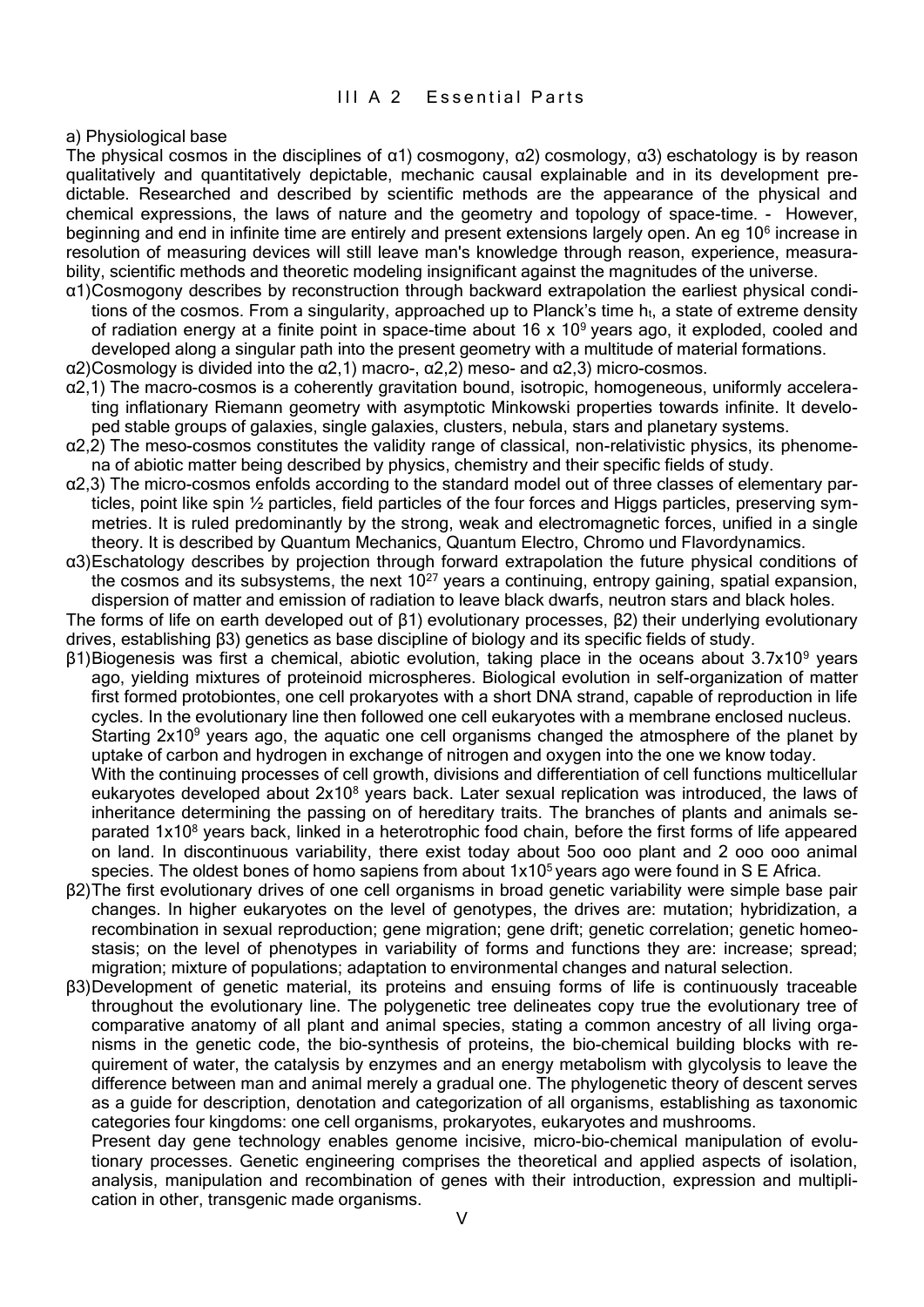Environmental Conditions comprise the γ1) Heliosphere, γ2) Biosphere and γ3) Ecology.

- γ1)The Heliosphere, a star of medium size and luminosity, about 4.5x10<sup>9</sup> years old, generating by nuclear fusion electromagnetic radiation, a gravitational and geometrical center of nine orbiting planets, allows a long, stable developmental time span for evolution of organic life. Planetary preconditions to support life in a moderate climate are:  $y1,1$ ) an adequate mass, size and structure,  $y1,2$ ) an adequate distance to the source of radiation,  $y1,3$ ) an approximately circular orbit,  $y1,4$ ) an approximately perpendicular rotation axis, γ1,5) a medium rotation frequency, γ1,6) a chemical composition, containing all essential elements, γ1,7) an atmosphere and magnetic field, shielding high energy radiation.
- γ2)The Biosphere describes all single factors enclosed by the atmosphere, taking influence on plants, animals and humans:  $y2,1$ ) the atmosphere of the earth, reaching about 10 km upwards, consists to 78% out of N<sub>2</sub>, 21% O<sub>2</sub>, 0,03% CO<sub>2</sub>, in its lower layers up to 4% of H<sub>2</sub>O<sub>VAP</sub>, dampens by circulation temperature and pressure differences, carries precipitation inland and serves as a metabolic fuel, γ2,2) the hydrosphere in forms of gas, ice and liquid, found to 99,7 % in the oceans, supplies with sweet water the largest component of all plants and animals and is indispensable in their metabolism, γ2,3) the lithosphere, the outer, firm, plate layered mantle of the earth, reaching about 100 km deep, has as its crust the pedosphere with soils of various qualities, γ2,4) the biotic environment, densely inhabited over a height of 100 m, includes all living organisms in water, land and air.
- γ3)Ecology describes individual, population and environmental abiotic and biotic forces, requirements and conditions for life with their multifaceted interdependencies in the development over geological time spans. A local ecological environment often forms out a self-organizing, semi-closed system with an energy and metabolic cycle along an ascending food chain and a self-regulating, dynamic, slowly changing to labile balance. – Man causes major, often irreversible environmental changes, substitutions, destructions and climatic shifts through persistent, large scale technological applications with pollution in air, water and soil, surface treatment and eradication of entire biotopes and species.

# b) Freedom

Freedom, an object's ability of movement, is a universal and the most essential requirement of individual, conscious mental and physical activity and as passive medium setting a limit to the development of any subject matter. Freedom is described by the item at hand in its specific room of movement.

- α) Characteristics and relations of the object with its factors, their single weights determining its overall freedom, in most cases a mental capability of internal, neuro-physiological processing or a physical capability of external expression, - in society mostly a capacity of political, military, legal, scientific, technological, commercial, financial, organizational, social, cultural or communicative action.
- β) Perspective on freedom, individual or collective, positive or negative, outer or inner, natural or man made, essential, major or minor, dynamic or stationary, stable or fragile, specific or general, simple or complex, predictable or not, - complex rooms of movement like historical freedom, minimal causal dependencies in public action, are described negatively, because of the large number of factors.
- γ) Direction of movement, measured by goal and yardstick for a limit, tightening, leveling or enlarging.
- δ) Range and area of movement, limited by de- and attractors, restrictions, conditions or boundaries.
- ε) Degree of movement, at zero, partial like item specific or channeled, range exhausting or excessive.
- ζ) Path of movement, re- or irreversible, short, medium or long term, pointed, alternative by choice or later change, in patterns, varying randomly or resting indeterminably, open to various directions.
- η) Interaction and dynamic balance with other freedoms with retarding or reinforcing effects.
- θ) Form of limit, a physically measurable point, line, field or block, a mental oversight, difficulty or barrier, - in society an unwritten or written guideline of behavior like a rule, norm, order or a form of conflict.
- ι ) Characteristics of limit, ductile or resistant, compensable or not, in society reasonable or arbitrary, without or with legal prerogatives, enforced or not to be circumvented, penetrated or disregarded.
- κ) In nature, being basis for life with a large variety of resources, freedom's interweaved de- and independencies can be shifted by change of location, adaptive, social and technical means.
- λ) In society, freedom, being basis for all and especially ethical choices, interacts with freedoms of others and with social forces, often in persistent conflicts, eg of emancipation towards autonomy from preforms of lack of comprehension, powerlessness or submission; molding of the political, social and material living environment; utilization of newly won freedoms out of scientific discoveries.
- μ) In society, cosmic freedom prevails over long periods, where causes of historical developments are not any more predictable by laws or theoretical approaches, but are subject to chances. Individual achievements of later borns stand in alternatively open and equivalent time. - Consistent over time is the essential requirement for the survival of mankind: ethics with respect for truth and life.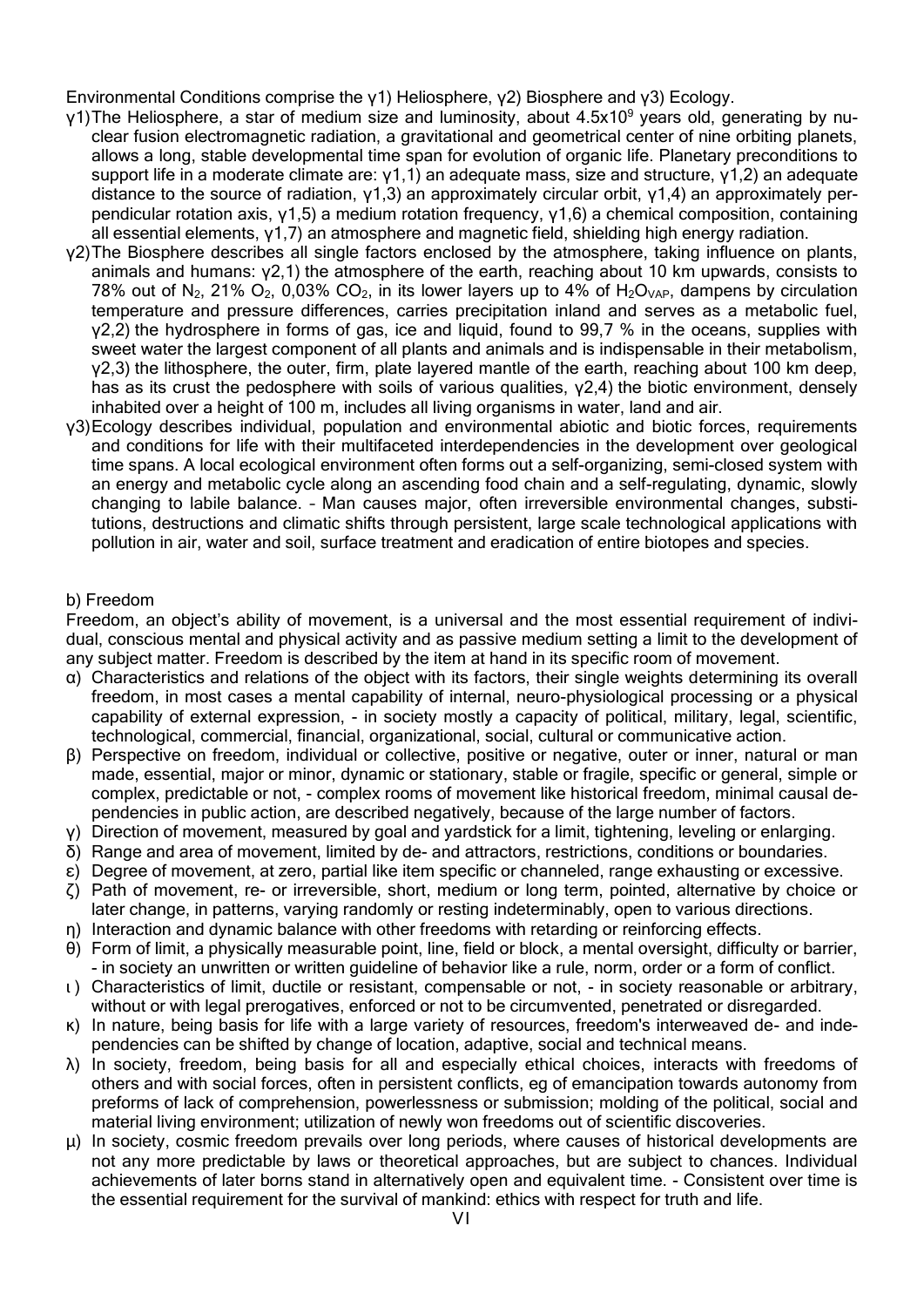# c) Development

Development, modeling of an object of attention, a universal human activity, spans from first conception to historic achievement. It is described by the dynamic qualitative and quantitative changes of the item.

- α) Objects of development comprise objects of all classes with their interrelations. In self-conscious development of man, his intentions as active force are directed at himself. The possible objects include anticipative, hypothetically speculative and also visionary ones, mostly initiated in lone efforts.
- β) Perspective, active by mental initiation and direction or passive, by natural causal forces, mostly in combination, positive or negative, inner or outer, specific or general, essential, major or minor, simple or complex, objects like a historical development often not being fully traceable in all factors.
- γ) Direction, measured by goal and yardstick of defined performance, for- or backward or lateral.
- δ) Means, steady work, praxis, contemplation, study, research, experiment, technology, planning, organization, - in society with communication, mechanisms of decision finding, conflict, civil strive, war.
- ε) Methods are object and goal specific, eg models, simulation, regulation, coordination, duplication.
- ζ) Range and area, limited like a freedom by poles, restrictions, conditions or boundaries.
- η) Degree, at zero, latent, partial like rudimentary or item confined, optimized, final or excessive.
- θ) Path and breath of variation, from initiation or redirection, re- or irreversible, short or long term, repetitive or progressive, random or structured and pointed, in layers, steps, phases or rhythms.
- ι ) Speed, at zero, creeping, de- or accelerating, escalating, collapsing, often regulated by catalysts.
- κ) Qualities, narrow or broad, flexible or rigid, fragile or stable, sterile, trend like superficial or fertile.
- λ) Environment, oppressive, interfering or supportive, eg freedoms, materials, skills furnishing or not.
- μ) Interaction and dynamic balance with opposing or concurring, past and foreign developments.
- ν) Final state, a man made, single, finished product or project with desired quality, performance, rationalized structure, specialization, differentiation, level of communication and energy consumption.
- ξ) In society, by political-social forces with organized programs of development in vital, public areas.
- ο) Its end, both, items with merit and demerit becoming degenerate, dismantled, superseded, forgotten.
- π) In nature, by local, global, planetary, physical and biological, causal and stochastic forces.

Human development towards a defined object 'man' remains an open 'fiction'. Man is measured by his expressions according to a standard of conviction. - Individual, multilevel, continuous, successively integrated, in parts generations overlapping developments across a life span depend on an array of intervening factors, epigenetic and acquired, con- and unconscious, phase specific and general ones.

- ρ1)Physical development grows out of evolution determined traits, geno- and phenotype, onto- and phylogenetic factors, together with nutrition, exercise, changing environmental conditioning and selection factors to form out morphology, anatomy and physiology. It progresses by cell growth, divisions and differentiation of cell functions over a life cycle with six stages of zygote, embryo, infant, youth, adult and death and a sex cycle with three stages of germ cell, karyogamy and mature sex organ.
- ρ2)Psychological development arises out of needs, drives, inclinations, of active, reflected molding, of chances, experience, education and of the material, social, cultural, political environment. Gradually constructed is a flexible, functional, renewing, self-identifying inner reality, eg codetermining with the mind its objects, seeking in its fields of forces personal independence, also from nature and society.
- ρ3)Mental development forms out the functions of the enteric, autonomic, sensorimotor, peripheral and central nervous systems. The more than 10<sup>10</sup> nerve cells are in their micro-neurophysiological reactions manipulated, blocked or deadened by minute amounts of toxic agents. In inner and outer freedoms, the factors of mental activities (d) from search for a point of initiation to action process an item in space, time, its identity, composition and relations. A self-determining, physical-psychological– mental entity creates with its singular ambitions an expanding variety of human objects.
- ρ4)Skills, combined bio-mechanical, psychological and mental, basic like motivational concentration, mental alertness, communicative and social competence and specialized, capable of quality design and problem solving to promote productivity, are acquired by learning, training, teaching and therapy.
- ρ5)In society, common forms of behavior are adopted out of physical, biological, psychological, social and cultural anthropological factors, stimulated by information, training, experience, habit and often amplified institutionally. By sanctions enforced guidelines of behavior like etiquettes, traditions, customs, norms and rules are set up by informal and formal legislative mechanisms to promote a functional society. However, common forms remain barely reflected, statistically predictable actions.
- ρ7)A variety of inhibiting factors let average mental development of a population remain in a preform, leading only to imitation, adaptation and integration, or patch form, missing major parts with loss of perspective, balance and cohesion, or baseless, missing part of the common ground with adherence to archaic notions and illusions, or to turn pathologic with often systematic deception and violence.
- ρ9)Man is subject to various aging processes, diseases, malformations, accidents and causes of death.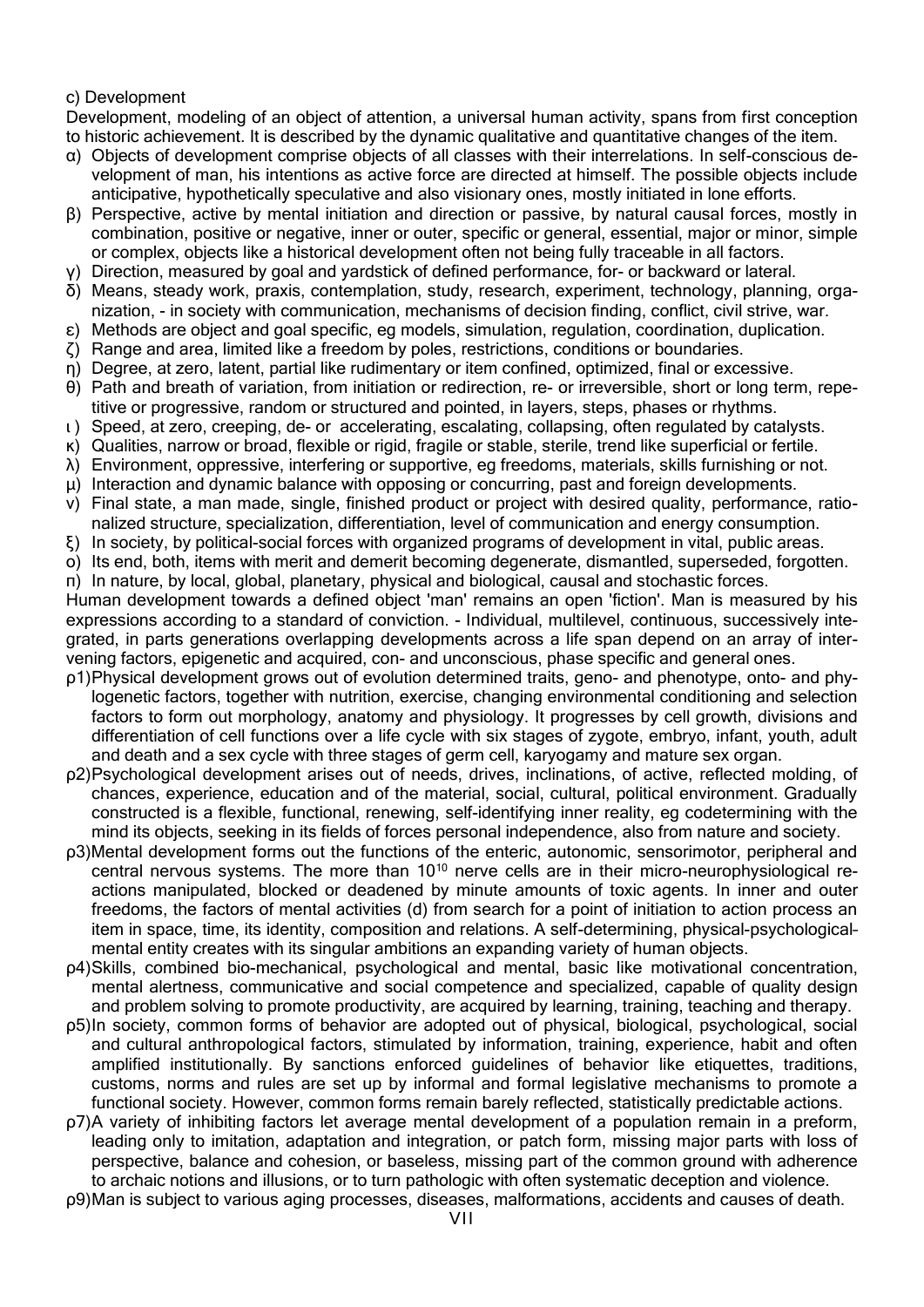### d) Mental Activities

The human mind strives to expand into all objects of imagination, to initiate, develop and express them in freedom and to enlarge its limits of cognition. Without, it remains in preforms of reflexes, instincts, repetitive imitation, trial and error, habit formed narrowness. It may promote all forms and degrees of truth finding from accuracy to aberrations of gross error, illusion or deception. It may defend all forms and degrees of the Spirit of Man from a positive attitude to deviations of egocentrism, prestige or power madness. In consequence, the productivity of the mind varies in combinations from constructive curiosity and contemplation to hot air, chaos, manipulation, control, exploitation, oppression and destruction.

- α1)Cognition is the primary function of the human intellect, transformation of forms of being into forms of consciousness. The desired result is to shed light on an object, to render a representative description and to investigate further for a more accurate and complete description. The subject's sources and capabilities of cognition mainly depend on the factors of: perspective, approach, self-understanding, way of life, emotional frame, onto- and phylogenetic development, anatomy and physiology, the five senses, experience, mental capabilities, reflection, methods employed, medium of expression, action, social factors, institutional factors, present day trends, inhibiting factors, ethics and historical factors.
- α2)The factors of cognition are applicable throughout mental processing, especially a specific, object true approach. An object of the Spiritual Dimension is approached in faith, for it to be accepted, a phenomena of nature with reason, for it to be laid out in explanation, a human object with maturity, for it to find understanding. Individual concepts with real life experience stay bare of illusions.
- α3)By methods, a human object is given mainly by observation, investigation and description or by thesis, a suggested description, later by interpretation. A description reconstructs out of unique details, not in pseudo-theoretical approaches. It contains in the simplest case: α3,1) minimum standard of comparison out of maturity with a common base, α3,2) item, consequences, α3,3) intention as driving force, often being pretended, traced objectively eg by circumstantial evidence, subjectively eg by its mental environment in perceivably own experience, α3,4) conditions, α3,5) sources of information,  $\alpha$ 3,6) 3<sup>rd</sup> party verification,  $\alpha$ 3,7) reliability indicators,  $\alpha$ 3,8) observer's position,  $\alpha$ 3,9) documentation.
- β) Mental Faculties β1) intention, β2) conception, β3) their combination are based on a neuronal network of bio-electro-chemical information transformers, transmitters, carriers and processors, passing an ex- to in- to external, neurological signal towards the desired result. Covariant data processing of mind and brain achieves a precise 1:1:1:1:1 representation of an object, selected over the entire range from abstracts to events, to a biotic medium of comprehension from concepts to experience, to a biotic information carrier from symbols to dots, to an expression, to a reception. Four degrees of freedom form out an item in detail: study of item, data processing, training of functions and expression.
- β1)Intention premolds an object in free imagination as acting, cause setting force to realize it in freedom, refuting to be penetrated by other chains of causality. It acts on and coordinates the levels from needs to vision, from search of item to identification to deliberation to expression to modification by conditions, from physiological to psychological to mental factors, from criticism to confirmation or redirection, from rest to action. It is mainly seen by item, decision, range, qualities and consequences.
- β2)Conception constructs and adjusts an object in free visualization, focusing it in eg order, perspective, distance, filter, contrast, background. It utilizes throughout auxiliary models, eg the mental horizon collects factual knowledge of items for description from all sources object true as groups of points on a bare, spacious, single layered plane. It is mainly seen by item, range, structure and qualities.
- β3)Intention and conception are integrated in consciousness with input from perception, memory and phantasy to direct, coordinate and control data processing in sequential and parallel trains, eg in simple and conglomerate patterns of one intent, one view, one operation, in repetitive runs from initiation, data collection, arrangement, desired operation, storage, enactment to termination, in overall order from external signal to action. They are mainly seen by dynamics, flexibility, cohesion and balance.
- γ) Mental Operations are based on two items in as- and dissociation, arranged for comparison according to a yardstick. Their formal identity, subject mater given, is determined in item-intent-view concentration by the conglomerate operations of denotation, assertion, negation, inversion, neutralization, substitution, questioning and verification in context of present state and acting forces. Further conglomerate units of operation are formed to achieve eg: description, estimation, modeling, calculation, conclusion, decision, development, direction, coordination, argumentation, interpretation, evaluation, verification, criticism, correction and methodical, theoretical, repeatable paths of processing.
- δ) Logic is accountability of identity. It derives from a term, a basis statement, and a second term, the premises, in at least a third step through material and formal reasoning along a relationship and a standard of comparison a follow up statement, a conclusion. As indirect means of cognition against direct observation, it serves foremost for a statement's verification and a survey of its consequences.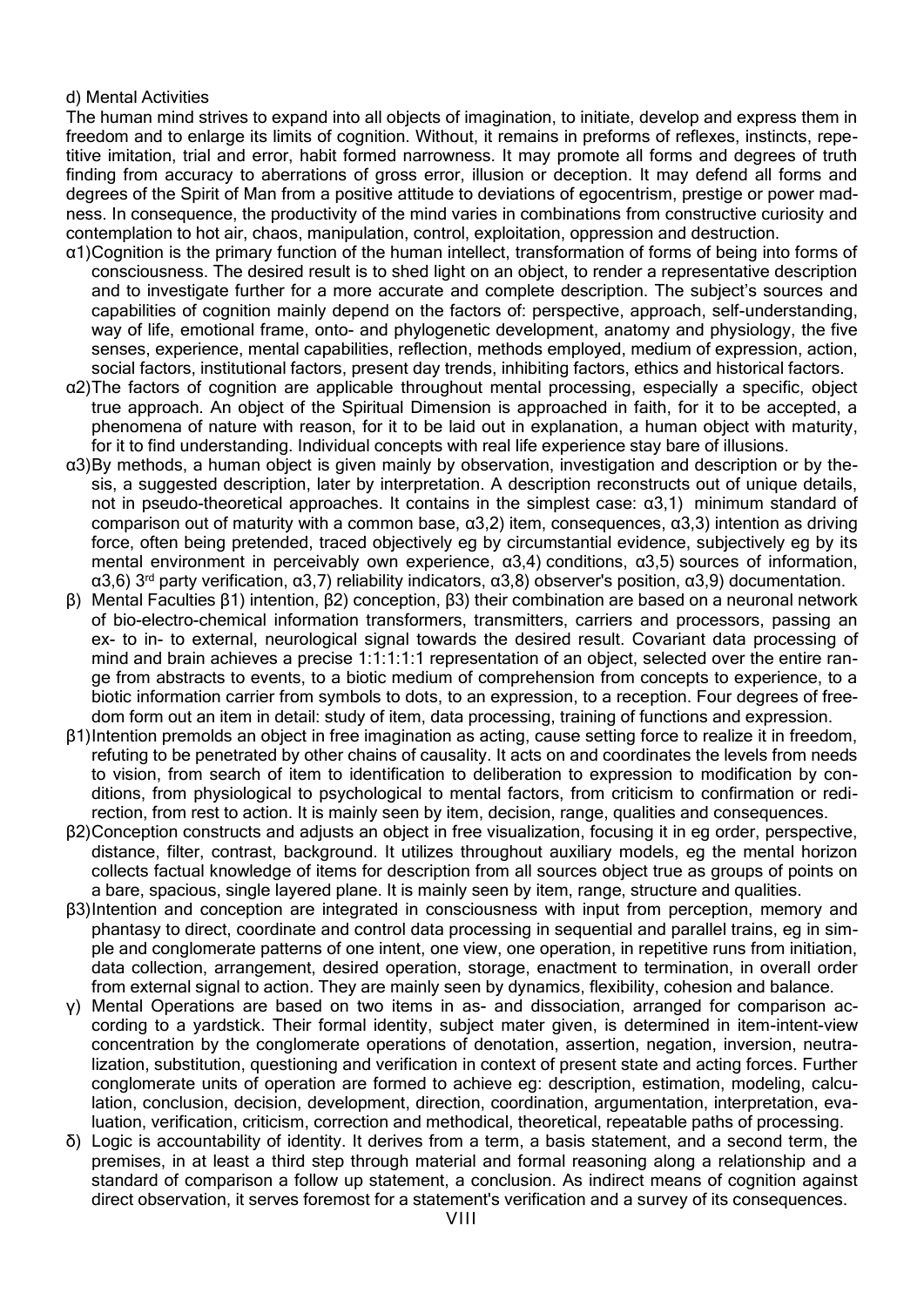- ε) Reflection questions an object repetitively, severed from its environment, moved across the mental horizon, viewed from alternate perspectives and from one or two levels back to gain without prejudice its complete characteristics, relations, transformations, environment and lines of consequences. A reevaluated item is again integrated into its place in mental processing as in contemplative routine.
- ζ) Expression, a universal human activity by mental, physical and technical means, realizes an intention representing subject-object-subject relation. As a general denotation it requires specification. Communication stands at the center of human praxis. Its sensorial and technical mediums are eg touch, gesture, sound, language, drawing, craft, character, text, photo, film or instrumental signal. Action, realizing an object by human hand, including a change of man, society, nature and opening room of movement, cannot be strictly classified. A unique point often predominant, it is described out of multiple details and circumstances. An item of human causality needs first to be retrieved by cognition in lines of acting forces from conception to reception; then in its parts by class from spiritual to natural and their subclasses; in its interrelations and subrelations; in its essential parts of human capabilities from freedom to conviction; in its technical possibilities; in its ethics from benefits to misuses. A complete description can serve as a sufficient data base for further treatment. - Today, systematic research, innovation and work have constructed a technological living environment.
- η) Electronic data processing in multi media, in worldwide networks with microprocessors programmed in the binary system, assists in all computational and communicative tasks of mental activities,
- θ1)Limits of free phantasy exceed factual knowledge by leagues. Below limits, unrestrained inspiration abounds, approaching rarely tested extremes, items remain tied to space, time, matter, characteristics and relations as mental tools slacken to grasp basic expressions like substance, form or identity.
- θ2)Limits of cognition are expanded through improved techniques of cognition and contemplative, artistic, scientific research, both opening up new fields of study, to correct, add to, refine and spread the present status of knowledge. They are enlarged stepwise by fractions, but not to be exiled altogether.
- θ3)Limits of action are set by the possibilities of existing energy and matter according to the laws of nature. Man can utilize, alter, construct, change conditions, but he cannot create out of his own ability dimensions of space or time, energy, matter, a physical force or state. Adding, varying, duplicating, deleting, he cannot create anew forces of biological development with a genetic code, building blocks of proteins, fats, carbohydrates, structures of cells, organs and organisms or metabolic processes. - Not power of material creation, an archaic notion, but the Spirit of Man unfolds new capabilities.
- ι ) Inhibiting factors, inducing a gross error in presentation of an object with its propagation in follow up treatment, cannot be listed exhaustingly. It can be traced back retrospectively eg to ι1) a cause of: ι1,1) item in any respect, ι1,2) mental processing from cognition to action, ι1,3) argumentation, especially in logic in category or context, ι1,4) means in adequacy or accuracy, ι1,5) verification, ι1,6) communication,  $(1,7)$  formal treatment,  $(1,8)$  conditions,  $(1,9)$  neurological dysfunction,  $(1,10)$  nonknowledge, ι1,11) illusion from thoughtlessness to hypocritical deception, ι1,12) conflict from pressure to image fascism. It is further ι2) pin pointed eg: ι2,1) as positive or negative, ex- or internal, open or hidden, isolated or combined, singular or systematic, ι2,2) in path, continuous and across mental links, ι2,3) in resulting demerits, not being first detected, investigated, evaluated and corrected.

# e) Ethics

As freedom is the health of a nation (L. Börne), criticism constitutes the health of an individual.

In society, ethics' task is to solve historic cases of criminal corruption with disastrous consequences.

- α) Its intention is to preserve ethical freedom, where not a major present day conflict determines political action. Promoted is a balanced, also critical, politically self-cleaning view on life, able to sustain human issues against current spiritual, political, social and public press supported corruption.
- β) Ethics is trained on issues, where the standards of truth and life are essential for the future of man.
- γ) Its appeal is at the conscience of the times, restating universal principles, promoting a healthy mentality about right and wrong, educating about major objects' characteristics and relations, guarding against gross misuses and pooling the necessary resources for corrective action.
- δ) Its approach is case bound, non-systematic, globally probing populations for hidden, criminal processes, asking in each instance: have all aspects and consequences been considered?
- ε) Its means are result orientated, an ethical sentence initiating a present case, investigating all interdependencies, specifying the object of legal protection, identifying the crime, publicizing the case; a legal sentence prosecuting, evaluating, judging the case and enforcing protection of the object; social reconciliation is achieved by historically accurate recording and compensation of the victims.